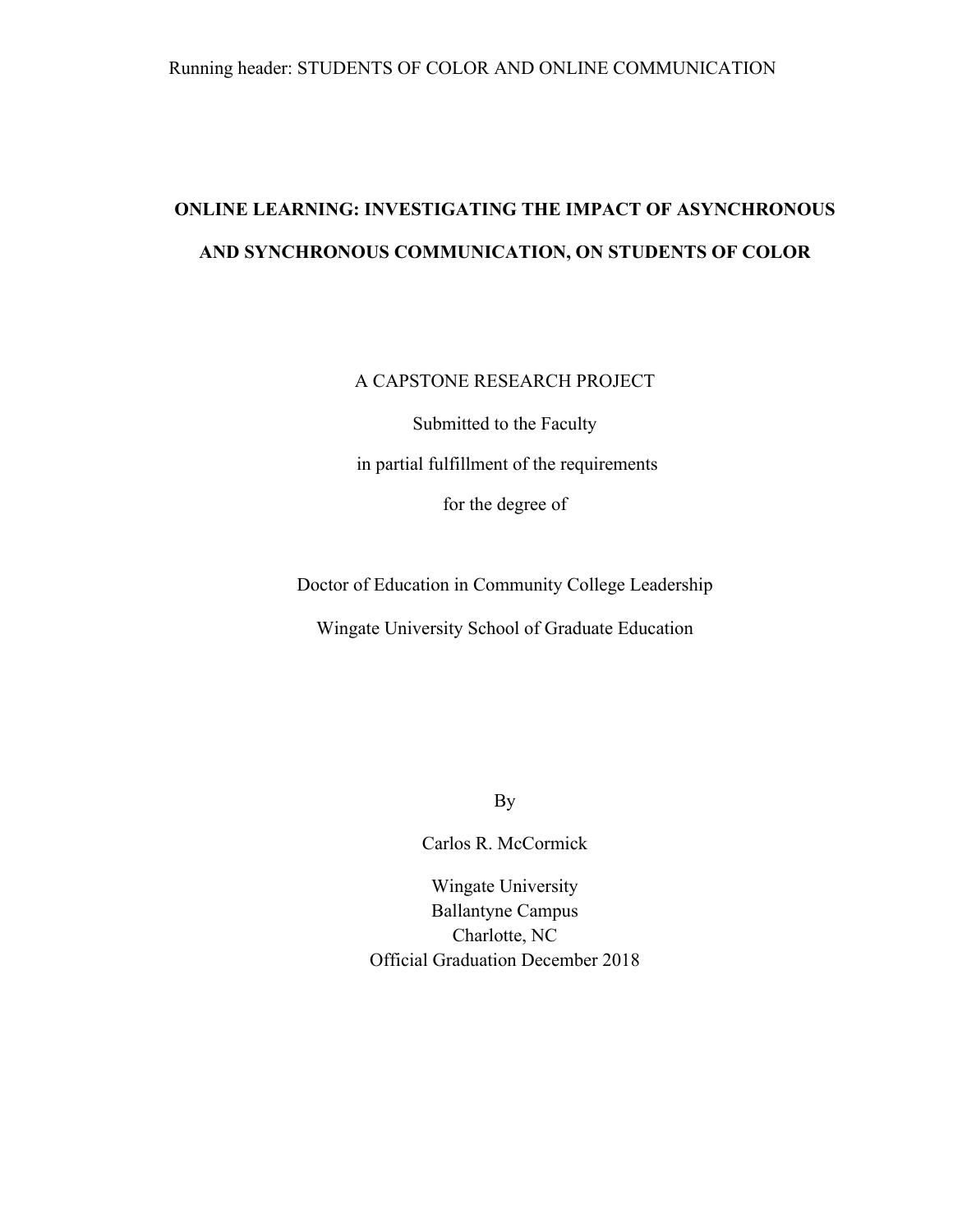ProQuest Number: 10830262

All rights reserved

INFORMATION TO ALL USERS The quality of this reproduction is dependent upon the quality of the copy submitted.

In the unlikely event that the author did not send a complete manuscript and there are missing pages, these will be noted. Also, if material had to be removed, a note will indicate the deletion.



ProQuest 10830262

Published by ProQuest LLC (2018). Copyright of the Dissertation is held by the Author.

All rights reserved. This work is protected against unauthorized copying under Title 17, United States Code Microform Edition © ProQuest LLC.

> ProQuest LLC. 789 East Eisenhower Parkway P.O. Box 1346 Ann Arbor, MI 48106 - 1346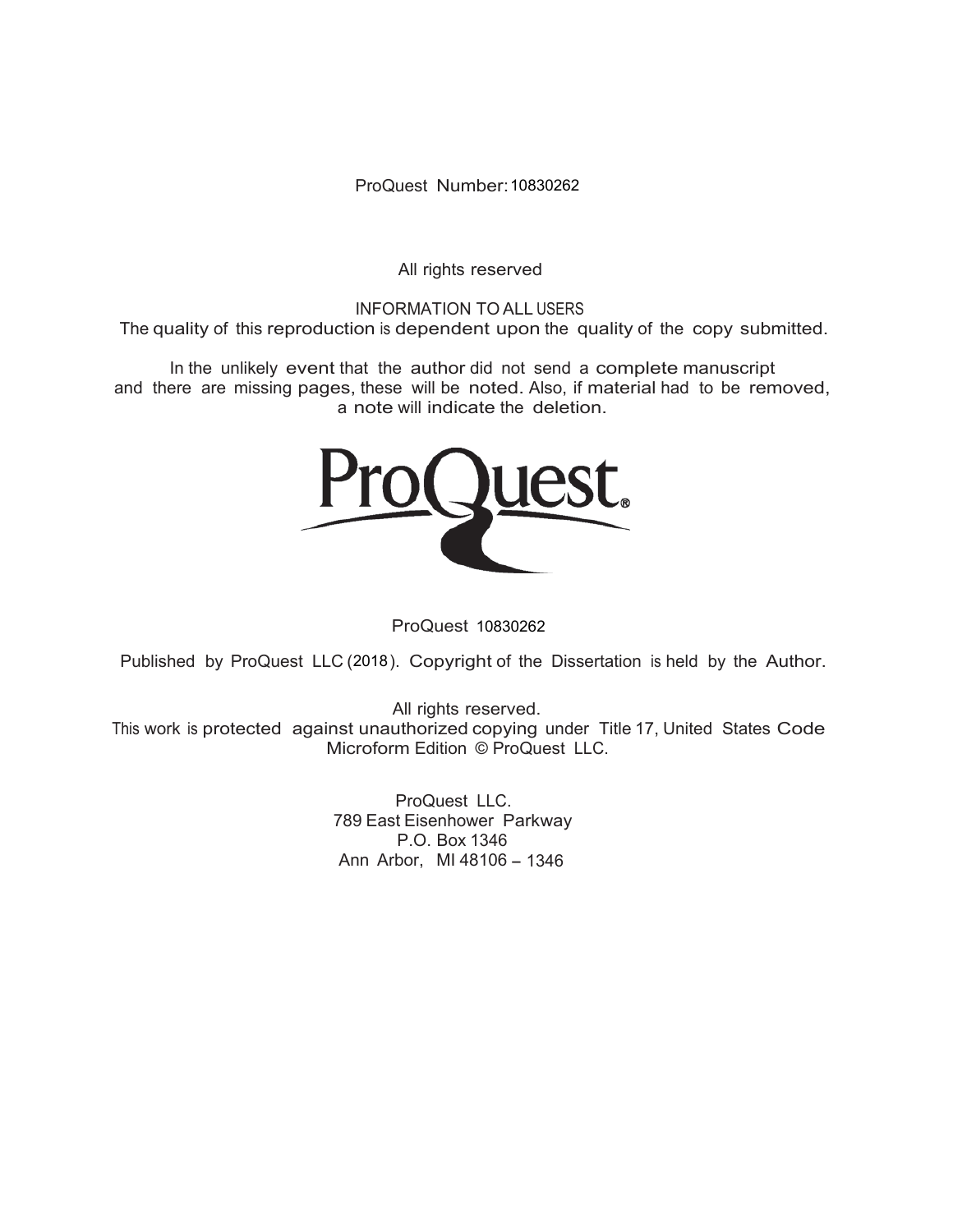#### STUDENTS OF COLOR AND ONLINE COMMUNICATION

#### **APPROVAL SHEET**

# ONLINE LEARNING: INVESTIGATING THE IMPACT OF ASYNCHRONOUS AND SYNCHRONOUS COMMUNICATION, ON STUDENTS OF COLOR

Carlos R. McCormick

Read and Approved by:

Chair. Dr. John McKay, Assistant Coordinator, Community College Executive

Lendership Program

2nd Reader: Dr. Darrel Staat, Coordinator, Community College Executive Leadership Program

3rd Reader. Dr. Christopher Roddenberry, Associate Professor Psychology, Wake **Technical Community College** 

C Copyright 2018 Carlos Remaris McCormick All Rights Reserved.

Wingate University School of Graduate and Professional Programs has permission to reproduce and disseminate this document in any form by any means for purposes chosen by the University, including, without limitation, preservation and instruction.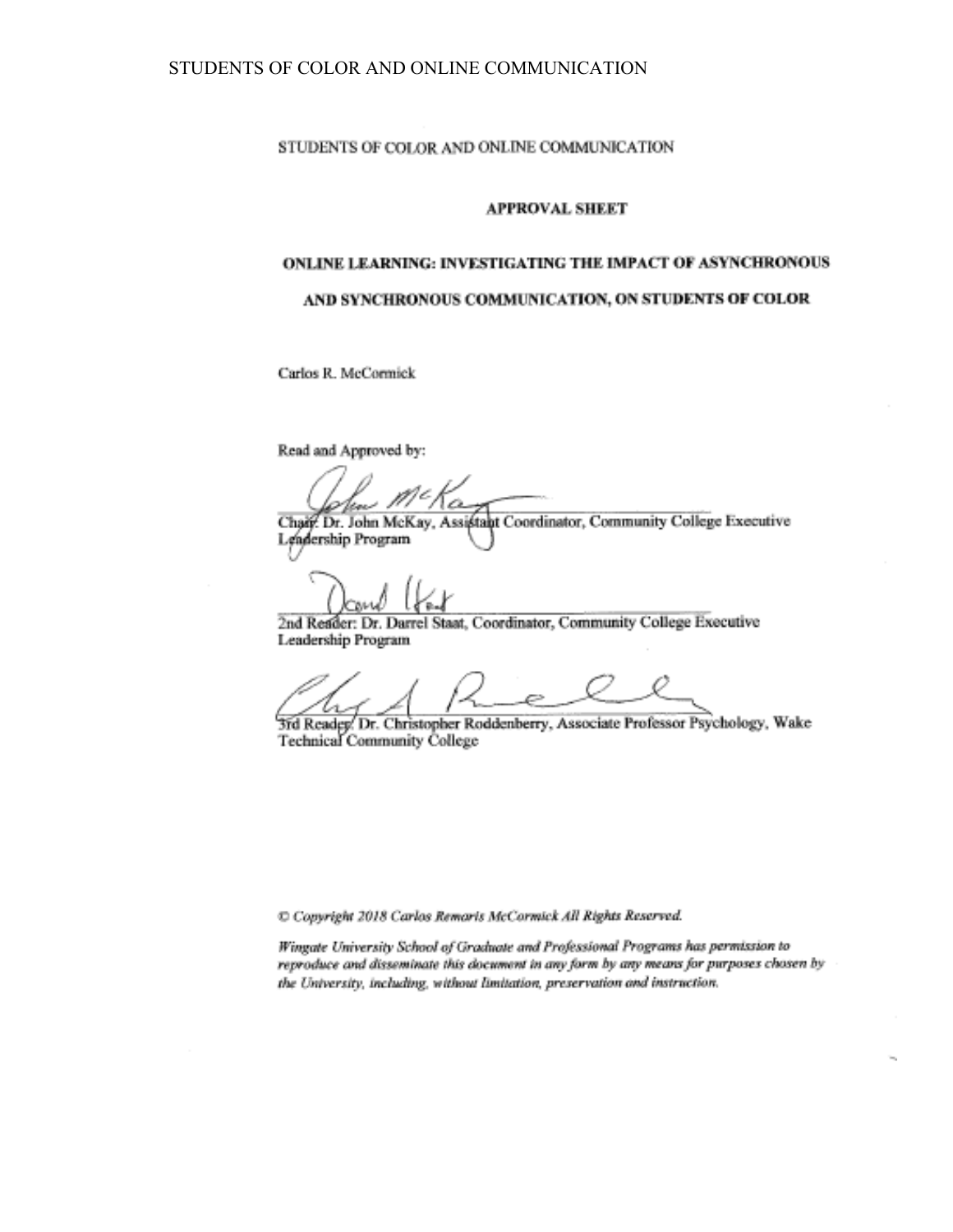# **ABSTRACT**

The main focus of this research is to understand how the use of communication technology impacts students of color performance in online gateway courses. The analysis for this research study is part of a larger, ongoing study of online students of color at the institution. The archival data was obtained from Introductory to Business and Introductory to Psychology courses taught by instructors trained in the use of text messaging and web synchronous communication tools. Both quantitative and qualitative methods were used to analyze data for this study. The quantitative analysis was conducted on data collected from Introductory to Business and Introductory to Psychology classes that were enhanced with asynchronous communication (text messaging) and synchronous communication (webinars) tools. For the qualitative analysis, the researcher conducted individual one on one interviews. The interview participants were high achieving students of color who earned a final grade of A in Business 110 or Psychology 150. Chi-square analysis was used to assess the impact that the use of text-messaging and web synchronous communication tools has on student success. The statistical results indicate asynchronous communication (text-messaging) has a stronger impact on students of color than synchronous communication (webinars).

*Keywords***:** achievement gap, asynchronous communication, distance education, students of color, synchronous communication, text messaging

iii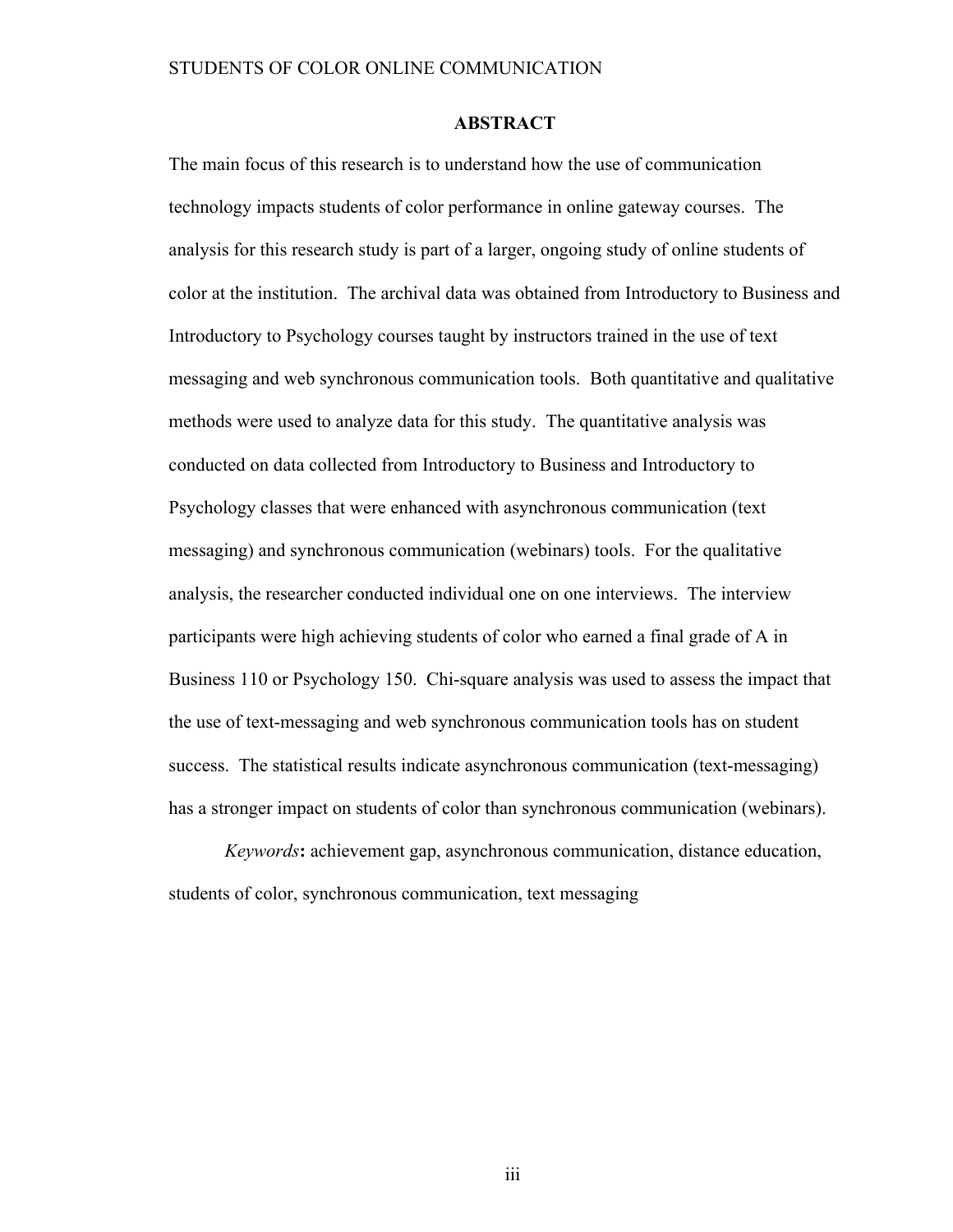# **VITA**

# Carlos Remaris McCormick

# **PERSONAL**

Birthplace: Durham, North Carolina, United States, 1974

# **EDUCATION**

- B.A. Elizabeth City State University, 1996
- M.A. North Carolina Central University, 2010
- Ed S. Wingate University, 2017

### **EMPLOYMENT**

Wake Technical Community College, Director of Media Production and Learning Services, 2018

Wake Technical Community College, Manager Instructional Technology, 2010

Wake Technical Community College, Department Head of Audio Visual, 2004

# **PUBLICATIONS**

Bull, P., & McCormick, C. (2012). Mobile learning: Integrating text messaging into a community college pre-algebra course. *International Journal on elearning*, *11*(3), 233-245.

Staat, D. W. (2018). (Contributing author, pp. 33-42). *Facing an exponential future: Technology and the community college*.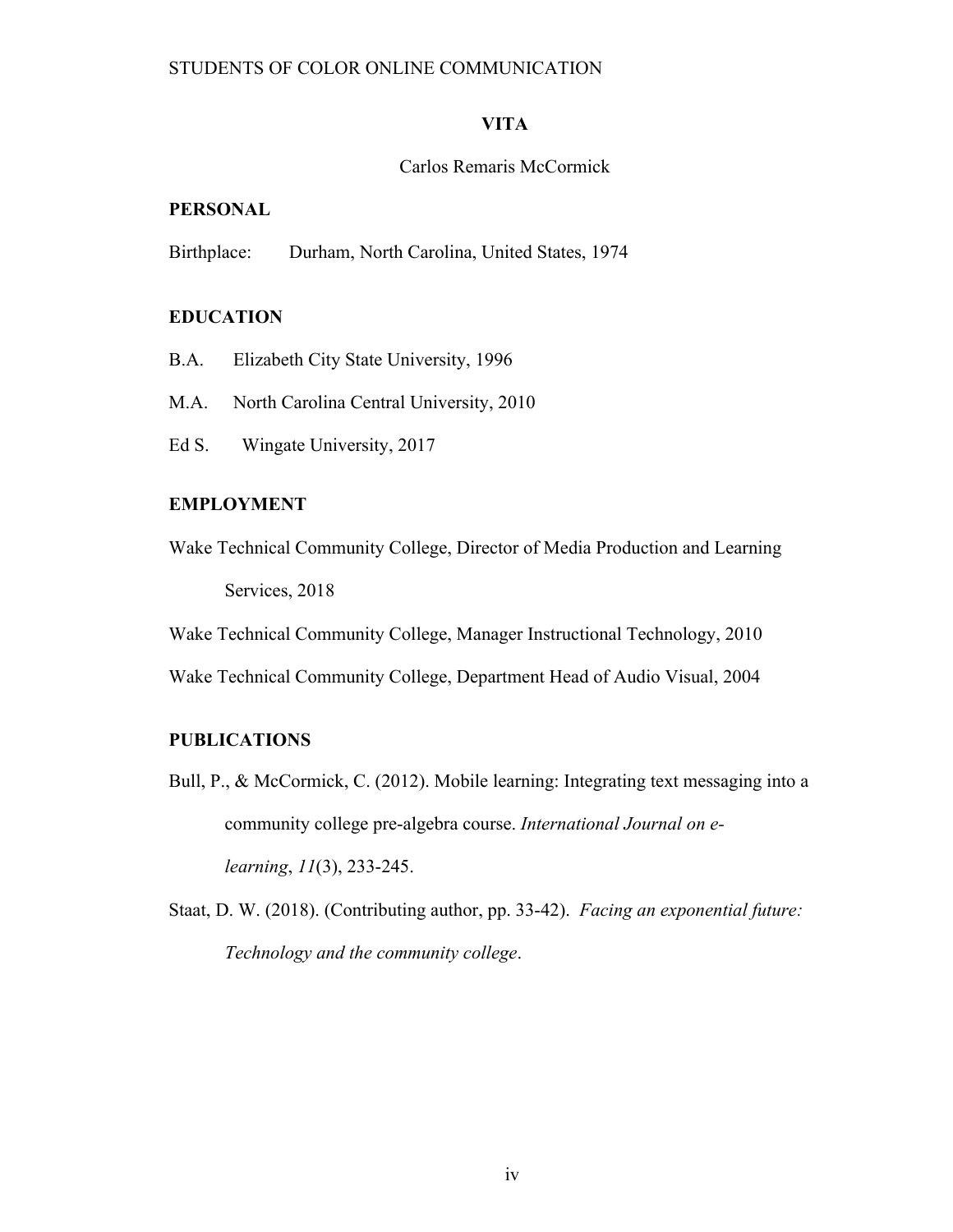# **DEDICATION**

I dedicate this capstone project to several special individuals in my life. First my mom (Ms. Dorothy Jackson). My mom is the greatest and I thank her for everything she has instilled in me. During this journey, my mom transitioned to be with our Heavenly Father. Mom, I miss you and I love you; thank you for being my number one fan.

Secondly, I dedicate this manuscript to my grandmother; affectionately known as Jean McCormick. My grandmother is a rock star in my eyes and she has inspired me from day one. My grandmother has sacrificed a lot for me and for that I am very grateful. I love you Jean and thank you for being so awesome. I love you.

Also, I dedicate this to my wife - Ms. Rasheeda McCormick. Rasheeda has been on this journey with me from the beginning and has patiently stayed by my side. Rasheeda, I love you and I thank you for being the kind, loving, and remarkable woman you are.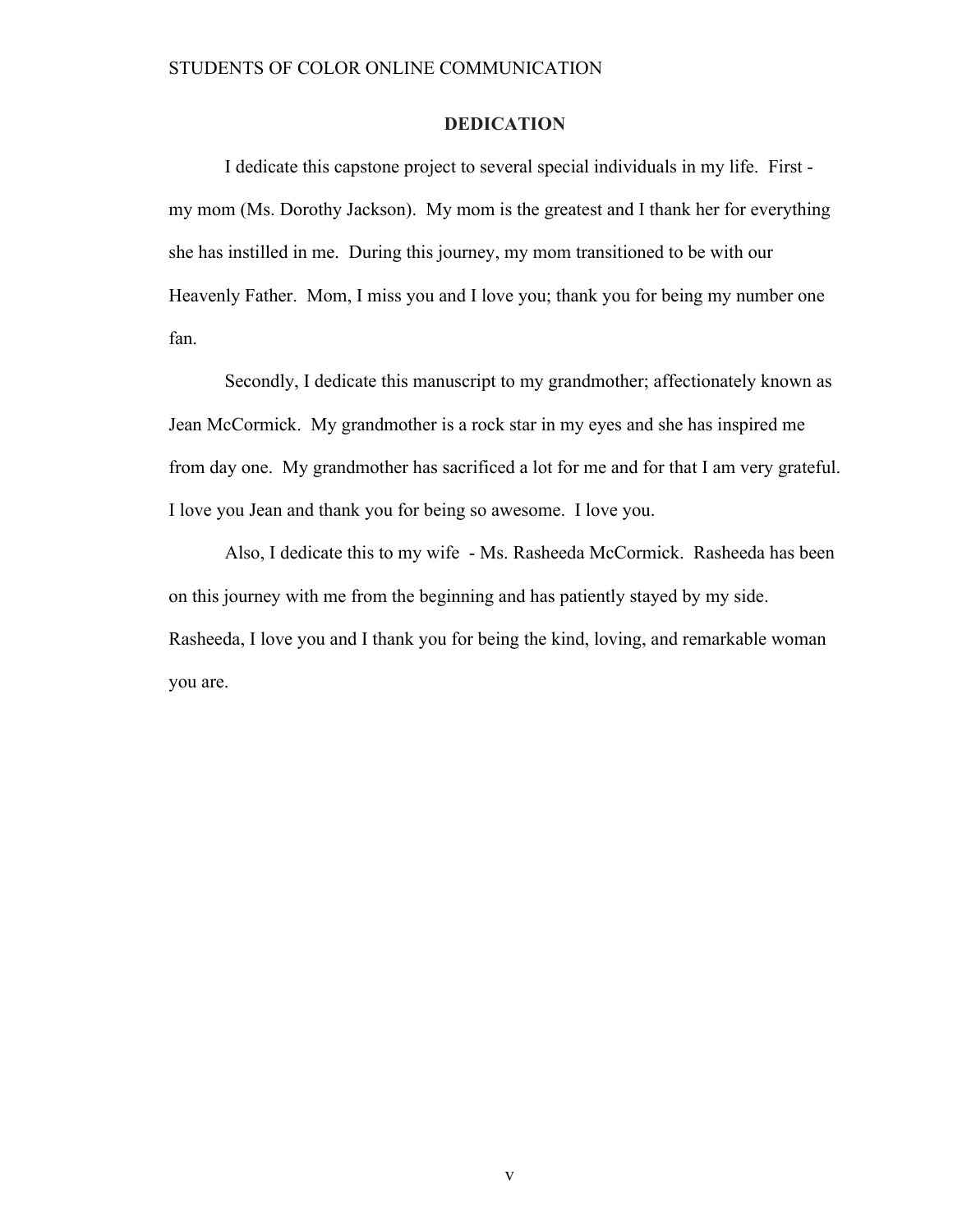#### **ACKNOWLEDGEMENTS**

I would like to first and foremost, acknowledge God, who is the Lord and Savior of my Life. Through him all things are possible; and all honor goes to him. I thank you and I love you.

To my wife Rasheeda McCormick, thank you for always being in my corner and helping me in any way I needed. I thank you and I love you.

Thank you to Braxton and Jocelyn for being two loving individuals.

To my grandmother, you have constantly inspired me in all aspects of life, specifically helping me to understand the importance of lifelong learning. I thank you and I love you.

To my family and friends I thank you for always supporting and believing in me. I thank you and I love you.

To Dr. Christopher Roddenberry thank you for agreeing to be my capstone advisor. You truly made the capstone process fun and rewarding. I genuinely learned a lot from you during this process, specifically understanding the importance of telling the story.

To Ms. Eleanor Miles, my friend, my colleague, and my writing tutor. If it were not for Ms. Miles, I would not have been admitted to this program. Initially, I was informed I needed to improve my writing before I could be fully admitted to the program. Ms. Eleanor worked with me countless hours to improve my writing. Ultimately, I was admitted to Wingate's Community College Executive Leadership Doctoral program. Ms. Miles efforts did not stop there, she agreed to continue to work with me throughout the

vi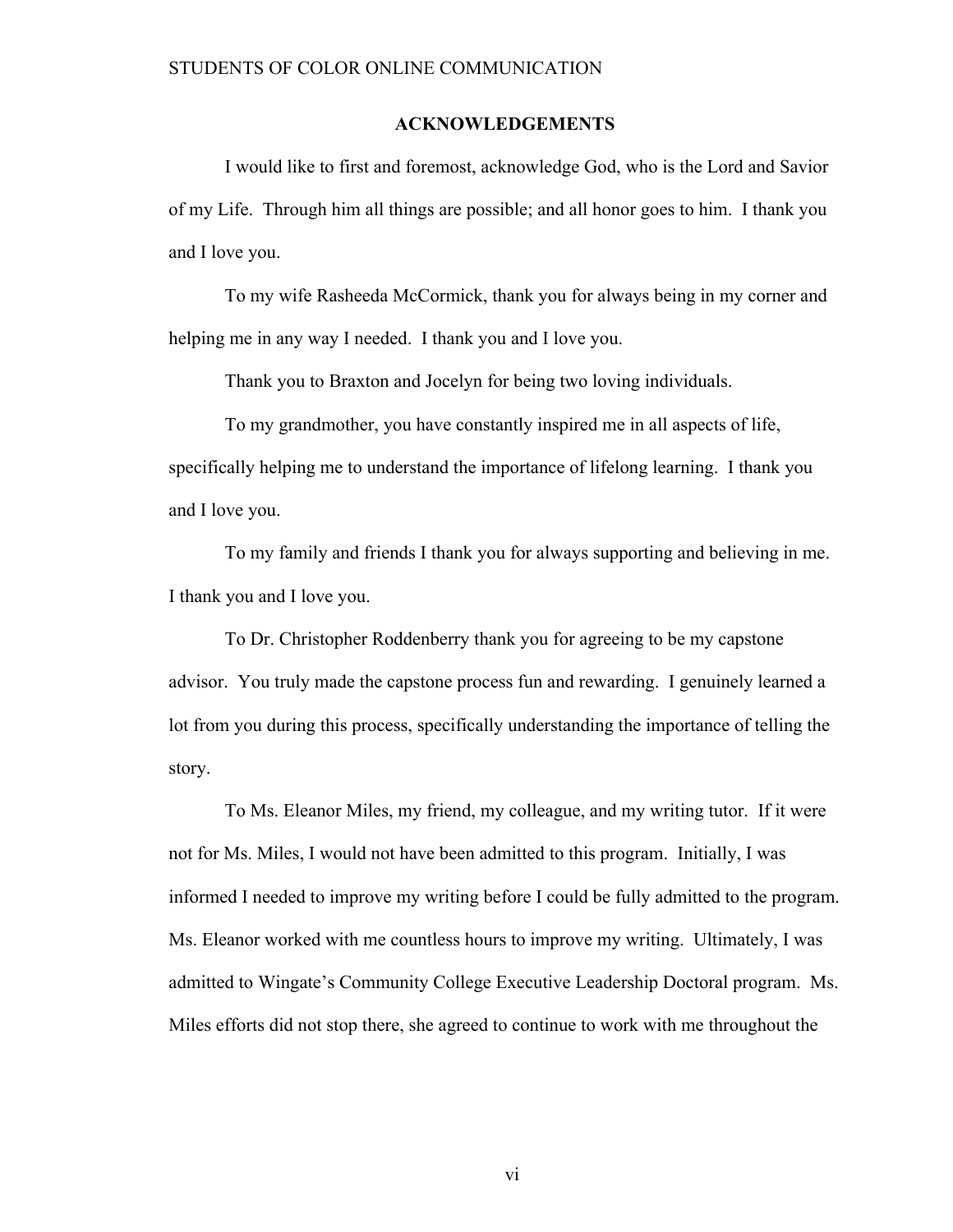program. Indeed she did, Ms. Miles worked with me on nearly every writing assignment I have submitted for the program. Ms. Miles, thank you very much!

To Dr. Scott, president of Wake Tech, thank you for giving me the opportunity to shadow you on so many important high profile events. Each event allowed me to learn how to be an effective community college leader.

To James Roberson, my supervisor, thank you for all your guidance and support.

To Dana Tamer, thank you for sharing your computer expertise.

To Donald Hairston, thank you for sharing your statistics expertise.

To the rest of my Wake Tech family - I owe a great deal to you. Throughout this journey, many of my colleagues allowed me to interview them for various class projects. Thank you, Thank you, and Thank you!

To the countless community college leaders from various institutions who allowed me to shadow or interview them throughout the journey of this program - Thank you.

To Will Maye, the IT/AV Specialist at Wingate, thank you for all your hard work to make ensure the technology was functioning properly. Also, thank you for your professionalism.

To Lisa Hodges and Arlene Ugbaja my riding buddies: For nearly three years we met at 5:30 am and traveled from Raleigh to Charlotte and back to Raleigh, arriving around 9:00 pm all for the purpose achieving our academic dreams of becoming doctors. I owe a great deal to you two miraculous women. You shared your life, professional, and educational experiences. I thank you and I look forward to continuing our friendships into the future.

vii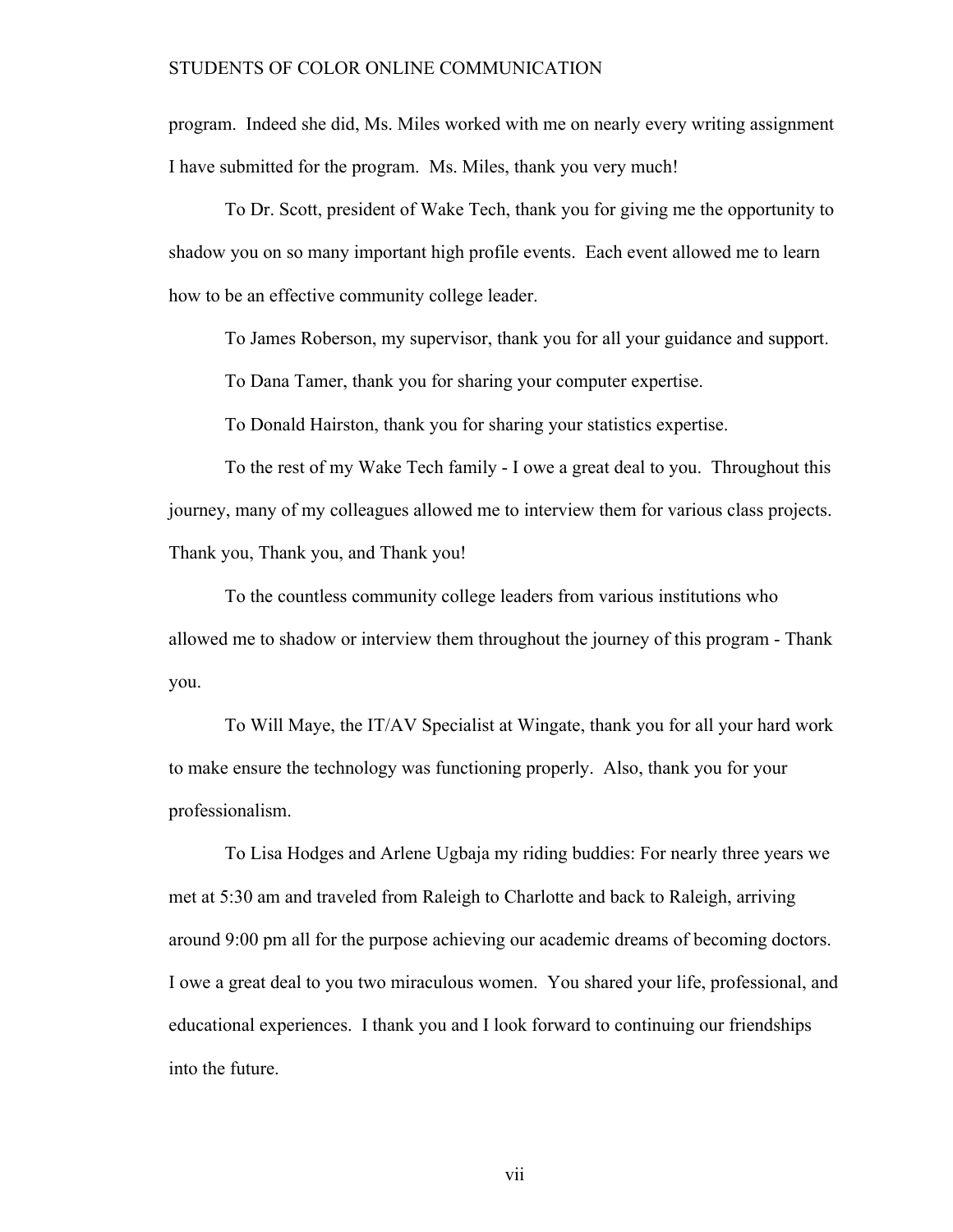Thank you both Dr. Staat and Dr. McKay for giving me an opportunity. I will always appreciate these two remarkable men for taking a chance on me.

To my "Cohort Four" family it has been a wonderful ride. I have gained so much knowledge from each and every one of you. I wish you all success and I look forward to growing our friendships in the coming years.

Shakitha and Takeem my group partners - Wow!! We did it!! It has been an honor to work with you both. More importantly, we have become family. Thank you both for making this journey fun and fulfilling. P.S. I am very proud of each you and know you both have bright futures ahead.

To Dr. Jonathan Wirt, thank you for believing in me and thanks for being a true friend.

To Dr. Scott Ralls, thank you for the support you have given me over the years.

To Dr. Pooneh Lari, thank you for your guidance and inspiration.

To Dr. Kai Wang, you are a true inspiration; thank you for all of your help and support.

To Bryan Ryan, thank you for your leadership and your willingness to allow me to express my talents.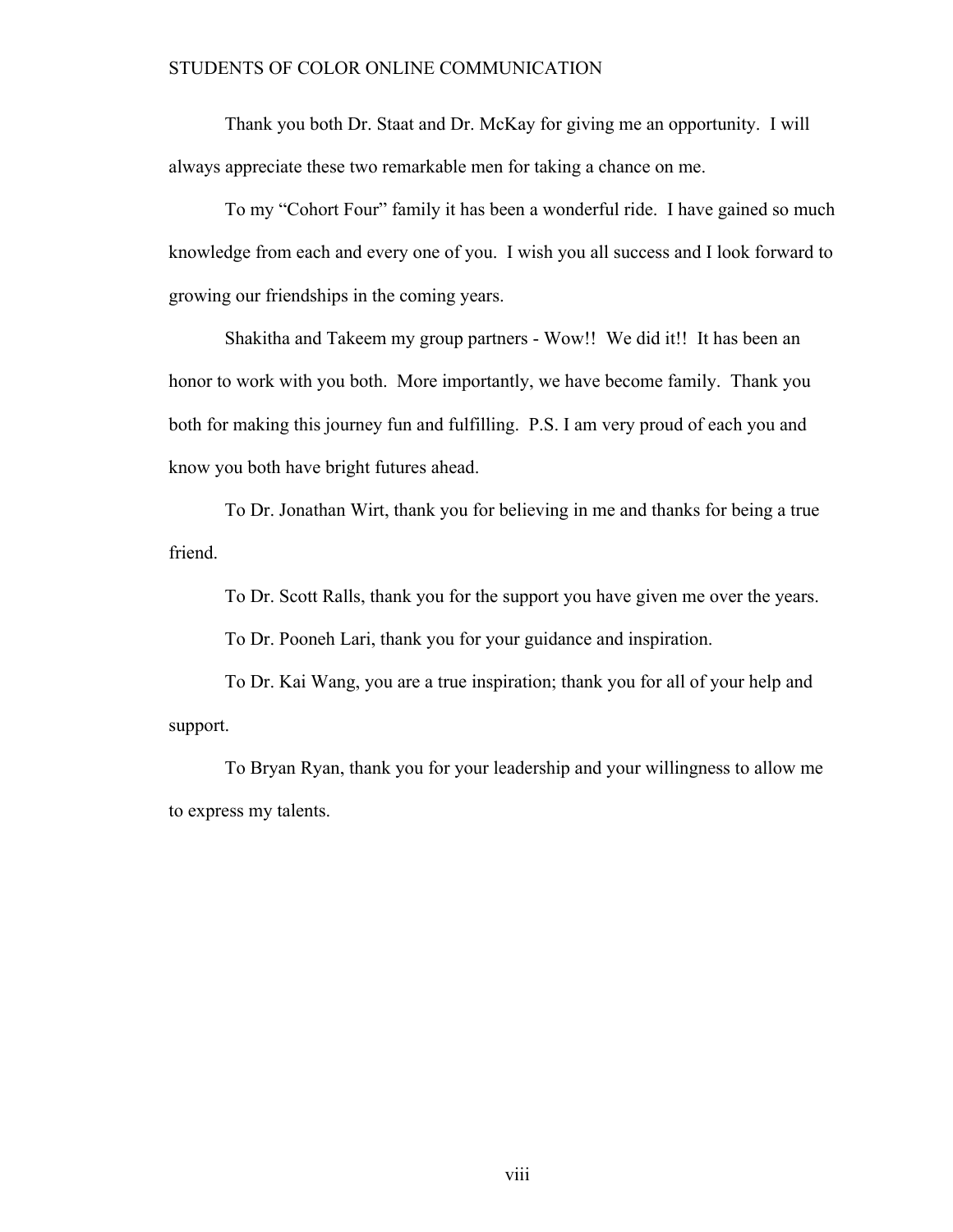# **TABLE OF CONTENTS**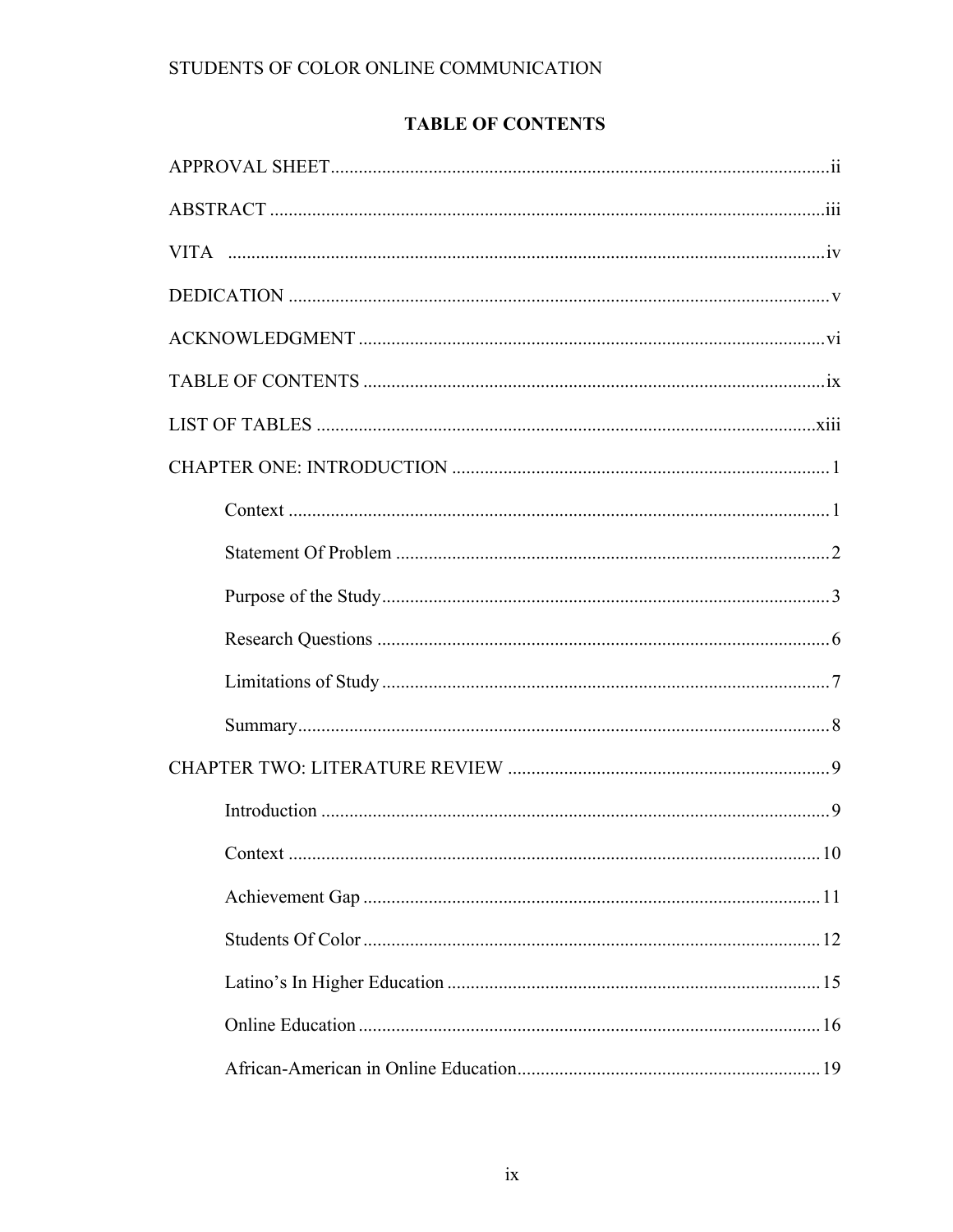| Student Perceptions Of Asynchronous And Synchronous 32 |  |
|--------------------------------------------------------|--|
|                                                        |  |
|                                                        |  |
|                                                        |  |
|                                                        |  |
|                                                        |  |
|                                                        |  |
|                                                        |  |
|                                                        |  |
|                                                        |  |
|                                                        |  |
|                                                        |  |
|                                                        |  |
|                                                        |  |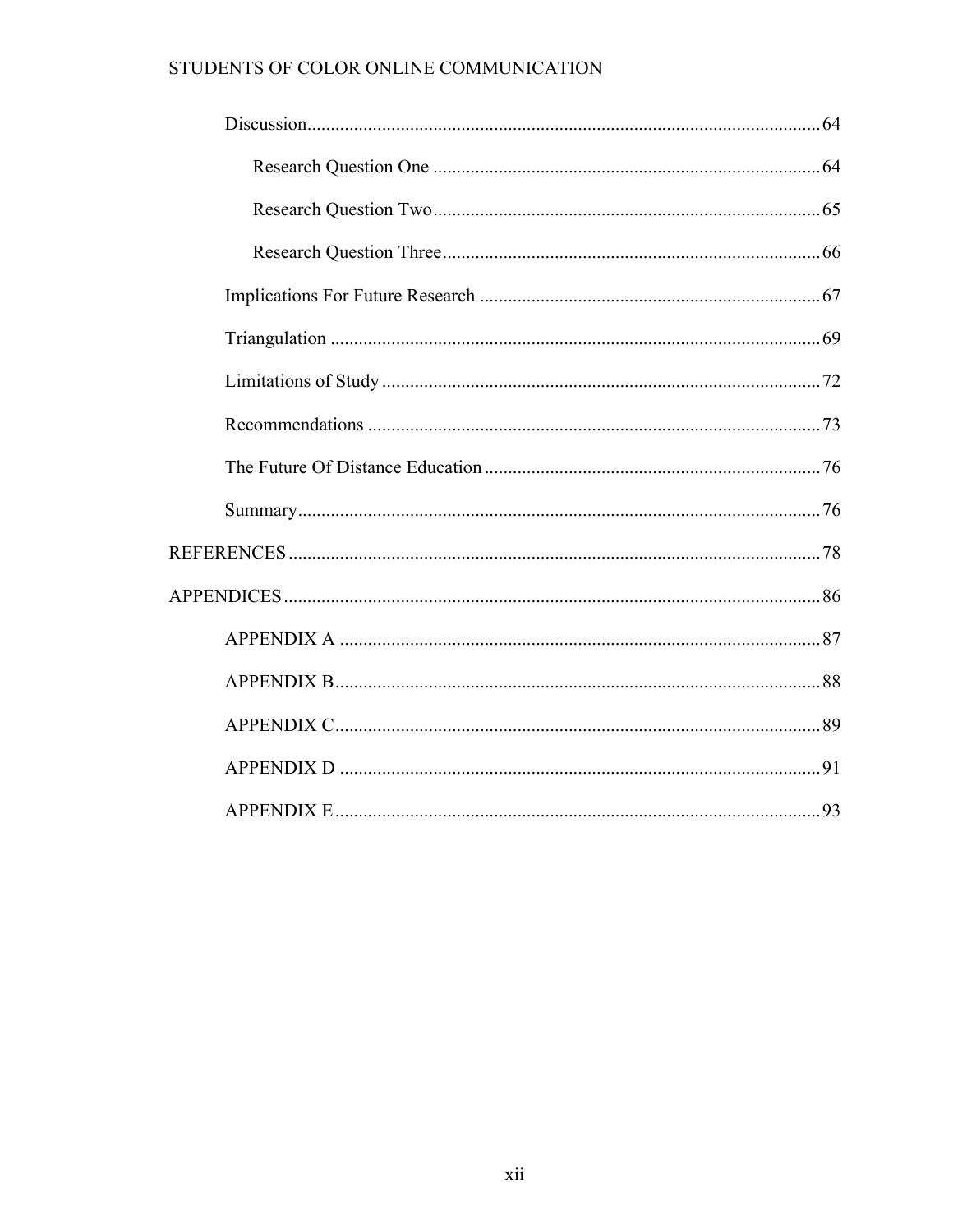# **LIST OF TABLES**

| Table 4.1 Students of Color and The Use of Asynchronous Communication  48    |  |
|------------------------------------------------------------------------------|--|
|                                                                              |  |
| Table 4.3 Non-Students of Color and The Use of Asynchronous Communication 50 |  |
| Table 4.4 Non-Students of Color and The Use of Synchronous Communication 51  |  |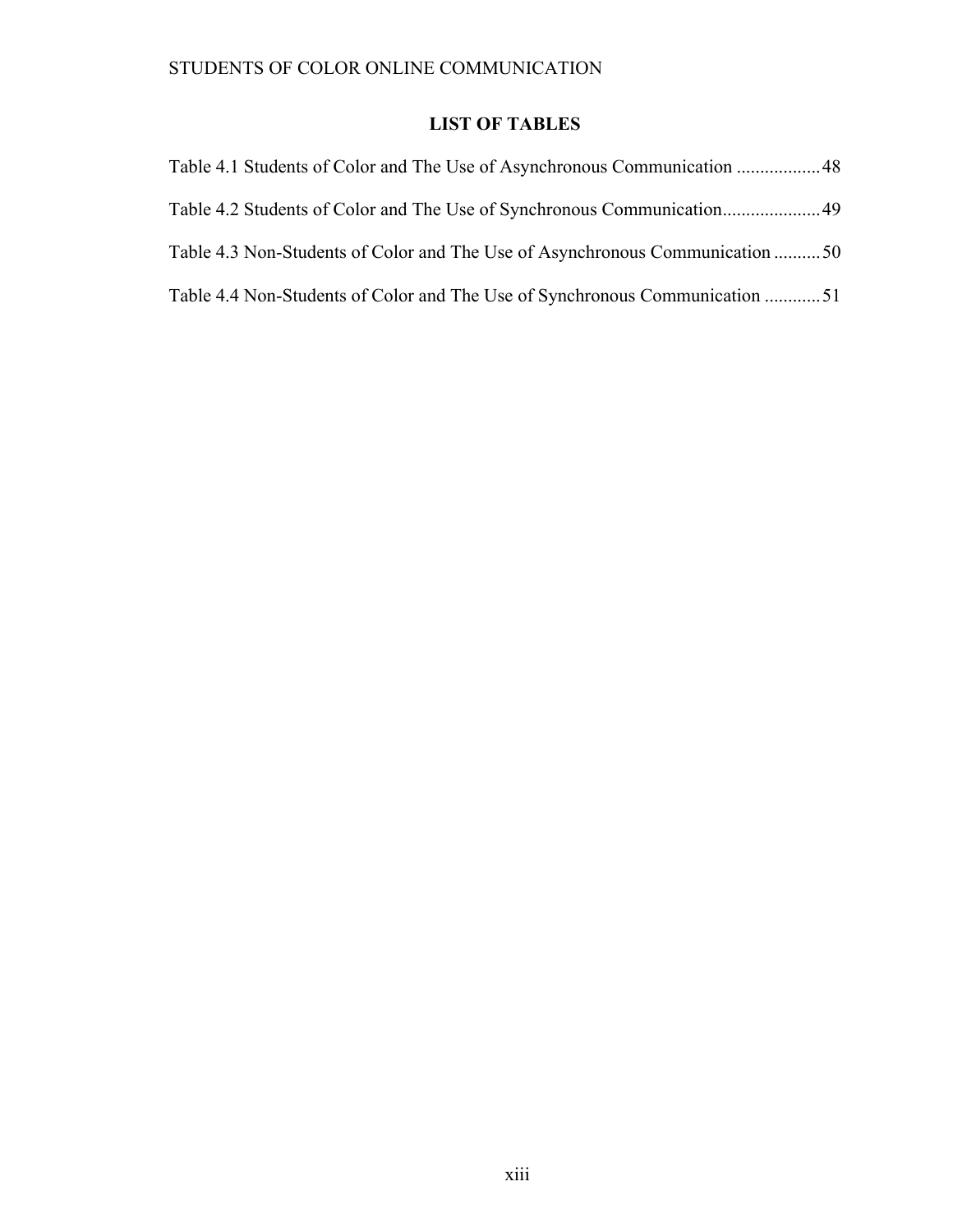### **CHAPTER ONE INTRODUCTION**

#### **Context**

The achievement gap between students of color and white students is a constant issue in higher education (Harper, 2014). Robertson (2008) notes, "By the year 2019, whites will be twice as likely as African-American and three times as likely as Hispanics to hold a college degree" (p. 36). Harper (2014) points out that this has been an ongoing issue for decades. Supporters of the Brown versus the Board of Education decision did not expect students of color would still be faced with such dismal success rates in education (Newman, Wood, & Harris, 2015). The number of students of color in higher education has increased significantly because of the landmark decision; however, access does not equal success.

Scholars have indicated continual low rates of completion can lead to limited financial resources over the course of a lifetime and can contribute to higher rates of poverty (Museus, 2014). Ultimately low success rates impact society at large leading to:

- lower tax revenues.
- more individuals leading a life of crime, and
- minimum civic participation in society (Museus, 2014).

Museus (2014) argues that for students of color, underachieving is a major concern and must be dealt with. "Understanding how to maximize success among racially diverse college student populations should be of paramount importance to postsecondary education researchers, policymakers, and practitioners" (p. 190).

The literature defines students of color as:

• African-Americans,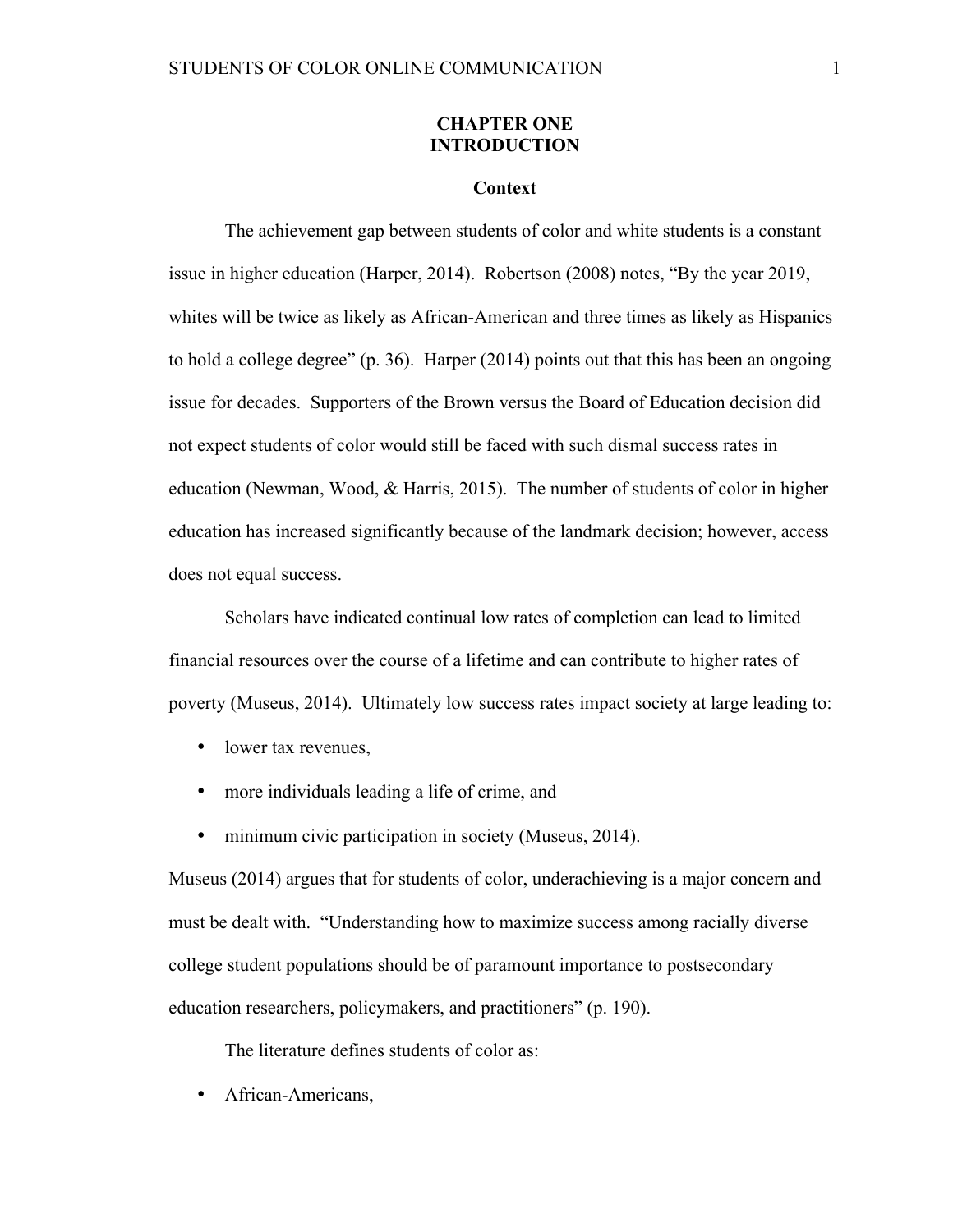- Asian-Americans,
- American Indian,
- Alaskan Native,
- Hispanic (Latino), and
- Pacific Islanders (Museus, 2014).

Traditionally, Asian-American students perform at a higher level in postsecondary education; in fact, sixty four percent of Asian-American freshman earn a bachelor's degree within six years of entering college (McGlynn, 2008). This is a statistic that is better than white students (McGlynn, 2008). The primary focus group of this study will include African-American and Hispanics; as much of the achievement gap research is conducted on this population (Musues, 2014).

## **Statement of the Problem**

The increasing disparities between students of color and non-students of color exist in online education (Salvo, Shelton, & Welch, 2017). A closer look at the achievement gap in online education is vital, as online education becomes a larger part of the educational process. In fact, seventy five percent of community colleges offer distance education courses (Jaggars, 2011). In 2013, nearly two million students at twoyear institutions enrolled in distance education courses (Allen & Seaman, 2015).

Despite the rapid growth in online learning, there is limited research on students of color in an online environment (Yeboah & Smith, 2016). Nonetheless, the studies that have explored students of color have found one common denominator and that is minimal success (Xu & Jaggars, 2011, 2014). African Americans, Hispanics, and underprepared students, for example, perform significantly worse in online courses than in traditional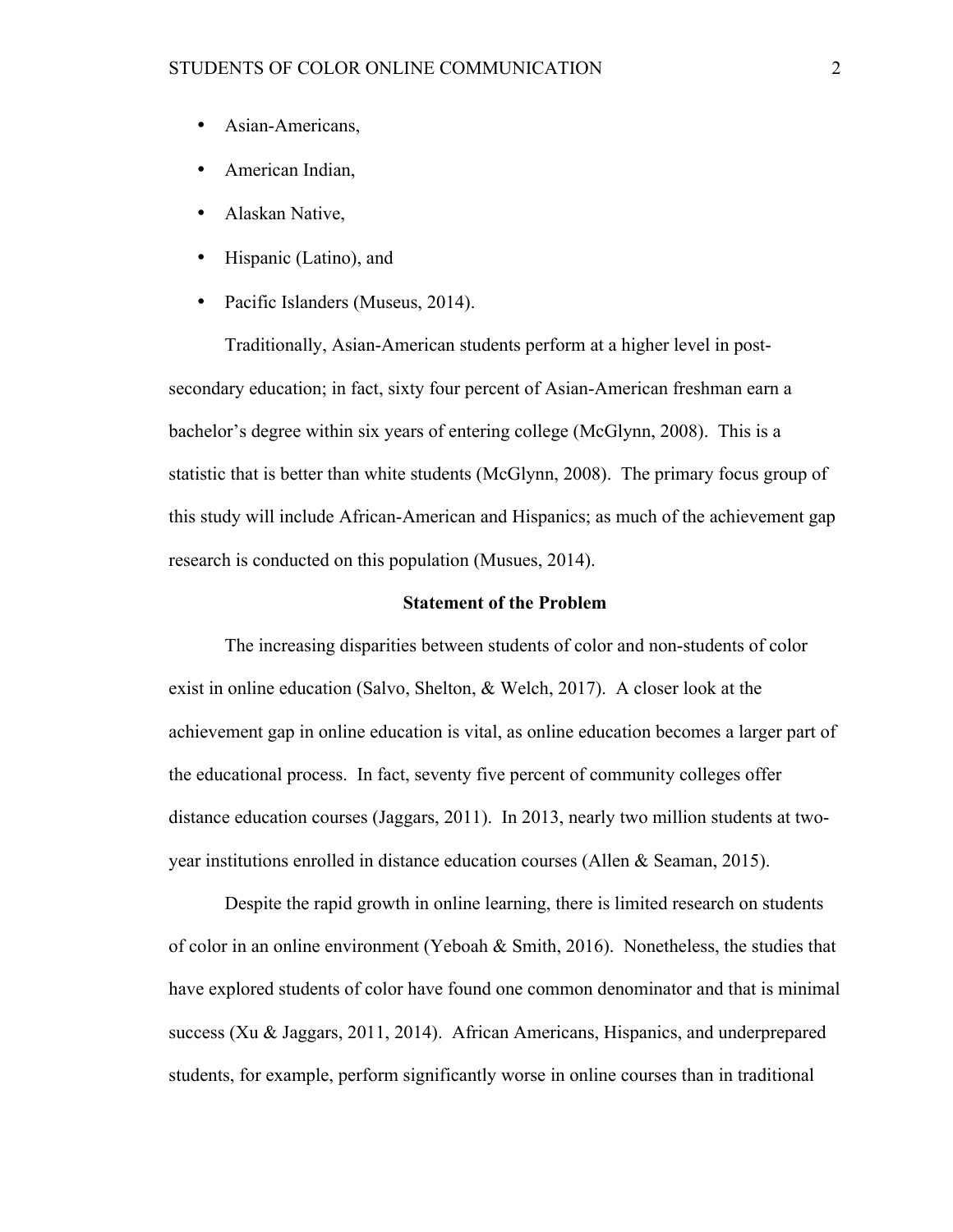courses (Xu & Jaggars, 2011, 2014). Technology issues and lack of structure are barriers, which impede students of color from succeeding (Jaggars, 2011). Isolation is another major barrier for students of color, thus, causing students of color to fall short of their academic goals (Jaggars & Xu, 2010).

Wake Technical Community College (WTCC), a member institution in the North Carolina Community College System (NCCCS), is the largest producer of online programming in the NCCCS. Ryan, Senior Vice President of WTCC, indicates that the college is constantly exploring avenues to improve the success rate of students of color (B. Ryan, personal communication, December 19, 2017). Dr. Kai Wang, WTCC Chief Online Officer, adds, "Our data shows students taking online classes are less likely to remain enrolled and less likely to graduate, this is especially true for African-American students, specifically 18-22 years old and part-time" (K. Wang, personal communication, July 25, 2017).

The literature points out the need for institutions of higher education, particularly community colleges, to explore strategies for improving the success rate of students of color as these institutions serve a significant amount of individuals from underserved communities, such as African-Americans and Hispanics students (Ward, Siegel, & Davenport, 2012). The research also reveals the lack of student teacher communication is a major barrier that impedes students of color from reaching their academic goals (Museus, 2014).

#### **Purpose of Study**

The main focus of this research is to understand how the use of communication technology impacts the performance of students of color in online gateway courses.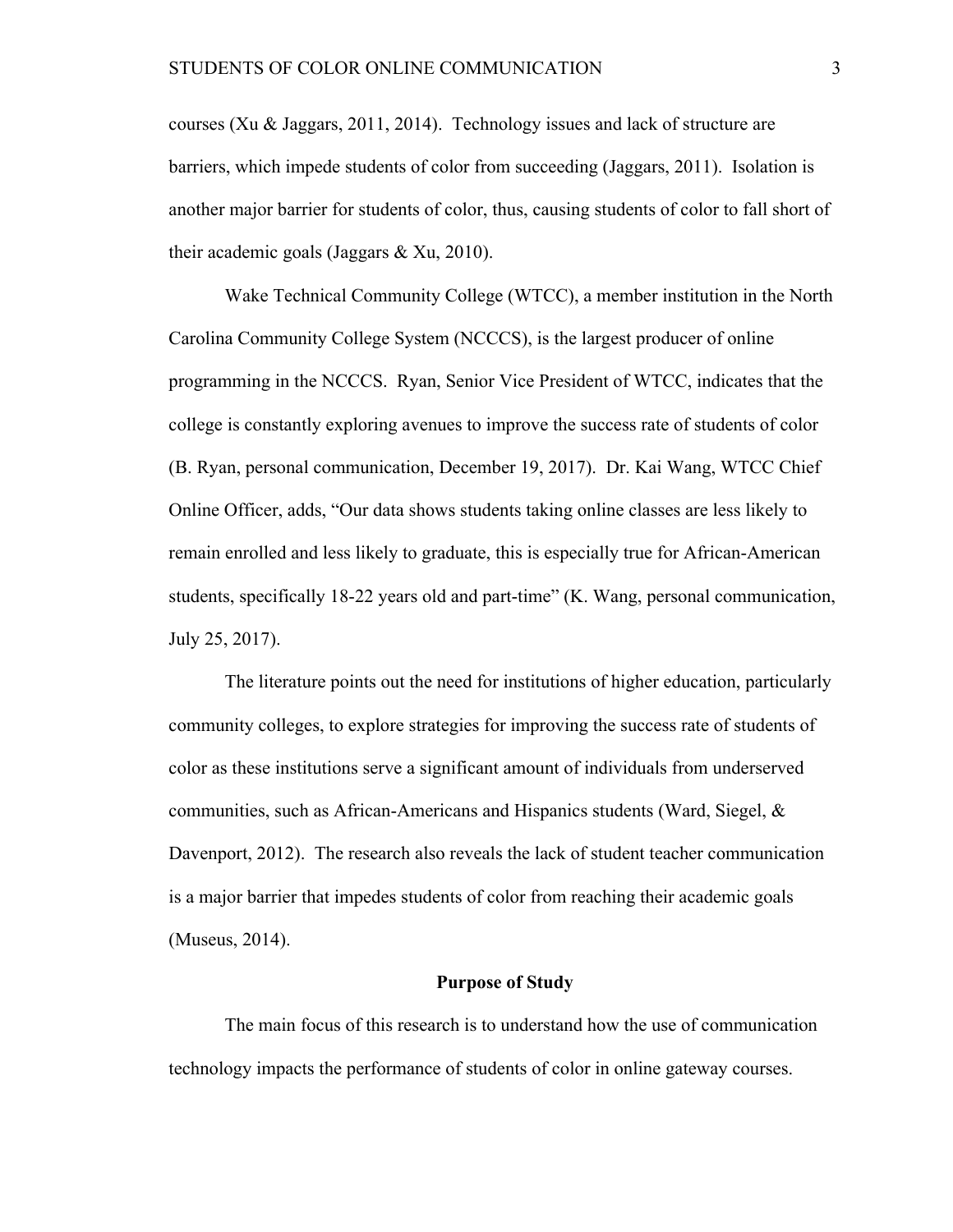Communication is an integral part of the teacher-student relationship (Small & Dowell, 2012). Studies have shown students are more interested in communicating with instructors than their fellow peers (Small & Dowell, 2012). Communication is critical in an online environment especially since the student may never come to campus (Betts, 2009). Faculty-student communication is particularly vital for students of color in an online environment (Yeboah & Smith, 2016). A study conducted by Yeboah and Smith (2016) revealed students noted the lack of accessibility to instructors impacted their academic achievement.

In terms of communication, online learning has some inherent disadvantages such as visual and vocal cues (Betts, 2009). In online learning, communication is an area of which both students and educators understand there is a need for improvement (Small  $\&$ Dowell, 2012). Betts' (2009) study argues it is essential that institutions provide communication training for online instructors. As part of the training, colleges need to provide faculty members with a list of tools that support effective communication (Betts, 2009). Betts notes it is critical for online instructors to diversify the types of communication, for example by using synchronous technology programs such as Adobe Connect. "It is important faculty integrate diverse communication strategies into online courses to engage and connect students as active participants" (Betts, 2009, p. 12).

Poor online communication equals a lack of social presence (Kear, Chetwynd, & Jefferis, 2014). Often, online learning can use a significant amount of discussion forums that can lead to impersonality and disengagement. Furthermore, students feelings of isolation and disengagement can have tremendous influence on the learning process and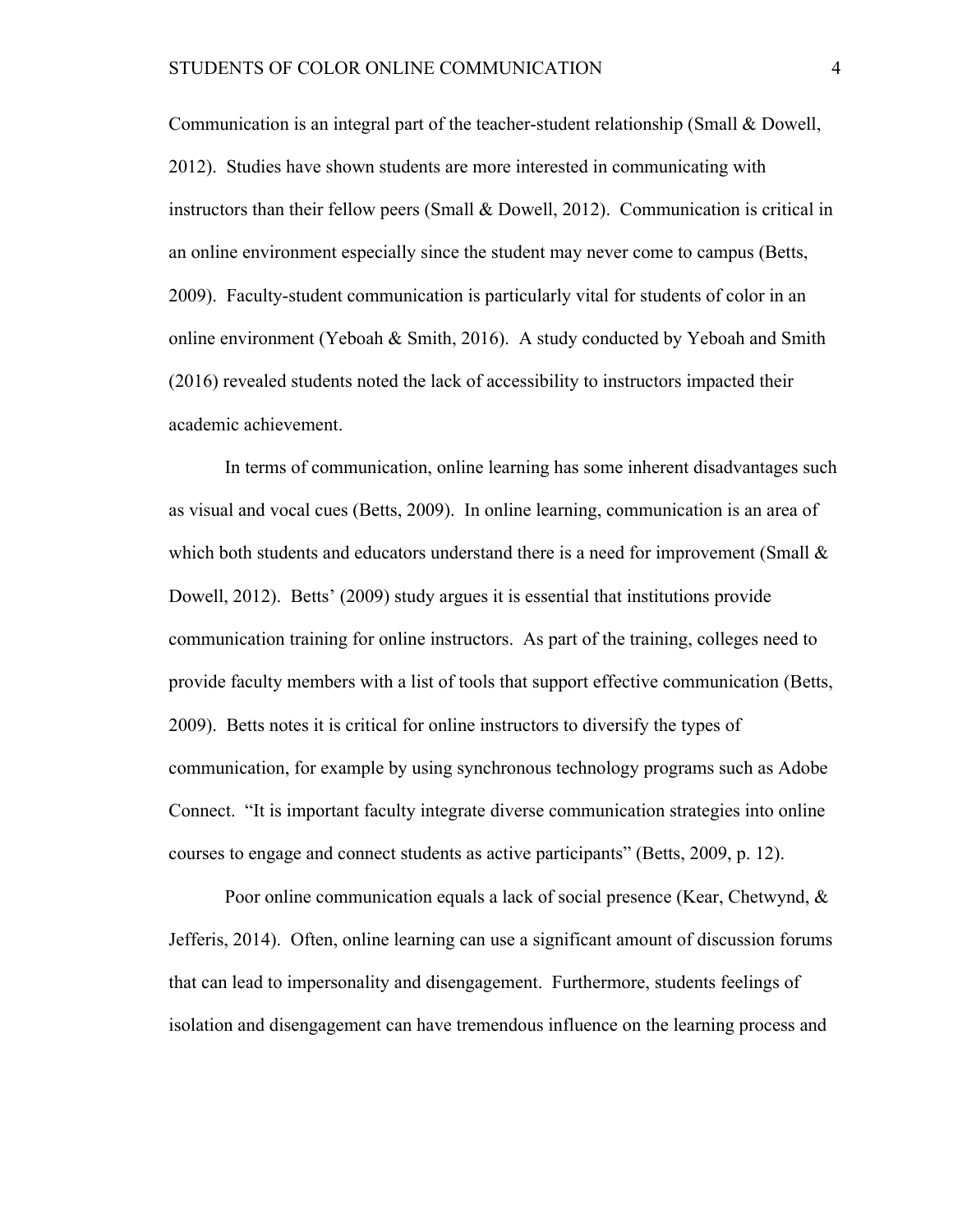may lead to students withdrawing from online courses (Kear, Chetwynd, & Jefferis, 2014).

#### **Asynchronous and Synchronous Communication**

In distance education, two forms of communication are heavily relied upon: asynchronous and synchronous (Hrastinkski, 2008). Asynchronous occurs when instructors play the role of the facilitator and primarily use online tools such as email and discussion forums (Watts, 2016). Synchronous communication is real time video and audio that has the capability to provide students instant feedback.

#### **Asynchronous**

During the early days of distance education instructors primarily used asynchronous forms of communication (Hrastinkski, 2008). Studies have shown asynchronous interaction plays a major factor in why students enroll in online courses (Watts, 2016). One of the benefits of asynchronous communication is that it allows students to balance their day-to-day responsibilities, like work and family obligations (Hrastinkski, 2008).

#### **Synchronous**

With the constant evolution of technology, virtual learning is starting to embed forms of synchronous communication (Hrastinkski, 2008). There are advantages to synchronous education. Synchronous communication provides real-time interaction between the student and teacher and the student and their classmates. Some scholars believe synchronous interactions can assist with students' feelings of isolation (Hrastinkski, 2008). Synchronous communication provides students the opportunity to engage with their instructors and peers, much like in a seated environment (Watts, 2016).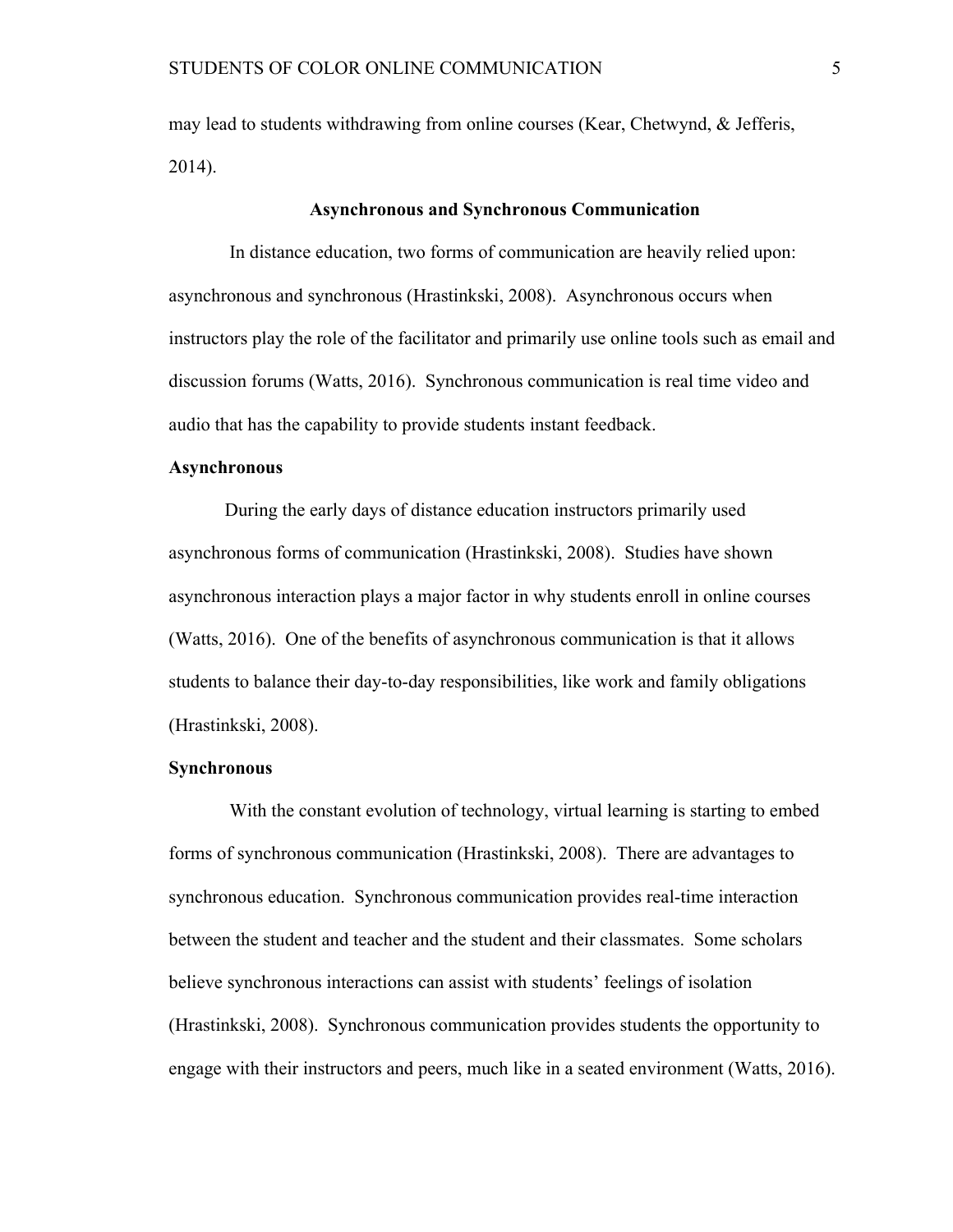#### **Transactional Distance**

One theory to explain the relationship between communication and student performance is transitional distance. Moore defines his theory as a psychological and communication gap that exists in distance education. Moore argues distance students must interact with faculty, peers, and the content to reduce the transitional distance (Watts, 2016). It is quite possible that increases in transitional distance have a more profound effect on students of color than on white students. Meanwhile, forms of asynchronous and synchronous communication are approaches that seek to promote engagement in the learning process, which in turn could reduce transitional distance (Watts, 2016).

The literature emphasizes the importance of continued research examining the impact of asynchronous and synchronous communication in an online environment. This research will add to the literature by providing key stakeholders insight on which forms of communication are effective for students of color. At the time of this study, limited research existed which explored asynchronous and synchronous communication and its impact on students of color in an online environment.

#### **Research Questions**

To understand this phenomenon, the following questions were explored.

- 1. Which communication tool type (synchronous or asynchronous) has a stronger impact on the success of students of color?
- 2. How does the impact of these communication tools on students of color success compare with the impact these tools have on non-students of color?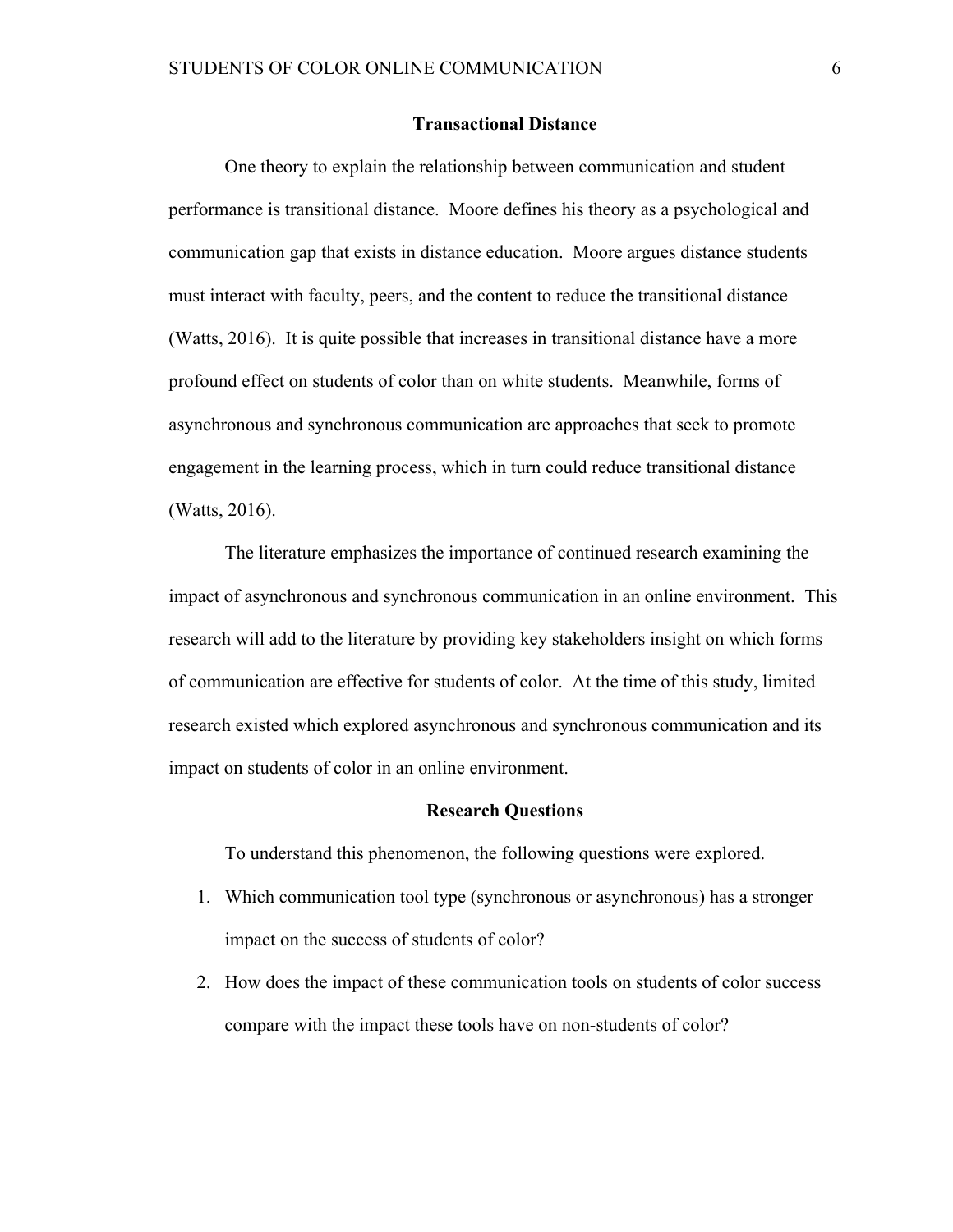3. What are students of color perceptions of utilizing a combination of text messaging and web synchronous technology to support their online learning?

#### **Limitations of Study**

Several limitations to this study should be noted. First, the study examined one community college, thus the sample size is narrow. Small sample sizes prevented comparisons of individual ethnicities or comparisons of gender. Furthermore, the investigation of additional two-year institutions would have allowed for more diverse responses. Second, the research only investigated a single semester (Spring 2017). Exploring a longer time frame could have allowed the opportunity to analyze trends.

The study is also absent of faculty interviews, which would enhance the qualitative data. Faculty feedback would allow the researcher to see the results from a different lens. Moreover, this is not an experimental study; thus, analyzing secondary data only provides correlational relationships (C. Roddenberry, personal communication, December 12, 2017). Experimental data have shown that minority performance in classes utilizing these forms of communication improves students of color success (C. Roddenberry, personal communication, December 12, 2017). The data from this study cannot draw a causal link between the use of individual approaches and students' success. The study can only conclude students who chose the approach did better; however, it might be likely that better students chose a particular approach because they wanted to succeed. Nonetheless, the data from this study is useful because it gives educators insight on how to effectively communicate with students of color in an online environment.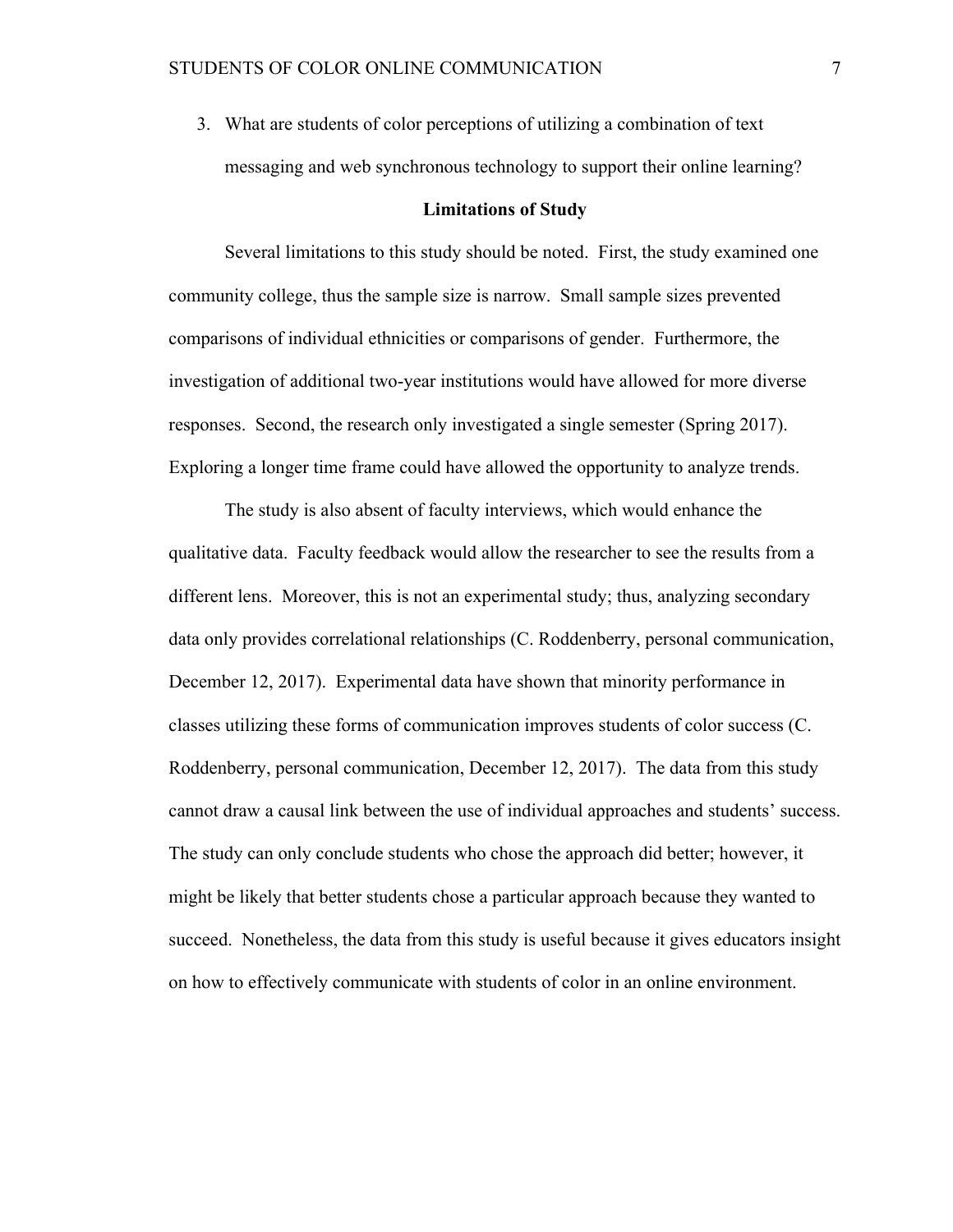#### **Summary**

Students of color are the focus of this investigation because administrators are deeply concerned with their success rate in education (Jaggars  $\&$  Xu, 2010). For instance, the largest community college in North Carolina, which is the location of this research, reports students of color are not performing at a high level in distance courses (K. Wang, personal communication, July 25, 2017). In one case, only 22 percent of the students of color enrolled in an online Introduction to Business course received a grade of A, B, or C (K. Wang, personal communication, July 25, 2017). Granted, the aforementioned statistics are from one course and one semester; however, it is alarming statistics like these that are causing students of color to fall short of their academic dreams (Jaggars, 2011).

To decrease this achievement gap between students of color and non-students of color, it is imperative to start at the first place where students of color begin to fall behind, the gateway course. The purpose of this research is to understand the factors that improve the success rate of students of color in these courses. The findings from this study will assist administrators, educators, and policy makers to better understand the forms of communication that will impact students of color in an online environment.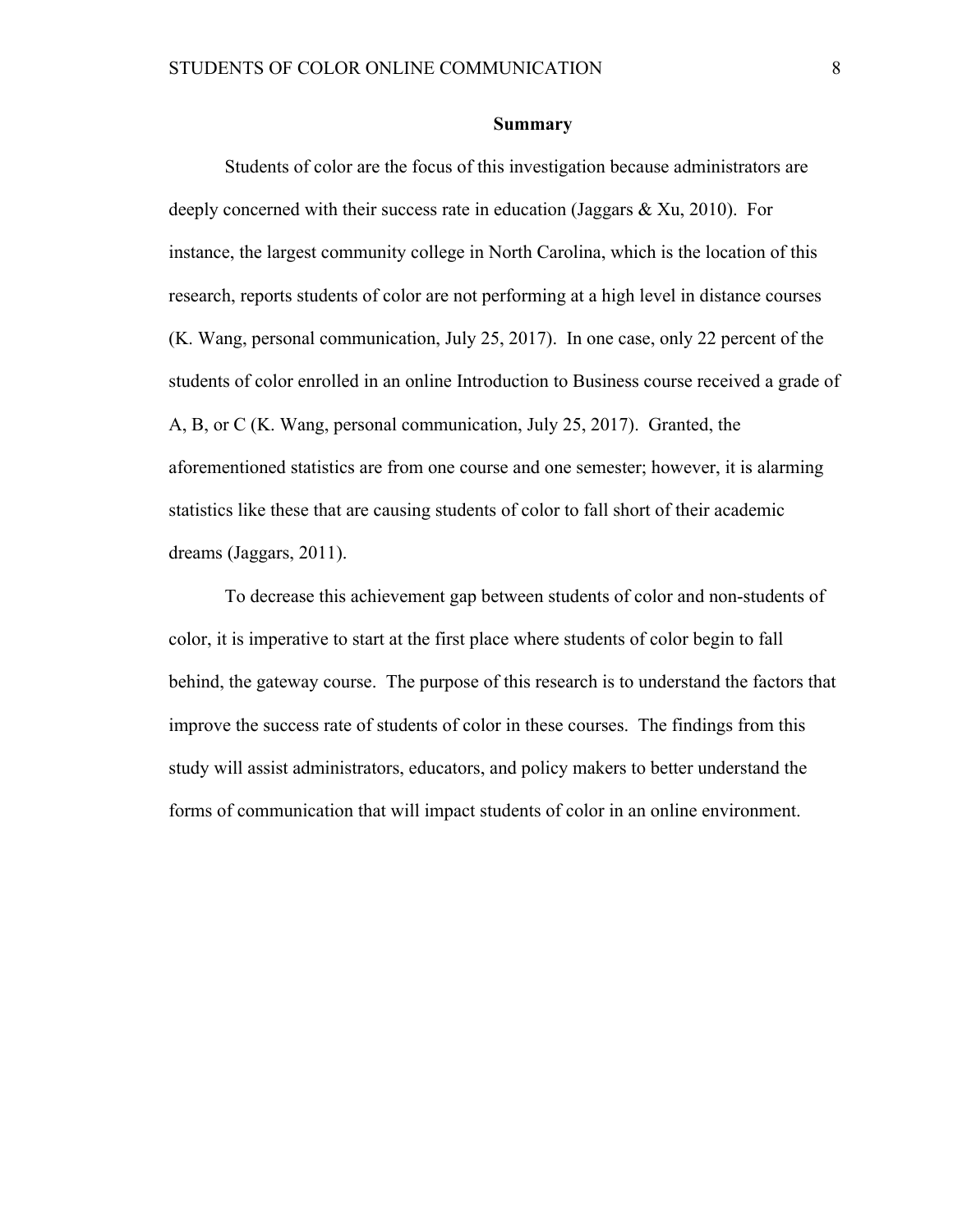## **CHAPTER TWO LITERATURE REVIEW**

#### **Introduction**

Enrollment in distance education is constantly growing; in fact, some believe online learning will become the main form of postsecondary education (Ashong & Commander, 2012). As a result of the tremendous growth of distance education, the research is plentiful. Some of the research that is available includes comparing the success rate of online versus seated students (Kaupp, 2012; Cavanaugh & Jacquemin, 2015). Additionally, studies have examined influences that cause students to withdraw from online courses (Jaggars, 2011). Despite the abundance of distance education literature on various topics, the research is sparse pertaining to students of color, particularly in online education, especially on the community college level (Ashong  $\&$ Commander, 2012). The investigator notes the dearth of literature pertaining to students of color in online learning was a major factor for pursuing this study.

For the purpose of this study, students of color will be defined as African-American (Black) and Latino/a (Hispanic) students. In this study, Asians are not classified as students of color; traditionally, Asian-American students perform at a high level in post-secondary education. In fact, sixty four percent of Asian-American freshman earn a bachelor's degree within six years of entering college, a statistic that is better than white students (McGlynn, 2008).

Research suggests the enrollment of African-American and Hispanics continue to rise in higher education. According to Samuel and Scott (2014) since the year 2000 Hispanic enrollment has increased 118%. Furthermore, Iloh and Toldson (2013) contend African-American students are enrolling in record numbers at for-profit institutions and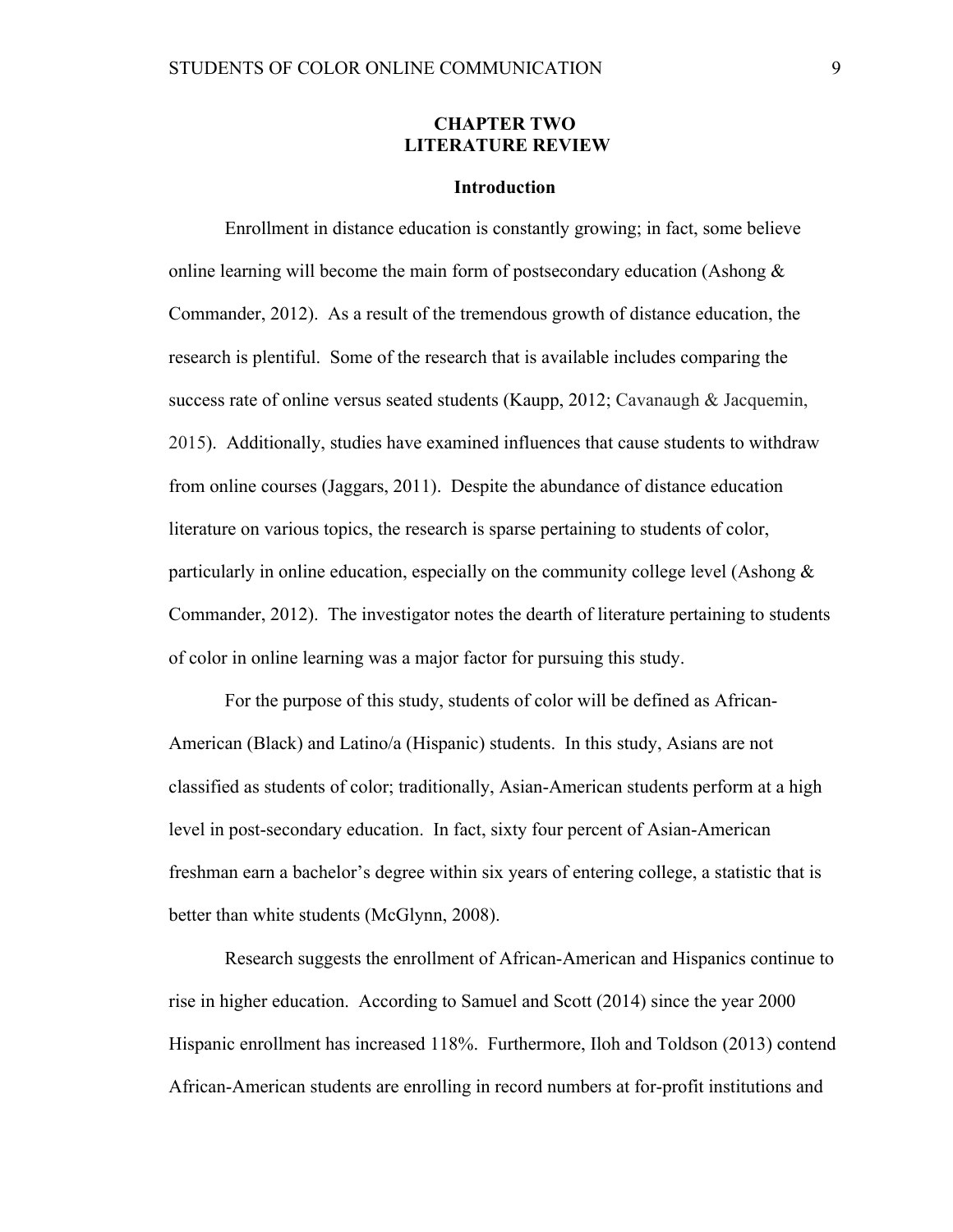community colleges. Indeed, African-Americans and Latino/a are the largest minority groups on community college campuses (Samuel & Scott, 2014). The location of this study reported during the 2015-2016 academic year, African-American and Hispanics were the largest minority population on campus. The literature indicates both groups have poor completion rates compared to other ethnicities, such as Whites and Asians (Greene, Marti, & McClenney, 2008; Samuel & Scott, 2014). Further, Greene, Marti, and McClenney (2008) argue the following point: "African-American and Latinos exhibit greater academic risk than their white counterparts" (p. 513). The researcher notes in addition to sparse literature on students of color in distance education, poor academic performance by students of color is another key factor for embarking upon this study.

#### **Context**

The goal of this chapter is to set the foundation for this study by taking an extensive look at the literature, as it relates to the following research questions.

- 1. Which communication tool type (synchronous or asynchronous) has a stronger impact on the success of students of color?
- 2. How does the impact of these communication tools on students of color success compare with the impact these tools have on non-students of color?
- 3. What are students of color perceptions of utilizing a combination of text messaging and web synchronous technology to support their online learning?

The first section of this chapter explores the achievement gap between students of color and non-students of color. Next, the chapter highlights barriers that impact student success for students of color, specifically probing the deficit approach. Furthermore, the literature review will disaggregate students of color, explicitly looking at various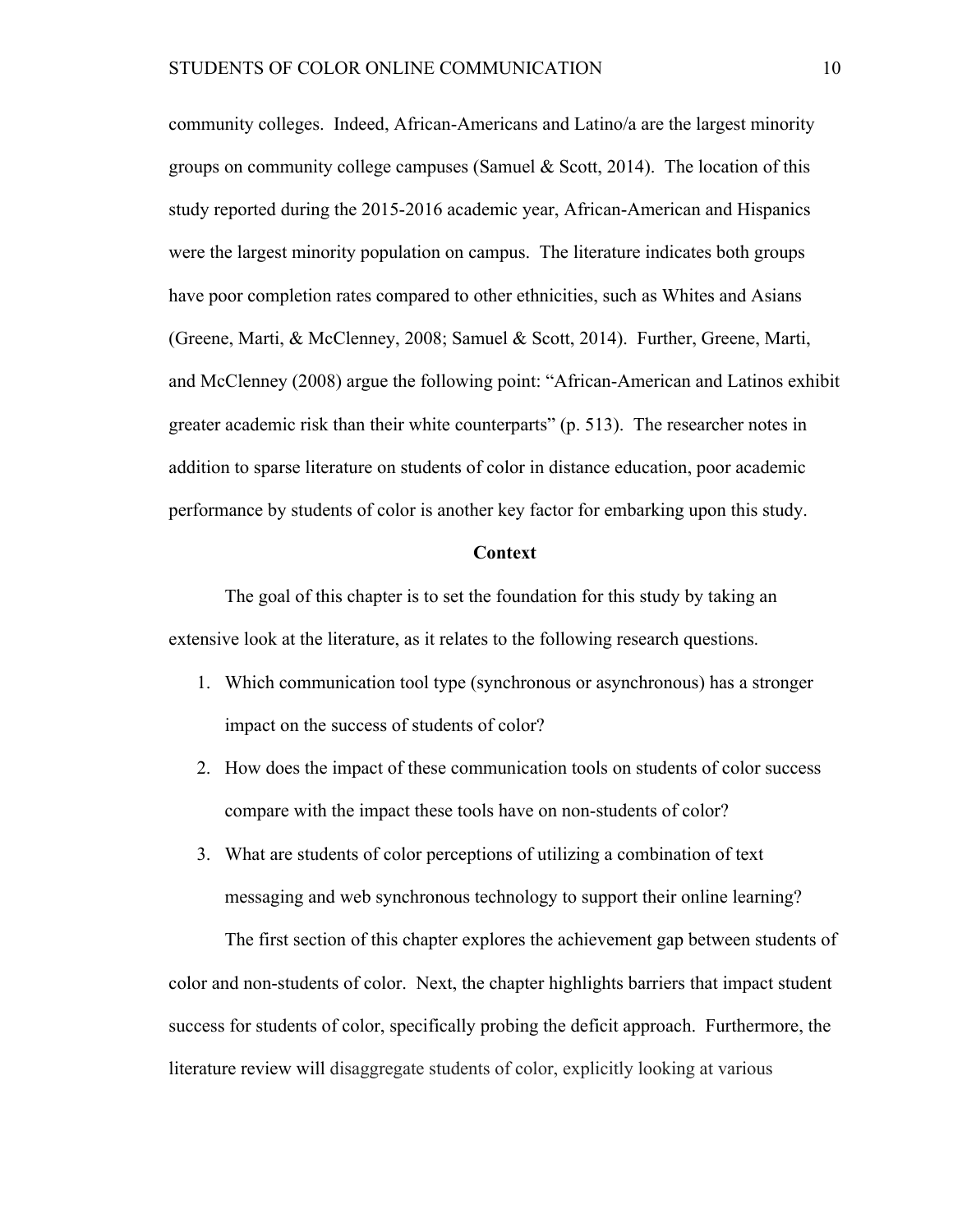populations, such as Black males and females, and review issues they encounter in higher education.

After investigating the issues students of color face, the literature review turns to the theoretical framework of this study and explores the Anti-Deficit Framework, which is a counter argument to simply focusing on the plights of students of color. Additionally, this chapter will take an expansive look into distance education, distinctively exploring both the benefits and barriers of this exploding educational phenomenon. The literature review culminates by investigating the major components of this study: asynchronous and synchronous communication.

### **Achievement Gap**

One of the long standing issues in education has been the "Achievement Gap" (Pitre, 2014; McGlynn, 2008). In fact, The Assessment of Educational Progress, overseen by the U.S. Department of Education, has reported achievement gaps since the 1960's (Pitre, 2014). The National Center for Educational Statistics defines the educational achievement gap simply, "The achievement gap occurs when one group of students outperforms another group, and the difference in the average scores for the two groups is statistically significant" (Pitre, 2014, p. 210). In an article titled "Improving African American Student Outcomes", Pitre (2014) notes the disparity is traditionally between whites and non-whites. Furthermore, the gap is often seen in standardized test results, grade point averages, and college admission data.

The achievement gap is prevalent in all sectors of education, such as kindergarten through  $12<sup>th</sup>$  grade. Pitre (2014) reveals the reading level of Black fourth graders and high school seniors trail that of their White counterparts. The achievement gap is also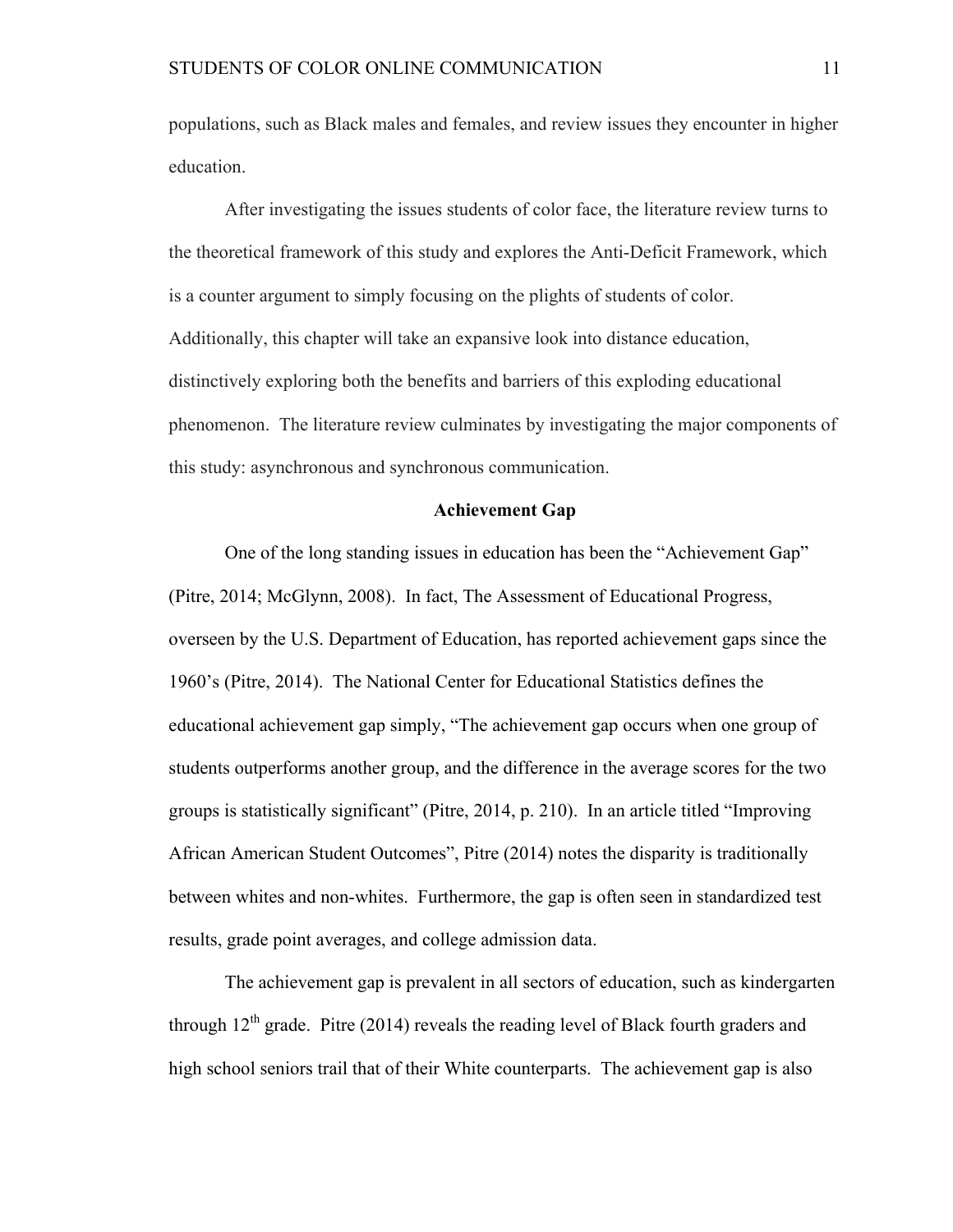prevalent in higher education. In her article, "Closing the Gap", McGlynn (2008) discloses 60 percent of White and Asian freshman will earn a bachelors degree within six years. Meanwhile, only 40 percent of students of color will earn their bachelor's degree during that same time span. Furthermore, White students are more likely to obtain a bachelor's degree by the age of 29 than students of color (Pitre, 2014).

There are a variety of issues that cause students of color to underperform. For instance, Robertson (2008) argues instructors have a profound role in students of color not succeeding in the classroom, "Teachers have been found to have lower expectations for their students of color than for their white and Asian students, believing students of color are low achievers" (p. 35). Meanwhile, some scholars argue all the culpability is not the blame of the instructor or even the institution. In fact, Robertson (2008) suggests low performance by minorities at times is the responsibility of the student. Some students of color, for example, believe they are not going to succeed in the classroom, as result they do not fully apply themselves.

#### **Students of Color in Higher Education**

#### **Black Students**

Black students are increasingly enrolling in higher education, specifically in forprofits institutions and community colleges (Lloh & Toldson, 2013). In fact, the California Community College System and for-profit institutions account for 70 percent of black students enrolled in postsecondary education. Traditionally, the California Community College System and for-profit institutions are known for serving students of color, low-income students, and students that graduated from poorly funded high schools.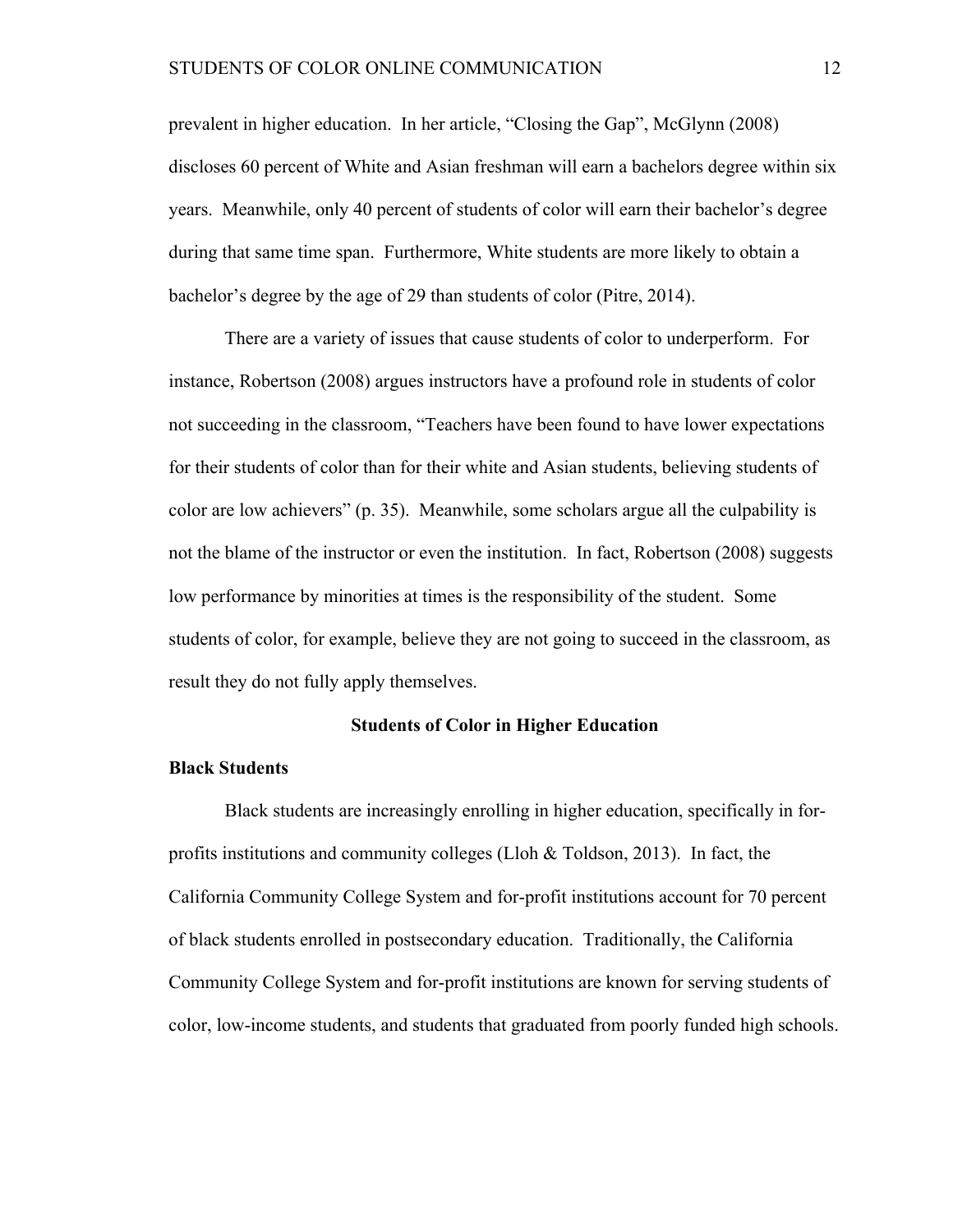Lloh and Toldson (2013) contend the influx of African American students over the last twenty-five years has been cited for sustaining the black-white enrollment gaps.

Studies have shown some black students lack the academic ability to attend fouryear institutions right out of high school; therefore, community colleges see an influx of black students on their campus. Moreover, of all black males who attend higher education 41 percent enroll at a community college (Fisher, 2015). Financial challenges are deemed a significant factor for why black students attend community colleges. The literature notes higher education is experiencing a tremendous growth of black students attending colleges; however, retention and graduation rates are very low (Lloh  $\&$ Toldson, 2013). Low graduation and retention rates are a major concern for policy makers. Lloh and Toldson (2013) argue studies need to move past just focusing on providing access to black students, instead more focus should be placed on the inequalities that students face.

**Black males.** Black males are a population that continues to struggle in higher education (Harper & Harris, 2012), thus the reason for the endless amount of literature revolving around black males. Harper (2014) notes more has been written about black males than any other population. From 1997 to 2012, eleven books and over sixty peerreviewed articles were published discussing black males (Harper, 2014).

A major factor for the countless literature is due to low retention, persistence, and graduation rates (Newman, Wood, & Harris, 2015). Black males, for instance, are unlikely to graduate with a bachelor's degree within six years of their start date. Furthermore, black males are considered the lowest performing individuals on a college campus (Harper & Harris, 2012). The literature contends there are many factors, such as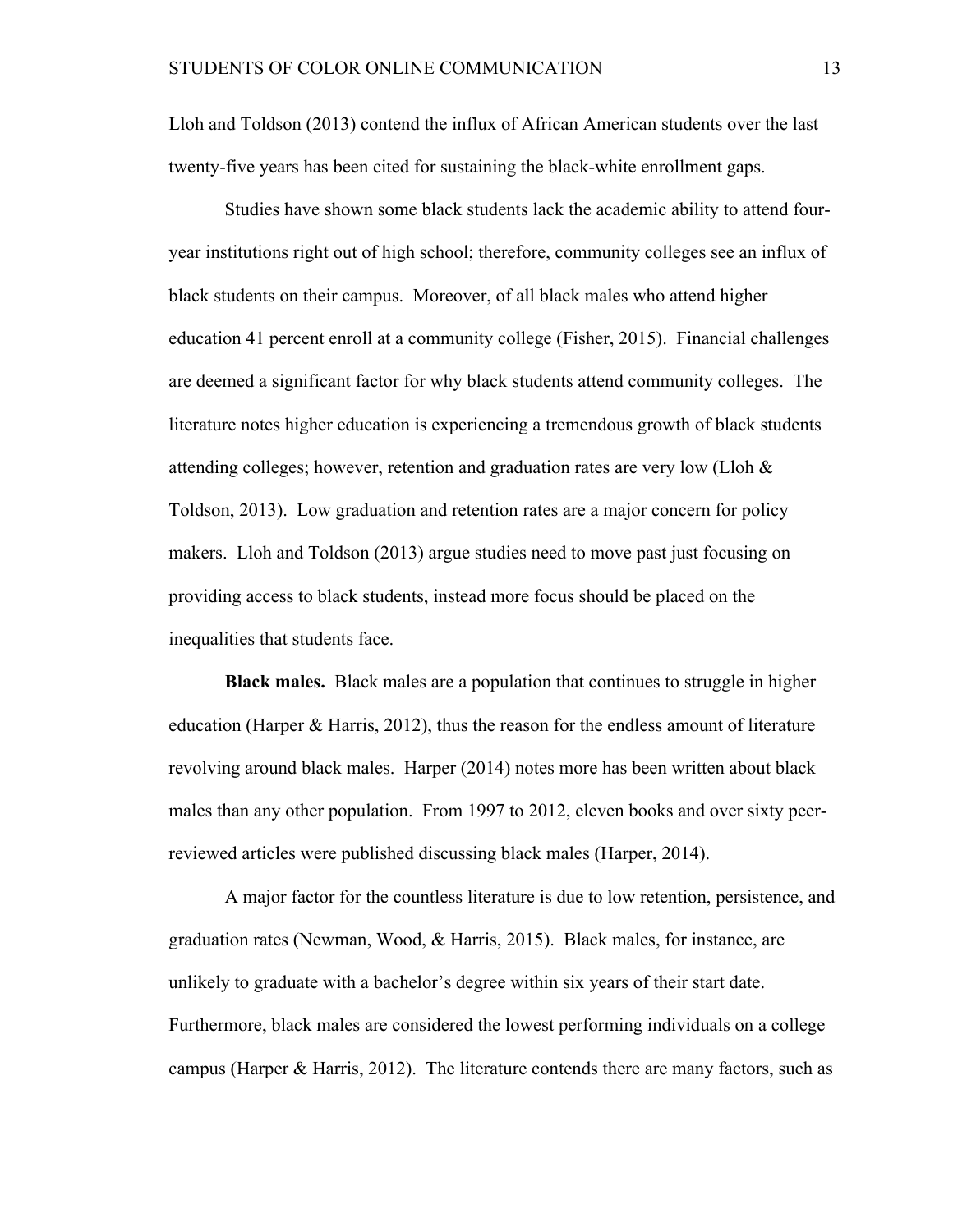institutional climate, which prevent black males from reaching their academic goals (Newman, Wood, & Harris, 2015). Moreover, black males experience deep racism and negative stereotypes from peers and instructors (Newman, Wood, & Harris, 2015). One topic that is examined in the literature and is deemed an issue for black males is the stereotype threat theory, when white students believe admission standards are reduced to allow people of color to be admitted to college (Fisher, 2015). Scholars argue this is one major reason that persistence and graduation rates are dismal (Newman, Wood, & Harris, 2015).

In recent years, the literature has begun to examine black males who are successful in a higher education setting. This way of thinking is called the Anti-Deficit approach. This philosophy is discussed in greater detail later in the chapter.

**Black females.** The number of black female students attending postsecondary institutions is on the rise (Farmer, Hilton, & Reneau, 2016). While institutions are seeing a large amount of black females on their campuses, colleges are challenged with retaining and graduating these individuals. The 2009 United States Census Bureau revealed one in five black women older than the age of 25 hold undergraduate degrees (20.7%) compared to one in two Asian Americans (49.2%), and one in three White American women (31.9%) (Farmer, Hilton, & Reneau, 2016). Farmer, Hilton, and Reneau (2016) contend more research needs to be conducted on black females because of their underachievement in higher education. The struggles that black females encounter are similar to black males. These struggles included, but are not limited to:

- low self-esteem,
- low social expectations, and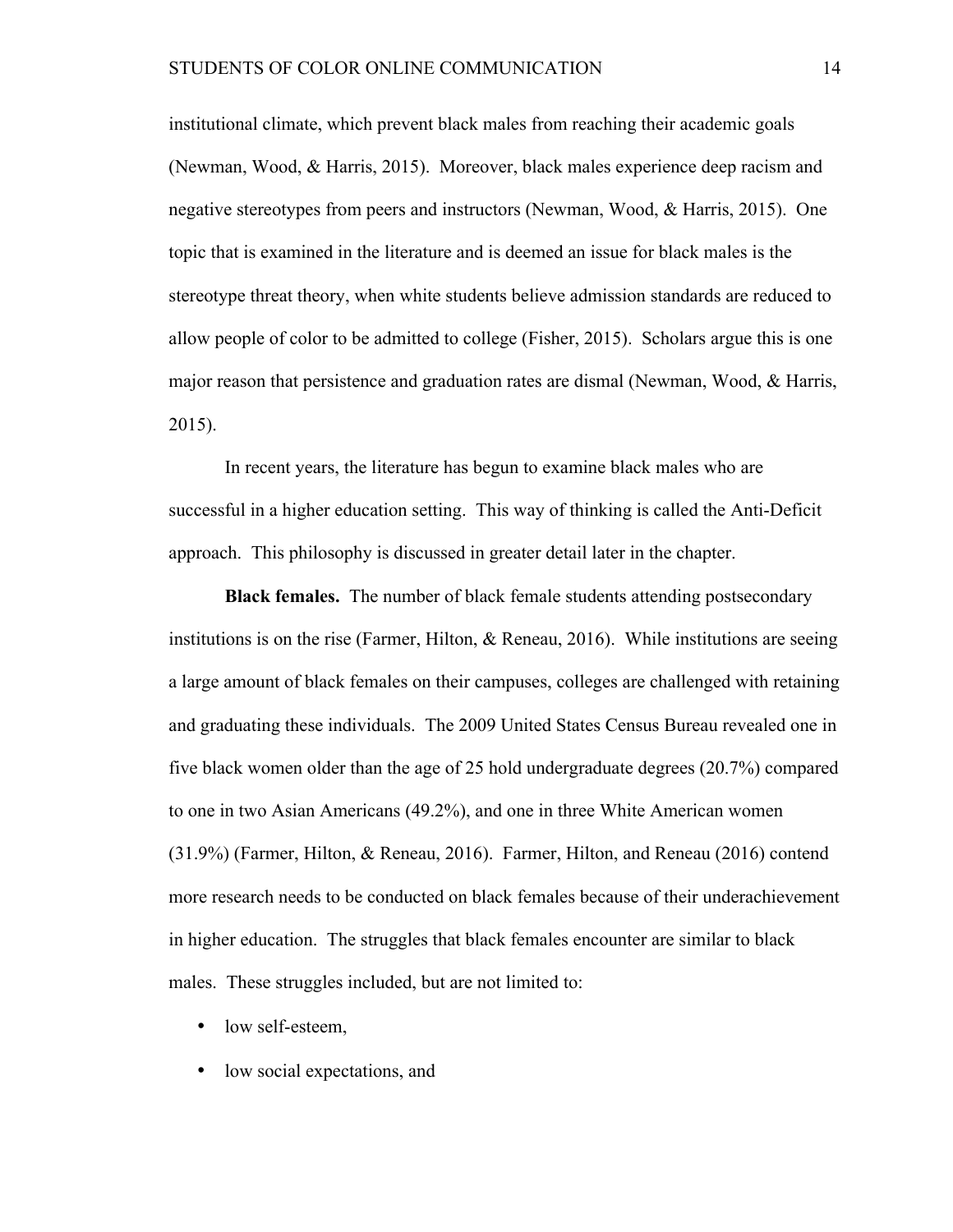• low levels of parental support (Farmer, Hilton, & Reneau, 2016).

Meanwhile, policy makers are holding institutions accountable; consequently, they want to see better results not only for black females but all students (Farmer, Hilton, & Reneau, 2016).

#### **Latino's in Higher Education**

Hispanic students represent the largest non-White ethnic group in higher education (Ponjuan & Hernandez, 2016). The literature notes a significant amount of Hispanics who pursue higher education enroll at a community college (Ponjuan  $\&$ Hernandez, 2016). Ponjuan and Hernandez (2016) contend 52% of Hispanics who pursue higher education attend two-year institutions. Research has shown community colleges are the gateway to educational opportunities for many Latino/a students (Ponjuan & Hernandez, 2016). Despite the influx of Hispanics enrolling in community colleges, Hispanics are earning fewer associate degrees compared to their White and Black counterparts (Ponjuan & Hernandez, 2016). Specifically, Latino males are struggling in higher education (Ponjuan & Hernandez, 2016). During the time frame of 2008 - 2013, a paltry 15.8% of Latino males earned an associates degree compared to 63.8% White males over that same time frame (Ponjuan & Hernandez, 2016).

The literature notes Latino students are confronted with a variety of unique issues. For example, men are expected to manage the day-to-day operations of the family, such as assisting with children and providing the bulk of the financial support (Ponjuan & Hernandez, 2016). Often, these obligations interfere with students attending school fulltime or attending school at all. Scholars have recognized that in the Latino community masculinity is important; consequently, that can become a barrier to their success. For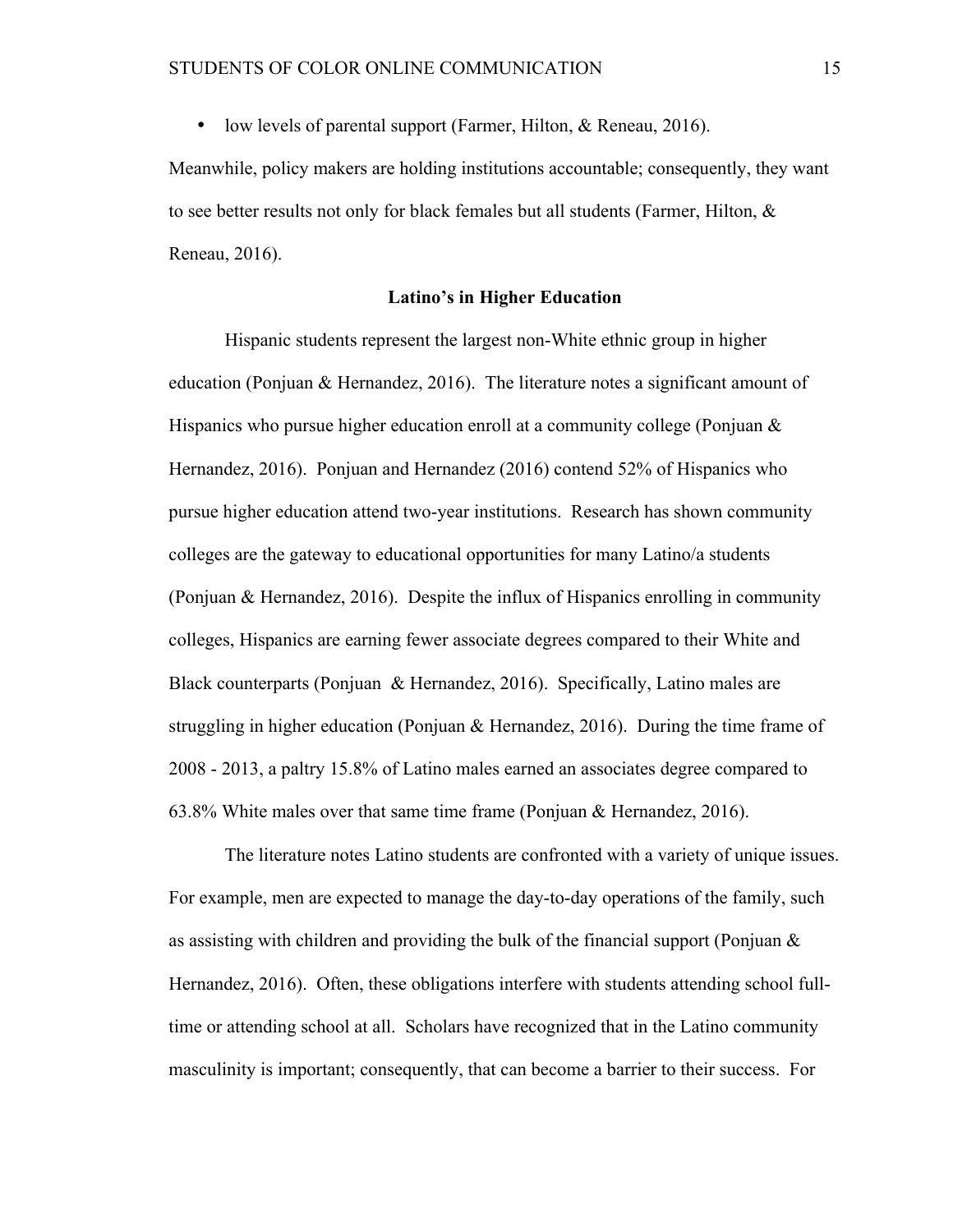instance, Latino males are known for avoiding asking for help; in their culture asking for help is a sign of weakness (Ponjuan & Hernandez, 2016).

Similar to Black students, Latino males need to have a sense of belonging to be successful in education (Ponjuan & Hernandez, 2016). Studies have shown that some faculty members believe that Latino males are disengaged with the educational process; thus, students feel uncomfortable in educational settings. Scholars have found male students of color perceive instructors as unpleasant and uncaring. Meanwhile, Latino males are no different than other students, as they also like to be treated fairly and given one on one attention at times (Ponjuan & Hernandez, 2016).

Key stakeholders believe the time is now to integrate measures that will assist Hispanics, African-American, and other students of color to succeed in education. Former president Barack Obama supports initiatives, such as "My Brother's Keeper" an alliance program, to develop strategies that will assist students of color. Scholars argue that educators need to develop innovative instructional methods to help students of color reach their academic goals, which is another reason this research is important (Ponjuan & Hernandez, 2016).

#### **Online Education**

#### **Benefits**

In recent years, higher education institutions have experienced a tremendous influx in the number of students taking online courses. "The growth from 1.6 million students taking at least one online course in fall 2002 to the 6.1 million for fall 2010 translates into a compound annual growth rate of 18.3 percent for this time period" (Allen & Seaman, 2011, p. 11). Meanwhile, the institution examined for this study has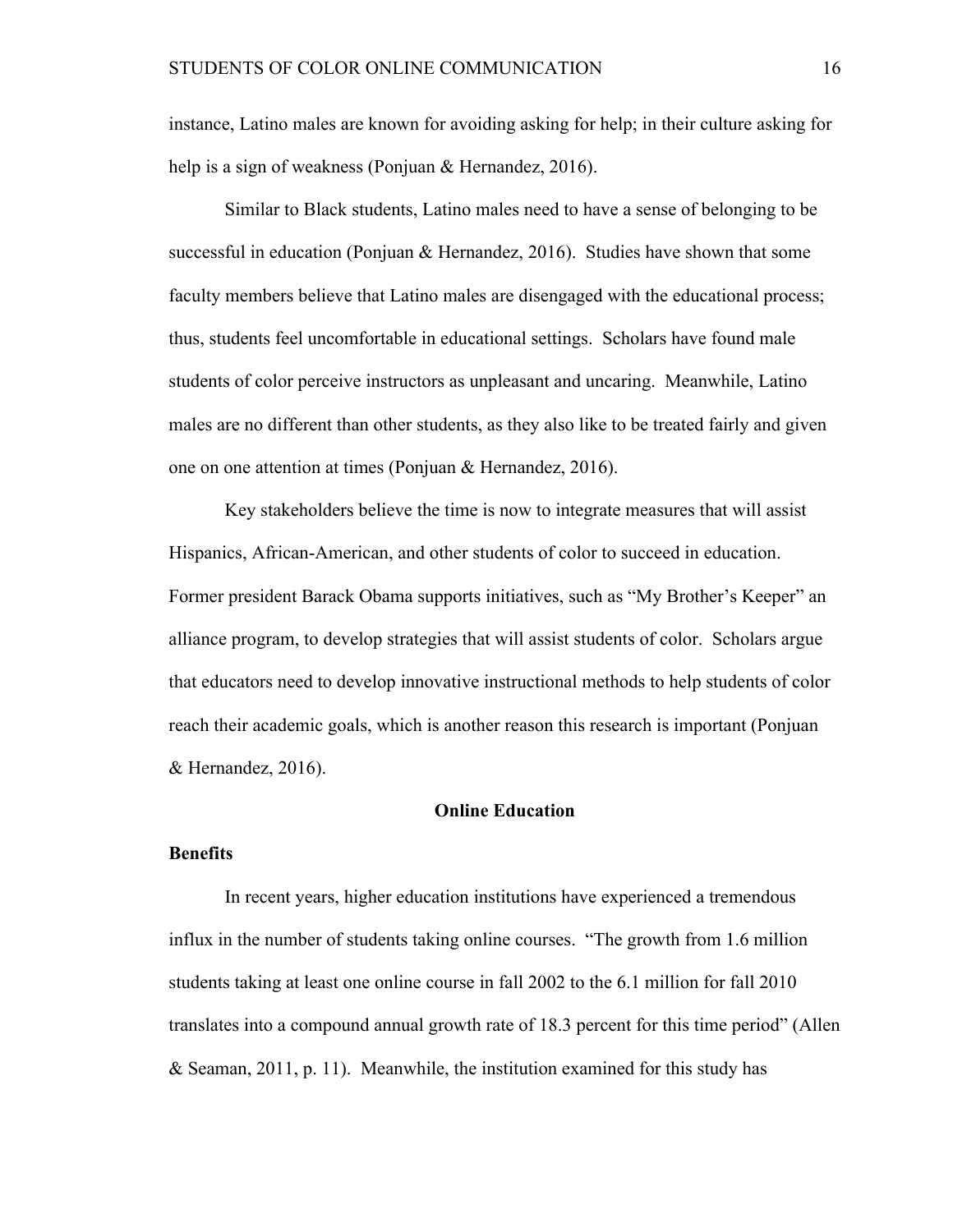experienced tremendous growth in online education; in fact, at the time of this study, the college served more distance educations students than traditional face-to-face students (K. Wang, personal communication, February 13, 2018).

Wang, Chief Online Officer, notes a significant amount of the growth is due to the benefits that distance education provides students (K. Wang, personal communication, July 25, 2017). Online education, for example, affords students the opportunity to avoid driving to a physical campus, which is extremely conducive to individuals that have limited financial resources and have family obligations (Kaupp, 2012). In a study examining the impact of the achievement gap between Latinos and White students, one student indicated avoiding a commute to campus impacts his finances tremendously, "For me to go back and forth it cost me somewhere around \$3-\$5 depending on the car that I'm driving" (Kaupp, 2012, p. 13). Perhaps, the most intriguing benefit for students is studying on their own time (Jaggars, 2011). Lastly, distance learning provides access to underserved individuals who traditionally would not have the opportunity to receive higher education (Travers, 2016).

The research notes a significant amount of the growth in distance education is taking place in public two-year colleges (Salvo, Shelton, & Welch, 2017). Wang, suggests distance education assists with a major function of the community college, which is to provide access to the community it serves; thus, the reason community colleges are making a big push to increase their online offerings (K. Wang, personal communication, August 5, 2017). In fact, most college administrators have identified online education as a critical part of the institutions long-term strategic plan (Allen  $\&$ Seaman, 2011).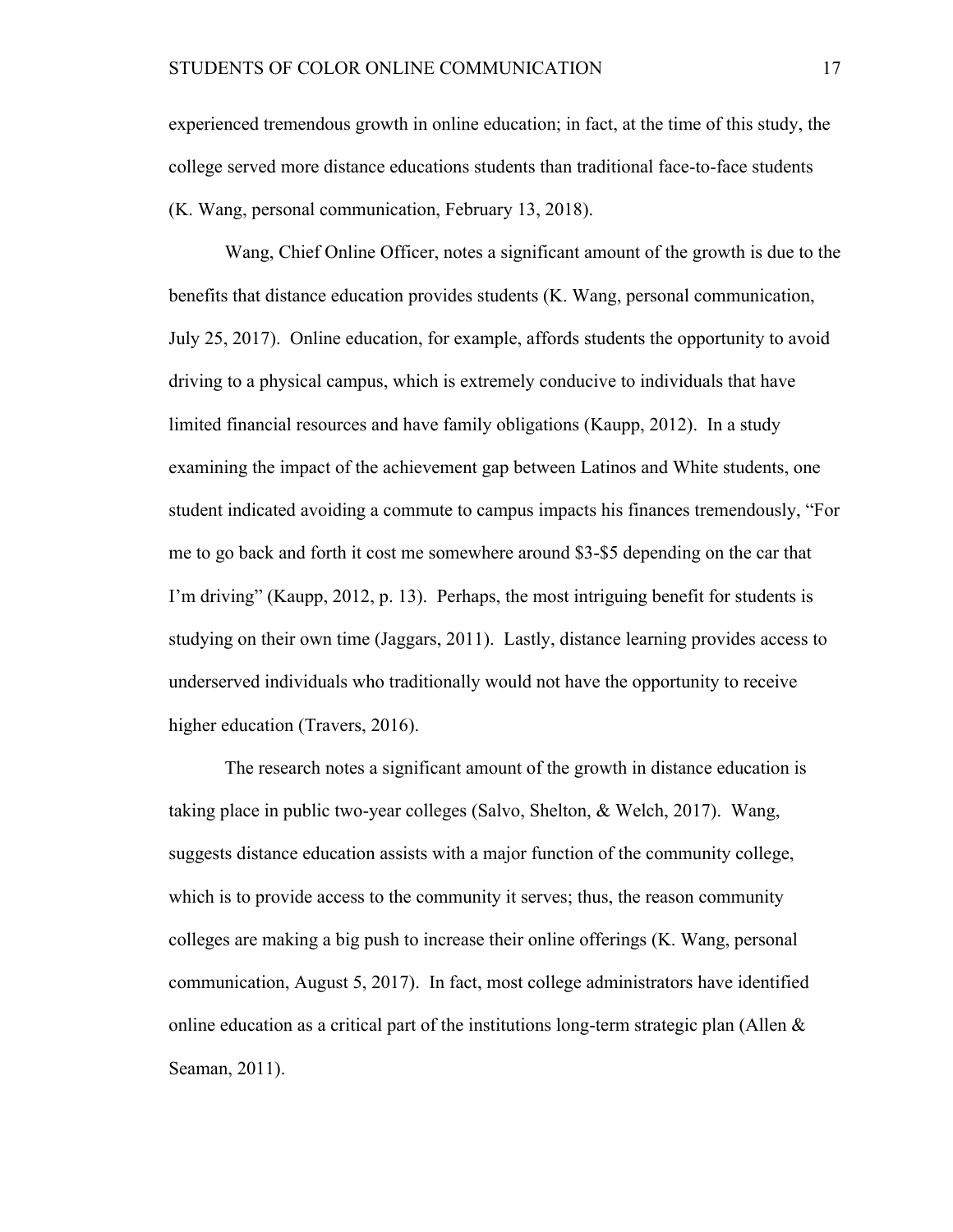Online offerings are very appealing to a segment of students who frequently enroll at two-year colleges (Xu & Jaggars, 2013). Distance education courses provide the flexibility needed to thrive in all areas of their life (Parsad & Lewis, 2008). Often community colleges have an abundant amount of non-traditional students enrolled, which are typically individuals who have work and family responsibilities (Parsad & Lewis, 2008; Xu & Jaggars, 2013).

### **Issues**

Distance education provides many benefits to students; however, colleges are finding this form of education impedes student success (Kaupp, 2012). Travers (2016), for instance, notes the completion rates in online courses compared to seated courses is dismal. Furthermore, research suggests one of the major challenges with students enrolled in online courses is students are not completing and persisting (Xu & Jaggars, 2011). A study completed on the state of Washington's community and technical colleges concluded that students who take online courses are more likely to fail or withdraw from online courses compared to traditional face-to-face courses (Millard, 2012). Indeed, unprepared students who withdraw are likely to never return to college to complete the course (Jaggars, 2011). Moreover, the same study determined all populations of online students are less likely to return to school in subsequent terms, if they withdraw from a course (Millard, 2012). Jaggars (2011) notes withdrawals of online courses are a major issue for community colleges.

There are various causes for poor performance in distance education. For instance, technology is a major challenge for students. According to Jaggars (2011), technology issues are often frustrating to students, especially when taking an exam or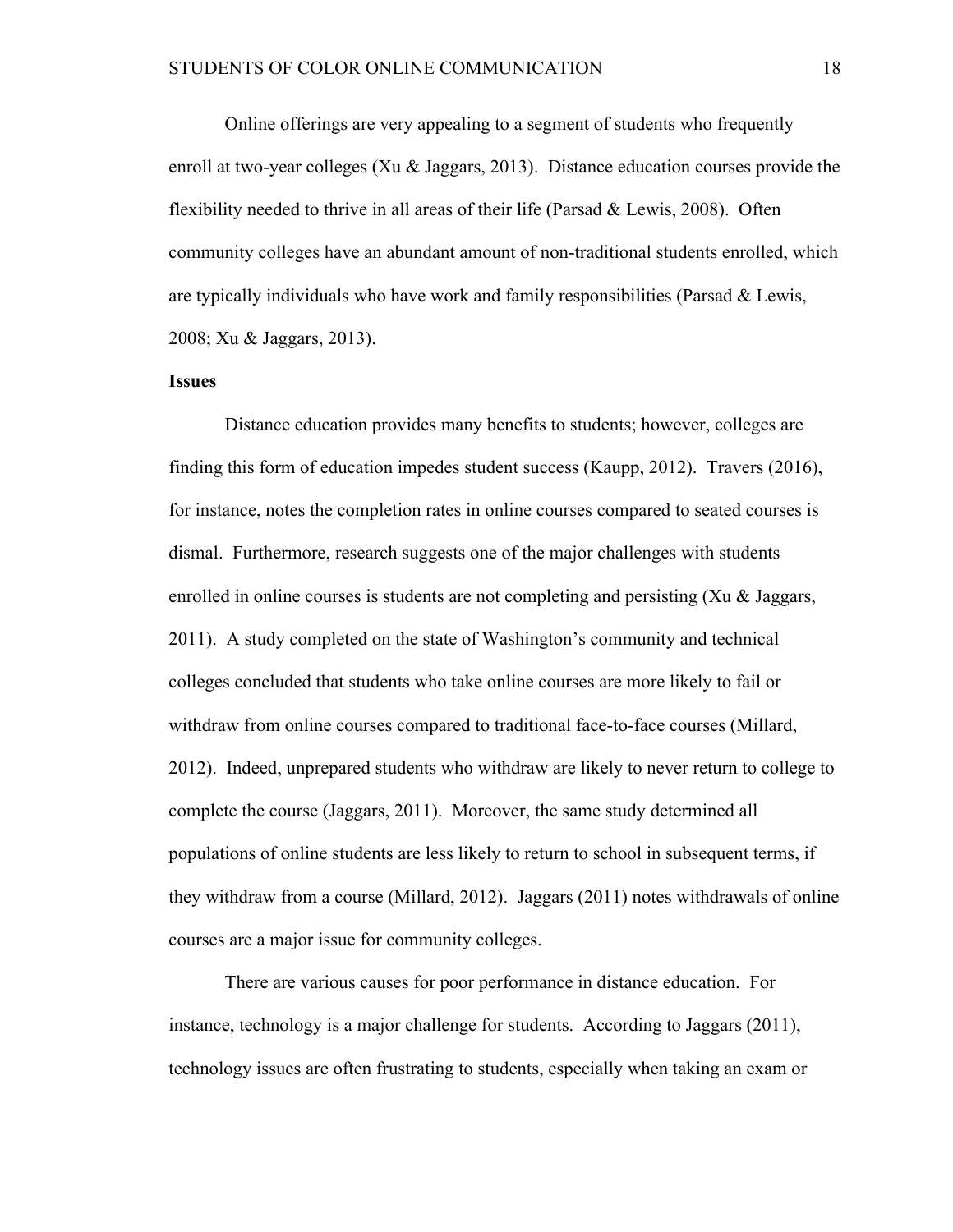turning in homework. Students are having issues navigating learning management systems or experience network problems, such as slow connectivity (Jaggars, 2011). Similarly, literature suggests lack of structure as a basis for shortage of success in online learning. As previously implied, one of the benefits of distance education is flexibility; however, allowing students to work at their own pace can be detrimental. For example, students can procrastinate and fall behind on assignments (Jaggars, 2011). Lastly, social distance and isolation is considered an origin for weak performance in distance courses (Millard, 2012). In a qualitative study of online students the following was conveyed, "Many students felt lost in cyberspace without any personal connection to the instructor or other students" (El Mansour & Mupinga, 2007, p. 247). Jaggars (2011) argues it is imperative for instructors to engage and provide timely feedback throughout an online course.

Community colleges are in the midst of turbulent times; in fact, enrollment is declining and funding continues to decrease (Cohen, Brawer, & Kisker, 2014). Consequently, community colleges are constantly seeking solutions to improve enrollment and revenue (Cohen, Brawer, & Kisker, 2014). Expanding distance education is one answer institutions are exploring to assist with both enrollment and revenue declines, "If utilized properly, online education can bring efficiencies to community colleges, allowing them to teach more students with fewer resources" (Castillo, 2013, p. 40).

#### **African-Americans in Online Education**

The number of African-American students taking online courses is on the rise (Ashong & Commander, 2012). Despite the increase, the research focused on African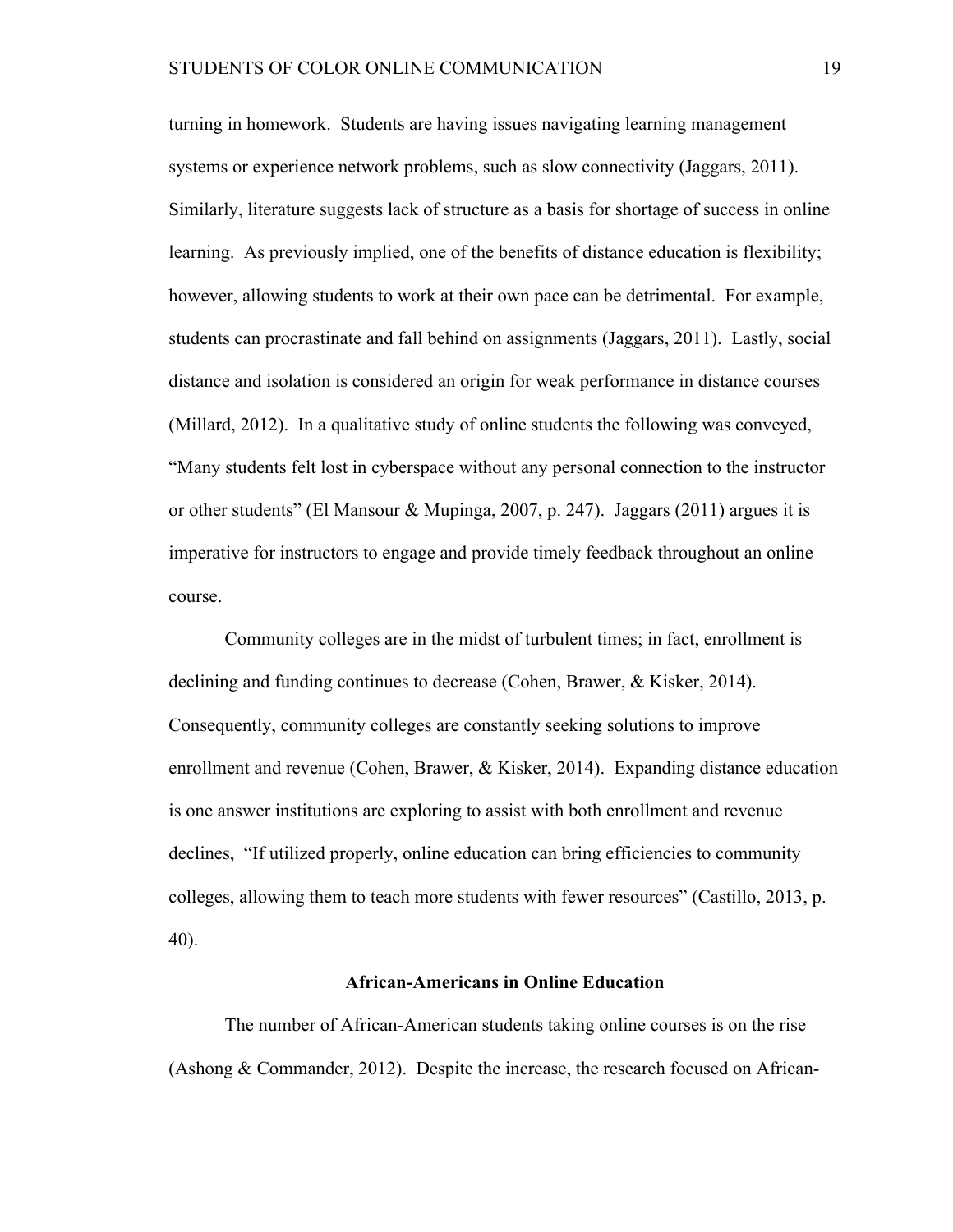Americans and students of color is very limited (Ashong & Commander, 2012). Some scholars have noted the online achievement gap between Whites and African-American students is even larger than in seated courses  $(Xu \& \text{Jaggars}, 2014)$ . One of the benefits of distance education is access; however, Arroyo (2010) argues it could have a devastating impact on African-American students. "Contrary to those who tout online education as the great leveler in higher education with the promise of granting access to one and all, what we actually have is the recipe for a widened achievement gap" (Arroyo, 2010, p. 38). One study concluded Latina/Latino students prefer to take face-to-face courses and consider online programming as an alternative (Ashong & Commander, 2012).

Ashong and Commander (2012) co-authored one of the few articles that focuses on students of color in distance education. The two authors explored African-Americans in distance learning for a variety of reasons. First, the authors believe as online programming continues to grow it is vital to give African-American students a voice because their voice is often silent in research (Ashong & Commander, 2012). Secondly, the two authors wanted to add to the shortage of online literature focused on African-Americans (Ashong & Commander, 2012). Ashong and Commander's study examines African-Americans' attitudes toward online learning. The study involves students completing a survey, which allowed students to rate their online experience in several categories.

Ashong and Commander's (2012) research examines one area that is relevant to the current study and that is African-Americans' perceptions of asynchronicity, which is the same as asynchronous. According to Watts (2016), asynchronous communication is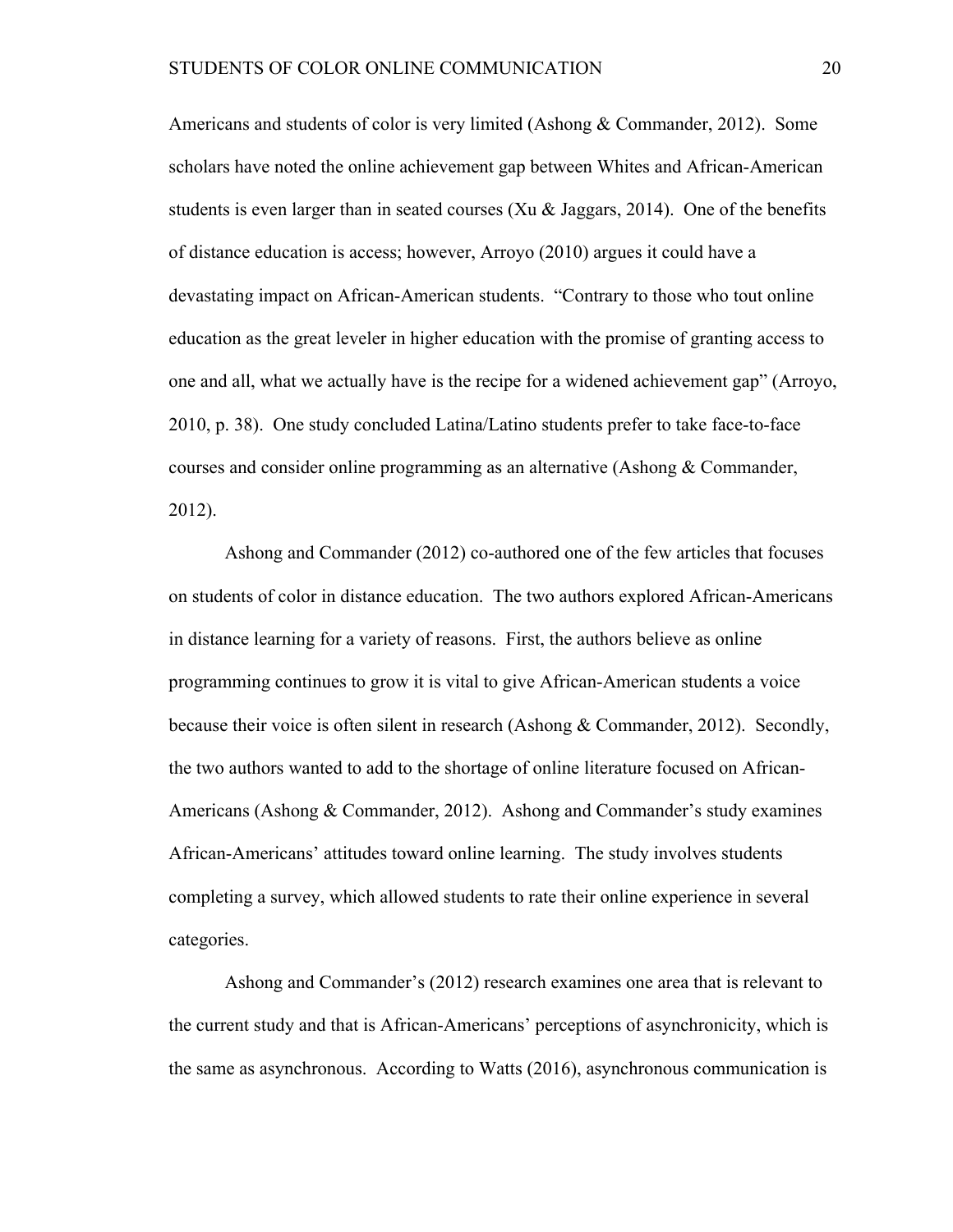defined as "Communication occurring through the use of email, discussion boards and other forms of text media, such as text messaging" (p. 24).

Meanwhile, the results from Ashong and Commander's (2012) study point to African-Americans having a less positive perception of asynchronous methods, "It is possible that the opportunities for reflective thinking and the convenience afforded by asynchronous modes are more appealing to White students" (p. 106). This particular study will expand upon the Ashong and Commander's research by exploring both asynchronous and synchronous communication modes.

Additionally, the current study is a mixed methods study; thus, the research will include qualitative data. Scholars point out that collecting both numerical and text data concurrently or sequentially helps you understand the research problem better (Tashakkori & Teddlie, 2010). Moreover, Creswell argues using a mixed-methods approach is greater than conducting a research study that uses a quantitative or qualitative approach singularly (Creswell  $\&$  Creswell, 2017). Therefore, the study interviewed students of color and gain their perspective on asynchronous and synchronous interactions, an element that was vacant from Ashong and Commander's (2012) research.

Ashong and Commander's (2012) study concludes that African-Americans have a negative attitude toward distance education. In fact, the study indicates African-American students do not like using computers for educational purposes. Face-to-face communication with peers, something that is common in the traditional classroom, is missing and is one reason African American students have a negative perception of distance learning. Furthermore, African-American students conveyed they like having verbal interactions with the instructor, an element often missing in distance education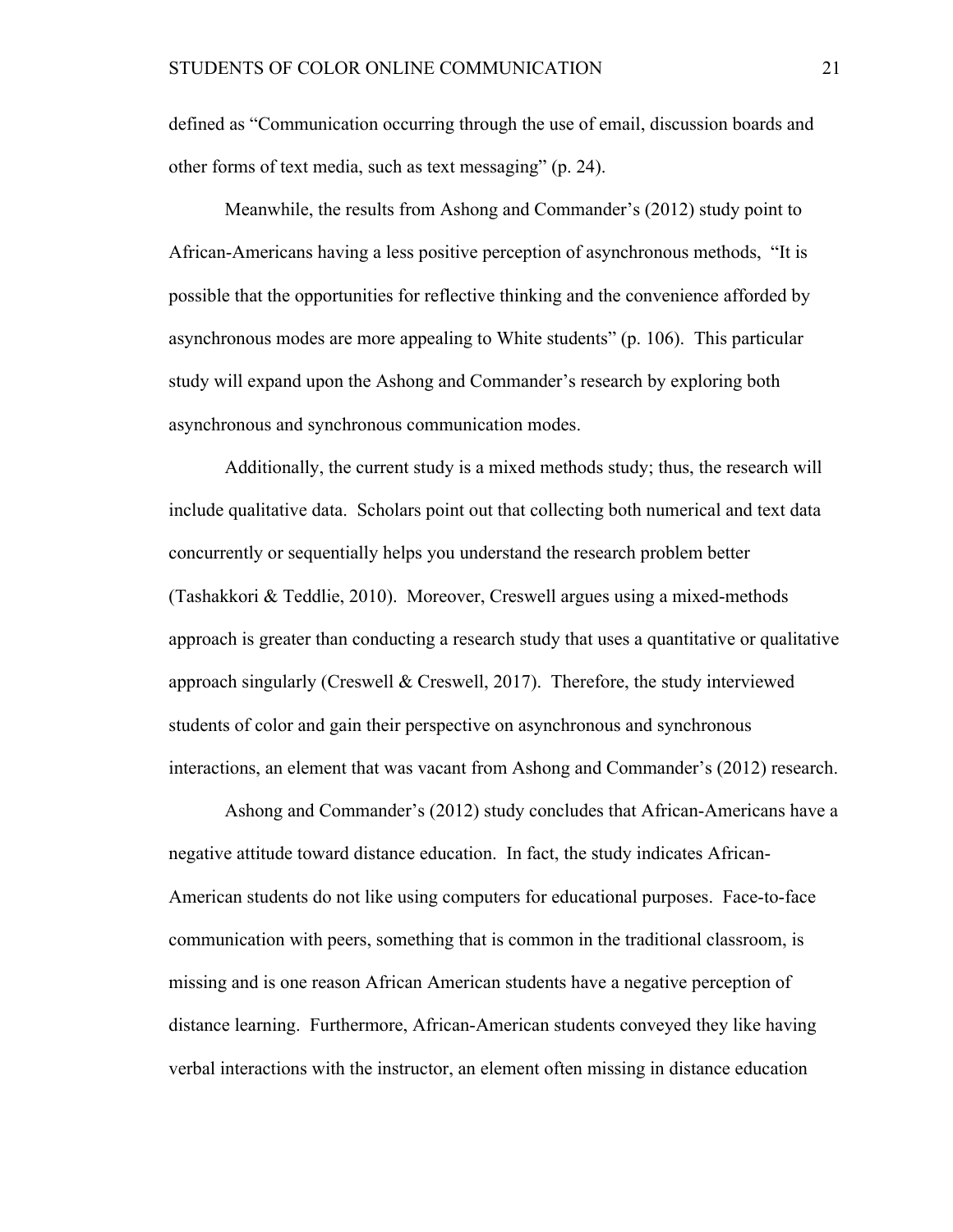(Ashong  $&$  Commander, 2012). The aforementioned statement is a critical reason this current study is vital to institutions.

#### **Theoretical Framework**

Harper's (2015) Anti-Deficit Framework provides the theoretical framework for this study. Harper argues the best way to improve the academic performance of students of color is to focus on the Anti-Deficit Framework. Harper serves as the Provost Professor in the Rossier School of Education at the University of Southern California. Harper is the author of over 100 peer reviewed journal articles and other academic publications. Furthermore, Harper is considered as the most prominent academe producing Anti-Deficit Framework literature on Black males in higher education (Fisher, 2015).

Harper (2015) advocates the Anti-Deficit approach is unique because it only focuses on the opinions of high achieving students of color. Harper contends the best way to improve the academic performance of students of color is to understand how these individuals arrive at success. Harper postulates to expand the literature researchers should avoid focusing on the inefficacies of students of color. Moreover, Harper (2009) argues deficit thinking contributes to the negative outlook of black males in society and in research; furthermore, he reasons the deficit approach is impacting the way men of color are treated in education.

Granted, some scholars argue the deficit approach is necessary; however, scholars such as Harper suggest it is only one piece of the puzzle (Goings, 2016). Furthermore, Harper concludes the missing piece of the puzzle is the voice of the successful student of color. Harper (2015) believes in the following: "The Anti-Deficit approach identifies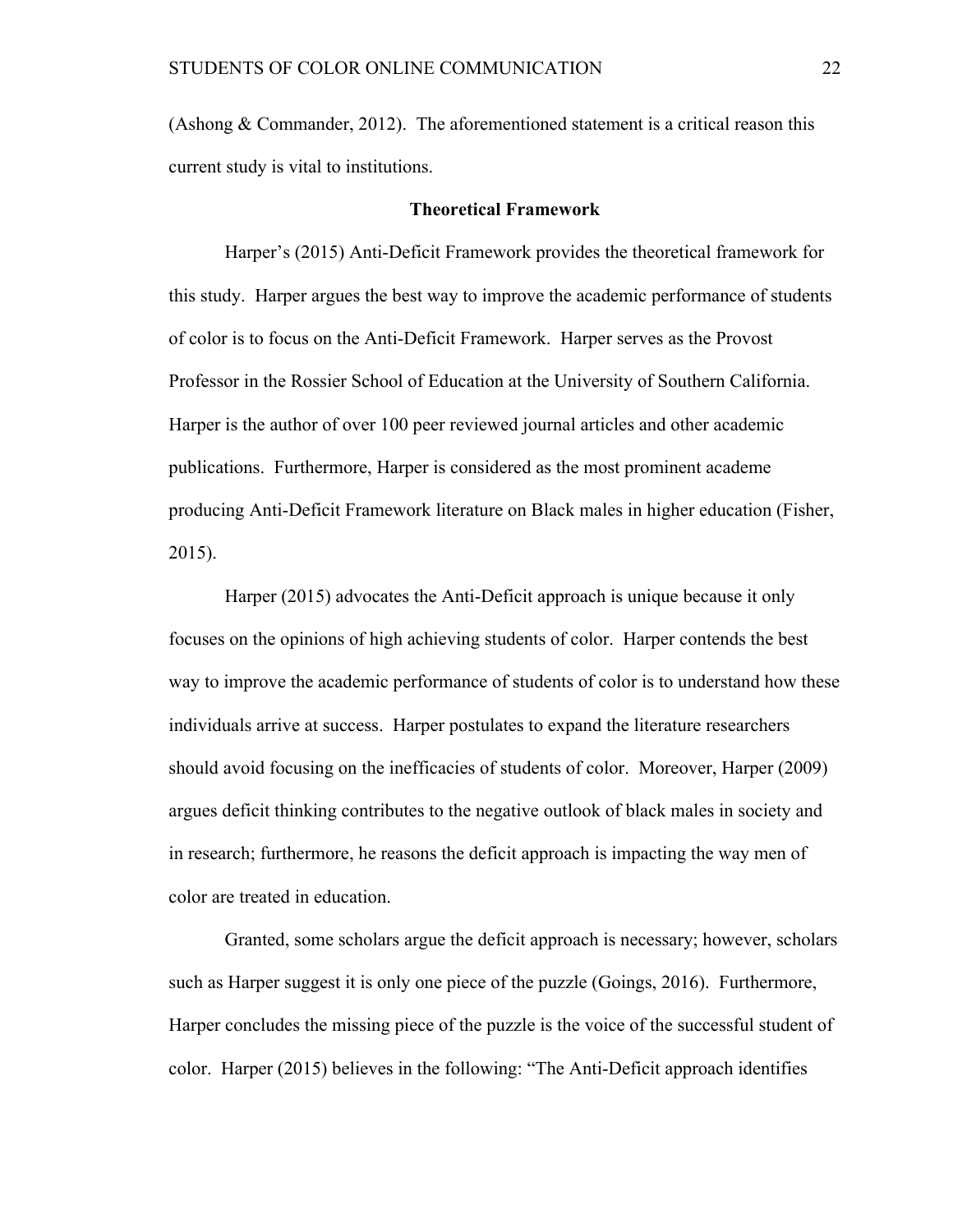policies, and structures, as well as individual, familial, cultural, and communal resources that help Black men succeed educationally" (p. 142). Lastly, Harper (2015) indicates the literature is saturated, professing what students of color are lacking; thus, the literature needs to take a fresh approach at solving the issues students of color face in education.

The Anti-Deficit Framework has uncovered several elements that lead to success for students of color, such as experiencing positive relationships with faculty. Specifically, Black males are looking for instructors who engage with them in a supportive manner (Newman, Wood, & Harris, 2015). Furthermore, the literature suggests there is an association with African-American students' interaction with faculty, their self-perception of academic ability, intellectual self-confidence, and grade point average. Studies have shown African-American students are more concerned with the qualities their professors' possess, like approachability, encouraging, and understanding. Additionally, students of color in higher education thrive when they have a sense of belonging (Newman, Wood, & Harris, 2015). It is information that is articulated in this paragraph that makes this particular study of great importance.

Meaningful communication is an approach that leads to student success for students of color (Ashong & Commander, 2012). Students of color have indicated effective communication is absent in distance learning. Thus, pointing to the lack of communication as a major aspect causing students of color to underachieve in distance courses.

#### **Transactional Distance**

Moore argues Transactional Distance is the cause for ineffective online communication (Watts, 2016). Transactional Distance is a theory based on the premise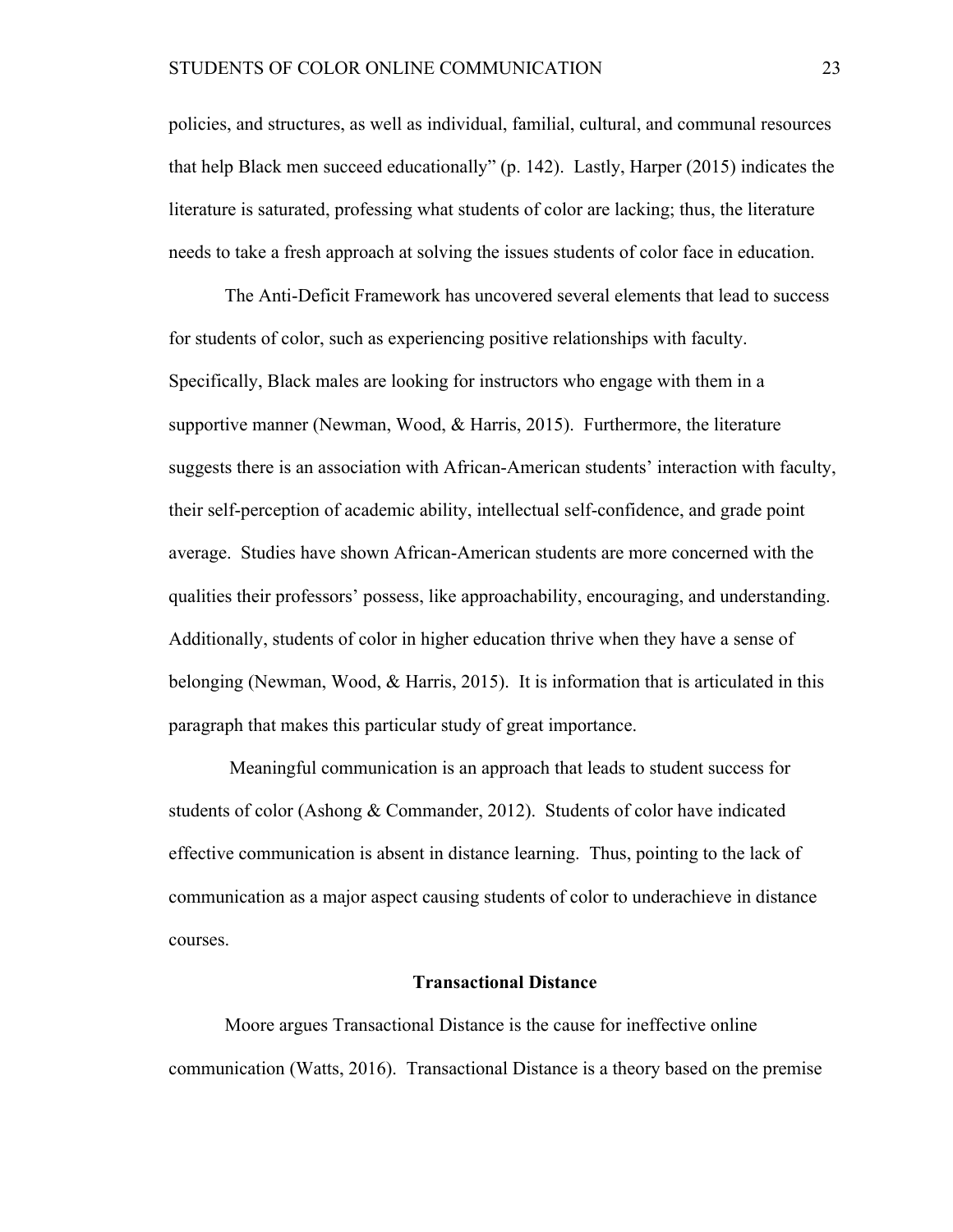students experience a psychological and communication gap in the online environment (Watts, 2016). Furthermore, the theory contends it is imperative instructors have effective communication because students gain from the teacher, who is the content expert (Watts, 2016). Additionally, strong relationships with faculty develop academic skills, leadership capacity, and educational aspirations all of which can lead to a sense of belonging (Newman, Wood, & Harris, 2015). Therefore, it is paramount educators develop solutions that reduce transactional distance. Two forms of online interactions that have proven to reduce transactional distance are asynchronous and synchronous communication (Watts, 2016).

# **Asynchronous and Synchronous Communication**

Distance learning presents several barriers to student success; however, studies have shown the lack of one on one interaction, both with instructors and classmates, as a major issue (Watts, 2016). As a result of this particular deficiency, researchers are constantly seeking strategies for improving communication. Asynchronous and synchronous are two forms of interactions that have proven to improve student experiences in online learning (Watts, 2016). Watts engaged in a deep dive of the literature of both asynchronous and synchronous interaction in distance education courses.

**Asynchronous communication.** Since the advent of distance education, asynchronous communication has been the most common form of interaction (Watts, 2016). According to Watts (2016), asynchronous communication is defined as "Communication occurring through the use of email and discussion boards, with the instructor playing a larger role as facilitator between students" (p. 25). The research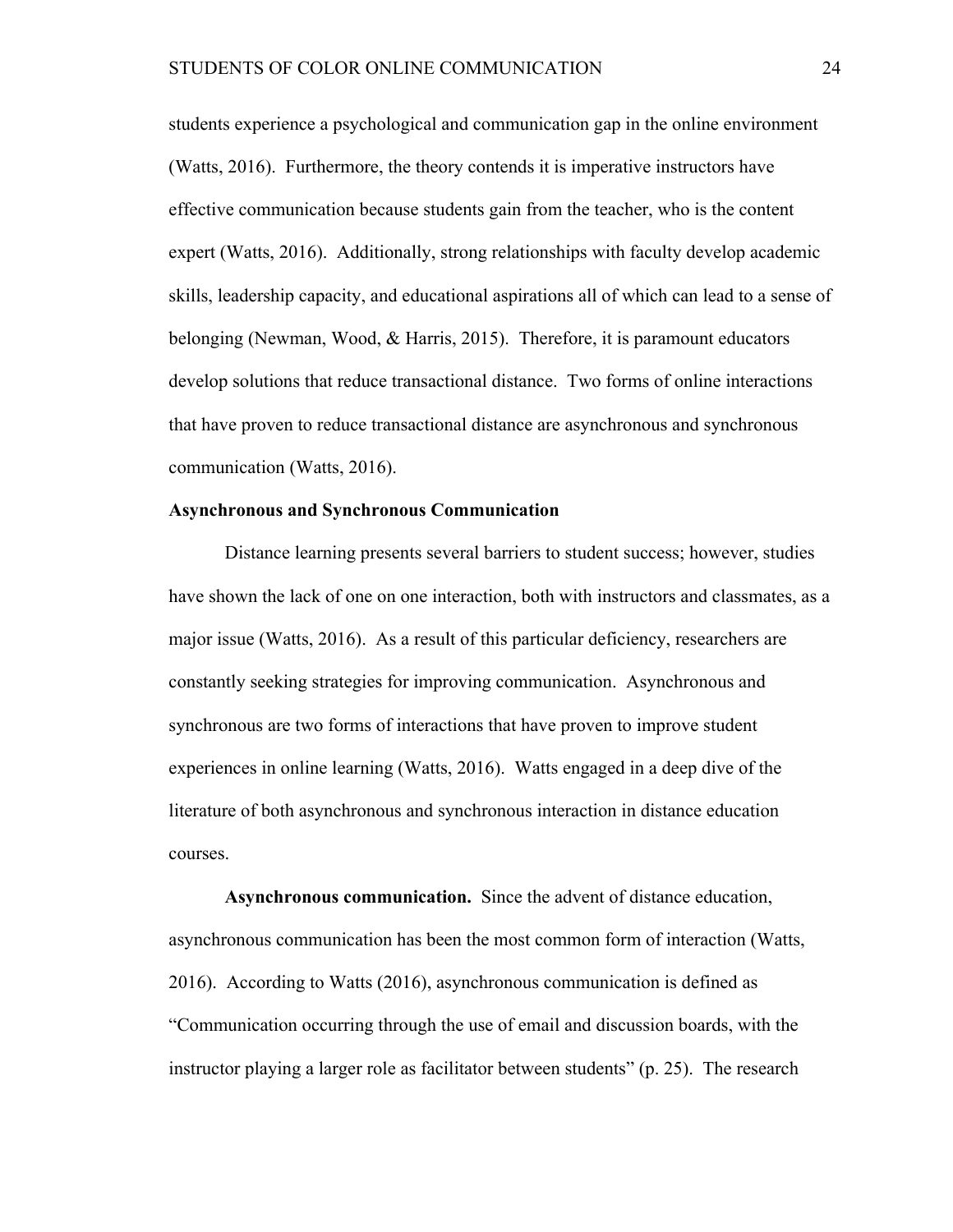indicates a new form of asynchronous interaction that instructors are beginning to use is pre-recorded videos. The pre-recorded video gives students the opportunity to view educational material anytime and anyplace. Flexibility is a major benefit of distance education and asynchronous interactions are a significant reason why online learning provides ubiquitous learning. Educators like the concept of using asynchronous interaction because it allows students to engage in creating deep and meaningful responses to class material, such as discussion boards (Watts, 2016).

In a study comparing asynchronous and synchronous learning environments with pharmacy students, it was proven that the asynchronous approach met their needs. Students noted the asynchronous approach provided them the necessary opportunities to learn the material, thus they were satisfied with the course (Watts, 2016). In a separate study, the authors examined the use of asynchronous videos to determine immediacy and closeness. The study concluded students were fulfilled with the interactions the videos provided with the instructors. Additionally, students communicated the asynchronous approach provided in the course was desirable and they felt instructors cared about them. In terms of the faculty, they concluded the pre-recorded videos gave students the opportunity to deeply reflect in their assignments before submitting (Watts, 2016).

Asynchronous interactions are a form of communication that leads to greater learning outcomes, specifically if emails and discussion boards are used (Watts, 2016). Additionally, studies have concluded courses that use asynchronous communication tools the students felt they had the opportunity to dive deeper in content discussions.

*Text messaging***.** Text messaging is a form of asynchronous communication educators are beginning to use for instructional purposes (Jones, Edwards, & Reid, 2009).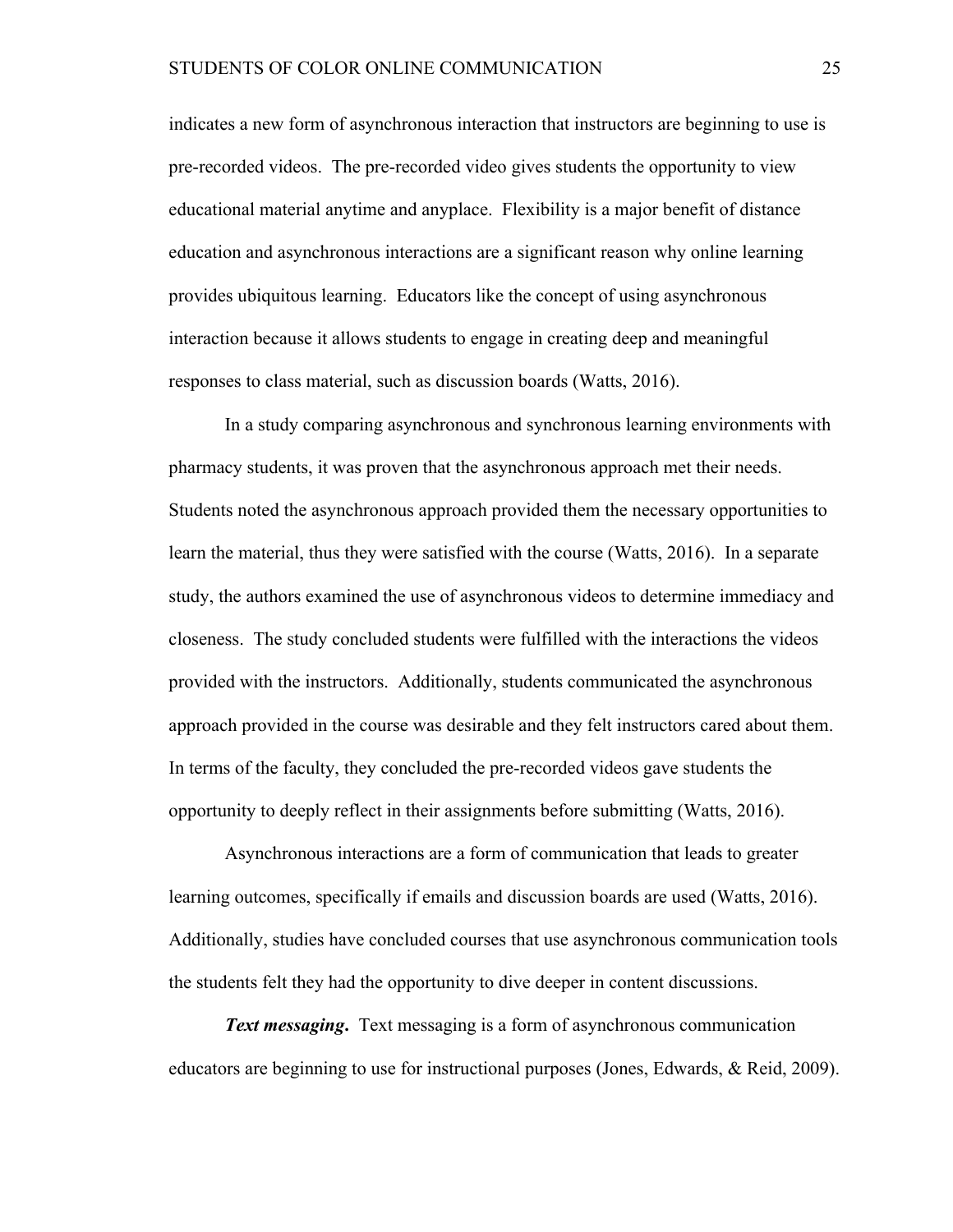Throughout the literature, text messaging is also referred as Short Message Service (SMS). One may believe that SMS is a passing fad; however, experts argue this type of communication will continue to grow. Therefore, educators and policy makers believe SMS is a tool that is worth investigating for educational purposes. Jones, Edwards, and Reid (2009) argue SMS brings a significant amount of value to the classroom experience. Jones, Edwards, and Reid (2009) conducted a study using SMS with first year college students and their tutors. The findings suggest students enjoyed having the opportunity to communicate via SMS with their tutors. For instance, the students felt SMS assisted them tremendously with time management, such as reminding them about study tasks and deadlines. In fact, when asked about self-initiated reminders compared to reminders sent by the tutors the students felt it served as a motivator for them to study (Jones, Edwards, & Reid, 2009).

In Jones, Edwards, and Reid's (2009) study, students noted that the use of SMS improved the communication. The study further revealed the tutors felt SMS was beneficial; for example, data revealed attendance improved and the tutors saw improved work from low achieving students.

The literature has uncovered negative aspects to SMS in the educational environment (Jones, Edwards, & Reid, 2009). Students have argued that educational text can interfere with their personal space. Additionally, students point out instructor led text can be pointless and superficial. One of the challenges for instructors is developing meaningful text in 160 words or less. Peer to peer texting is a challenge, as students cannot understand the texting lingo (Jones, Edwards, & Reid, 2009). An additional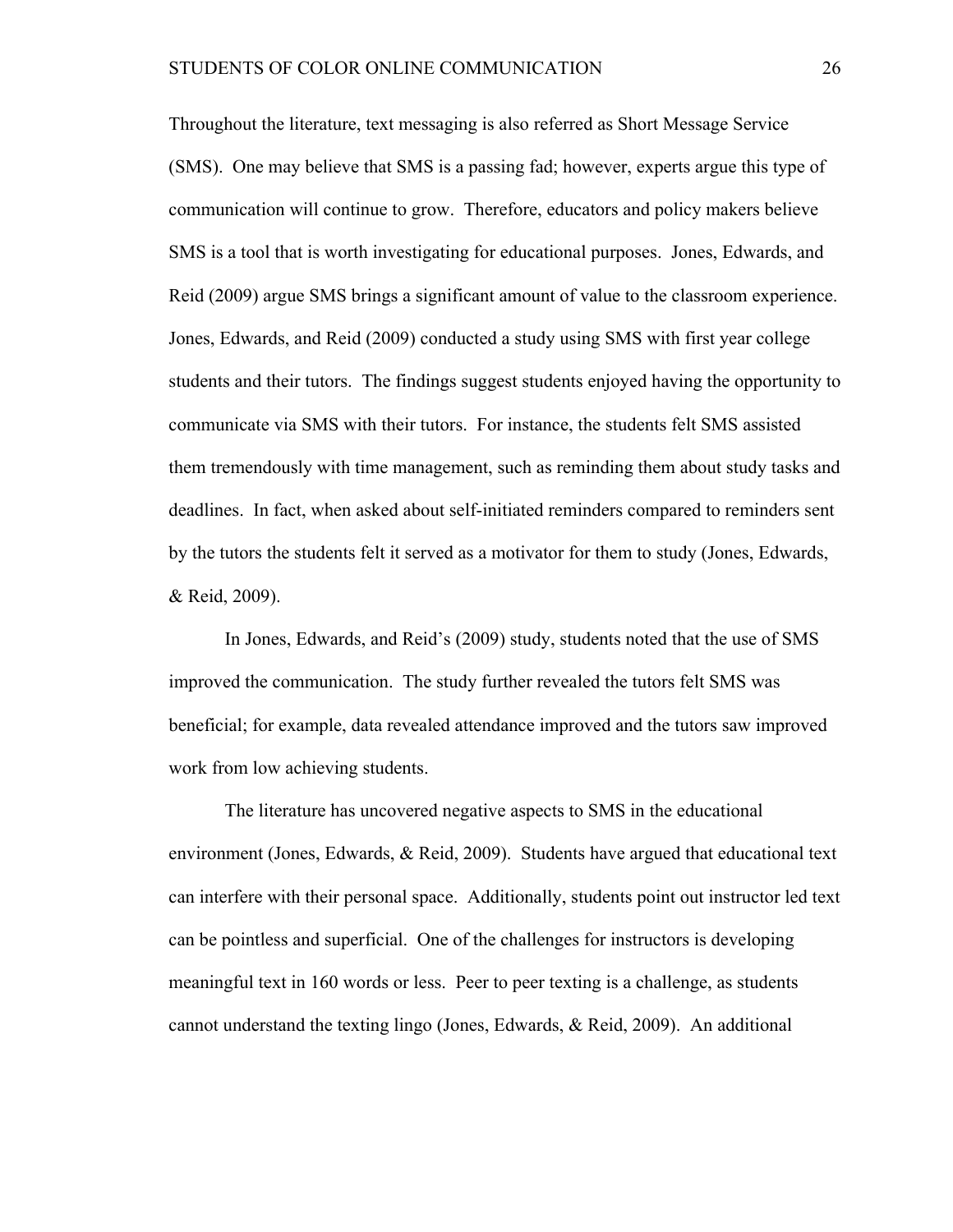barrier influencing student success in online courses is the social disconnect between the instructor and the student (Allen & Seaman, 2011).

# **Synchronous Communication**

Technology is constantly evolving day by day. Watts (2016) believes because of the evolution in technology, distance learning is evolving. Synchronous interaction is starting to infiltrate the distance learning environment, with the advent of tools like Skype. The literature is beginning to examine the pros and cons of this new approach to communication. Some studies have shown that students like the instant feedback they are able to acquire from faculty. In addition, the literature asserts students enjoy the ability to interact and see their classmates, plus they feel more engaged in the course (Watts, 2016).

Often flexibility is taken away when synchronous communication is used and that is a major concern for some students (Watts, 2016). Watts notes synchronous communication is a challenge for students that have outside the classroom obligations, such as work and family. One more issue with synchronous communication is the technology; the literature argues that not all students are proficient with using various types of learning platforms. Students have suggested that when using synchronous tools, adequate training is needed before the course begins. In addition, students believe providing the necessary technical support throughout the course is vital (Watts, 2016).

**Synchronous enhancing participation.** Hrastinski's (2008) study investigated whether synchronous communication could enhance online discussion. Specifically, the study examined two types of discussion: text (asynchronous) and chat (synchronous). During the course of the semester, students participated in several small group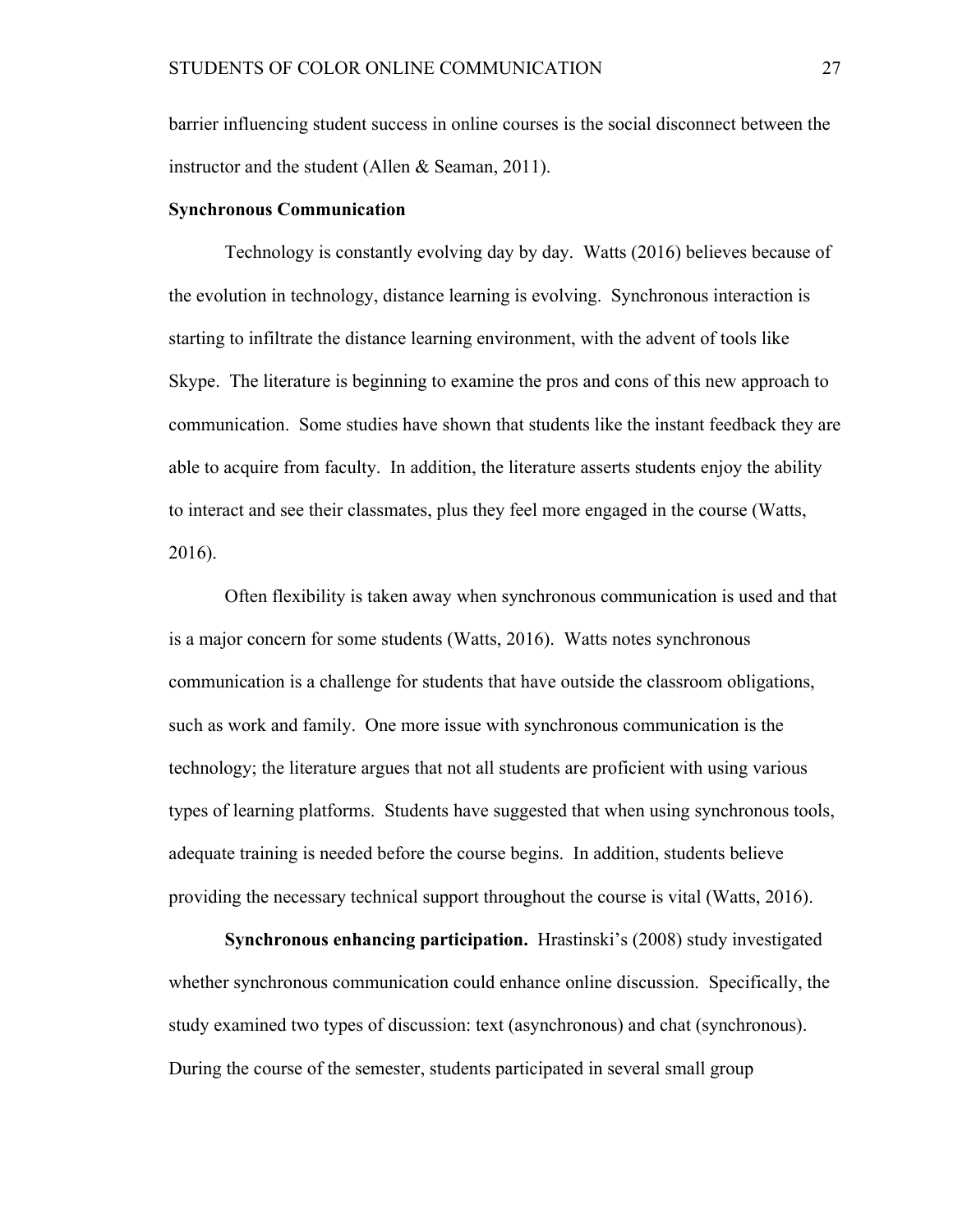synchronous chat based discussions. Additionally, the participants engaged in asynchronous text-based discussion forums. The study revealed that synchronous communication has the potential of enhancing online discussion (Hrastinski, 2008). The participants felt when communicating via the chat it was very similar to talking to someone face to face. The study disclosed synchronous communication used as a compliment to asynchronous could enhance the interaction of discussion in online learning. Results of the study indicate that the use of synchronous communication can be used to increase motivation and personal participation (Hrastinski, 2008).

**Synchronous effectiveness.** One of the common approaches to teaching Library Information Science (LIS) is embedding seminars in the instruction. According to Farooq and Matteson (2016), this approach gives students the opportunity to engage in practical issues and the ability to share ideas. Online programming is continuing to grow in higher education; thus, more LIS programs are adding online programming. Consequently, practitioners are strategizing how to effectively simulate seminars in a virtual environment. One approach LIS faculty members are using is implementing synchronous technology (Farroq & Matteson, 2016). Farroq and Matteson conducted a qualitative study exploring the effectiveness of a synchronous online seminar using "Google Hangout."

The participants in the study were LIS students enrolled in a seminar-style course. The study revealed mostly positive thoughts of using a synchronous approach to conducting a seminar online. Some of the students felt they were able to learn a significant amount of information utilizing a synchronous approach (Farroq & Matteson, 2016). According to one student, Google Hangout personalized the learning experience,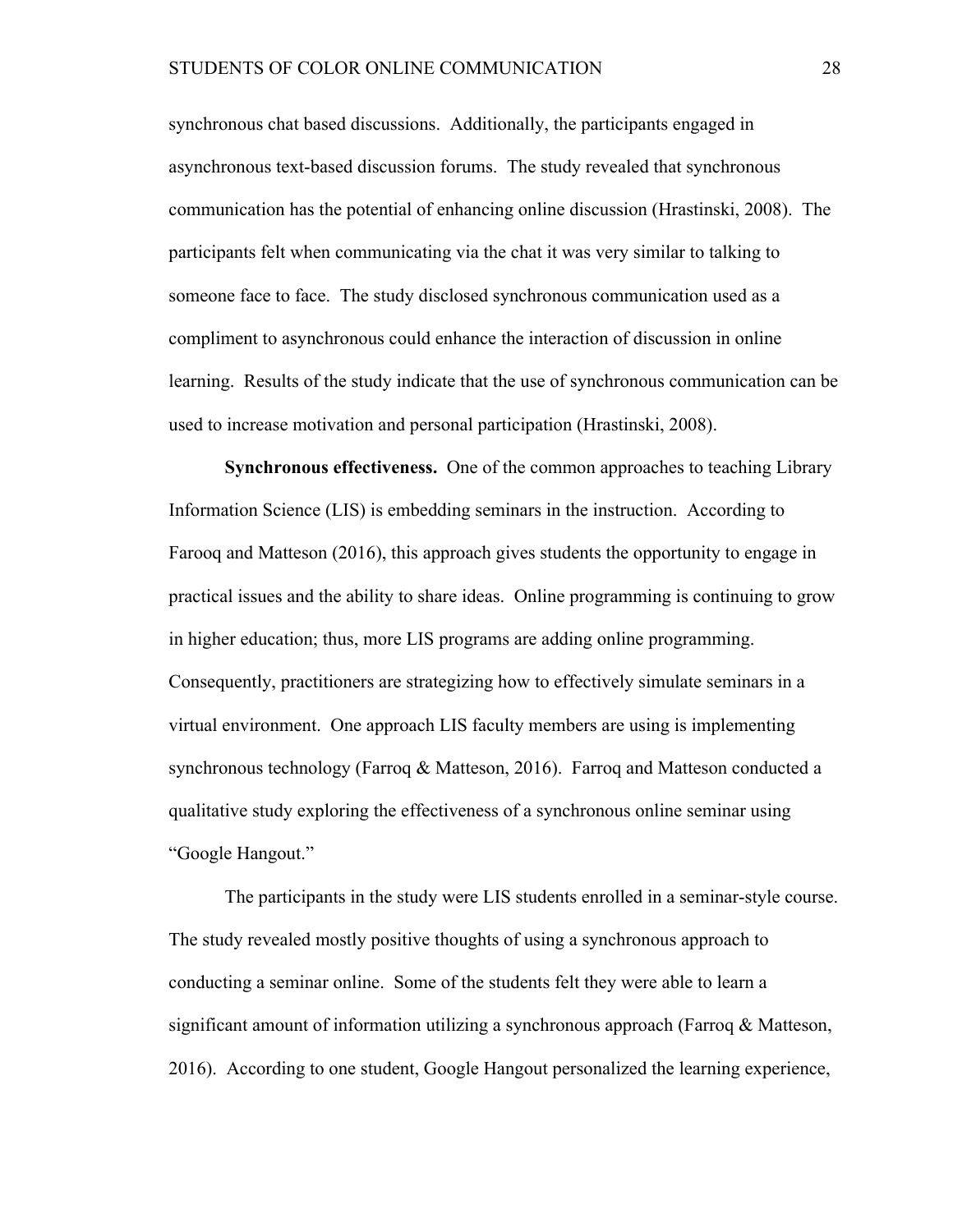"The experience is starting to feel much more personal to me than a classroom or discussion board" (Farroq & Matteson, 2016, p. 276). Faculty members felt the engagement of the students was increased through the social interaction. Some challenges did occur using the synchronous approach. For instance, some students experienced a slow Internet connection, thus, impacting the overall viewing experience with lagging sound and video. In addition, students had issues logging into their Gmail account; consequently, students could not start a Google Hangout session. Despite some of the technology issues, overall students felt that using the synchronous approach is very similar to the face-to-face seminars they have participated in before (Farroq  $\&$  Matteson, 2016).

**Synchronous virtual classroom.** One of the limitations with distance education is the lack of interaction; interaction can come in many forms, such as instructor to student, peer to peer, and student to content (McBrien, Jones, & Cheng, 2009). Implementing virtual classrooms is one strategy colleges are beginning to explore to assist with the lack of interaction. Virtual classrooms give instructors the opportunity to have meaningful dialogue and students the opportunity to communicate from a distance. Elluminate Live, Centra, and Interwise are some of the different brand names with which institutions are experimenting. In a study completed by McBrien, Jones, and Cheng (2009), students expressed positive experiences with the virtual classroom. Students noted on the surveys they like the ability to give PowerPoint presentations. The students further revealed they enjoyed the ability to instant message classmates and transmit videos.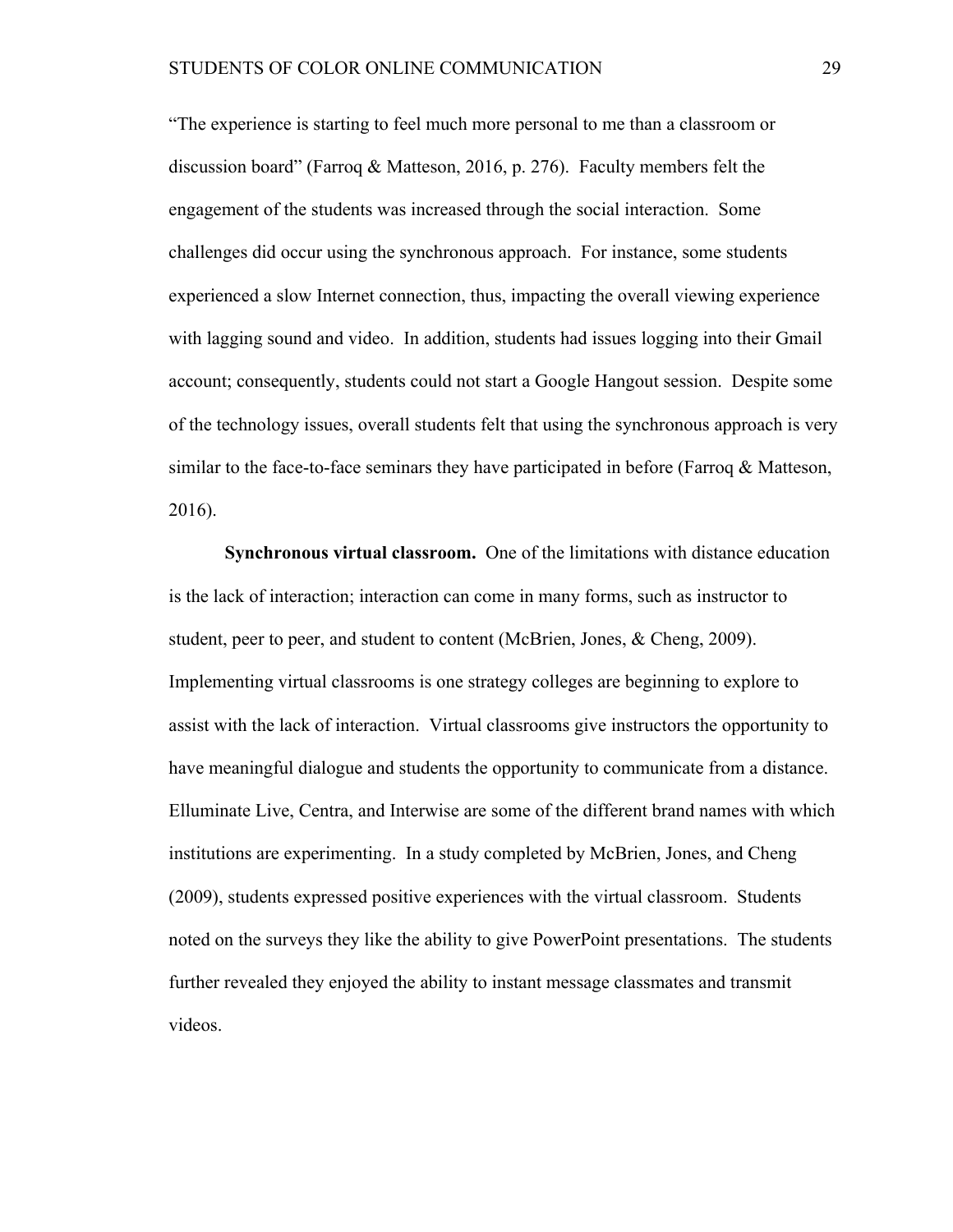Students in the study shared technical difficulties are a major concern with virtual classrooms (McBrien, Jones, & Cheng, 2009). Some of the issues that were expressed include difficulties with logging into the software and poor microphone quality. Students also expressed the virtual classroom provided too many tools; therefore, it made the learning experience overwhelming. One student shared, "So many things at once: PowerPoint, people talking on the mike and people typing messages. It was like CNN" (McBrien, Jones, & Cheng, 2009, p. 11). Some students shared they preferred being in a brick and mortar classroom experiencing face-to-face interaction.

### **Comparison of Asynchronous and Synchronous**

In one study the author compared asynchronous environments and synchronous web conferencing environments (Sklyar, 2009). The participants were pre-service general education and special education students enrolled in two sections of a special education inclusion course (Sklyar, 2009). The two courses utilized both asynchronous and synchronous components throughout the semester. Students received text-based asynchronous assignments one week, such as Word and PowerPoint material. The following week students would engage in real-time synchronous web conferencing lectures utilizing Elluminate Live software (Sklyar, 2009). The software provided numerous interactive components, like two-way audio, break-out rooms, and application sharing. The research goal was to answer the following questions:

• Are there differences in performance between students accessing content presented in a synchronous interactive web conferencing lecture format compared to students that access content in an asynchronous text-based format?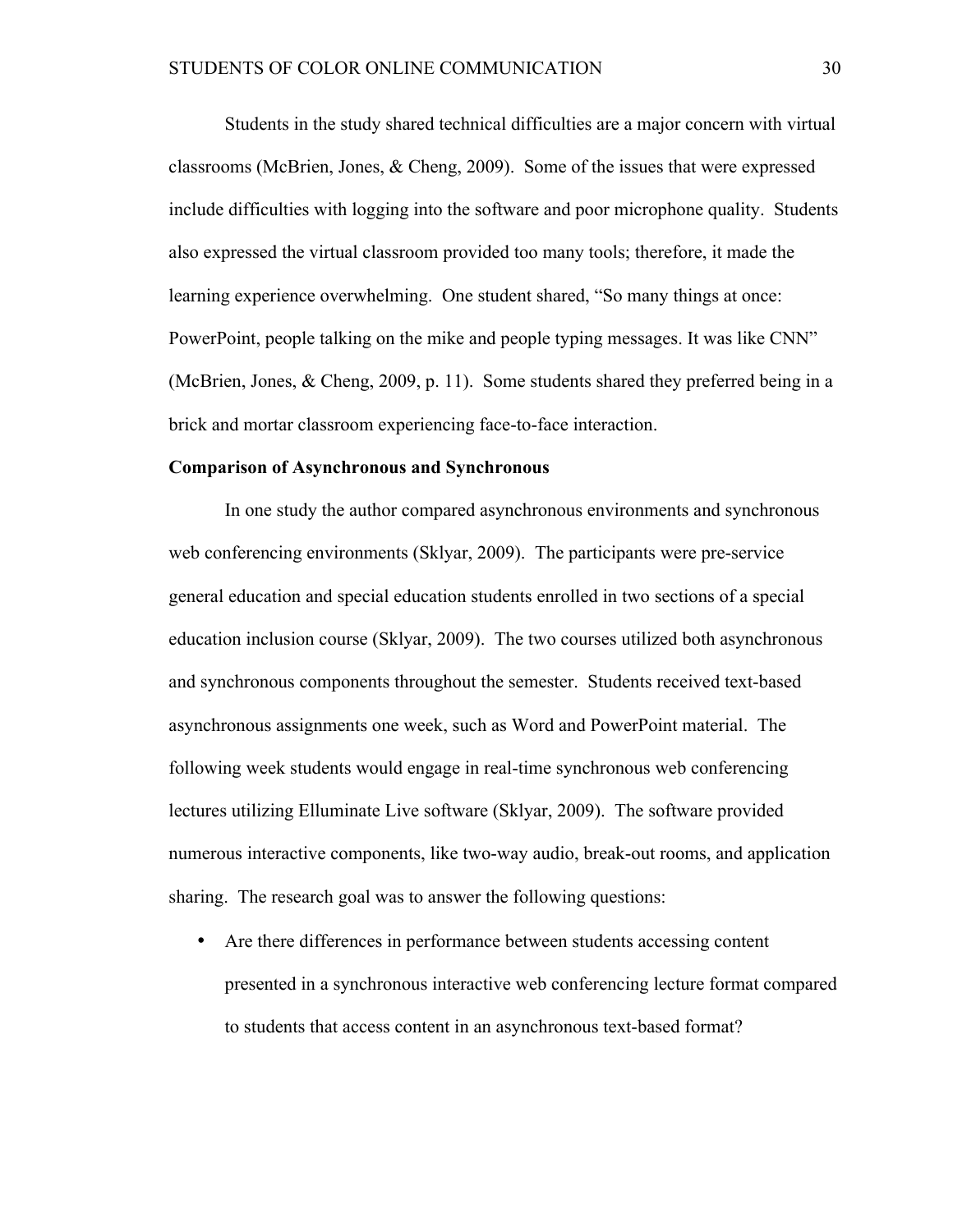- Would students prefer to take an online course that uses synchronous interactive web conferencing lectures or asynchronous text-based lectures?
- Do students perceive an increased level of technology skills taking an online course? (Sklyar, 2009).

The results suggest students prefer to take an online course that uses synchronous web conferencing lectures as opposed to text based asynchronous lectures. Additionally, the results point out students performed better on quizzes when the material was taught by synchronous methods. For the final question, students felt their computer skills improved, as a result of being in an online course (Sklyar, 2009). Results of the study pointed out that asynchronous lectures are effective for delivering instruction.

Researchers are continually exploring how both synchronous and asynchronous communication methods impact outcomes, such as perceived learning, grades, and satisfaction with learning experience (Watts, 2016). One study examining graduate students' final project grades when utilizing synchronous communication concluded students collaborated more and achieved a higher final project grade. In a separate study, which also examined graduate students, the investigators explored whether synchronous or asynchronous communication impacted students' final grades; using statistical analysis to examine the data, the researchers concluded the use of synchronous communication resulted in students achieving a higher final grade (Watts, 2016). The same study indicated synchronous communication led to more collaboration with classmates. Furthermore, studies have shown synchronous interactions provide students with an improved learning experience, decreases the cognitive load and lessening ambiguity.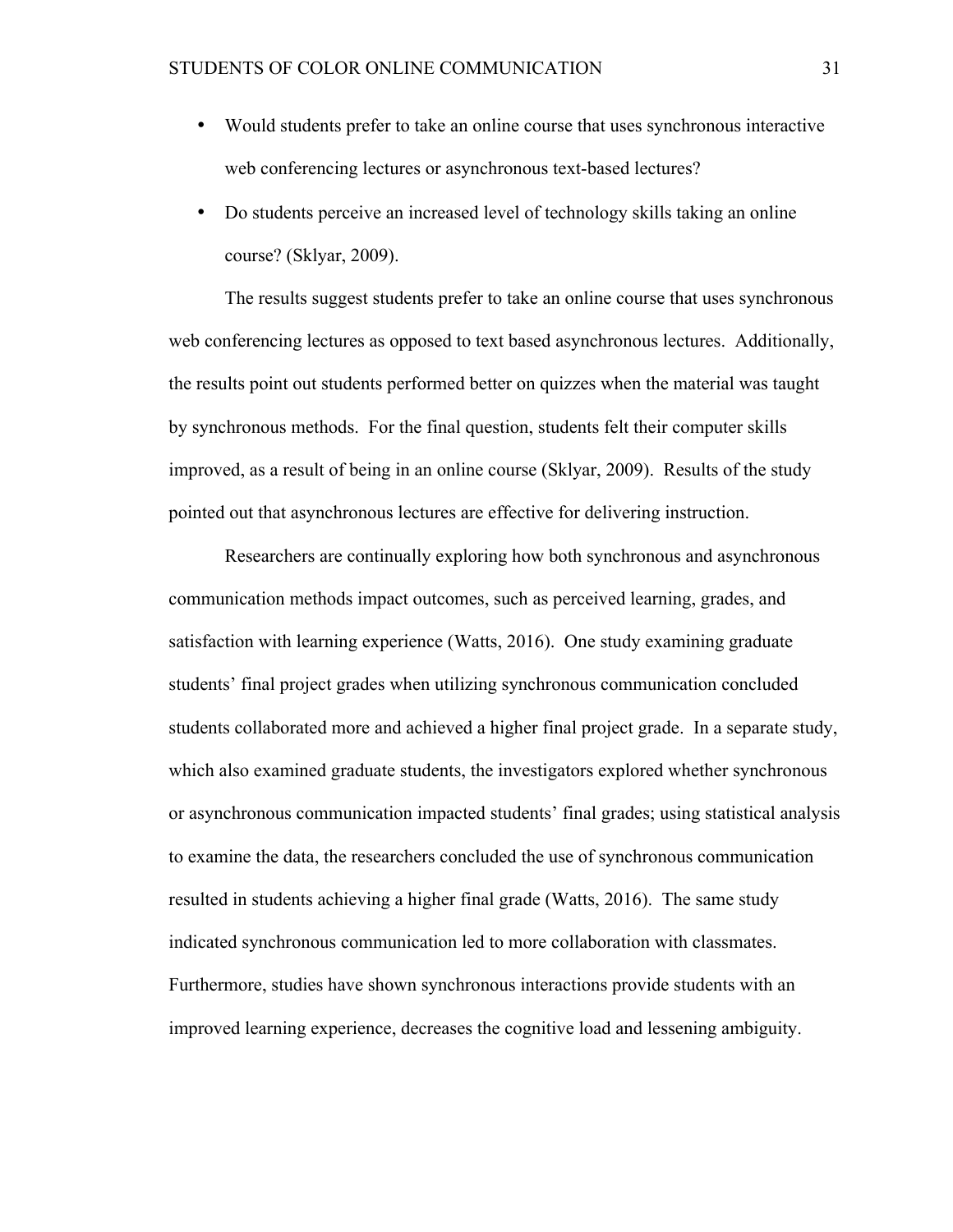# **Student Perceptions of Asynchronous and Synchronous Tools**

The research notes there are various forms of asynchronous and synchronous tools available for instructors to use, such as Adobe Connect and Google Hangout (Parenti, 2013). Parenti examined students' perceptions of several asynchronous and synchronous tools and perceived attainment of academic outcomes. The study concluded that students enjoyed both forms of communication tools; however, the synchronous tools were noted as the top. Students pointed out the synchronous tools gave them the feeling of being in class, despite being in separate locations (Parenti, 2013). Instructors used "Class Time" a video conferencing solution powered by Adobe Connect Pro. The software allows instructors to connect with students via audio and video. Students noted having the ability to experience immediacy of feedback both from their peers and the instructor allowed them to clearly understand the class material (Parenti, 2013).

The study concluded Class Time was the top synchronous tool followed by "Chat Pod." Similar to instant messaging, this software allowed students to interact with their peers and instructor during live video conferencing sessions. One student pointed out the use of Chat Pod created an academic setting, much like in a seated classroom (Parenti, 2013). Chat Pod provided various opportunities for students to engage with their classmates and the instructor, an element that is needed in distance education. "The more learners perceive interaction with others, the higher the e-learning satisfaction" (Parenti, 2013, p. 13).

The top asynchronous tool was email. Parenti (2013) notes email is an essential tool that allows communication to continue outside of the classroom. In the early days of distance learning, email was the primary tool used for communicating with students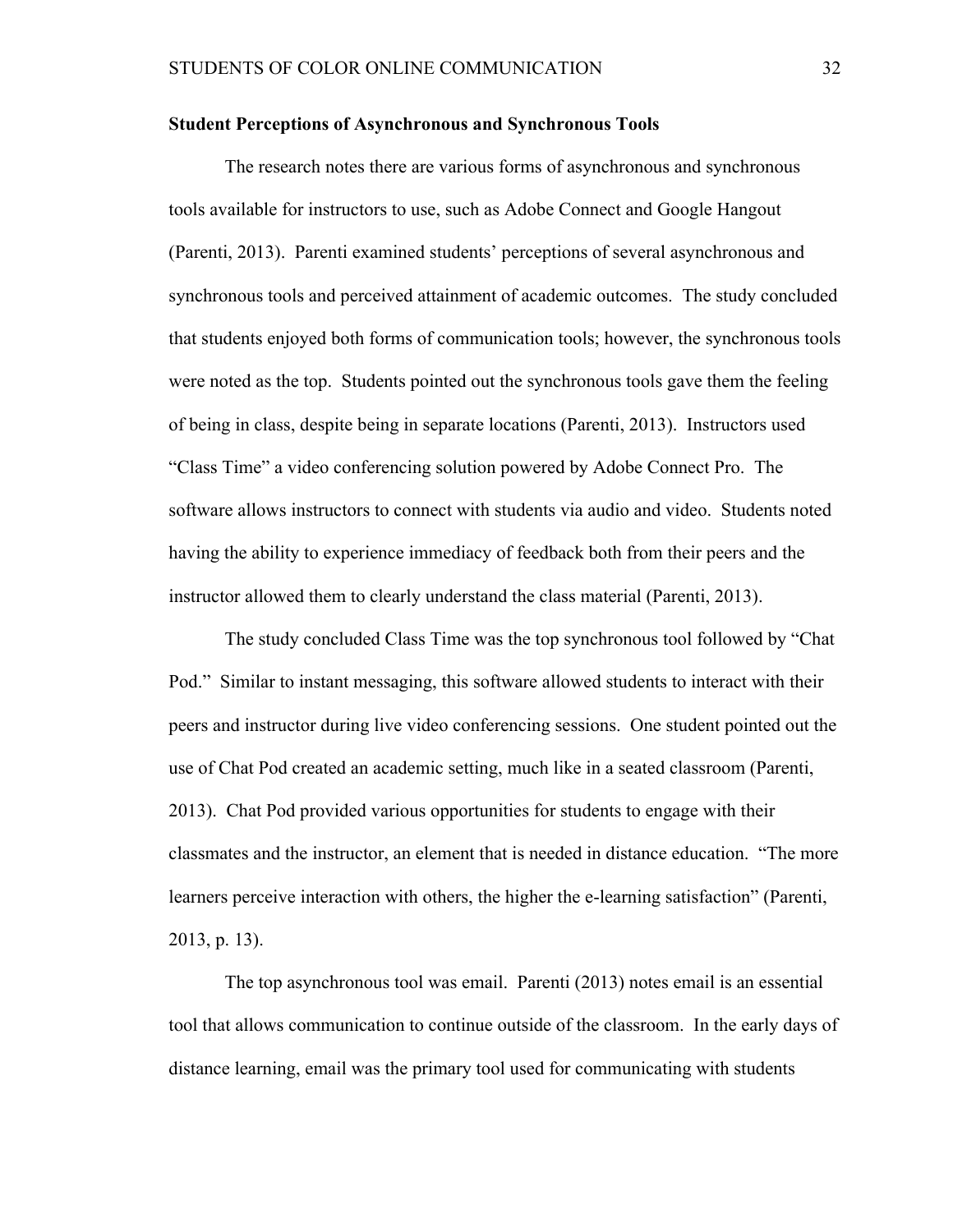virtually. Despite the advancement of new innovative technology, email continues to prove beneficial to student success in online learning. One student pointed out email allowed him the opportunity to gain and deliver information throughout the course (Parenti, 2013). In this study, Adobe Connect, Chat Pod, and email were identified as the top tools, in terms of asynchronous and synchronous communication that assisted students with reaching their academic outcomes. More importantly, Parenti (2013) drives home the point that students who do not have sufficient contact with instructors and peers are less satisfied with their online learning experience.

#### **Summary**

In this chapter, the researcher wanted to tell the story of pertinent literature that pertains to the following research questions.

- 1. Which communication tool type (synchronous or asynchronous) has a stronger impact on the success of students of color?
- 2. How does the impact of these communication tools on students of color success compare with the impact these tools have on non-students of color.
- 3. What are students of color perceptions of utilizing a combination of text messaging, and web synchronous technology to support their online learning?

Meanwhile, the literature review introduces the reader to the continued struggles of students of color, a battle their white counterparts have seemingly avoided (McGlynn 2008). An abundance of the literature argues students of color are not succeeding for a multitude of reasons, such as underperforming high schools or family dynamics (Newman, Wood, & Harris, 2015). However, the theoretical framework of this study takes a different slant called the Anti-Deficit approach, exploring the successes of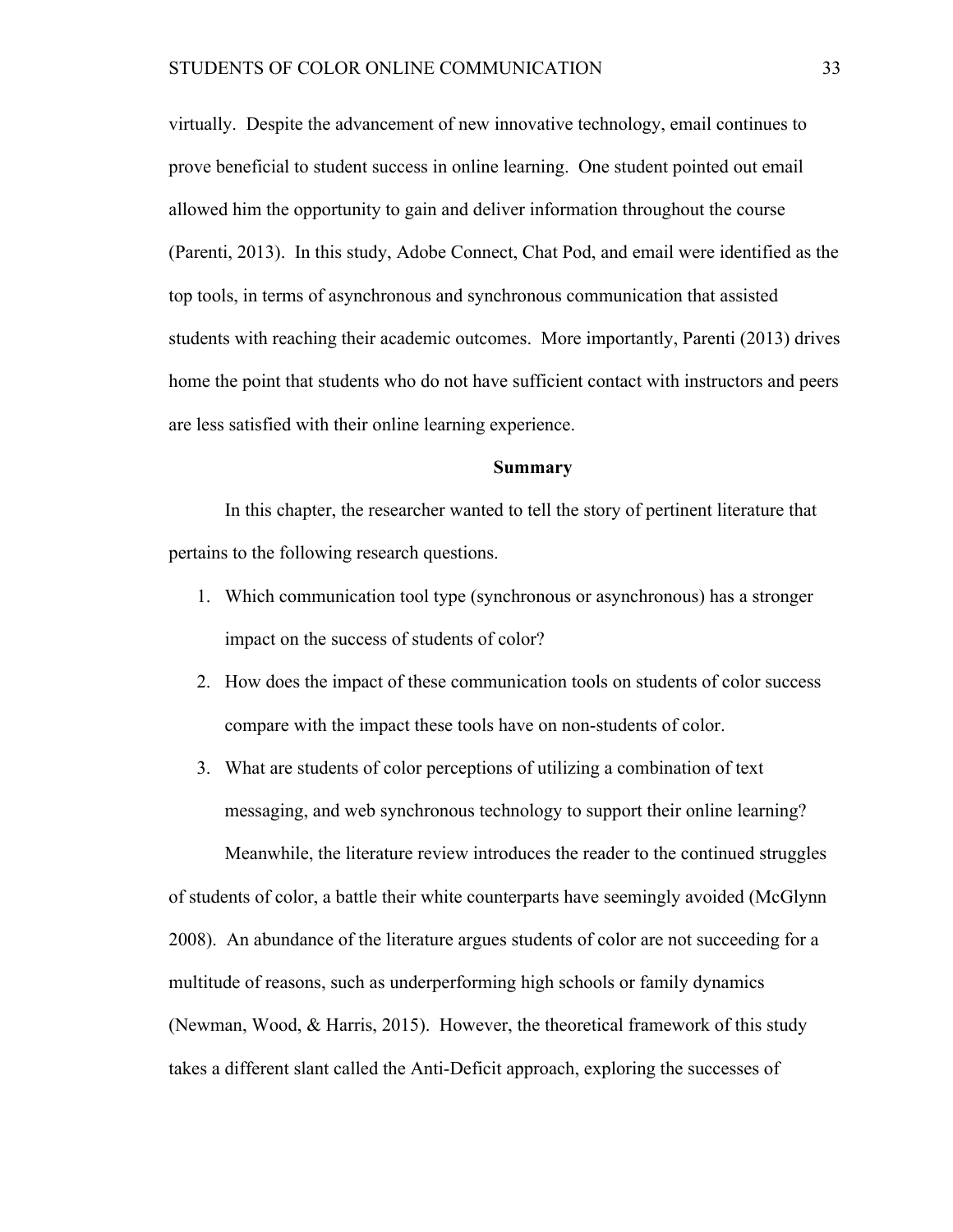students of color, which is the direction Harper (2015) argues is the next step in propelling students of color in higher education.

Additionally, this chapter extensively examines students of color in distance education. As noted earlier in the chapter, online learning provides access to populations that normally would not have the opportunity to participate in education; consequently, distance education has the opportunity of widening the achievement gap amongst students of color and their white counterparts (Arroyo, 2010; Xu & Jaggars, 2014).

One of the challenges students of color face in distance learning is transactional distance (Ashong & Commander, 2012). A key tenant of transactional distance is the lack of communication in online learning. The research suggests students of color feel isolated, thus causing low performance in distance education. Two forms of communication that potentially could reduce transactional distance and improve communication are asynchronous and synchronous communication (Watts, 2016). As noted earlier, this study seeks to determine which of these forms of communication has a larger impact on students of color.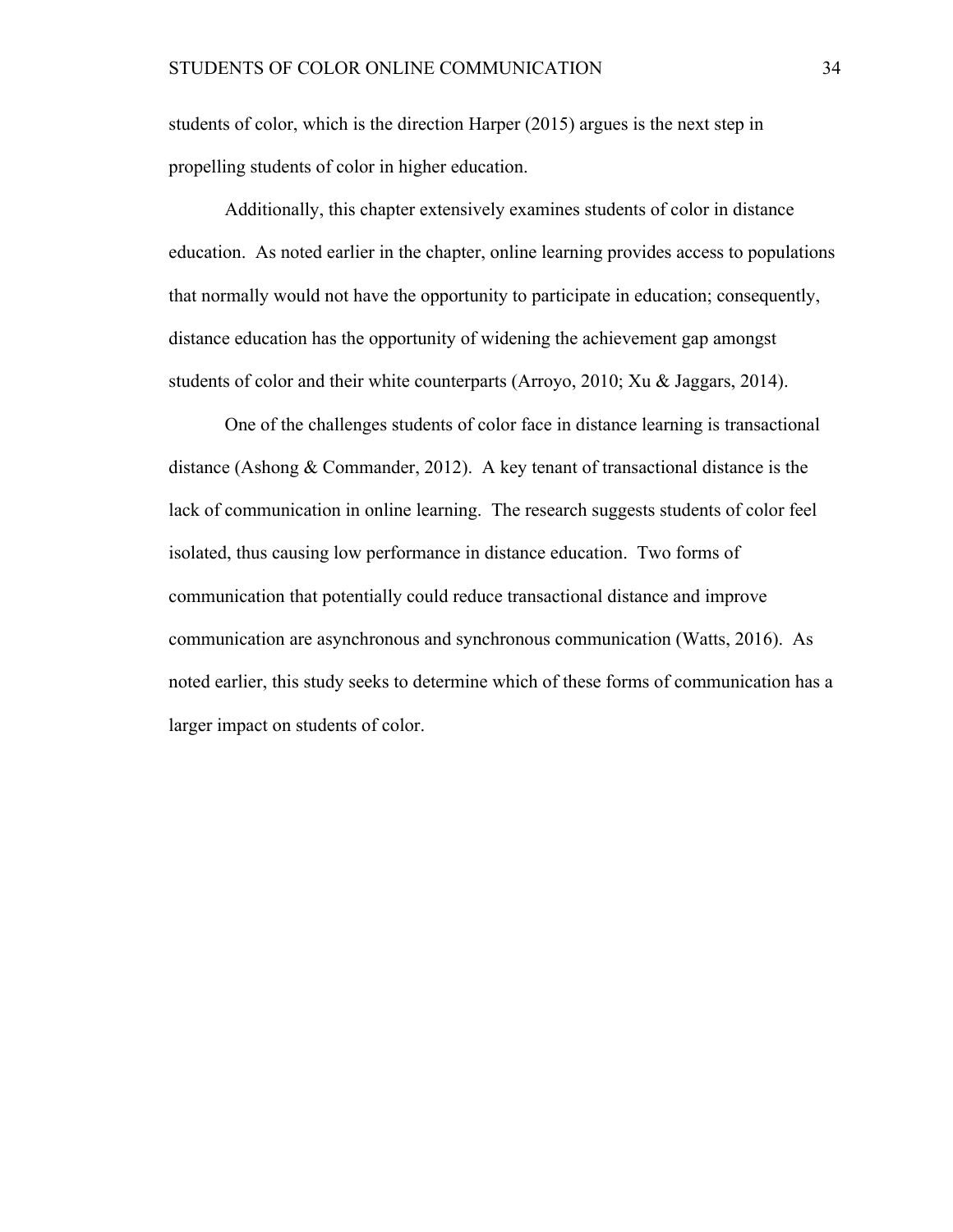# **CHAPTER THREE METHODOLOGY**

The achievement gap between students of color and white students is a constant issue in higher education (Harper, 2014). The increasing disparities between students of color and non-students of color also exist in online education (Salvo, Shelton, & Welch, 2017). The main focus of this research is to understand how the use of communication technology impacts students of color performance in online gateway courses. To understand this phenomenon, the following research questions were explored.

- 1. Which communication tool type (synchronous or asynchronous) has a stronger impact on the success of students of color?
- 2. How does the impact of these communication tools on students of color success compare with the impact these tools have on non-students of color?
- 3. What are students of color perceptions of utilizing a combination of text messaging and web synchronous technology to support their online learning?

## **Research Design**

This study took place in 2017 at a large community college located in the southeastern region of the United States. During 2015-2016 academic year, the college reported an unduplicated headcount enrollment of 29,050 curriculum students (WTCC 2017). Furthermore, 2015-2016 marked the fourth consecutive year the college had the largest annual curriculum full time equivalency in its system. The institution serves a significant amount of online students. During the 2016-2017 academic year, the institution reported 16,350 curriculum online students (WTCC, 2017). The college's Senior Vice President reported the online campus population was larger than any of the college's traditional seated campuses (S. Ryan, personal communication, March 8, 2018).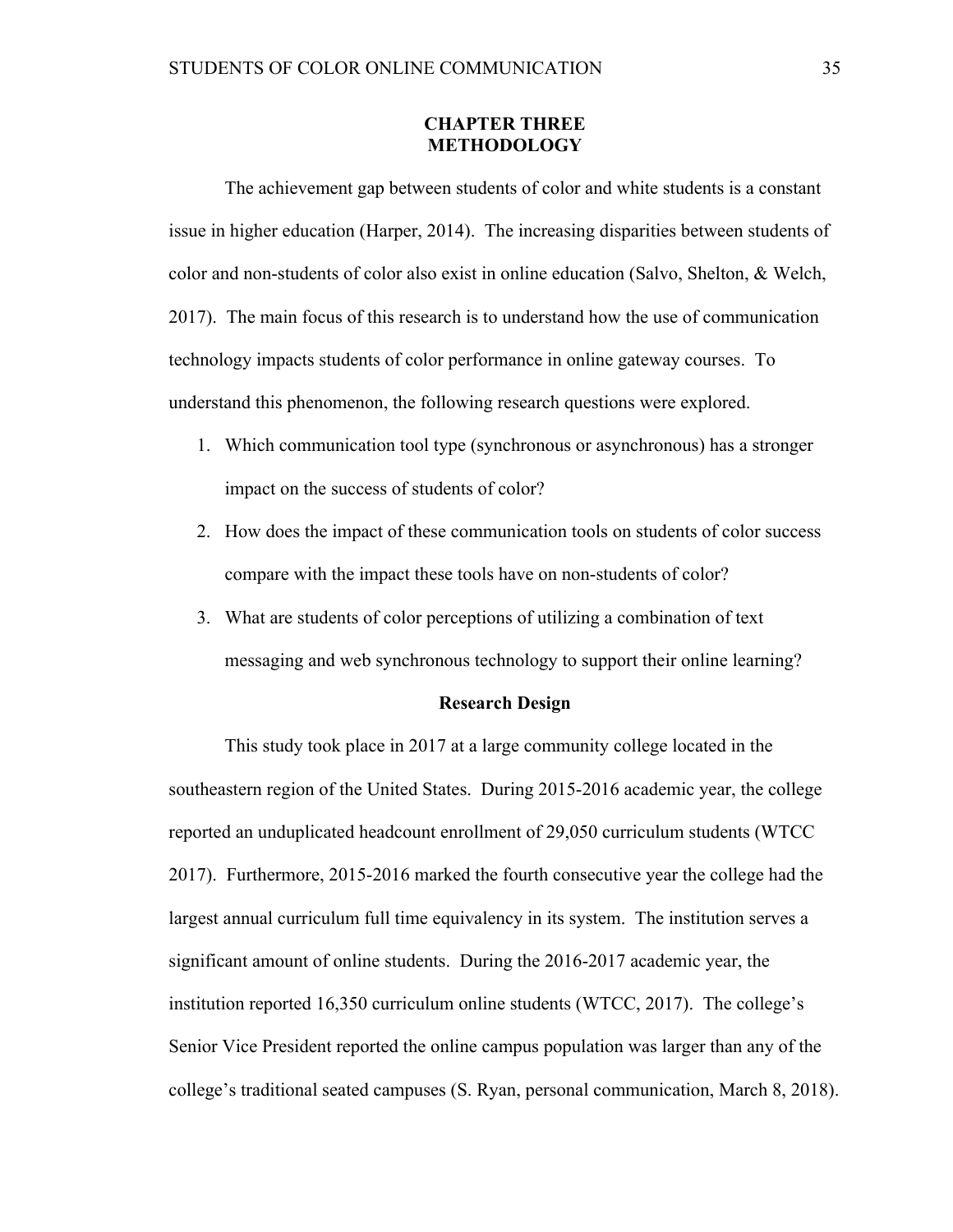The college is a part of a fifty-eight community college system; during the 2016-2017 academic year, the college offered the most online programming in its system (WTCC, 2017).

The analysis for this research study is part of a larger, ongoing study of online students of color at the institution. The purpose of the college's study is to improve the success of students of color in high demand, online courses through a redesign geared to increase teaching, social, and cognitive presence. The investigator for this study serves as a co-principal investigator for the larger study. The investigator has two primary roles:

- assisting treatment instructors with creating engaging educational videos, and
- serving as a project manager.

In his role as a project manager, the researcher works with an outside technology firm to build two video production studios. The treatment instructors use the two studios to create innovative videos to support their online instruction.

 The data for this study was collected from the college's data analyst. All data was secured in a locked filing cabinet in the researcher's office. Outside the data analyst, the investigator is the only individual with access to the data. The dataset that was analyzed for this study is from spring 2017. The archival data was obtained from ten online Introductory to Business and Introductory to Psychology courses taught by seven instructors trained in the use of text messaging and web synchronous communication tools.

Quantitative analysis was conducted on the archival data collected from the ten Introductory to Business and Introductory to Psychology online classes that were enhanced with asynchronous communication (text messaging) and synchronous (Adobe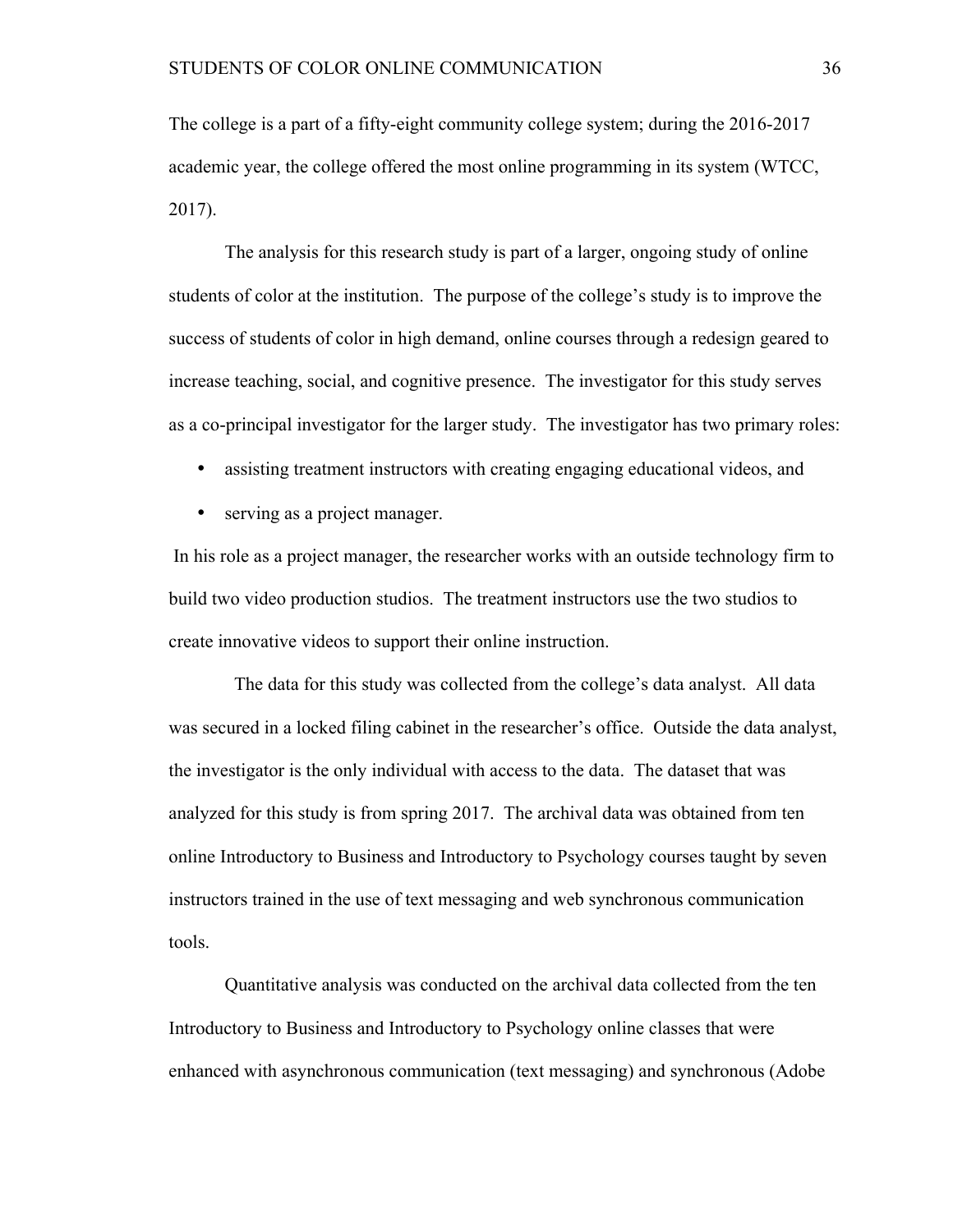Connect) tools. The quantitative analysis was used to assess the effectiveness of these tools for impacting the success of students of color. Students' success for this study was defined as students earning an A, B, or C; as grades below C, traditionally cannot be transferred to four-year institutions. Students of color for this project are non-Asian minorities, specifically Black and Hispanic students.

**Population.** Statistical analysis was conducted on two hundred and fifty nine students. For the qualitative analysis, the researcher conducted individual one on one interviews, which included a total of six students. Studies have shown that interviews are valuable for collecting qualitative data (Rubin & Rubin, 2011). Additionally research suggests interviews provide rich and detailed qualitative data for understanding participants' experiences (Rubin & Rubin, 2011).

The interview participants were high achieving students of color who earned a final grade of A in Business 110 or Psychology 150. The goal of the qualitative analysis was to discover how text messaging and web-conferencing technology impacted their success in the course. Selecting high achieving students of color follows Harper's (2015) approach called the Anti-Deficit Framework. Unlike other approaches, the Anti-Deficit Framework only focuses on the voices of successful students of color. Harper (2015) points out the literature is saturated with information focused on the deficiencies of students of color and argues the best way to improve the academic performance of students of color is to understand how high achieving students of color arrive at success. The interviews occurred via a conference phone, over multiple days.

With the permission of the college's Institutional Review Board (Appendix A), the investigator was able to obtain emails and phone numbers for students of color that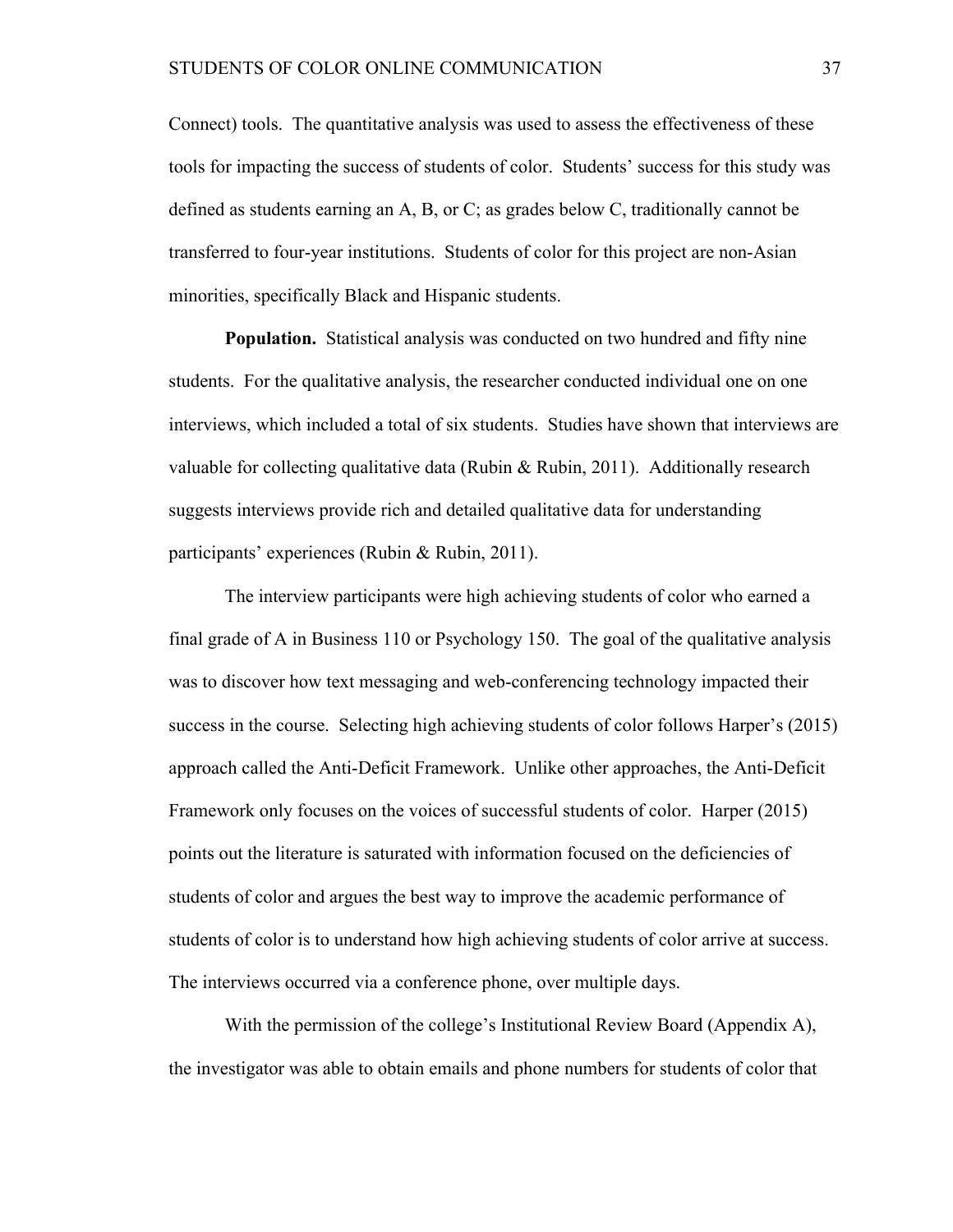were in the Business 110 and Psychology 150 data set. Once the aforementioned information was received via the college's data analyst, it was secured in a lock filing cabinet to which only the investigator has access. The investigator created a document soliciting participation for the study. The researcher disseminated the document via email. During the development of the study, the investigator interviewed Dr. Roddenberry, an experienced educational researcher. Dr. Roddenberry's professional and academic background includes over twenty years of research experience. Moreover, he has published several articles that utilized qualitative research. "Personally, I believe the investigator should send out the email; only you can sale the importance of your research" (C. Roddenberry, personal communication, March 8, 2018). Two separate emails were sent to potential students imploring their assistance for the study. The emails assured the students that participating in the study would not impact their status at the institution or any college they are currently attending.

As noted previously, the study employed a mixed-methods approach examining both qualitative and quantitative data (Creswell & Plano-Clark, 2011). Collecting both numerical and text data concurrently or sequentially helps one understand the research problem better (Tashakkori & Teddlie, 2010). Creswell and Creswell (2017) argue using a mixed-methods approach is greater than conducting a research study that uses a quantitative or qualitative approach singularly.

# **Instrumentation**

### **Research Question One**

Which communication tool type (synchronous or asynchronous) has a stronger impact on the success of students of color?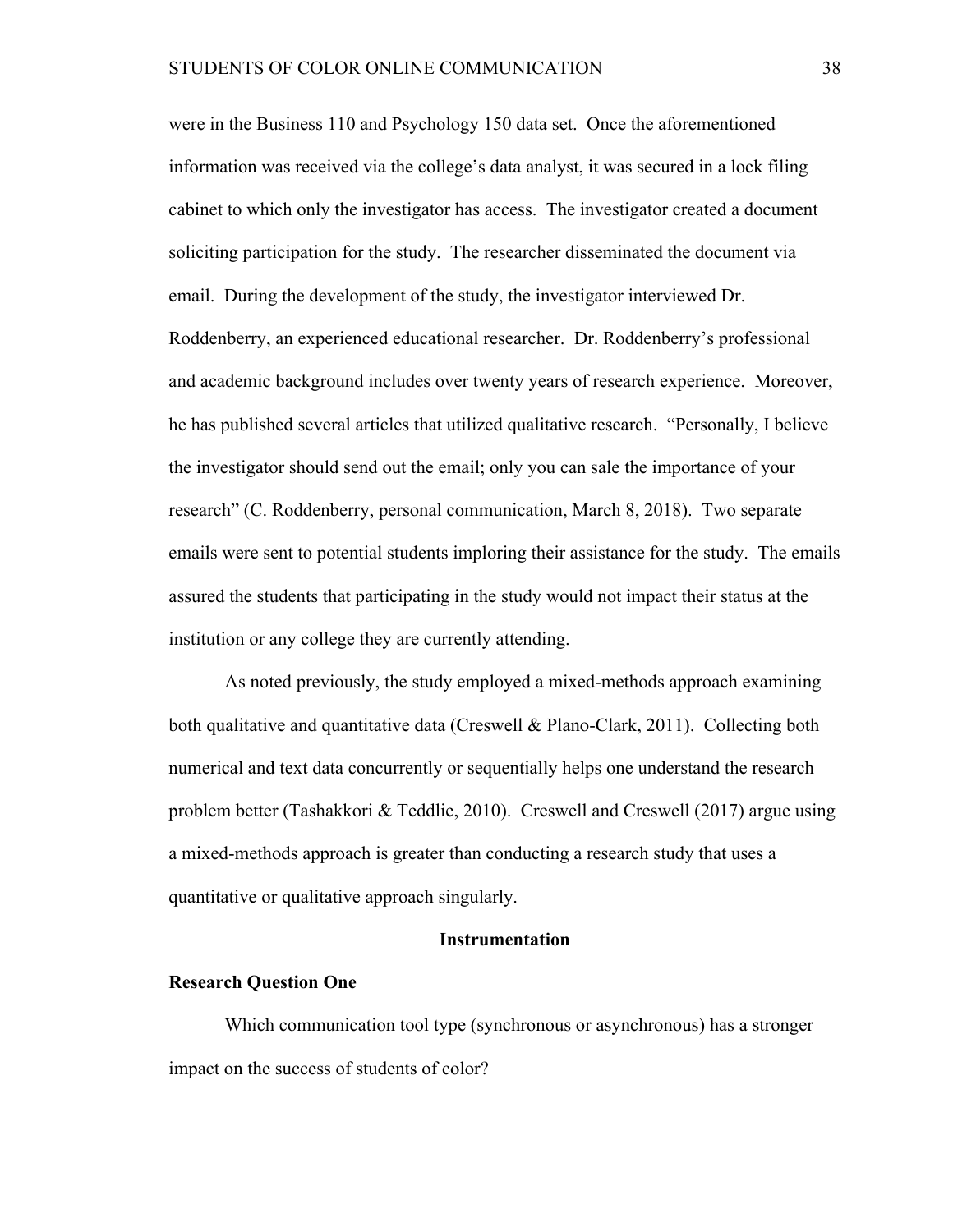# **Null and Alternative Hypothesis.**

- Ho Asynchronous communication does not have a stronger impact than synchronous communication on students of color.
- Ha Asynchronous communication does have a stronger impact than synchronous communication on students of color.

**Instrumentation.** Archival quantitative data were obtained from ten online Introductory to Business and Introductory to Psychology courses taught by seven instructors trained in the use of text messaging and web synchronous communication tools. The original data was collected and coded by the instructors. The instructors maintained a spreadsheet indicating students who attended a webinar session and students who opted-in to receive text messaging. Additionally, instructors kept records of the student's final grade. The instructors retained the aforementioned information for both non-students of color and students of color. The data from all seven instructors were collected and compiled into one spreadsheet by the data analyst. This research study is part of a larger, ongoing study of online students of color at the institution. The purpose of the college's study is to improve the success of students of color in high demand online courses through redesign to increase teaching, social, and cognitive presence.

**Explanation.** Research Question One is important because studies have shown communication is a major issue in distance learning (Kear, Chetwynd, & Jefferis, 2014). Often, students of color feel a sense of isolation; thus, the students do not feel a sense of belonging. Students of color who do not feel like they belong, at times struggle in the classroom (Jaggars & Xu, 2010). Furthermore, to ensure transparency and eliminate any potential bias the investigator worked with several experienced researchers, such as Dr.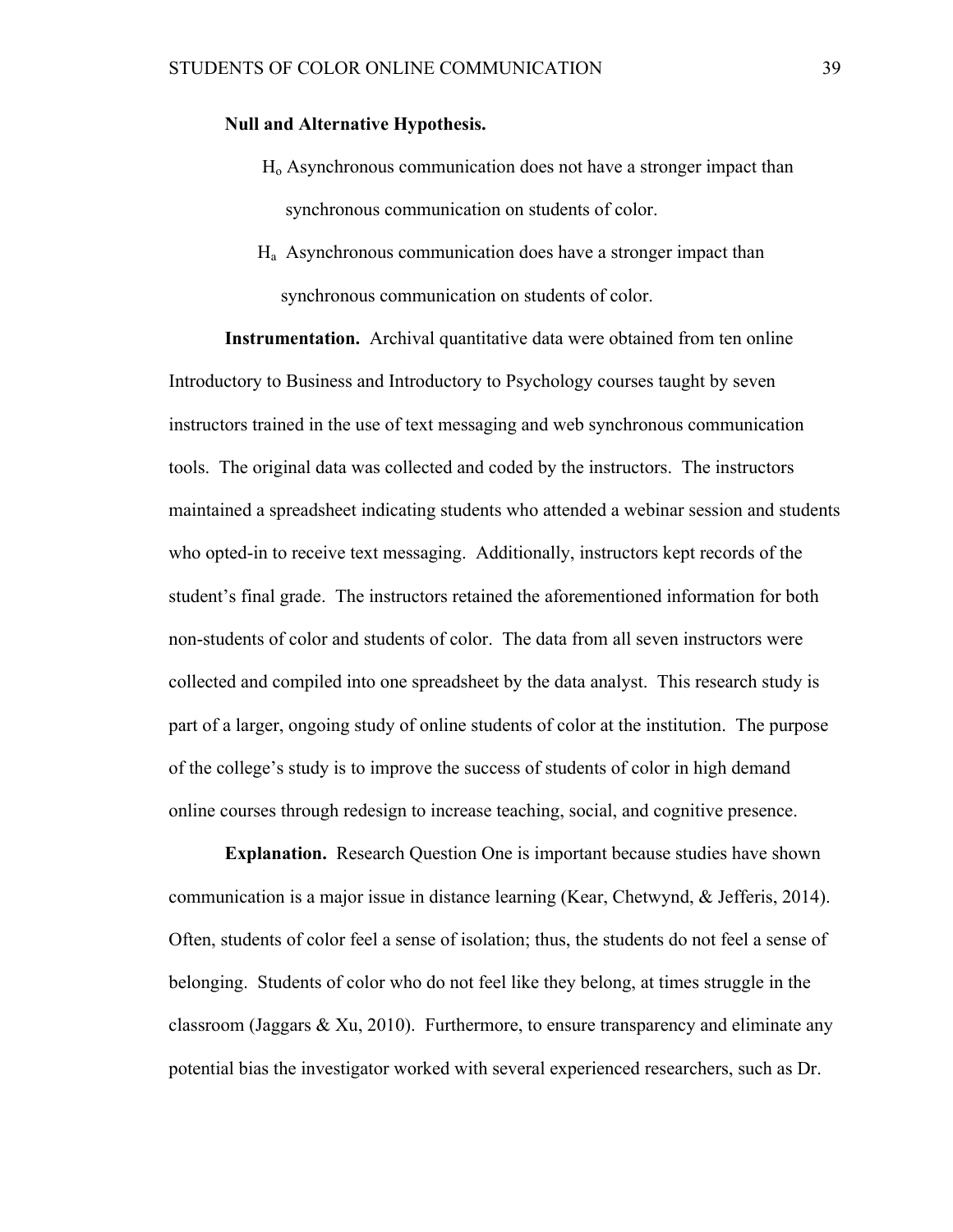Roddenberry to develop the question. Dr. Roddenberry is a published author with over twenty years in educational research.

**Variables.** In this study, the comparison variable is the ethnicity of the student (Students of Color vs. Non-Students of Color). The two communication-type variables are whether students opt into receiving text-messages (yes or no) and whether students attend any instructor led webinar events (yes or no). The outcome variable is whether students of color pass Introduction to Business or Introduction to Psychology with a "C" or better.

**Procedure.** The data was analyzed through the use of the Statistical Package for Social Sciences (IBM SPSS Statistics Base GradPack 25 for Windows). Chi-square analysis was used to assess the impact that the use of text-messaging and web synchronous communication tools has on student success.

# **Research Question Two**

How does the impact of these communication tools on students of color success compare with the impact these tools have on non-students of color?

#### **Null and Alternative Hypothesis.**

- Ho Asynchronous communication and synchronous communication does not have a stronger impact on students of color than non-students of color.
- Ha Asynchronous communication and synchronous communication does have a stronger impact on students of color than non-students of color.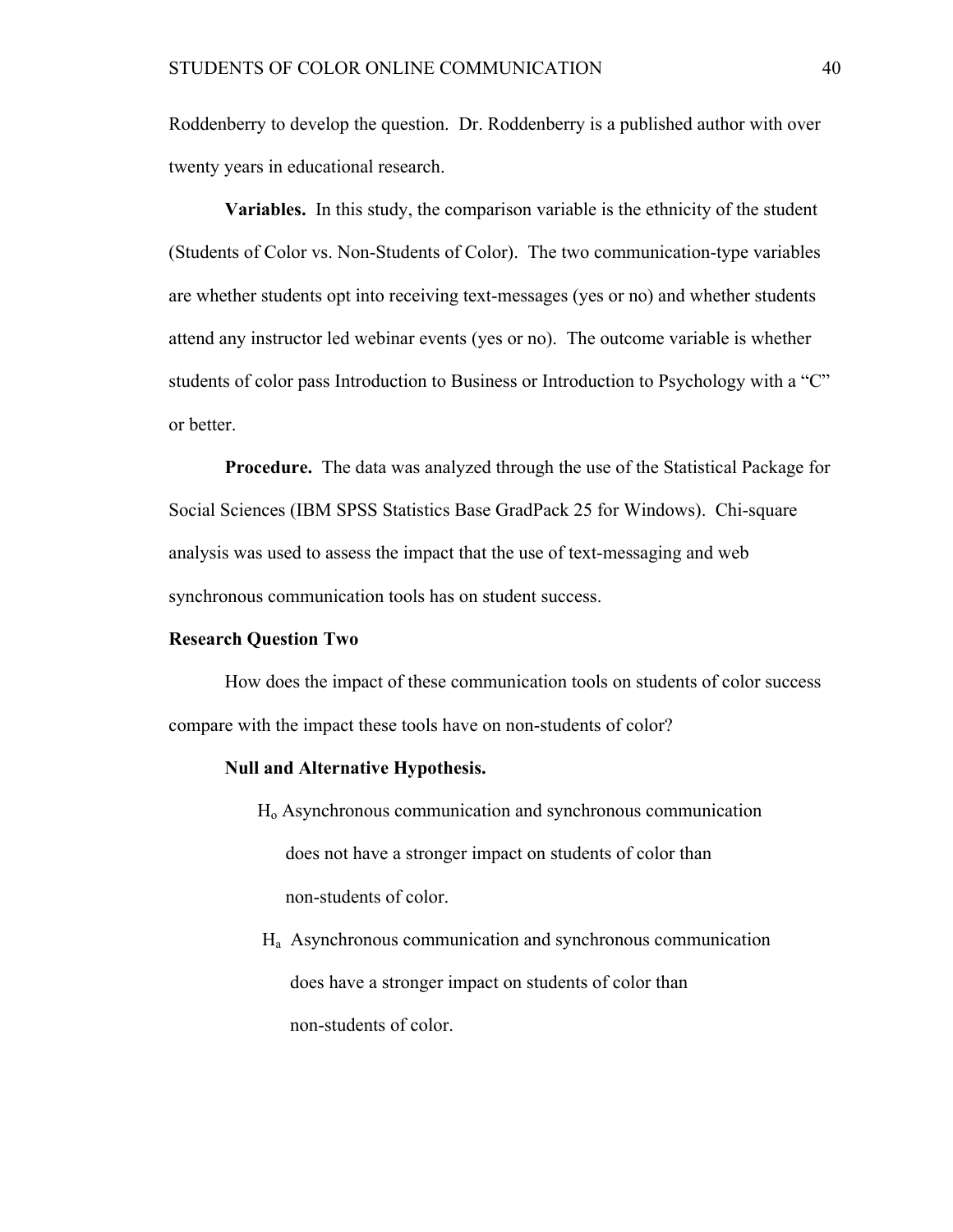**Instrumentation.** Archival quantitative data was obtained from ten online Introductory to Business and Introductory to Psychology courses taught by seven instructors trained in the use of text messaging and web synchronous communication tools. The original data was collected and coded by the instructors. The instructors maintained a spreadsheet indicating students who attended a webinar session and students who opted-in to receive text messaging. Also, instructors kept records of the student's final grade. Furthermore, the instructors retained the aforementioned information for both non-students of color and students of color. The data from all seven instructors were collected and compiled into one spreadsheet by the data analyst. This research study is part of a larger, ongoing study of online students of color at the institution. The purpose of the college's study is to improve the success of students of color in high demand online courses through redesign to increase teaching, social, and cognitive presence.

**Explanation.** Research Question Two is vital because it is critical for educators to seek solutions that meet the needs of all students. Community colleges are in the midst of turbulent times; consequently, it is critical that institutions are efficient with resources, such as procuring technologies that are proven to assist with academic success (Cohen, Brawer, & Kisker, 2014). To ensure transparency and eliminate any potential bias the investigator worked with several experienced researchers, such as Dr. Roddenberry, to develop this question.

**Variables.** In this study, the comparison variable is the ethnicity of the student (Students of Color vs. Non-Students of Color). The two communication-type variables are whether students opt into receiving text-messages (yes or no) and whether students attend any instructor led webinar events (yes or no). The outcome variable is whether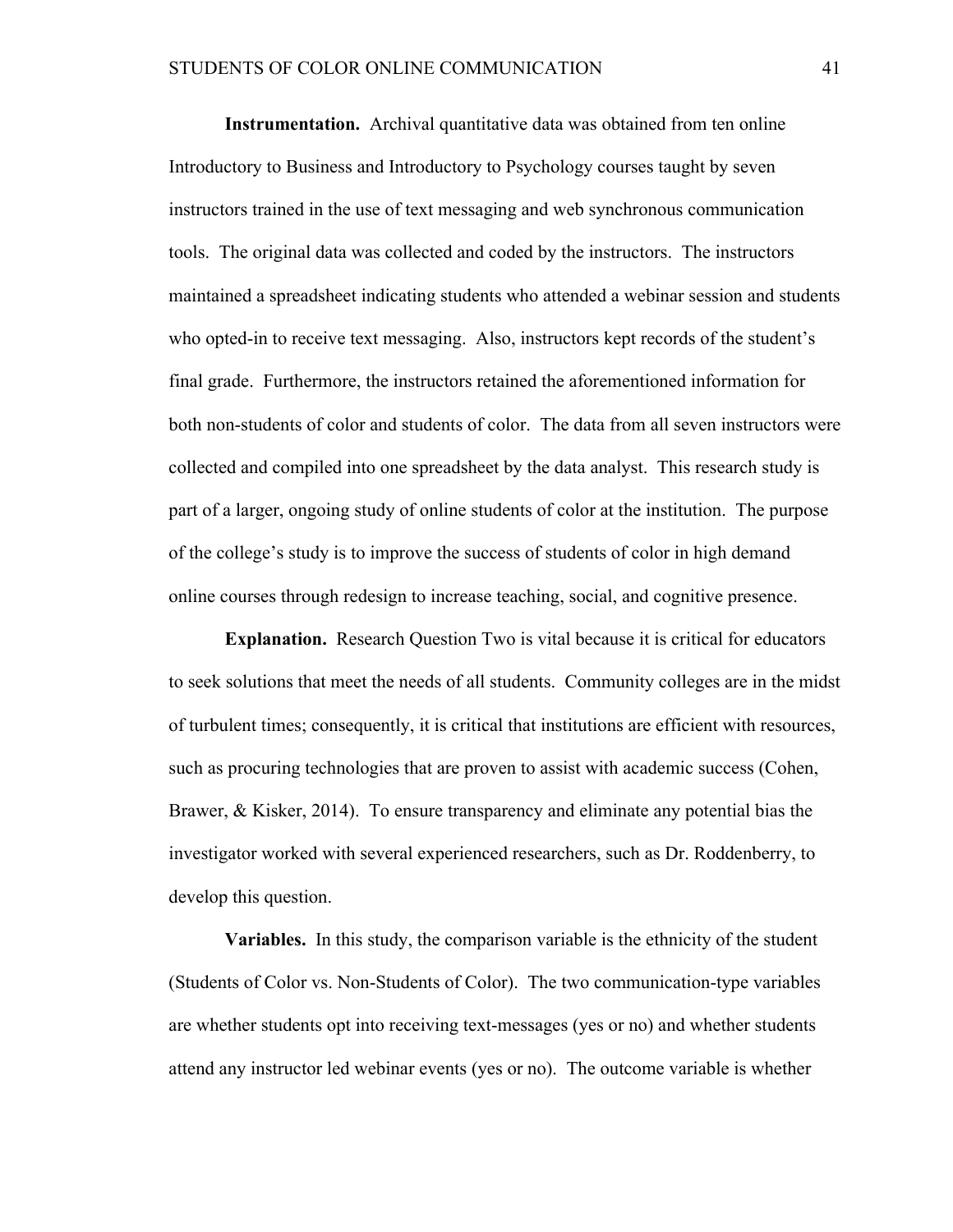students of color pass Introduction to Business or Introduction to Psychology with a "C" or better.

**Procedure.** The data was analyzed through the use of the Statistical Package for Social Sciences (IBM SPSS Statistics Base GradPack 25 for Windows). Chi-square analysis was used to assess how the effects of these tools had on students of color success compared with the impact these tools have on non-students of color.

# **Research Question Three**

What are students of color perceptions of utilizing a combination of text messaging and web synchronous technology to support their online learning?

**Instrumentation.** To answer Research Question Three, qualitative data was collected through one on one interviews, which the researcher held with high achieving students of color.

**Explanation.** Studies have pointed out interviews help researchers to access the thoughts and feelings of research participants (Turner, 2010). As noted above the interviews consisted of high achieving students of color, which follows Harper's (2015) approach called the Anti-Deficit Framework. Unlike other approaches, the Anti-Deficit Framework only focuses on the voices of successful students of color. Further, Harper (2015) points out the literature is saturated with information focused on the deficiencies of students of color; he argues the best way to improve the academic performance of students of color is to understand how high achieving students of color arrive at success. Therefore, the students selected for the interviews earned a final grade of A.

**Procedure.** Studies have shown ensuring credibility, reliability, and validity of qualitative data is paramount to research (Noble  $& Smith, 2015$ ). Consequently, the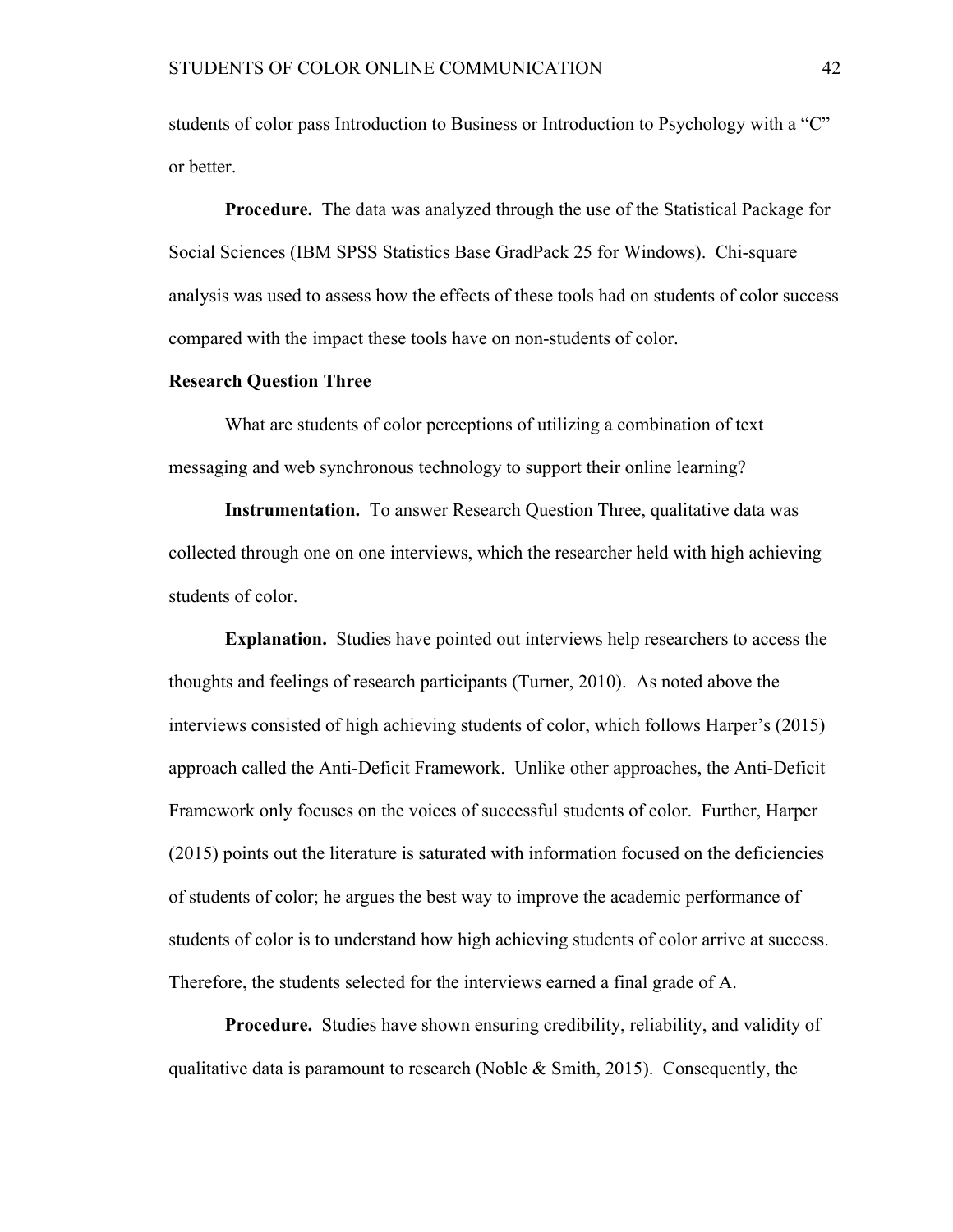investigator followed several measures to ensure the collection and interpretation of the data accurately reflected the purpose of the study; more importantly, the data analysis correctly portrays the responses of the participants. The interview sessions were analyzed using a thematic content analysis approach (Çalik & Sözbilir, 2014). Content analysis allows one to select, extract pertinent information, and develop themes (Çalik & Sözbilir, 2014).

Nobel and Smith (2015) note it is vital for data to demonstrate consistency and transparency; therefore, all the interviews were audio recorded. The investigator used a small digital recorder for each session. Dilshad and Latif (2013) contend utilizing an audio recorder allows one to capture rich sources of data. In the sessions, the recorder clearly picked up audio from the investigator and the participants. Additionally, a recording application on an iPad was used in case technical difficulties occurred with the digital recorder. A third party professionally transcribed the audio files. The transcription service used has no affiliation with the college, investigator, participants, or the study.

To ensure transparency the investigator invited a third party representative to assist with the interviews. The individual was not compensated; moreover, the person did not have any allegiance to the college, investigator, participants or the study. The representative was selected due to her experience taking meeting notes and her ability to operate the audio recorders. During the sessions, the representative started and stopped the recording devices and took field notes. Sutton and Austin (2015) believe field notes are essential to qualitative data, "Field notes can provide important context to the interpretation of audio-taped data and can help remind the researcher of situational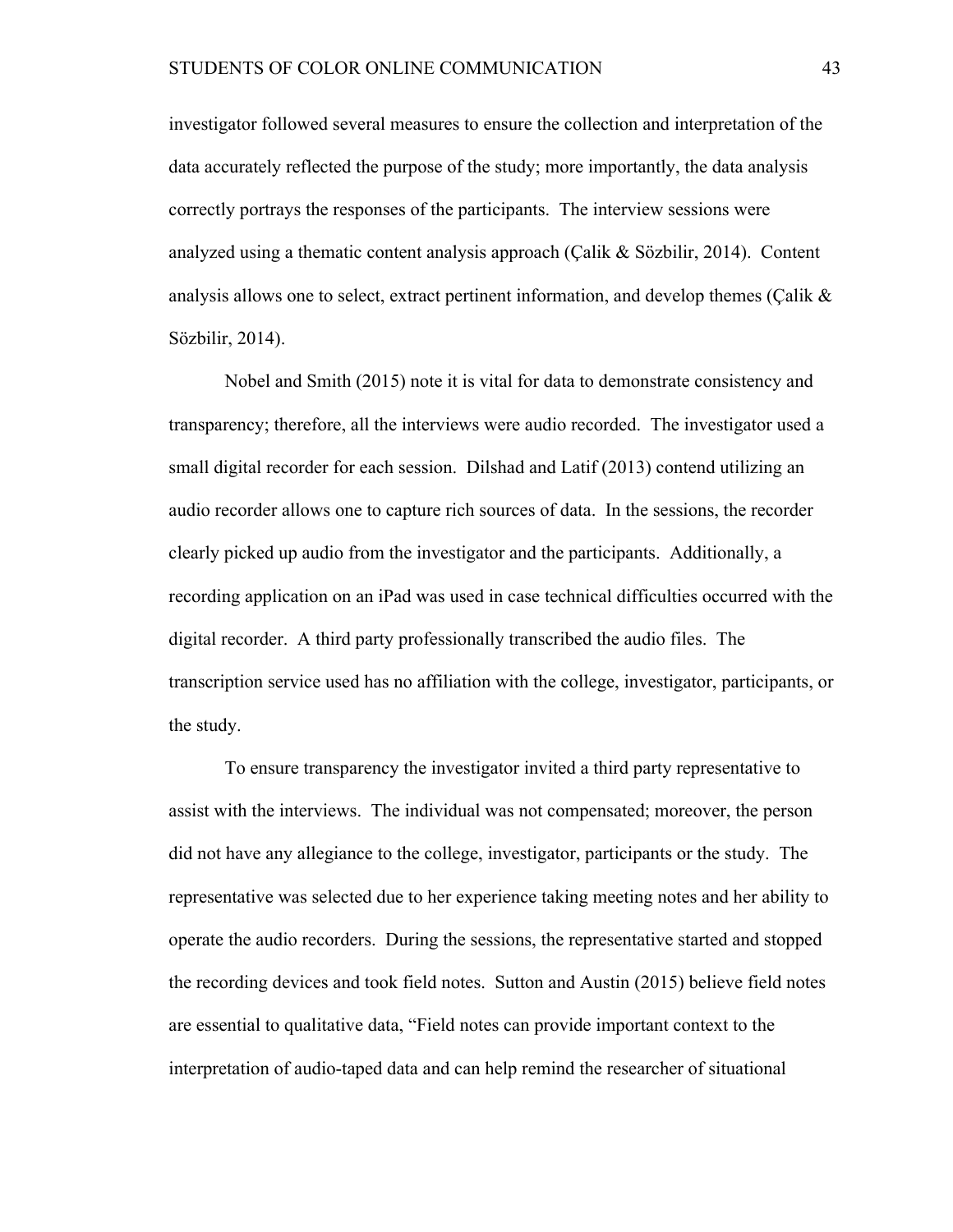factors that may be important during the data analysis" (p. 227). In fact, research suggests that data analysis begin immediately after a session (Dilshad & Latif, 2013). Thus, the investigator and the representative began listening to the audio recording after each session. Further, the representative and investigator individually listened and compared the transcripts to the audio recording to ensure for accuracy an approach that is commonly used when analyzing qualitative data (Sutton & Austin, 2015).

The third party representative compared the transcription to the audio files. Both individuals coded the data separately. Coding the data allowed the researcher to identify topics, issues, similarities, and differences (Sutton & Austin, 2015). The investigator collaborated with several experienced researchers who have specialized in both quantitative and qualitative data collection and analysis. During this process, all parties worked to triangulate the data. Nobel and Smith (2015) believe working with outside researchers helps to reduce bias.

#### **Summary**

This study employed a mixed-methods approach examining both qualitative and quantitative data (Creswell & Plano Clark, 2011). Scholars believe that collecting both numerical and text data concurrently or sequentially helps one understand the research problem better (Tashakkori  $\&$  Teddlie, 2010). Using a quantitative approach the study analyzed secondary data from ongoing research taking place at the institution. The study included gathering qualitative data from interviews. Participants in this study were online students taking Business 110 or Psychology 150 who were taught by seven instructors utilizing both text messaging and web conferencing technology. To ensure the reliability and validity of the data several measures were put in place, such as audio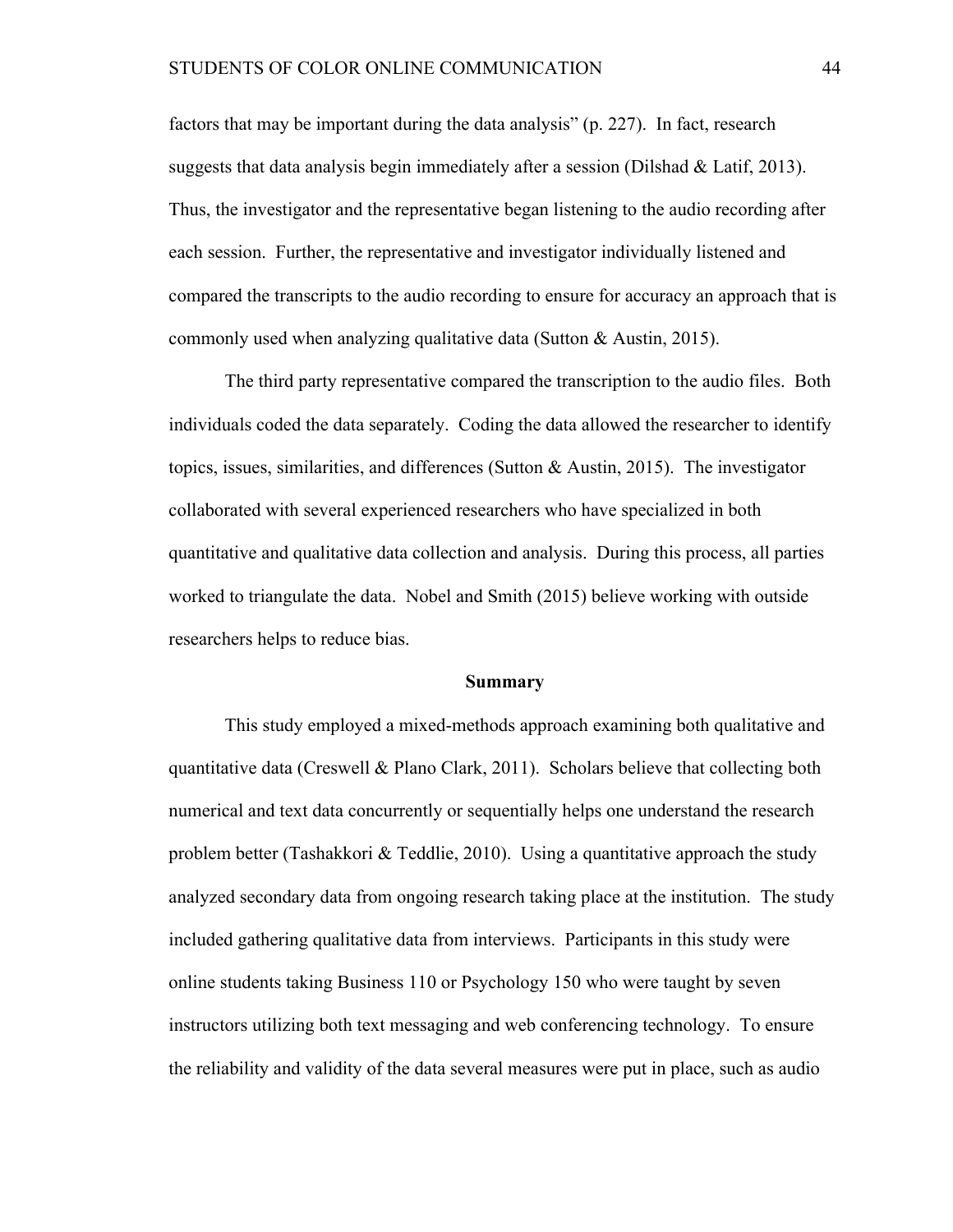recording the interviews and using reputable statistical software to analyze the quantitative data.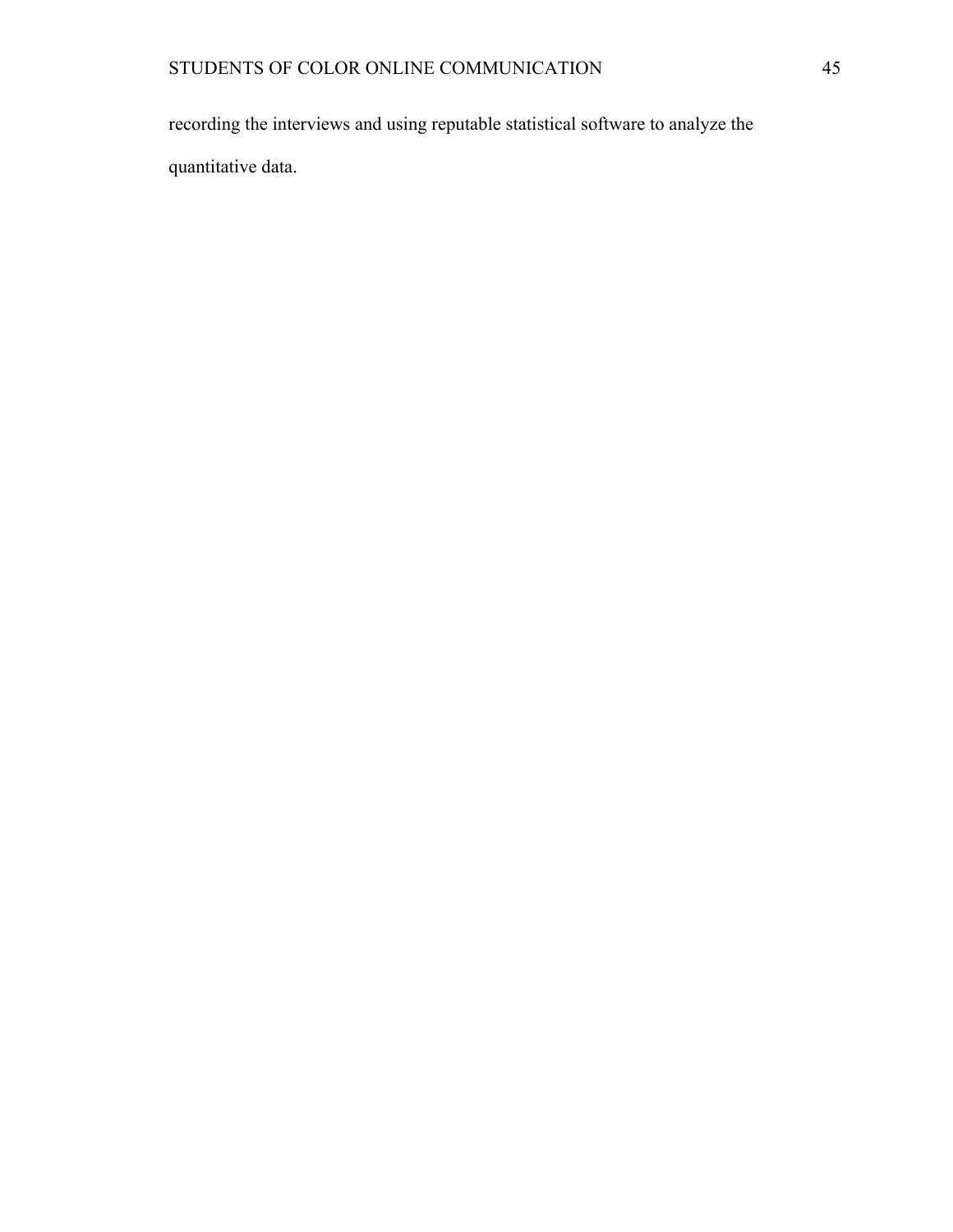# **CHAPTER FOUR RESULTS**

The main focus of this research was to understand how the use of communication technology impacts students of color performance in online gateway courses. To understand this phenomenon, the investigator conducted a mixed-methods approach. Creswell argues using a mixed-methods approach is greater than conducting a research study that uses a quantitative or qualitative approach singularly (Creswell  $\&$  Creswell, 2017).

Statistical analysis was conducted on data from two hundred and fifty nine students. The dataset analyzed for this study was from spring 2017. The archival data was obtained from ten online Introductory to Business and Introductory to Psychology courses taught by seven instructors trained in the use of text messaging and web synchronous communication tools. The original data was collected and coded by the instructors. The instructors kept a spreadsheet indicating students who attended a webinar session and students who opted-in to receive text messaging. For the qualitative analysis, the researcher conducted individual one on one interviews with six students. Studies have shown that interviews are valuable for collecting qualitative data (Rubin  $\&$ Rubin, 2011). Additionally research suggests interviews provide rich and detailed qualitative data for understanding participants' experiences (Rubin & Rubin, 2011).

In the subsequent sections, the investigator reveals the final results from the mixed methods study. The first two research questions addressed provide results for the quantitative findings. Next, a qualitative approached is used to answer Research Question Three.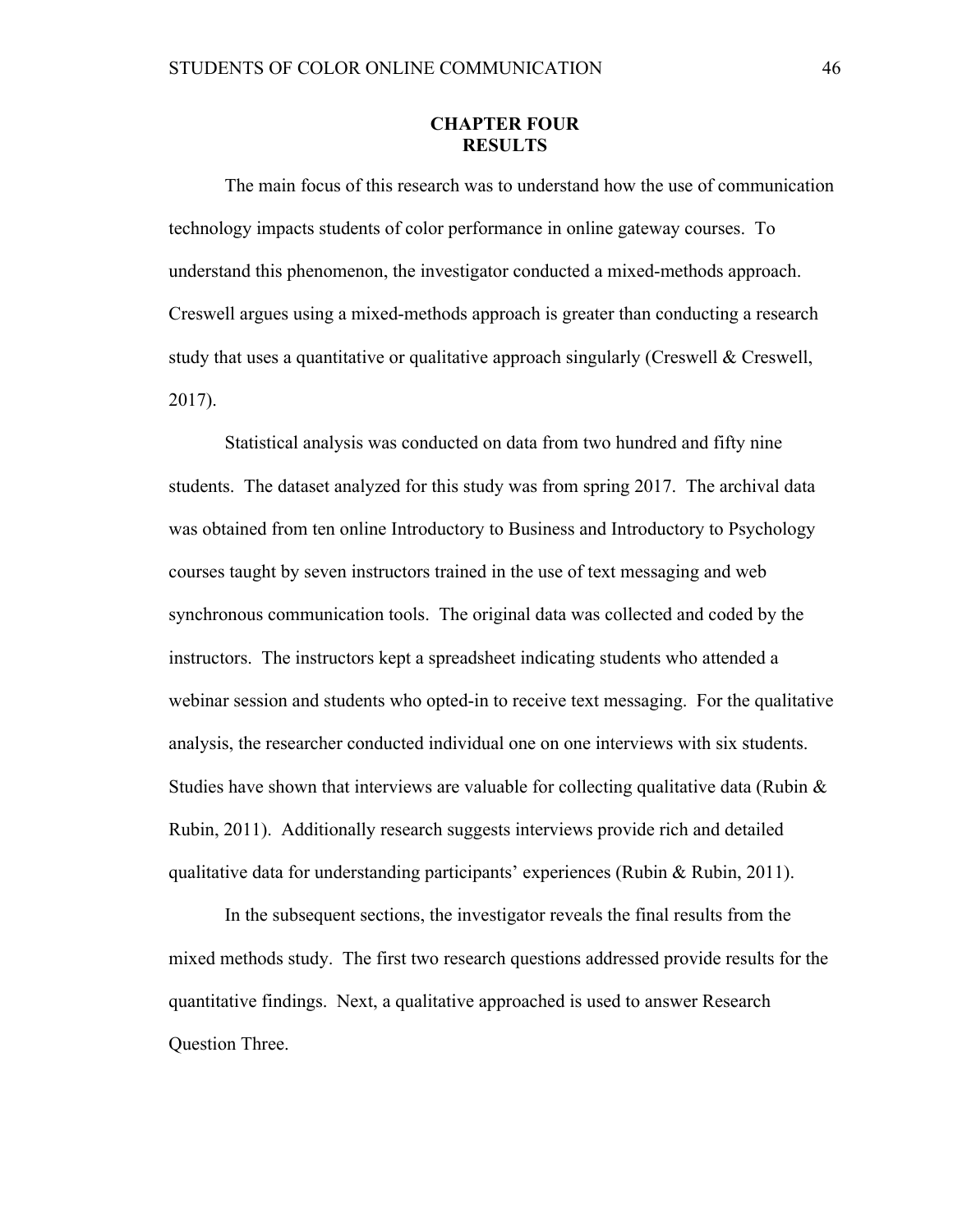### **Data Overview and Results**

Archival data was used from a larger, ongoing study at the college. The original data was collected and coded by the instructors. Participants in the study were enrolled in online sections of Business 110 or Psychology 150 during the spring 2017 academic year. The instructors kept a spreadsheet indicating students who attended a webinar session and students who opted in to receive text messaging. In terms of the qualitative data, the investigator individually interviewed six high achieving students of color to gain their thoughts and perspectives toward web synchronous technology and asynchronous technology (text messaging). In this study, high achieving are students that earn a final grade of A in the course.

#### **Research Question One**

Which communication tool type (synchronous or asynchronous) has a stronger impact on the success of students of color?

**Description of data.** Archival data was used from a larger, ongoing study at the college. The original data was collected and coded by the instructors. A total of two hundred fifty nine students are included in the analysis; furthermore, this group consisted of students of color and non-students of color. The instructors kept a spreadsheet indicating students who attended an Adobe Connect session and students who opted-in to receive text messaging. A chi-square analysis was used to assess the impact that the use of text-messaging and web synchronous communication tools had on student success. In this study, successes are students earning a grade of A, B, or C. Traditionally, grades below a C will not transfer to four-year universities or colleges.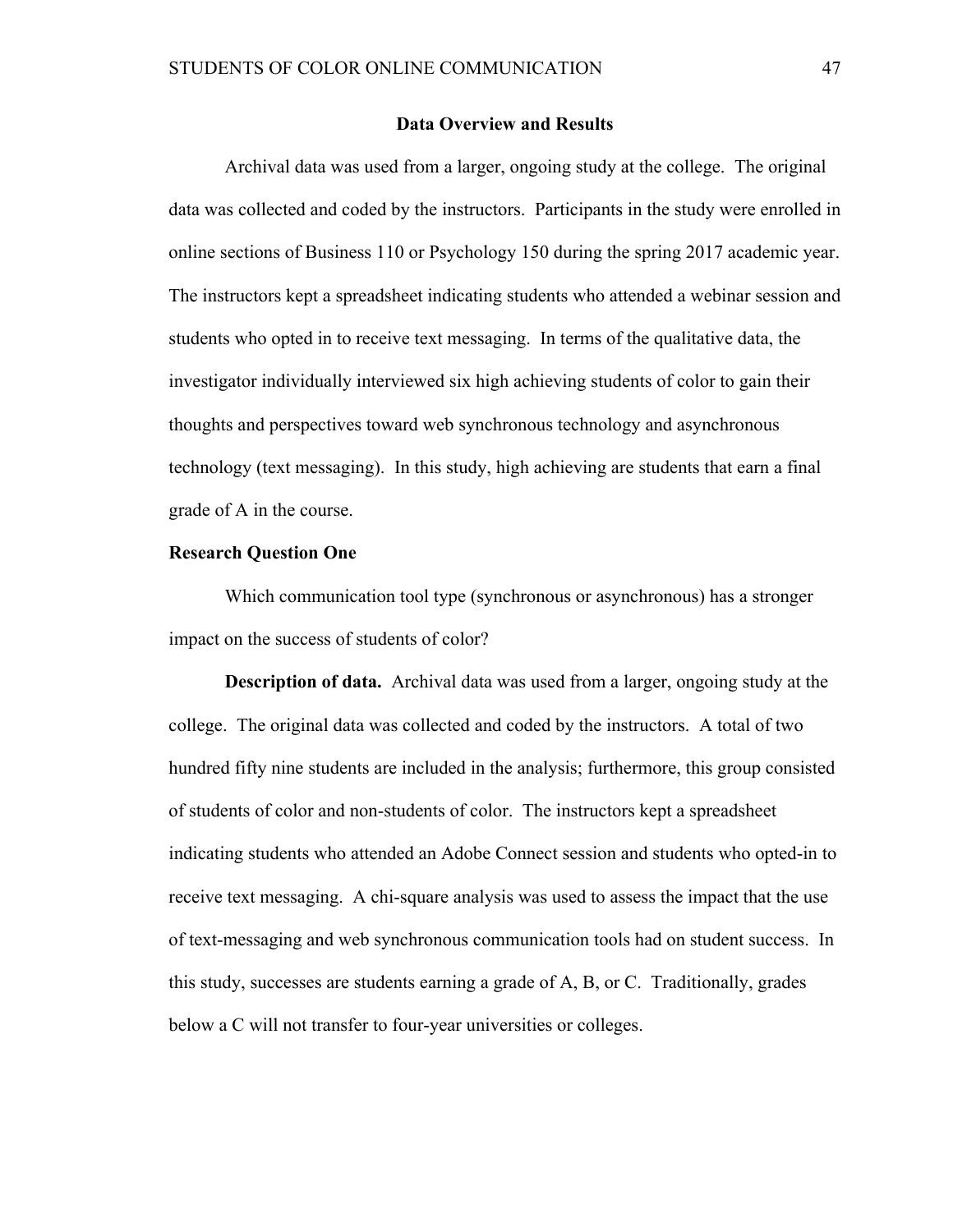**Results.** The chi-square test for successful students of color and synchronous technology (webinar) was not statistically significant .062,  $p > .05$  level (Table 4.2); therefore, there is no relationship between successful students of color and synchronous technology (webinar).

The chi-square test for successful students of color and asynchronous technology was statistically significant at .005,  $p < .05$  level (Table 4.1); therefore, there is an association between text messaging and successful students of color. Moreover, to answer Research Question One, asynchronous technology (text messaging) has a stronger impact than synchronous technology (webinar) (Table 4.1). Thus, the null hypothesis is rejected and the alternate hypothesis is accepted.

Table 4.1

|                                                                                      | <b>Success</b> | Non-Success | Total |  |
|--------------------------------------------------------------------------------------|----------------|-------------|-------|--|
| Yes                                                                                  | 40             | 16          | 56    |  |
|                                                                                      | 71%            | 29%         |       |  |
| N <sub>0</sub>                                                                       | 37             | 41          | 78    |  |
|                                                                                      | 47%            | 53%         |       |  |
| Total                                                                                | 77             | 57          | 134   |  |
| Note: $X^2 = 7.677$ , $df = 1$ , p value = 0.006. Chi-squared critical value = 0.006 |                |             |       |  |

*Students of Color and The Use of Asynchronous Communication (Text Messaging)*

for  $p < .05$ . Phi = .239.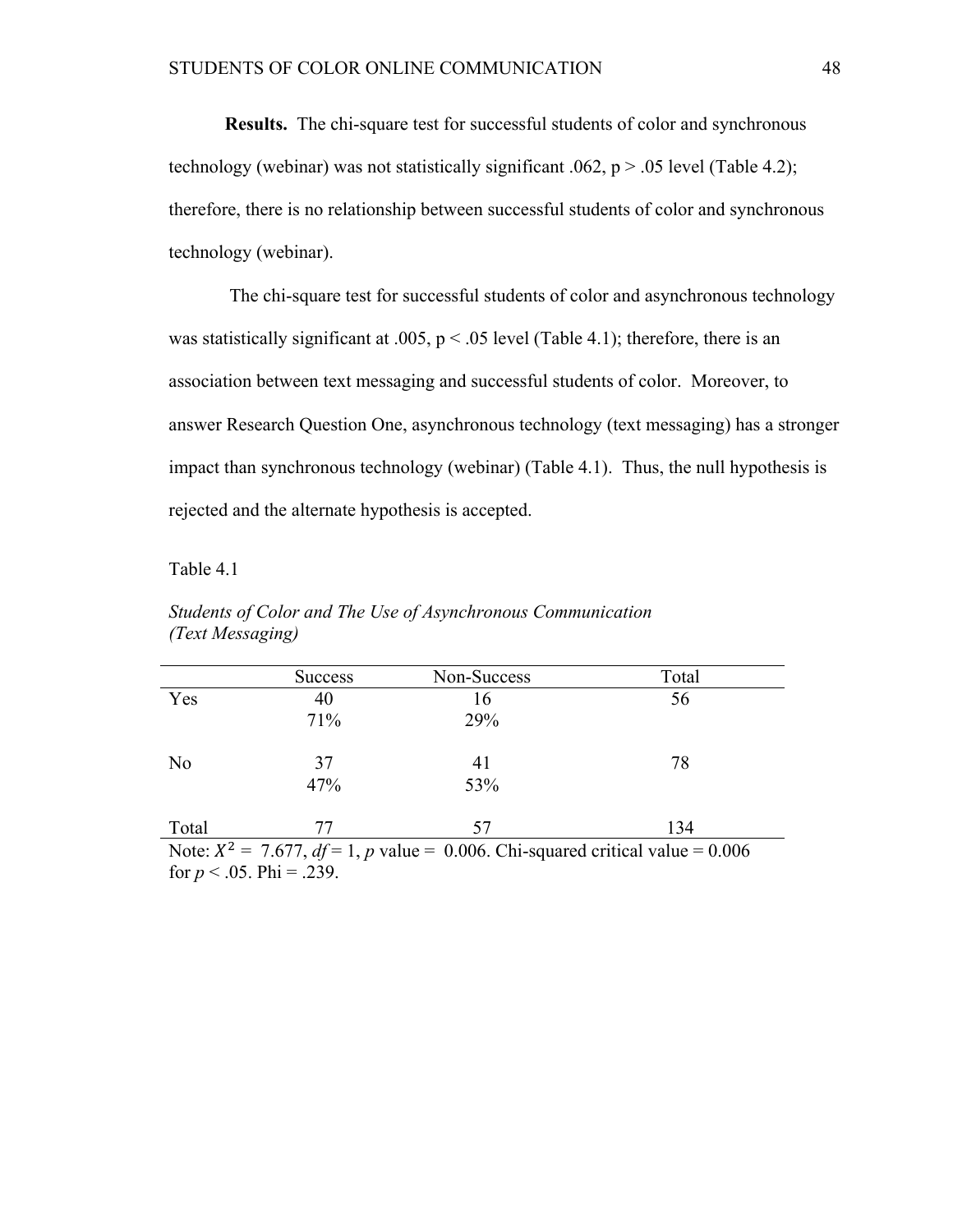# Table 4.2

|                | <b>Success</b> | Non-Success | Total |
|----------------|----------------|-------------|-------|
| Yes            | 33             | 22          | 55    |
|                | 60%            | 40%         |       |
| N <sub>0</sub> | 44             | 35          | 79    |
|                | 56%            | 44%         |       |
| Total          | 77             | 57          | 134   |

*Students of Color and The Use of Synchronous Communication (Webinar)*

Note:  $X^2 = .246$ ,  $df = 1$ , *p* value = 0.620. Chi-squared critical value = 0.620 for  $p > .05$ . Phi = .043.

**Null and Alternative Hypothesis.** The null (Ho) and alternative (Ha) hypotheses may be written as follows:

- Ho Asynchronous communication (Text Messaging) does not have a stronger impact than Synchronous communication (Webinars) on students of color.
- Ha Asynchronous communication (Text Messaging) does have a stronger impact than Synchronous communication (Webinars) on students of color.

### **Research Question Two**

How does the impact of these communication tools on students of color success compare with the impact these tools have on non-students of color?

**Description of data.** Archival data was used from a larger ongoing study at the college. The original data was collected and coded by the instructors. A total of two hundred fifty nine students were included in the analysis this group consisted of students of color and non-students of color. The instructors kept a spreadsheet indicating students who attended an Adobe Connect session and students who opted-in to receive text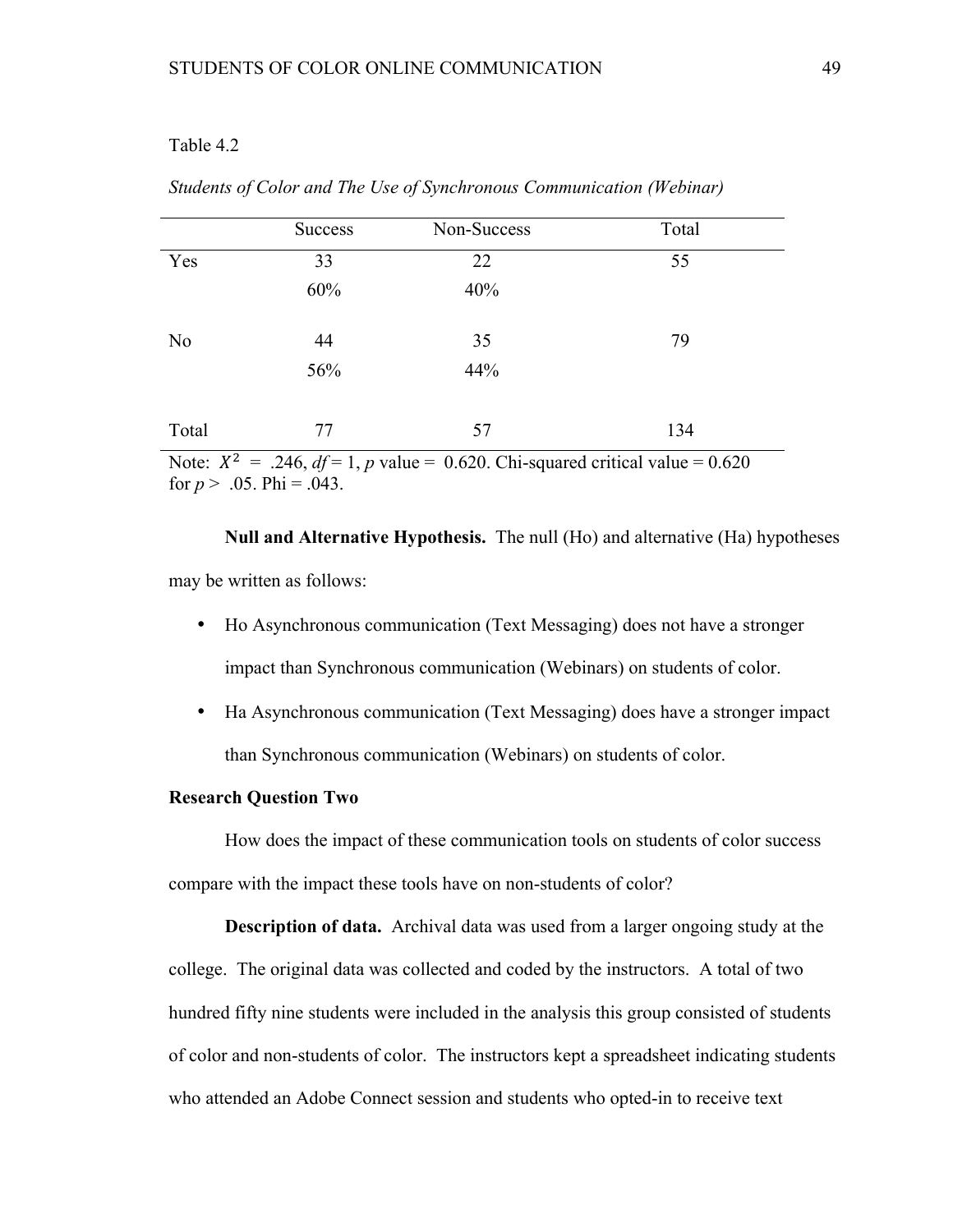messaging. Chi-square analysis was used to assess how the effects of these tools had on students of color success compared with the impact these tools have on non-students of color. In this study, successes are students earning a grade of A, B, or C.

**Results.** The chi-square test for non-students of color and asynchronous technology (text messaging) was not statistically significant .233, p > .05 level (Table 4.3). The chi-square test for students of color an asynchronous technology (textmessaging) was significant .006,  $p < 0.05$  level.

The chi-square test for non-students of color and synchronous technology (webinar) was not statistically significant .179,  $p > .05$  level (Table 4.4). The chi-square test for students of color and synchronous technology was not statistically significant .620,  $p > 0.05$  level (Table 4.2). Thus, the null hypothesis is rejected and the alternate hypothesis is accepted.

Table 4.3

|                                                                                | <b>Success</b> | Non-Success | Total |  |  |
|--------------------------------------------------------------------------------|----------------|-------------|-------|--|--|
| Yes                                                                            | 49             | 17          | 66    |  |  |
|                                                                                | 74%            | 26%         |       |  |  |
| N <sub>0</sub>                                                                 | 38             | 21          | 59    |  |  |
|                                                                                | 64%            | 36%         |       |  |  |
| Total                                                                          | 87             | 38          | 125   |  |  |
| Note: $X^2 = 1.424$ , $df = 1$ , p value = 0.233. Chi-squared critical value = |                |             |       |  |  |
| 0.233 for $p > .05$ . Phi = .107                                               |                |             |       |  |  |

*Non-Students of Color and The Use of Asynchronous Communication (Text Messaging)*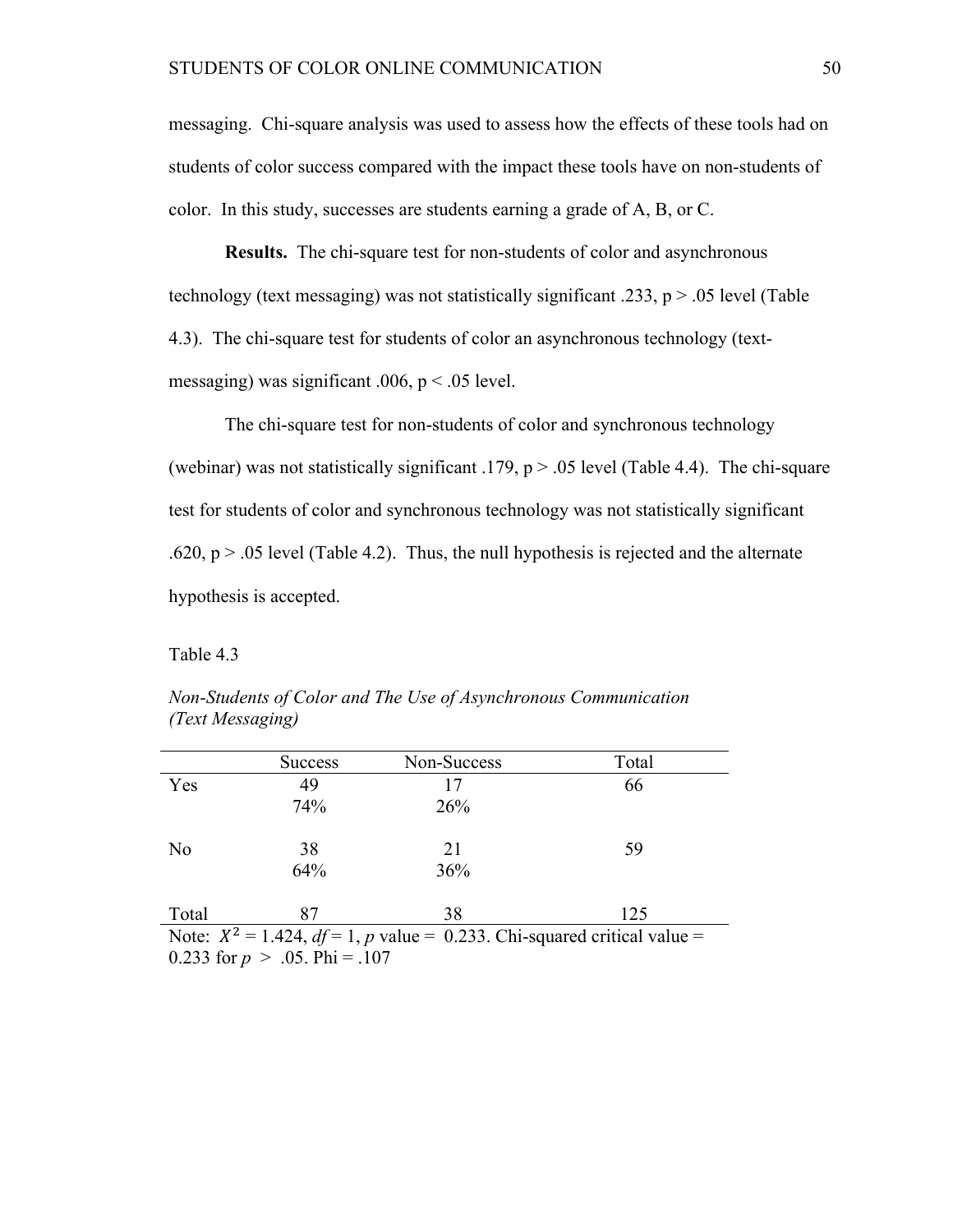# Table 4.4

|                                                                                          | <b>Success</b> | Non-Success | Total |  |  |
|------------------------------------------------------------------------------------------|----------------|-------------|-------|--|--|
| Yes                                                                                      | 48             | 16          | 64    |  |  |
|                                                                                          | 75%            | 25%         |       |  |  |
| N <sub>0</sub>                                                                           | 39             | 22          | 61    |  |  |
|                                                                                          | 64%            | 36%         |       |  |  |
| Total                                                                                    | 87             | 38          | 125   |  |  |
| Note: $X^2 = 1.807$ , $df = 1$ , p value = 0.179. Chi-squared critical value = 0.179 for |                |             |       |  |  |
| $\sim$ $\sim$ $\sim$ $\sim$ $\sim$ $\sim$                                                |                |             |       |  |  |

Non-Students of Color and The Use of Synchronous Communication (Webinar)

 $p > .05$ . Phi = .120.

**Null and Alternative Hypothesis.** The null (Ho) and alternative (Ha) hypotheses may be written as follows:

- $\bullet$  H<sub>o</sub> Asynchronous communication does not have a stronger impact on students of color than non-students of color. Synchronous communication does have a stronger impact on students of color than non-students of color.
- $H_a$  Asynchronous communication does have a stronger impact on students of color than non-students of color. Synchronous communication does not have a stronger impact on students of color than non-students of color.

# **Research Question Three**

What are students of color perceptions of utilizing a combination of text messaging and web synchronous technology to support their online learning?

**Description of data.** The researcher used the Anti-Deficit Framework to answer Research Question Three. Unlike other approaches, the Anti-Deficit Framework only focuses on the voices of successful students of color (Harper, 2015). Further, Harper points out the literature are saturated with information focused on the deficiencies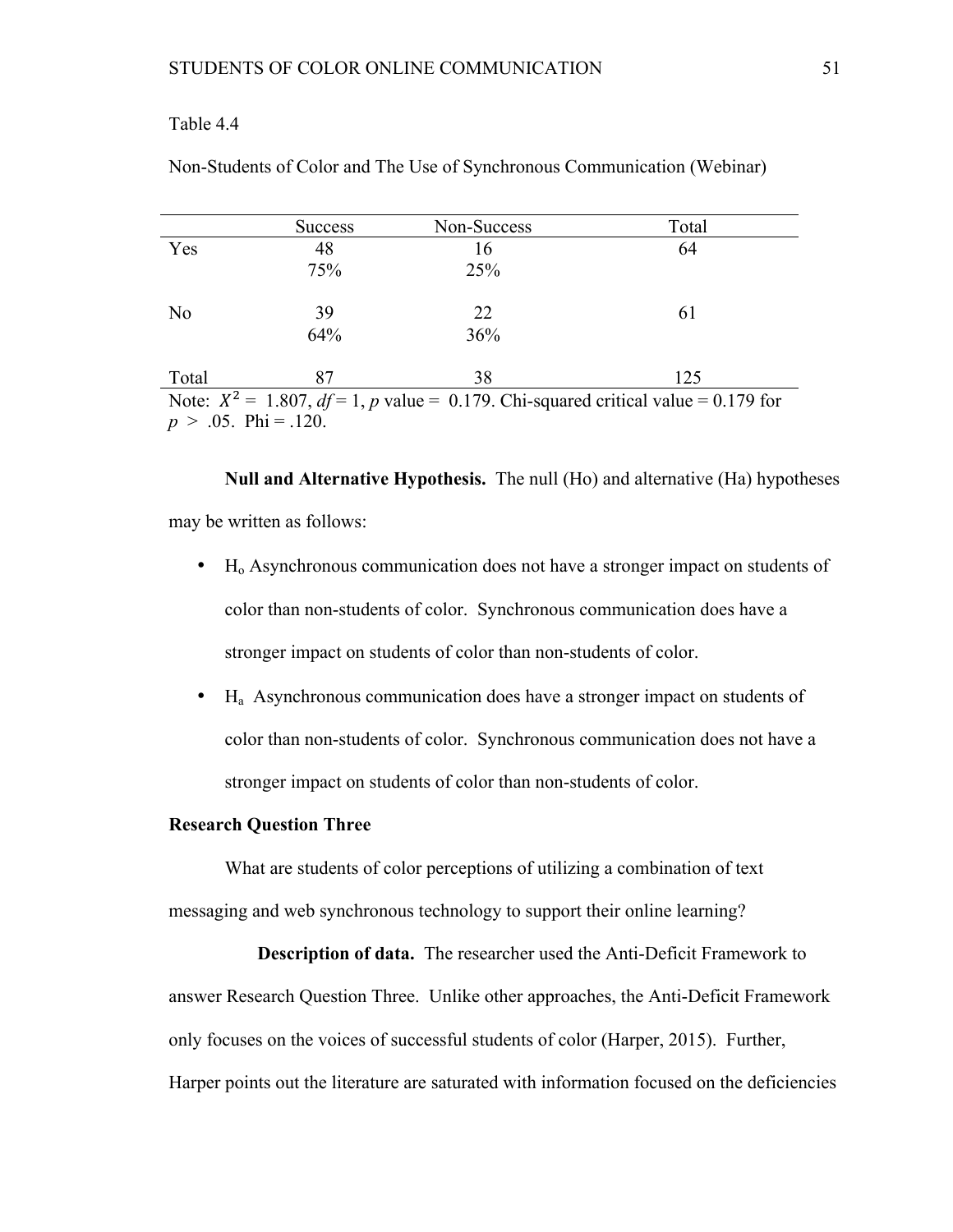of students of color (Harper, 2015). Harper argues the best way to improve the academic performance of students of color is to understand how high achieving students of color arrive at success (Harper, 2015).

The Business 110 and Psychology 150 instructors reported a total of twenty four students who earned a grade of A. The investigator reached out to each student multiple times through email and phone calls; however, only six students responded to the request to participate in the study.

The one on one interviews occurred over several weeks. To ensure quality of the conversations, the investigator interviewed the participants using the college's Voice Over Internet Protocol (VOIP) phone. The college uses VOIP phones to conduct both internal and external conference calls. Moreover, Nobel and Smith (2015) note it is vital for data to demonstrate consistency and transparency; therefore, all the interviews were audio recorded.

Each interview was recorded using an audio recording device. Additionally, serving as back-up devices, two iPads were used to record the conversations. Dilshad and Latif (2013) contend utilizing an audio recorder allows you to capture rich sources of data. The interviews varied in length ranging from nine minutes to twenty-two minutes.

Once the interviews were complete, the investigator and a third party representative analyzed each audio recording. The third party representative assisted taking field notes and operating the recording devices. Furthermore, immediately after the interviews, the audio recordings were uploaded to third party transcription services. The third party vendor transcribed the audio recording and returned them back to the investigator within twenty four hours. The investigator emailed the participants their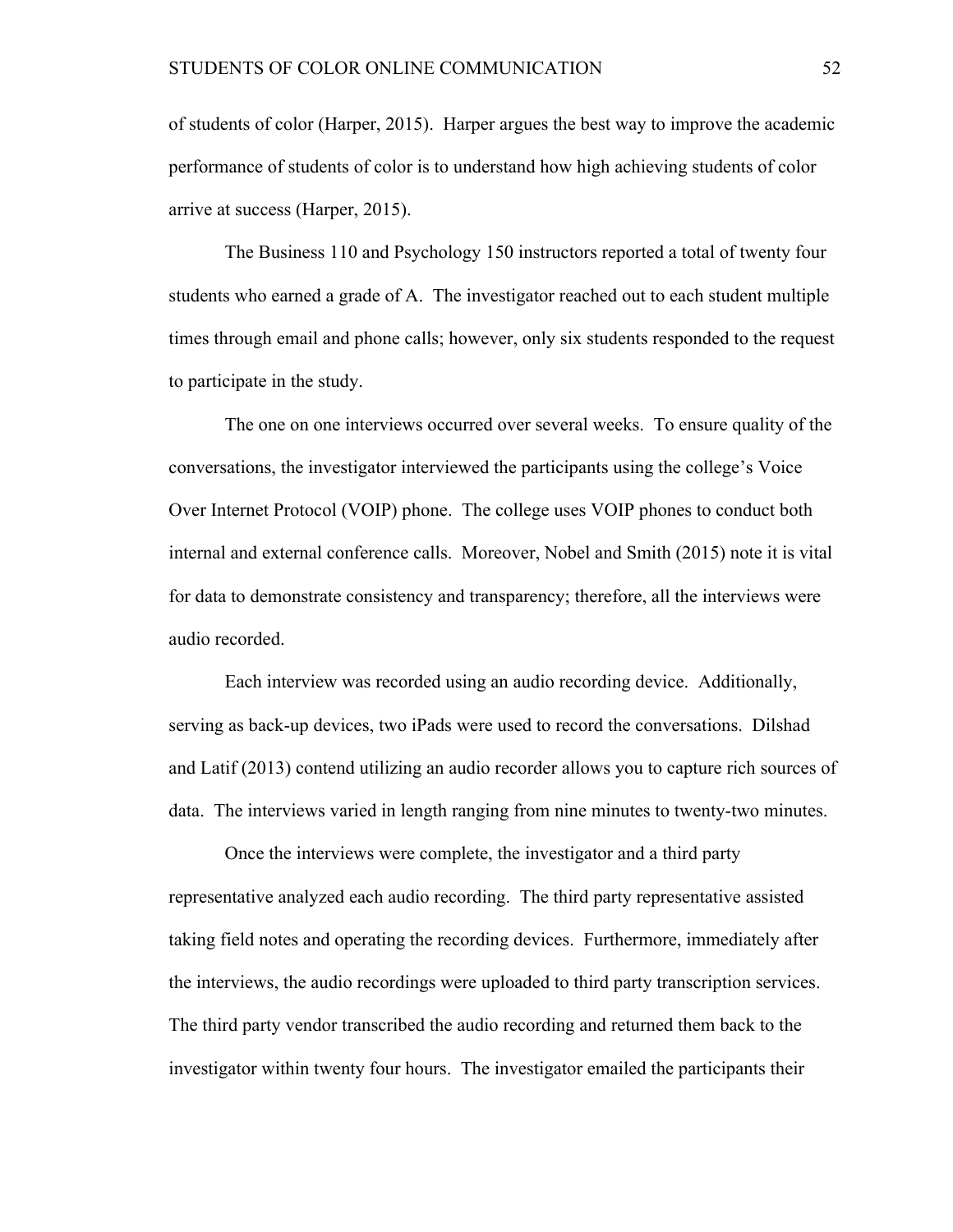transcript to confirm their statements were accurate.

Meanwhile, the third party representative who assisted with taking field notes worked collaboratively with the researcher to code and select themes from the transcripts. Initially the two individuals worked separately before uniting to compare notes. Ultimately, the researcher and the representative agreed on seventeen broad codes. The codes were based on their responses and their relevance to Research Question Three. Coding data is significant because it allows the researcher to identify topics, issues, similarities, and differences (Sutton & Austin, 2015).

Some of the codes identified were: "Texting, Webinars, Cannot Remember, Ideas, and Flexibility" just to name a few. The codes were key terms used from the participants in the interviews. Following the creation of the codes, the investigator and researcher listened to the audio recordings and re-read the transcripts many times to develop themes from the codes. The themes were created from developing categories from each code. For instance, the theme "Ease of Use" was created from the code "Technology Usage."

**Results.** Additional interview themes are revealed in this section.

*Reminders.* In the one on one conversation with each student it was made clear the participants enjoyed receiving text messages, as it pertained to their courses. The instructors sent out a variety of text messages, such as announcements, class expectations, due dates, and reminders. When asked which type of text message was the most beneficial, one hundred percent of the participants responded, the reminder text, thus, the theme "Reminders."

The students felt the reminder text kept them abreast of what was going on in the class. One participant had the following to say, "The text messages were very helpful. I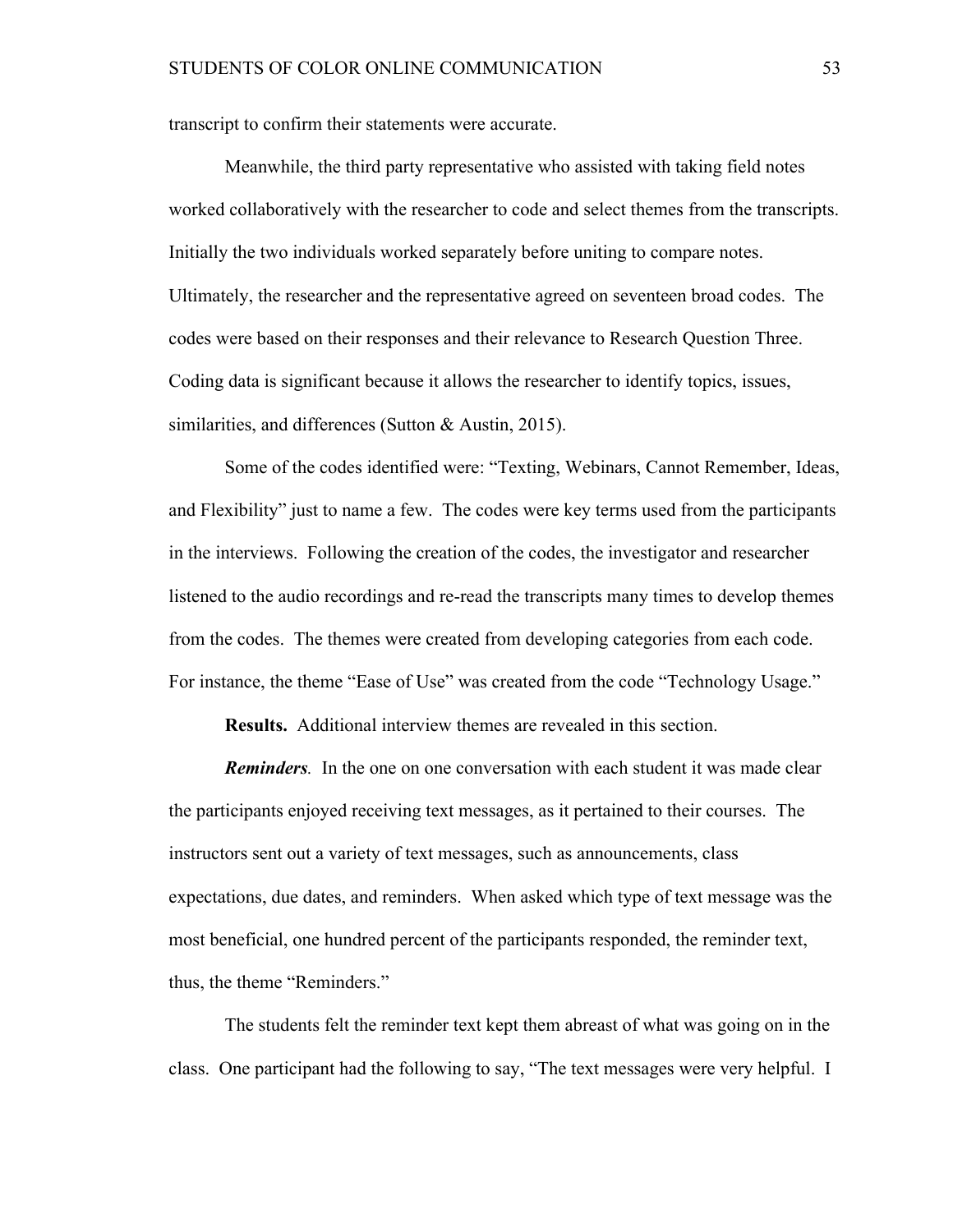had a general idea of what the due dates were, but sometimes they slipped up on me and I forgot, and he would give us a reminder ahead of the deadline" (Participant A, personal communication, March 31, 2018).

Traditionally community colleges have diverse campuses, with students coming from different countries, having varied levels of education and an assortment of backgrounds. The six students interviewed are representative of this diversity. For instance, the participant ages ranged from eighteen to thirty four years old. As evident by this study, some participants were Black and Hispanic. One individual was a veteran seeking to obtain his associate in business administration, while a significant amount of the other students were working parents.

Individuals in the workforce, specifically, enjoyed the luxury of receiving textmessages. Participant B, a working mother of a two year old and a seven year old, appreciated text reminders, "We got texts from the teacher letting us know when assignments were due or announcement and things like that, which was really convenient because most of the time I had my phone in my hand or somewhere near me" (Participant B, personal communication, March 31, 2018). One student suggested the reminder textmessages helped him significantly in the course, "Well, it was really helpful because if I didn't write it down or if I didn't put it in my phone, and we received a text from the instructor, it reminded me that it had to be done" (Participant F, personal communication, April 4, 2018).

The majority of the students acknowledged the webinars were beneficial as well. Participant B made the following comment, "I actually really enjoyed the Adobe Connect; I had never seen it before I had taken this class" (Participant B, personal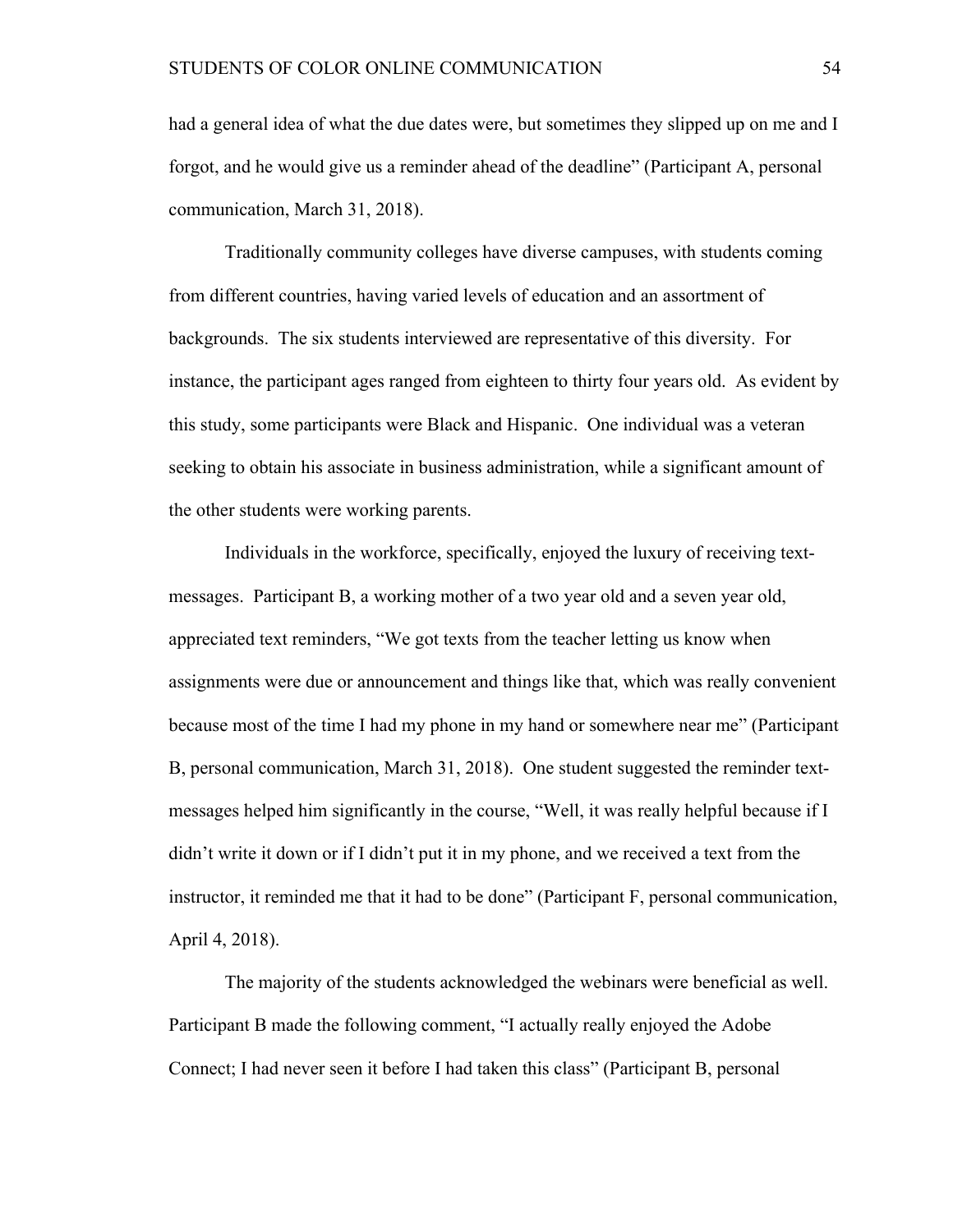communication, March 31, 2018). Students noted the webinars traditionally took place once a week during the semester. Furthermore, the participants commented the Adobe Connect sessions allowed them to hear reminder updates about upcoming assignments, such as homework and quizzes, "In my Business 110 class, he did webinars every week and he would explain how our week was going to go and what was due" (Participant F, personal communication, April 4, 2018).

*Ease of use.* In the conversations, one by one students professed the simplicity of using these tools. Participant B acknowledged the same text-messaging tool was used at her child's school, "It was pretty easy to use, just download it to the phone and you could receive or send text messages. It was pretty user friendly" (Participant B, personal communication, March 31, 2018). Also, students had the opportunity to sign up for text via the computer, "The instructor provided a link and the link sent us to a website where we simply entered our phone numbers and that allowed us to start receiving messages from the instructor. It was very easy" (Participant E, personal communication, April 3, 2018).

The investigator heard the same remarks from the participants, as it pertained to the webinars. The military participant pointed out he used the technology while overseas and had no complications throughout the semester, "It is learner friendly, very user friendly. You can have minimal computer skills, log on and learn the system relatively quickly. Personally, I think that's what is most effective about the webinars is its simplicity" (Participant D, personal communication, March 31, 2018).

*Convenient.* The researcher and the third party representative felt the convenience of the tools was articulated on many occasions throughout the interviews. In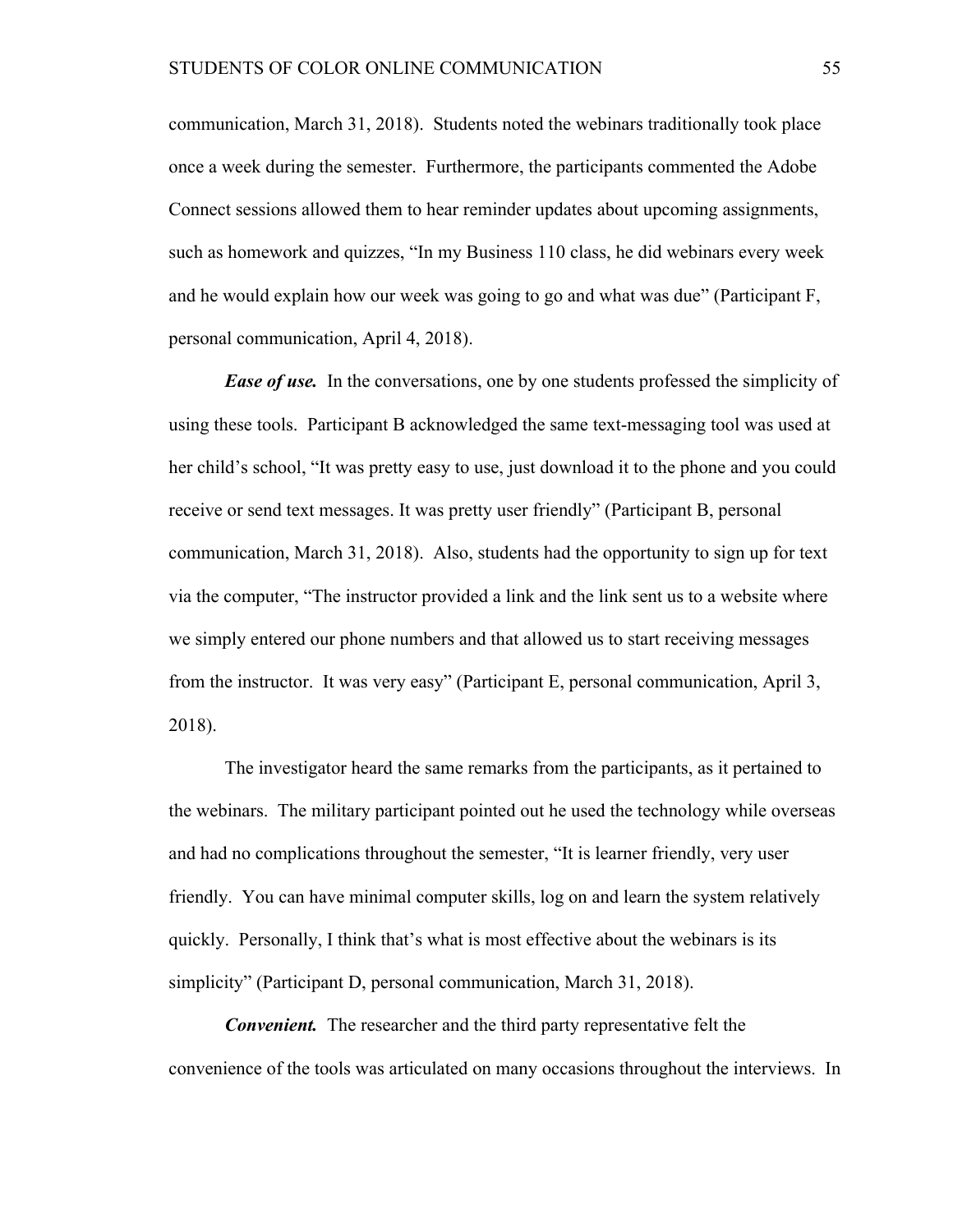fact, two students enjoyed how convenient the Adobe Connect sessions were on their mobile devices, "I had an app on my phone, so anywhere I was I could actually watch the class, which was really cool" (Participant B, personal communication, March 31, 2018).

One particular student seeking to obtain two associate degrees noted he used his mobile device on multiple occasions leaving work,

A few times, I was able to use my smartphone prior to getting home. I would connect my smartphone to my vehicle's bluetooth and I could interact during the webinar while traveling home from work. I thought that was very interesting. (Participant D, personal communication, March 31, 2018)

Participant C also enjoyed the flexibility of the webinars,

I was moving at the time of this class and I was not able to login at home, so sometimes I went to Starbucks to sign on. That was very beneficial because I was able to keep up with information in the class. (Participant C, personal communication, March 31, 2018)

Additionally, students conveyed the use of the text messaging was convenient to their academic success, "The use of the text feature was definitely convenient because I always have my phone in my hand or near me" (Participant B, personal communication, March 31, 2018). One student, who indicated he has transferred to a four-year institution, made the following statement, "It was nice having the ability to check the messages on my own leisure and I could save the text for future reference" (Participant A, personal communication, March 31, 2018). Furthermore, one participant articulated he liked the length of the information that was delivered, "It was kind of concise, short, and sweet" (Participant E, personal communication, April 3, 2018).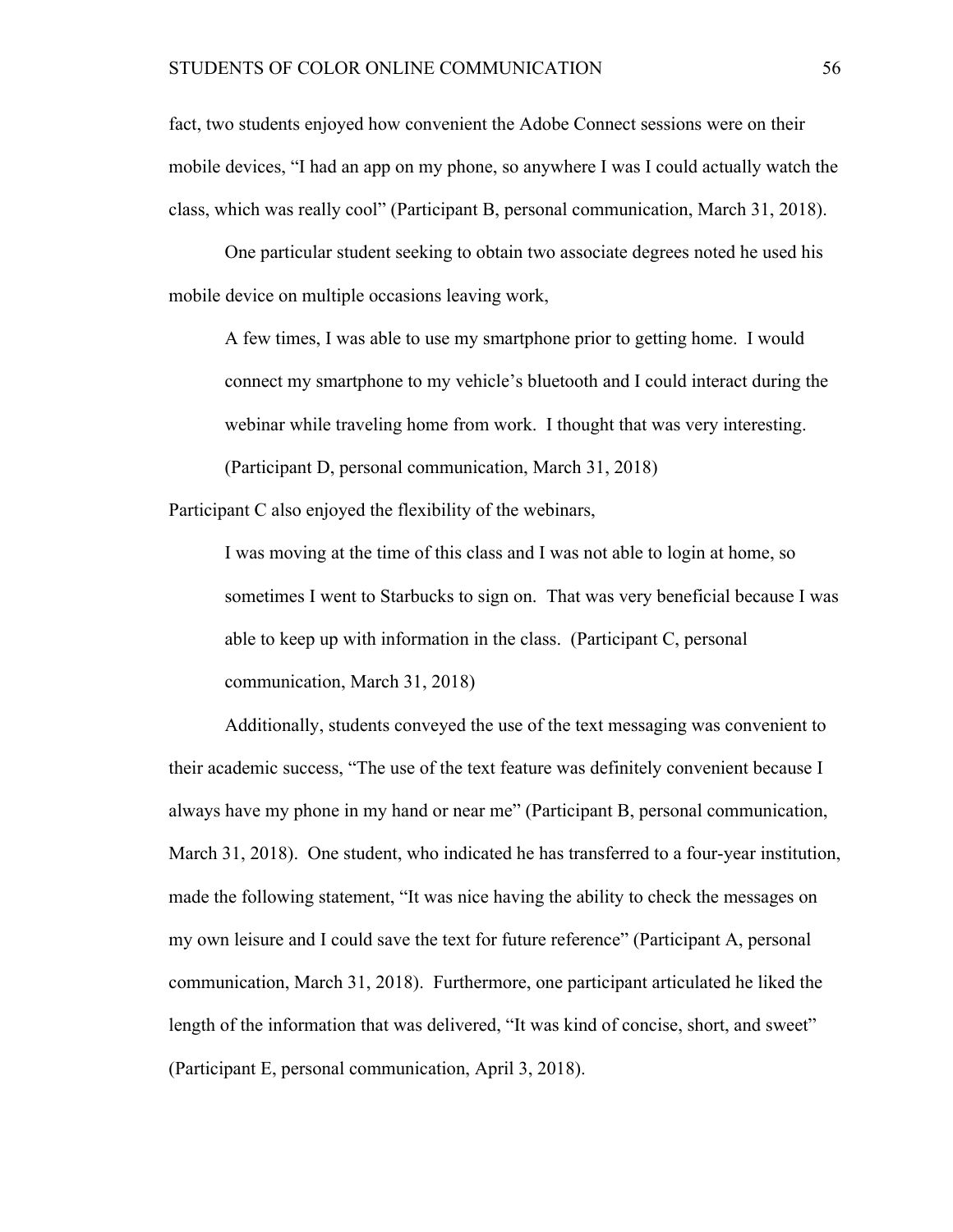*Barriers.* The tools did provide some challenges for students. Some students suggested with their busy schedules some texts were over looked, "Initially I would look at the text on my phone; but then, if I was doing something at the time, I would forget that I received a text from the instructor" (Participant C, personal communication, March 31, 2017). Another participant articulated the following barrier with text-messaging: "Sometimes I did get a lot of messages at once" (Participant B, personal communication, March 31, 2018).

Meanwhile, one major barrier with the webinars discussed was the times the instructors conducted the session. Frequently the instructors held the online classes at inconvenient times, "For me I work full time and most of the webinars were at twelve noon or two o'clock and I couldn't just log on while at work to do a webinar" (Participant D, personal communication, March 31, 2017). Some instructors held their sessions in the late evening; however, the webinars did not have the same effect,

I can recall though, on a number of occasions for the evening webinars, it was usually just either myself and the instructor or at least one or two other people. So I didn't get that full webinar experience that other students were able to have. (Participant D, personal communication, March 31, 2018)

The webinars presented another challenged too, as some students had difficulty connecting to the sessions, "A few times I had trouble signing on. Most of the time I was at work when she did the Adobe Connect sessions and the Internet signals were terrible" (Participant B, personal communication, March 31, 2018). For those students who were able to log on one of the challenges was interacting during the webinar, "Sometimes students would be rambling on and it would be hard to have your voice heard"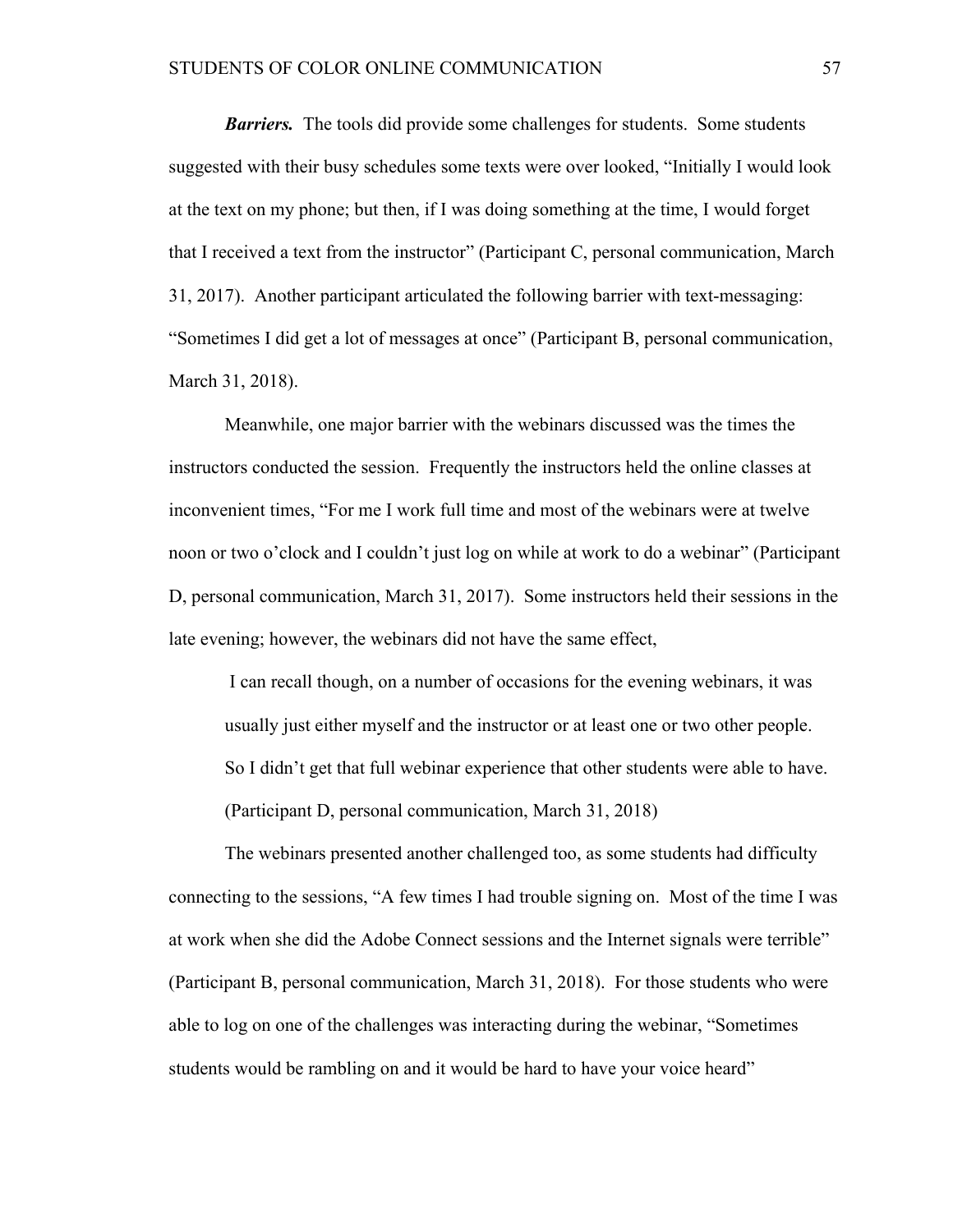(Participant C, personal communication, March, 31, 2018). The same student added: "Since the webinars were live and not recorded, she could not go back and rewind the session after they started, thus she missed out on information because of connectivity issues" (Participant B, personal communication, March 31, 2018). Lastly, one student made the decision not to attempt the webinars because of his perception: "It just seemed too complicated. In comparison to signing up for the text, it definitely seemed more complicated. It just wasn't as easily available" (Participant E, personal communication, April 3, 2018).

*Content delivery.* In the midst of the conversations, participants were highly satisfied by the relevance of the information shared. Participant B noted she valued her time because she is a mother of two and works full-time; therefore, it was vital that the webinars met her need:

The instructor actually did lectures through the Adobe Connect and you could ask questions while she was teaching. You could actually see your teacher, so you got that personal experience that you normally wouldn't get when taking an online class. I really enjoyed it. (Participant B, personal communication, March 31, 2018)

 Participant B added the webinar structure felt like she was in class, "The instructor did PowerPoints just as she would in a regular class, and there was nothing lost in translation as she explained the material and we even had the chance to ask questions and she easily responded" (personal communication, March 31, 2018).

Participant D, a former teacher, contends he would use the Adobe software in his classes because of the instructor's ability to deliver relevant information, "It impacted me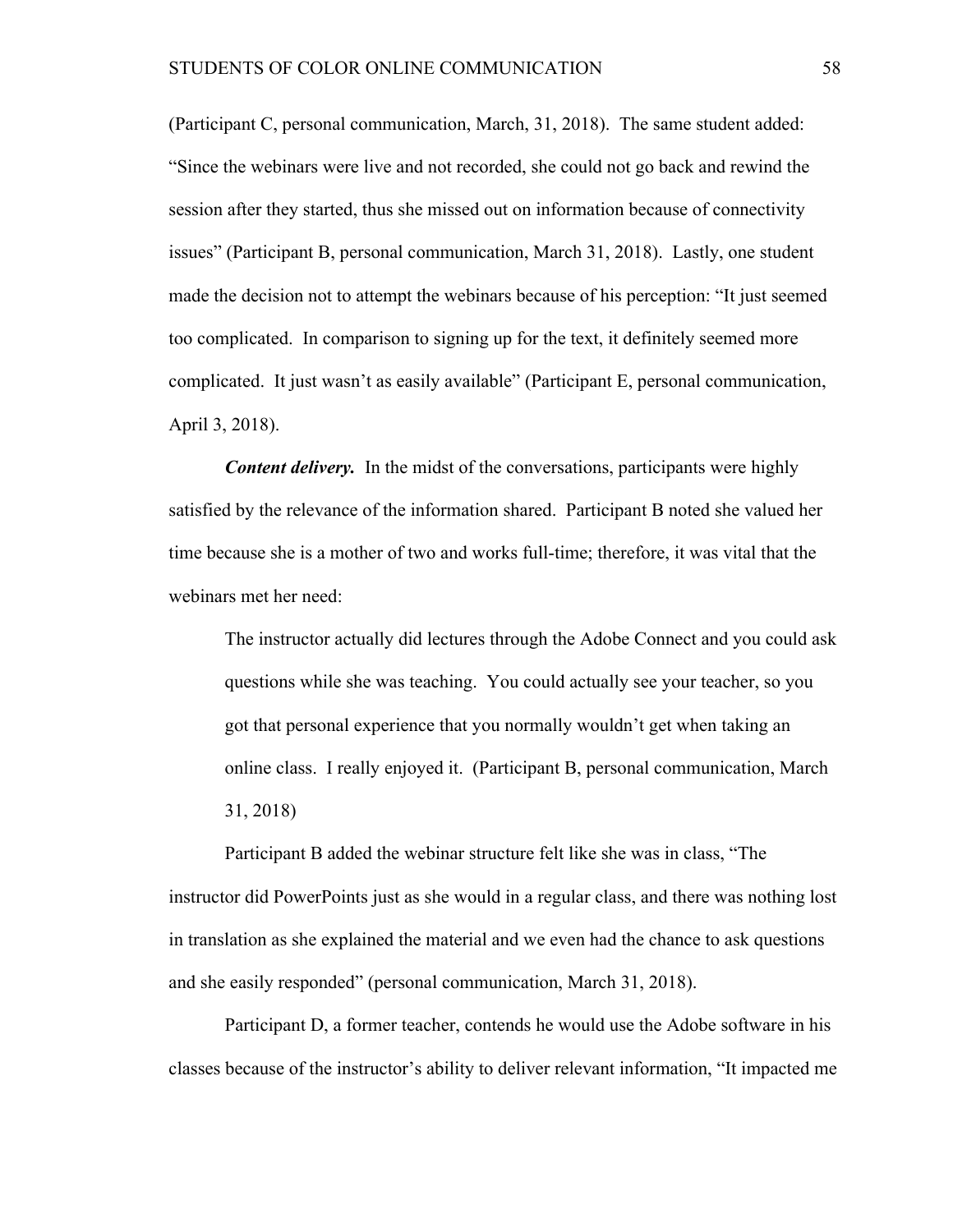a lot. Just that reiteration of the chapters and that opportunity to ask those questions directly to the instructor really helped me. I am pretty sure it helped me get a good grade in the class" (Participant D, personal communication, March 31, 2018).

Participant C was a huge fan of the webinars; in fact, she often watches video streams of her church services, "We normally had the sessions on either Tuesday or Wednesday and it was nice to see and hear the special guest that talked about various business topics" (Participant C, personal communication, March 31, 2018). The same student adds she is exploring using webinar tools to give seminars for her personal business (Participant C, personal communication, March 31, 2018). Several students pointed they were happy with how instructors delivered content via text-messages: "I think the instructor did a good job of sending out pertinent information rather than just bombarding people's phones with random text messages" (Participant E, personal communication, April 3, 2018).

*Communication/Interaction.* The words communication and interaction were spoken numerous times in the interviews. Therefore, the investigator and the third party representative created one theme called communication and interaction. The Adobe Connect software has a number of features, such as live video streaming and instant messaging, just to name a few. The participants felt the features allowed them to interact well with the class, "It helped, to hear other people's opinions and thoughts" (Participant C, personal communication, March 31, 2018).

Participant F remarked the webinars were useful to collaborate with his classmates, "It was a good way to communicate with classmates because the instructor would allow us to work together to answer some of our questions during the webinar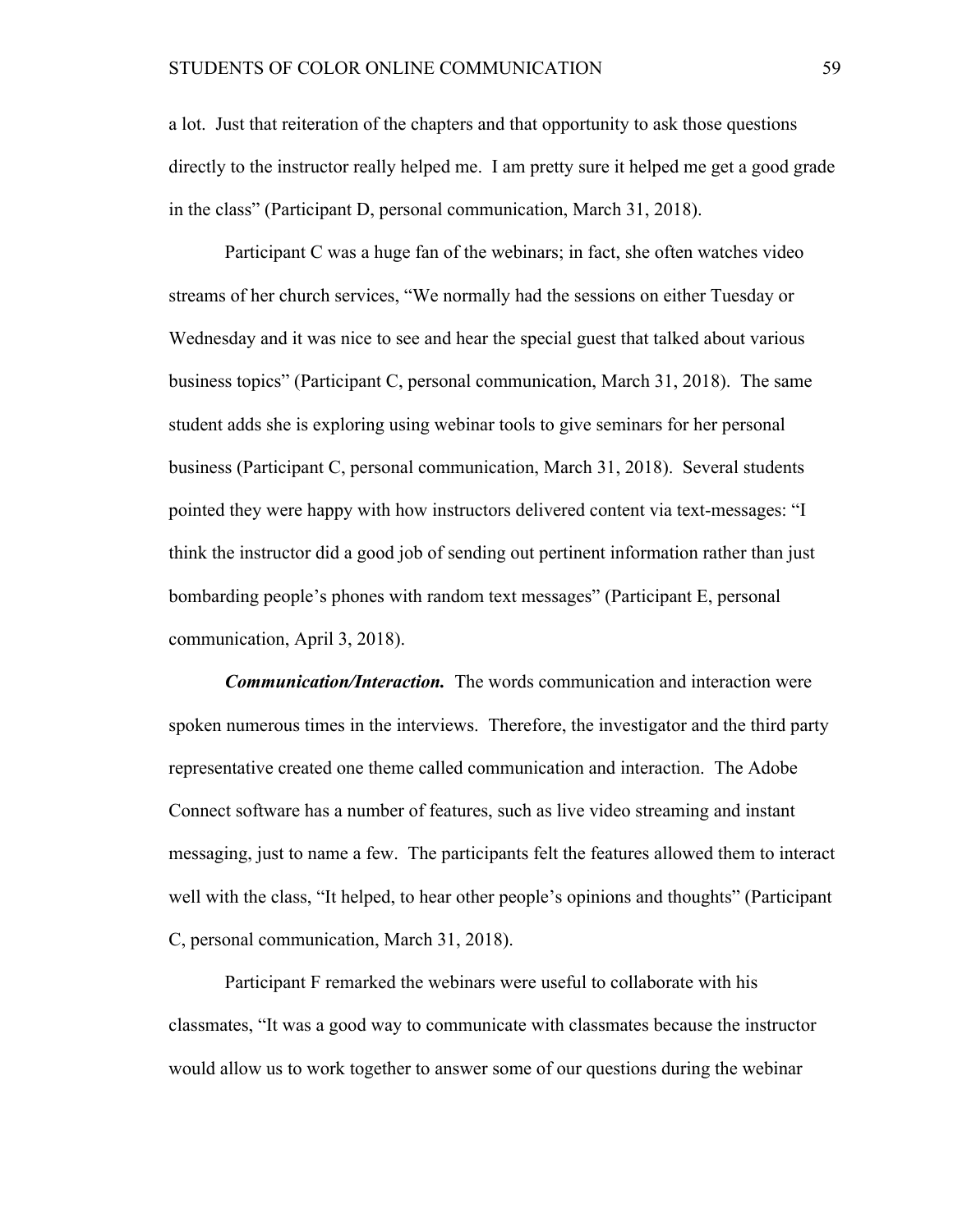sessions" (Participant F, personal communication, April 4, 2018). Additionally,

Participant F stated he liked the fact students could post their questions to the instructor or fellow classmates via the instant message feature (personal communication, April 4, 2018). In addition, students believed the interaction with the instructor was vital to their success, "The webinars were useful because we could talk with the instructor instantly and send him messages and he would answer right back" (Participant F, personal communication, April 4, 2018). Yet another student echoed that sentiment,

It definitely made it faster to ask questions and communicate with the instructor. It created a real life open line of communication between the instructor and me while she was lecturing and it was a whole lot faster than doing an email.

(Participant B, personal communication, March 31, 2018)

Participant A has taken numerous online courses felt it was a great way to work with classmates,

Being able to see and make a connection, like, this is who this is. It helps you remember people. It helps you kind of feel more comfortable knowing that you were not just commenting on a discussion board, but actual talking to people. (Participant A, personal communication, March 31, 2018)

#### **Triangulation**

In triangulating the quantitative and qualitative information, the data reveals the findings are very similar. The quantitative data findings show that asynchronous communication has a stronger impact on students of color. The qualitative data compliments those findings, as established through the positive themes discovered from the one on one interviews. For instance, one hundred percent of the students articulated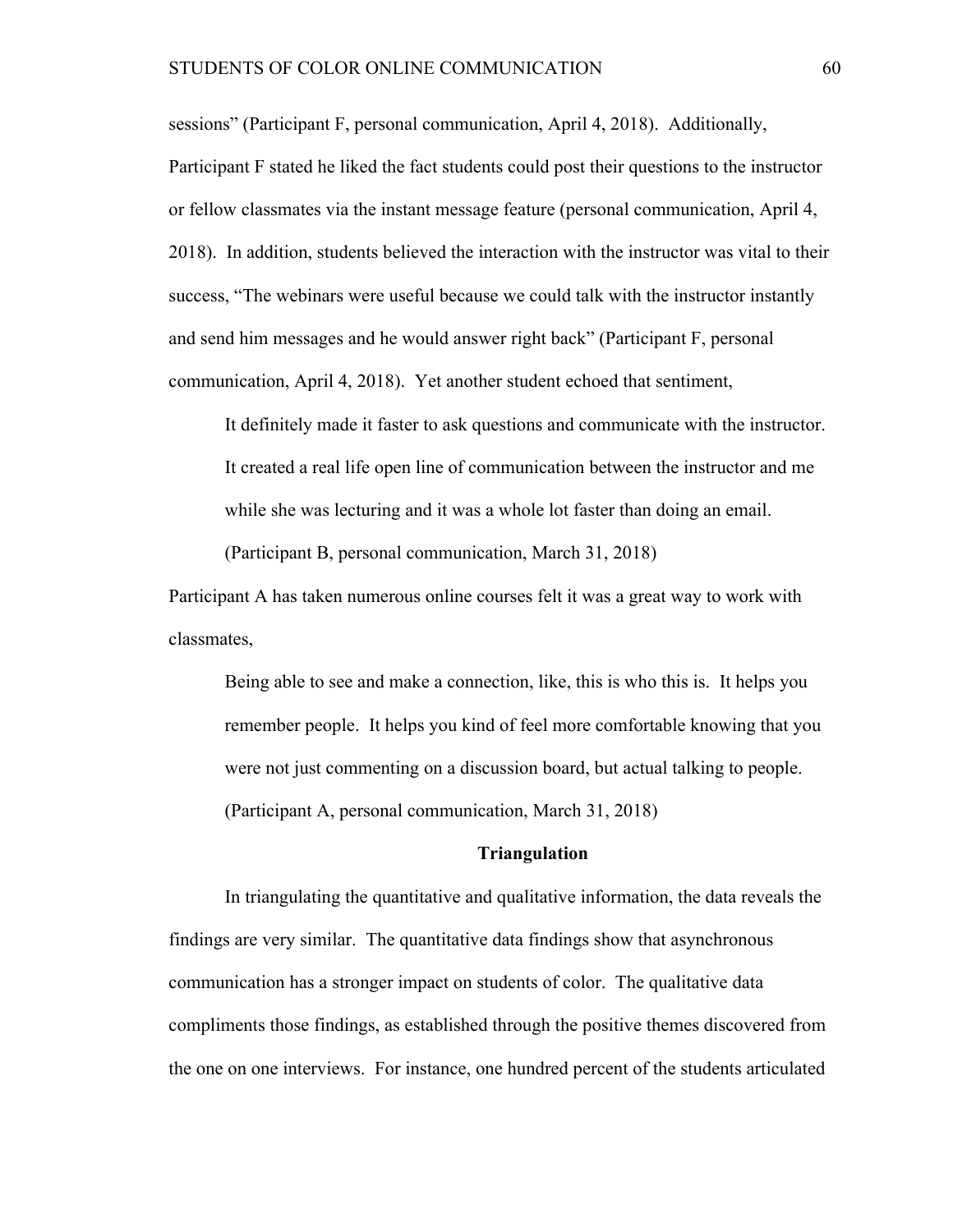the "Reminders" were instrumental in their success in the course, "The text messages were very helpful. I had a general idea of what the due dates were, but sometimes they slipped up on me and I forgot, and he would give us a reminder ahead of the deadline" (Participant A, personal communication, March 31, 2018).

Granted, the quantitative data indicated synchronous technology did not have as strong of an impact as asynchronous technology; however, the qualitative results indicate the synchronous webinars were instrumental in academic success. In fact, as noted in the "Communication/Interaction" theme students marveled at the ability to collaborate within the webinar, "It impacted me a lot. Just that reiteration of the chapters and that opportunity to ask those questions directly to the instructor really helped me. I am pretty sure it helped me get a good grade in the class" (Participant D, personal communication, March 31, 2018).

In Research Question Two, the tools were compared individually to students of color and non-students of color. Once again the findings reveal there is a strong relationship between students of color and text messaging. The individual interviews held with the six students validate that discovery, as students benefited from asynchronous communication, "It was nice having the ability to check the messages at my own leisure and I could save the text for future reference" (Participant A, personal communication, March 31, 2018). Meanwhile, the quantitative results show there is no association between non-students of color in either text messaging or webinars. In this particular study, the investigator only interviewed students of color; therefore, the voices of non-students of color are not heard. Consequently, the researcher cannot compare their thoughts with the quantitative data.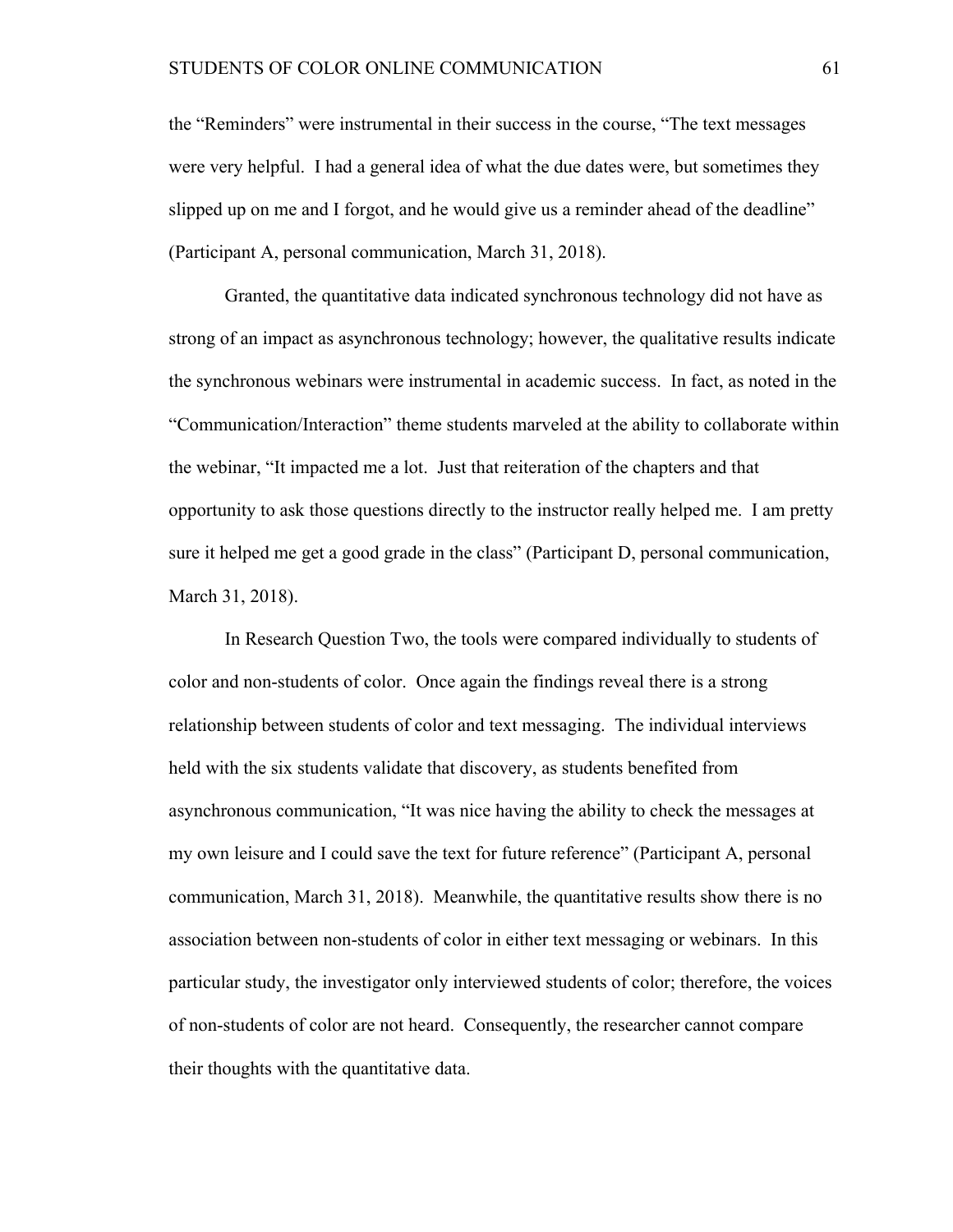#### **Summary**

In conclusion, the mixed-methods approach to this study reveals there is a relationship between students of color and asynchronous communication. The chi-square analysis indicates such by revealing asynchronous communication (text-messaging) has a greater impact than synchronous communication (webinars) on student success. The quantitative data reveals there is no relationship between students of color and synchronous communication; however, the qualitative data suggest the use of synchronous communication technology is beneficial to student success. In fact, many of the students contribute the use of the webinars to them getting an "A." The two tools present some challenges to student success, such as timing of the webinars and technical difficulties; yet, one hundred percent of the students articulated they found the technologies useful and would recommend there use in other online courses.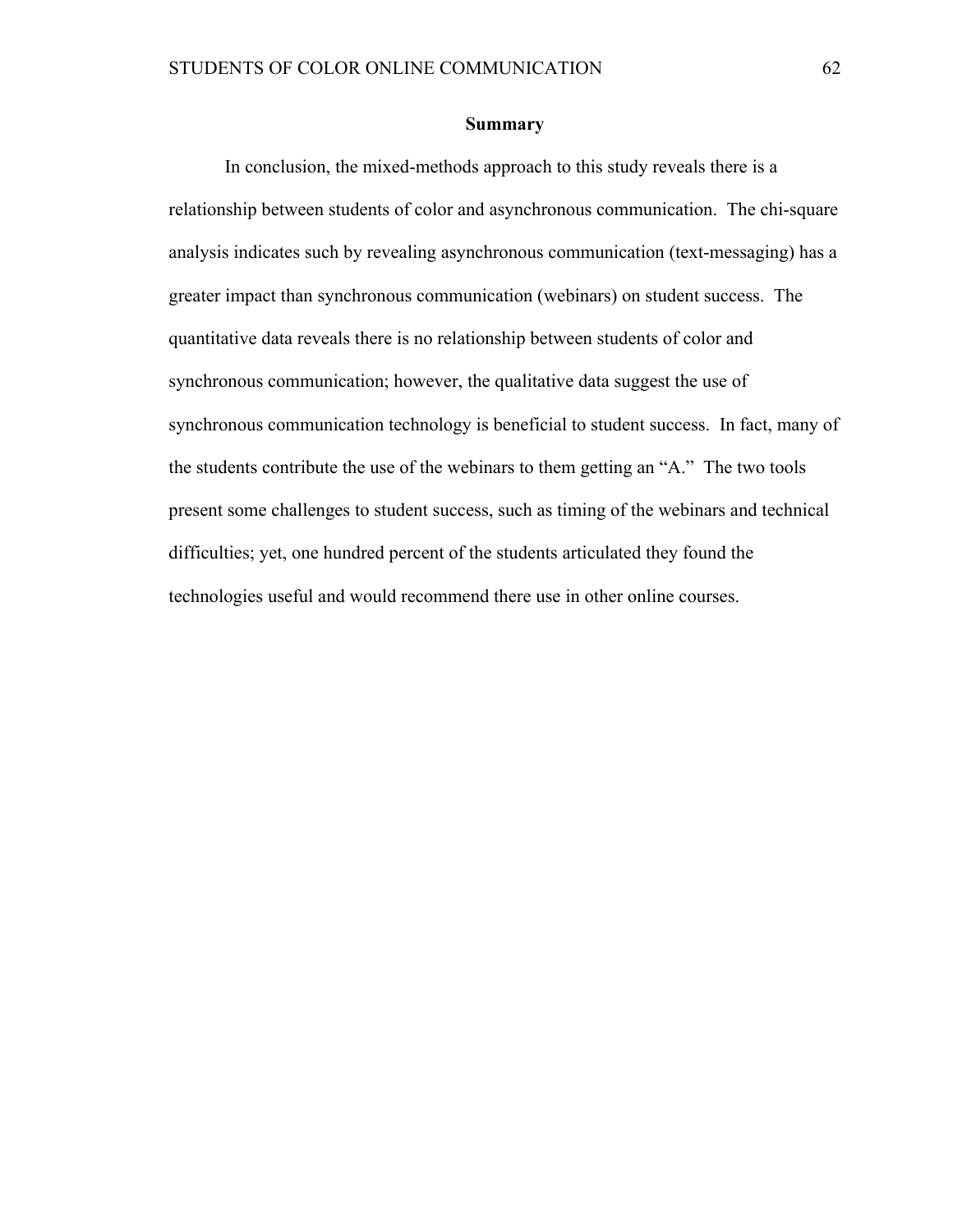#### **CHAPTER FIVE INTRODUCTION**

Throughout this manuscript, the author has discussed one major issue in education. It is the problem educators have unseemly been unable to solve; the achievement gap between non-students of color and students of color, specifically in higher education (Harper, 2014). In fact, Robertson (2008) notes, "By the year 2019, whites will be twice as likely as African-American and three times as likely as Hispanics to hold a college degree" (p. 36).

For decades the focus has been to improve the achievement gap in traditional seated classroom instruction. However, the tremendous growth institutions are experiencing with distance learning, educators are observing a gap in success outcomes between non-students of color and students of color: "African Americans, Hispanics, and underprepared students, for example, perform significantly worse in online courses than in traditional courses (Xu & Jaggars, 2011, 2014). Consequently, a closer look at the achievement gap in online education is vital, as online education becomes a larger part of the educational process.

In this final chapter, the author discusses his thoughts on the final results. Moreover, the investigator shares his views on how the results potentially can revolutionize distance learning for students of color. Also, the chapter reveals implementations for future research. Lastly, the researcher provides recommendations for the institution.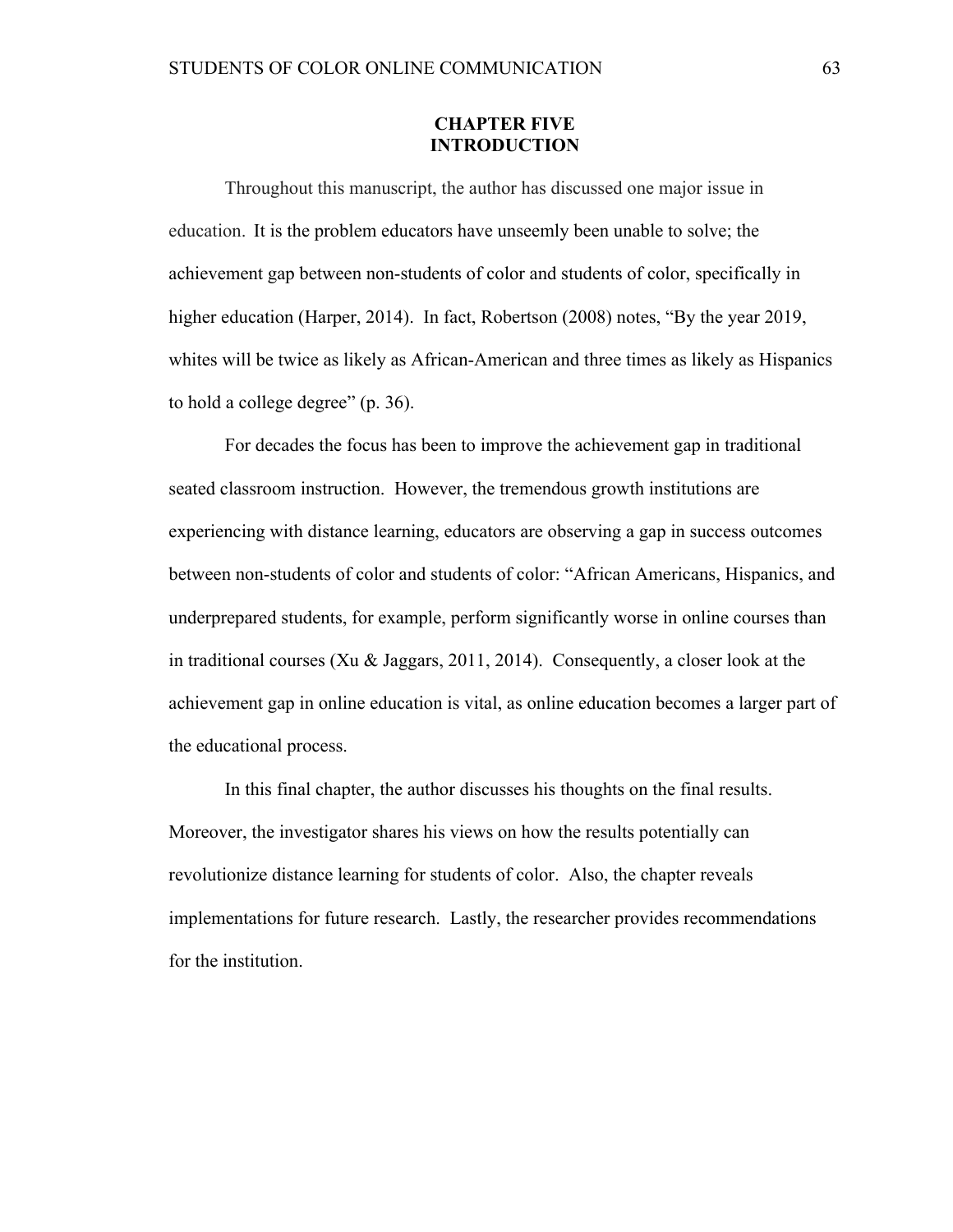#### **Discussion**

#### **Research Question One**

The study's first question seeks to discover if synchronous communication tools (webinars) or asynchronous communication tools (text messaging) have a stronger impact on the success of students of color. The quantitative data, in Chapter Four, reveals asynchronous communication tools are statistically significant; thus, the use of asynchronous technology (text messaging) has a stronger impact on minority student success. In this study, students volunteered to receive text-messages throughout the semester. In fact, a total of fifty-six students of color opted-in to receive text-messages and out of the fifty-six students, forty students were successful. The author contends students who allow faculty to send academic text-messages have a greater opportunity of meeting their academic goals.

Ultimately text-messages provided an opportunity for the students to stay engaged in an online atmosphere. During the course, instructors sent text-messages that alerted students to upcoming quizzes and test. Additionally, students received messages reminding them of assignment due dates. The researcher believes this form of asynchronous communication promotes student success; thus, instructors must find innovative strategies for incorporating text messaging in an online environment. The researcher agrees with the approach of allowing students to volunteer; however, it is essential faculty find creative ways for encouraging students to opt-in to receiving text messages.

The quantitative data revealed the use of synchronous technology (webinars) was not statistically significant; therefore, webinars were not associated with minority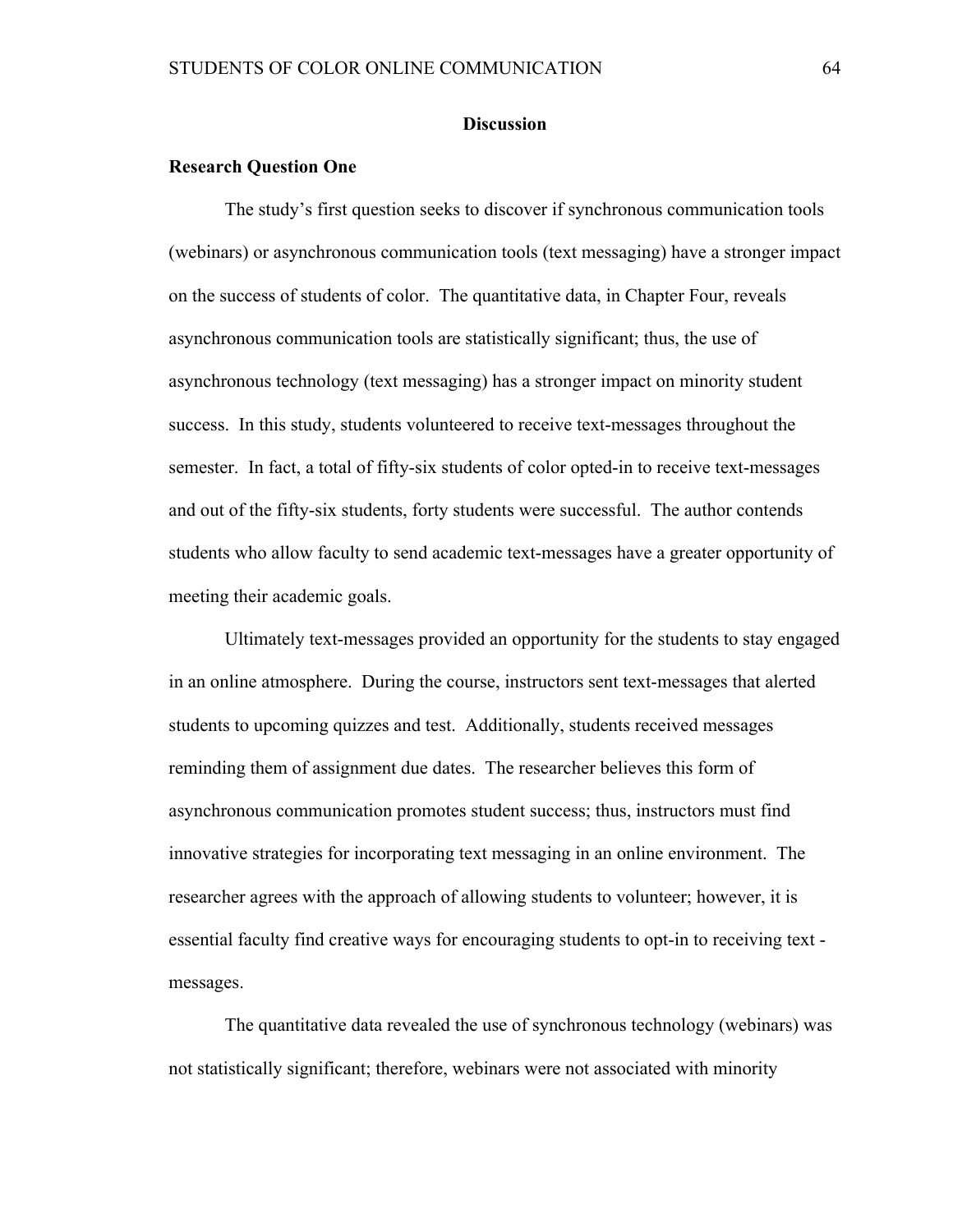success. The author strongly believes one major factor attributed to the aforementioned findings. In this research, students were not required to attend the webinars. Consequently, it is possible students did not obtain the full benefits associated with the synchronous technology. In fact, one participant indicated he attended one webinar and it did not meet his needs (Participant A, March 31, 2018). Each webinar had a different focus; therefore, it is possible other students had an identical experience as Participant A. For instance, perhaps a student wanted to talk with the instructor; however, the student was forced to listen to a guest speaker on that particular webinar. Additionally, students potentially missed out engaging with other classmates, as that opportunity did not exist in every webinar. In fact, scholars contend not having the opportunity to collaborate with fellow classmates is considered a major issue in distance education (Watts, 2016).

Despite the study's inability to statistically quantify an association with synchronous communication and minority success, the investigator argues the following point. Fifty-five students of color attended a webinar and thirty three achieved academic success. Granted, the research was unable to prove the webinars impacted student success; however, based on the above-mentioned data the author strongly believes the webinars do play a significant role in minority success.

#### **Research Question Two**

Research Question Two sought to discover how the impact of these communication tools on students of color success compare with the impact these tools have on non-students of color success. As noted above, the data reveals asynchronous communication is statistically significant; therefore, text messaging has an impact on students of color. Potentially, this finding proves students of color need text messaging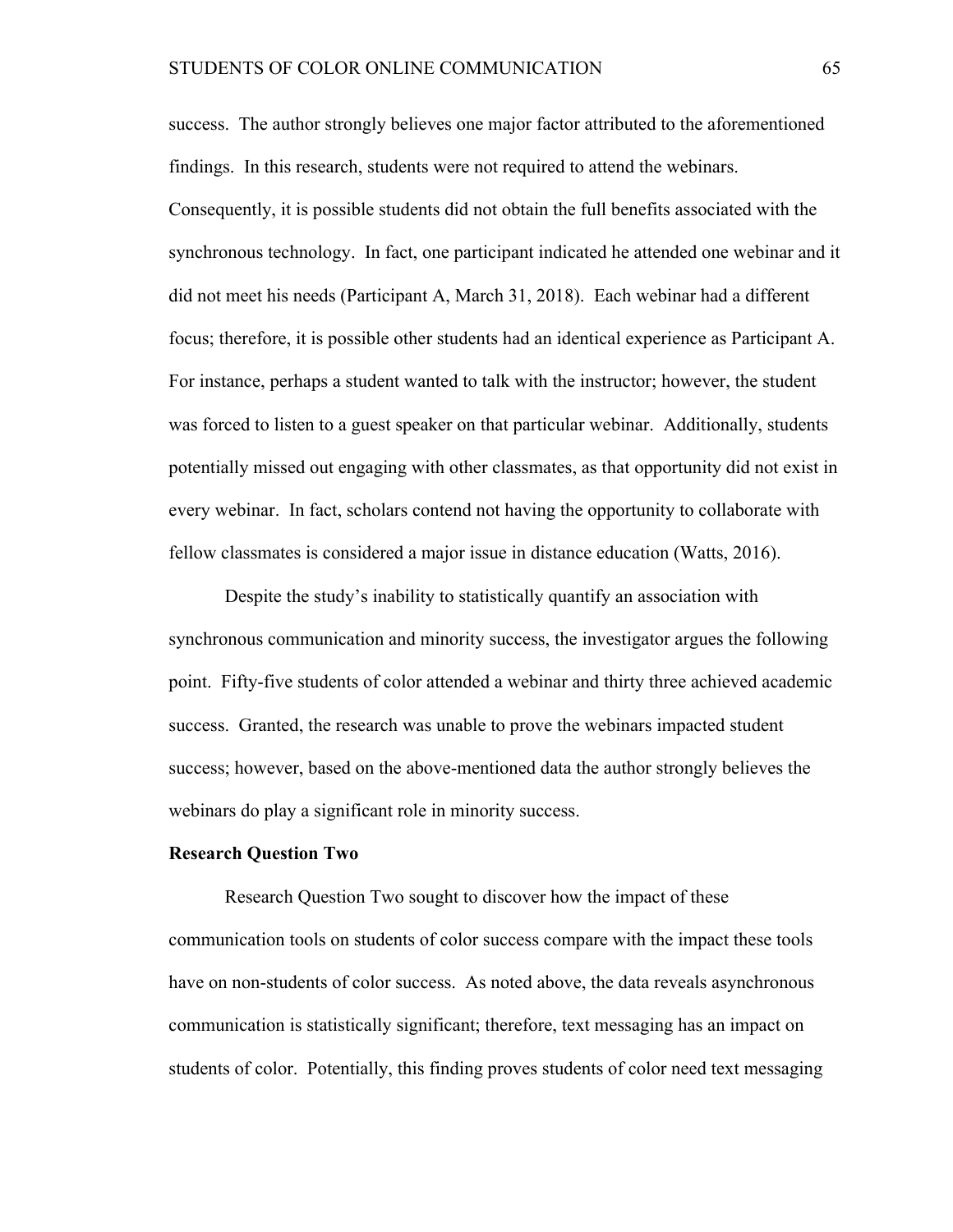to be successful in distance learning courses. Studies have shown the lack of one on one interaction with the instructor is a barrier for students of color (Watts, 2016). Text messaging allows students to engage with instructors and not feel a sense of isolation. Conversely, the results can be interpreted, as non-students of color do not require text messaging to achieve success in online courses. Additionally, it is quite possible, traditional online communication, such as email is sufficient for non-students of color.

Meanwhile, the data reveals synchronous communication was not statistically significant for either non-students of color or students of color. Granted, the quantitative data reveals the webinars neither have an impact on either population; however, the data simultaneously reveals students of color and non-students of color that attend webinars are successful. Therefore, the author believes webinars are a tool that benefits both nonstudents of color and students of color.

#### **Research Question Three**

Research Question Three sought to discover students' perceptions of using both asynchronous and synchronous technology. First, examining the asynchronous approach, it is clear students thoroughly enjoyed receiving text messages from their instructors. In fact, one hundred percent of the participants interviewed commented text messaging was instrumental in their success. The author contends text messaging proved to be related to student success, because of its ability to assist with time management. Student after student remarked how beneficial it was to receive a reminder text. Throughout the semester, instructors sent text messages keeping students abreast of various assignments: "The text messages were very helpful. I had a general idea of what the due dates were, but sometimes they slipped up on me and I forgot, and he would give us a reminder ahead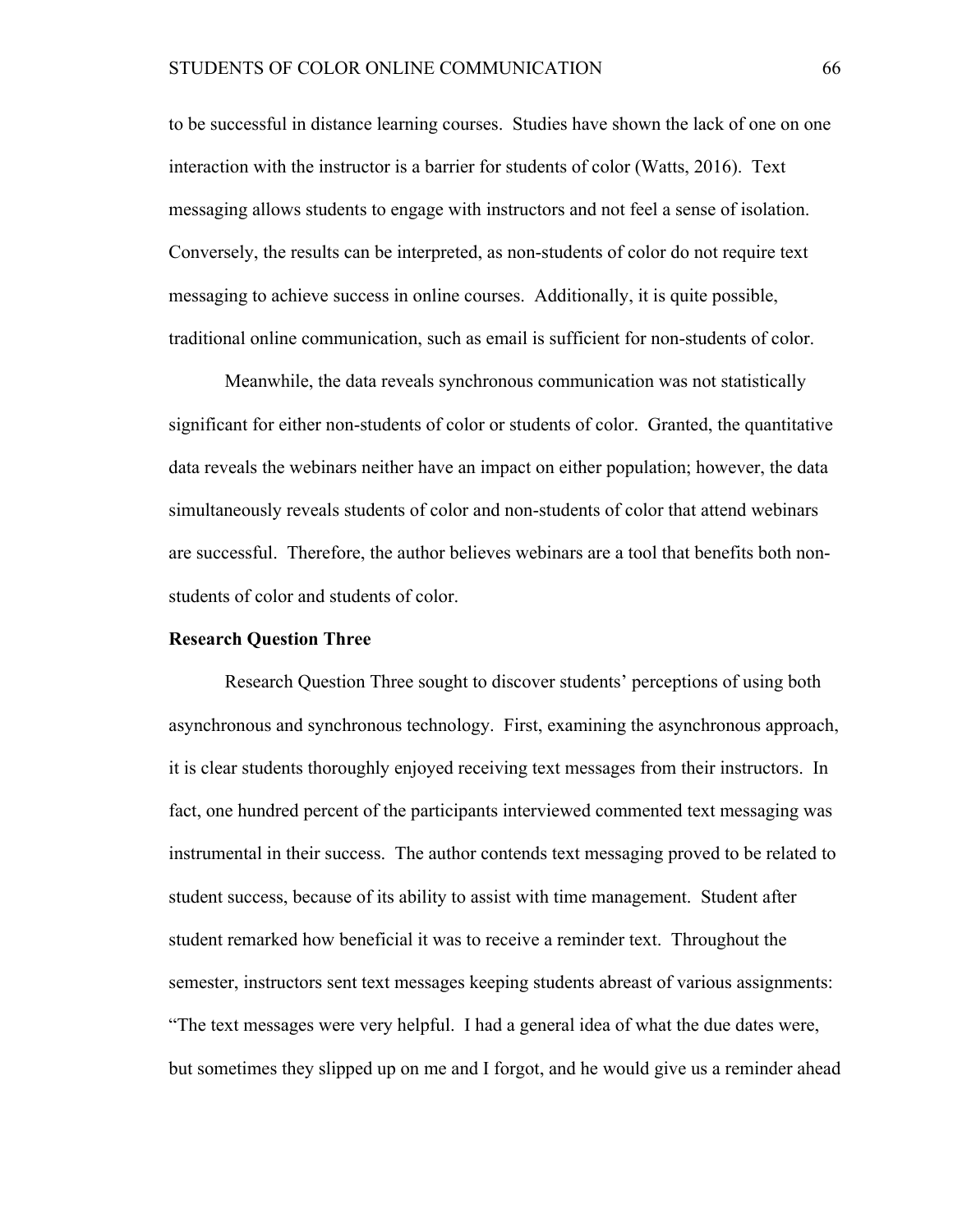of the deadline" (Participant A, personal communication, March 31, 2018). Furthermore, the reminder text-messages were extremely advantageous to students with non-academic responsibilities. The investigator points out every student that was interviewed noted they had outside obligations, such as working part-time or full-time. Additionally, several participants indicated they worked and were parents. The researcher contends text-messages delivered to these individuals undoubtedly assisted with their academic success.

Granted, the quantitative data indicated, synchronous technology did not have as strong of an impact as asynchronous technology; however, the qualitative results indicate the synchronous webinars were instrumental in academic success. Each student interviewed acknowledged how impactful the session were:

It definitely made it faster to ask questions and communicate with the instructor. It created a real life open line of communication between the instructor and me while she was lecturing, and it was a whole lot faster than doing an email. (Participant B, personal communication, March 31, 2018)

#### **Implications for Future Research**

Distance education enrollment is on the rise and scholars believe it will continue to increase (Nash, 2015). Consequently, it is imperative for institutions to work toward developing strategies that will improve student success. Even with the abundance of distance education literature on various topics, the research is sparse pertaining to students of color, particularly in online education, especially on the community college level (Ashong & Commander, 2012). The scant research available on students of color suggests some students enrolled in online courses are not meeting their academic goals;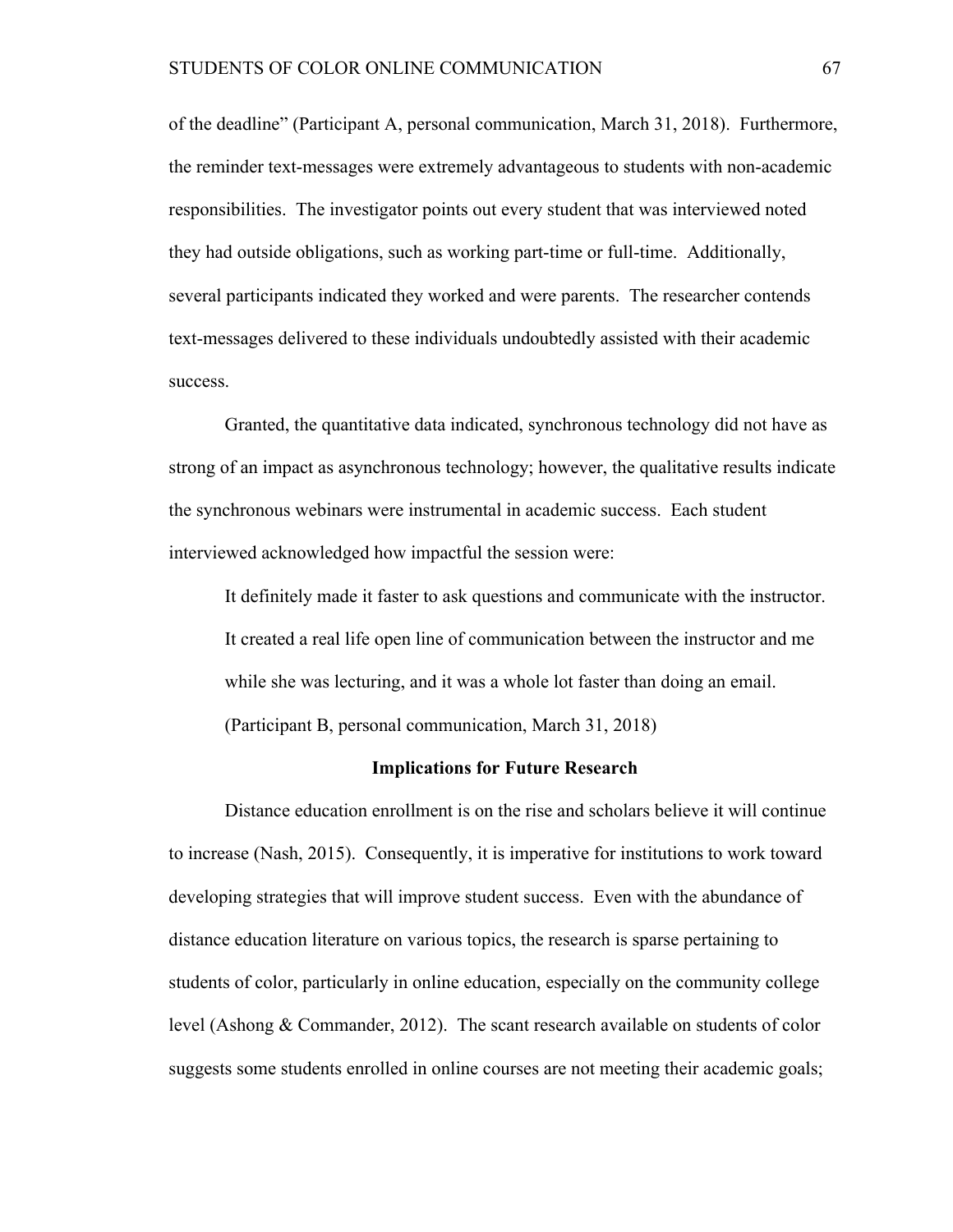hence, the importance for continued research in online education pertaining to students of color.

#### **Asynchronous Communication**

This study has proven the use of text messaging is a tool that can be used to enhance the teaching and learning experience for minority students. In this study, instructors only sent one-way text messages; consequently, students did not have the opportunity to respond. In the future, exploration of "Two-Way Text Messaging" between the student and the instructor possibly could lead to increased interactions. Scholars have argued a barrier for students of color is isolation (Jaggars & Xu, 2010). Two-Way text messaging conceivably could minimize the loneliness students experience.

Moreover, studies should explore different forms of text messages and determine which type of text-message has the greatest impact on students of color. Instructors from this study primarily delivered text messages providing updates, such as assignment due dates, and reminders. Lastly, research is needed to investigate student-to-student text messaging and its impact on academic success for students of color. In fact, one student commented he frequently texted his classmates to assist with class projects (Participant D, personal communication, March 31, 2018).

#### **Synchronous Communication**

The quantitative results revealed webinars statistically did not have an impact on students of color; however, one hundred percent of the students interviewed noted the webinars were instrumental in their success. A future study could examine the performance of minority students when webinars are mandatory to attend. In this study, students of color voluntarily attended the webinars. Further research can explore a fully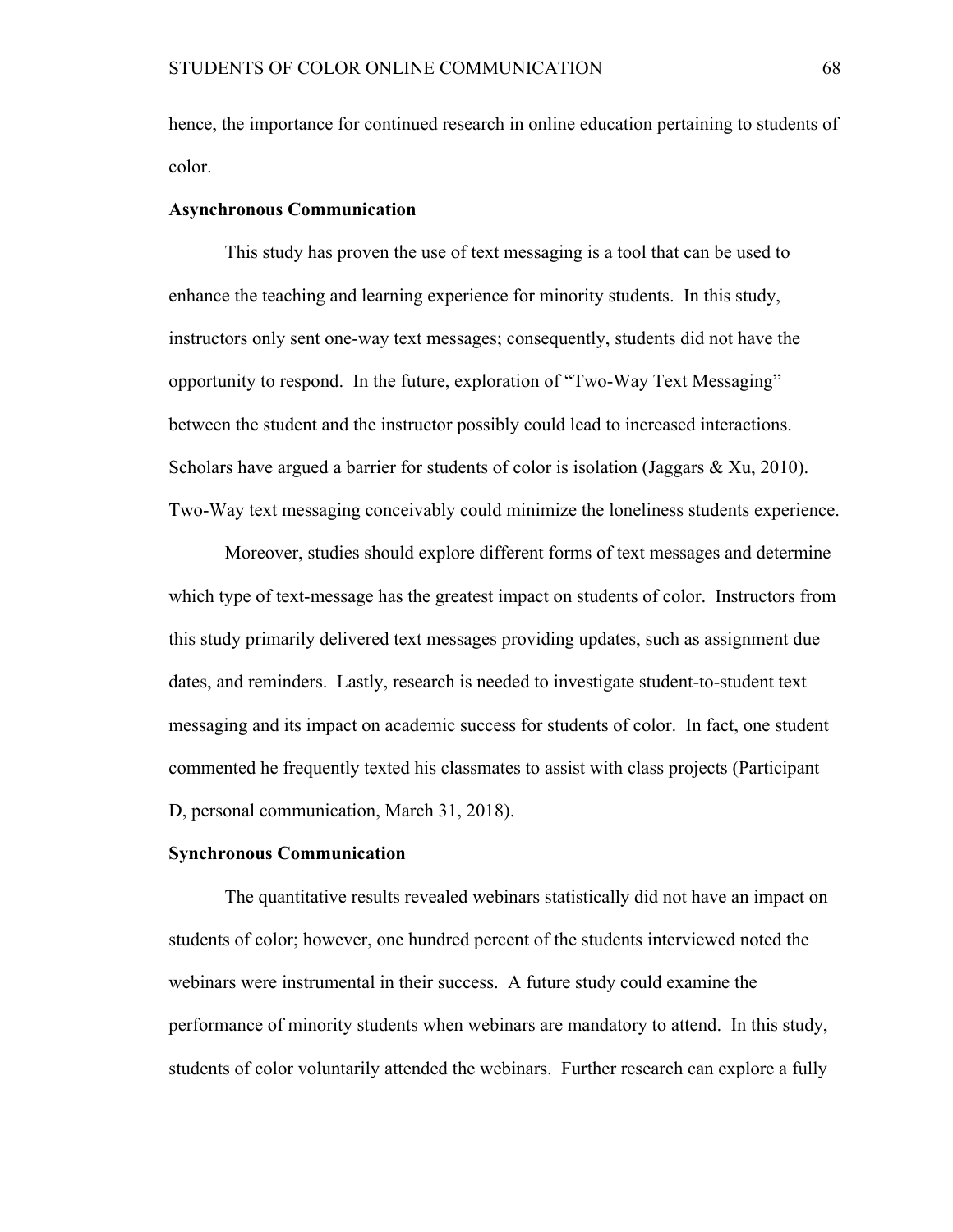online hybrid approach and its impact on minority success. For instance, in a sixteenweek semester, require students to attend eight webinars; meanwhile, the remainder of the semester students would follow a traditional online approach. Students would login the learning management system, at their convenience, to complete the required assignments.

Moreover, continued research is needed to analyze the different tools webinars offer and their impact on students of color. For instance, which webinar features provide an enhanced learning experience, is it instant messaging, the group-break out rooms, the screen sharing, or is it another feature? Additionally, the same study can examine if one of the above-mentioned features have a greater impact on minorities that are enrolled in their first online course. It is quite possible, minorities that are new to distance learning can benefit from synchronous communication.

#### **Triangulation**

Studies have shown African Americans, Hispanics, and underprepared students perform significantly worse in online courses than in traditional courses (Xu  $\&$  Jaggars, 2011, 2014). Therefore, it is critical that educators and other key stakeholders continue to explore technologies that will improve academic success for these individuals.

One barrier impeding student success is communication. Communication is critical in an online environment especially since the student may never come to campus (Betts, 2009). Likewise, faculty-student communication is particularly vital for students of color in an online environment (Yeboah  $\&$  Smith, 2016). A study conducted by Yeboah and Smith (2016) revealed students noted lack of accessibility to the instructor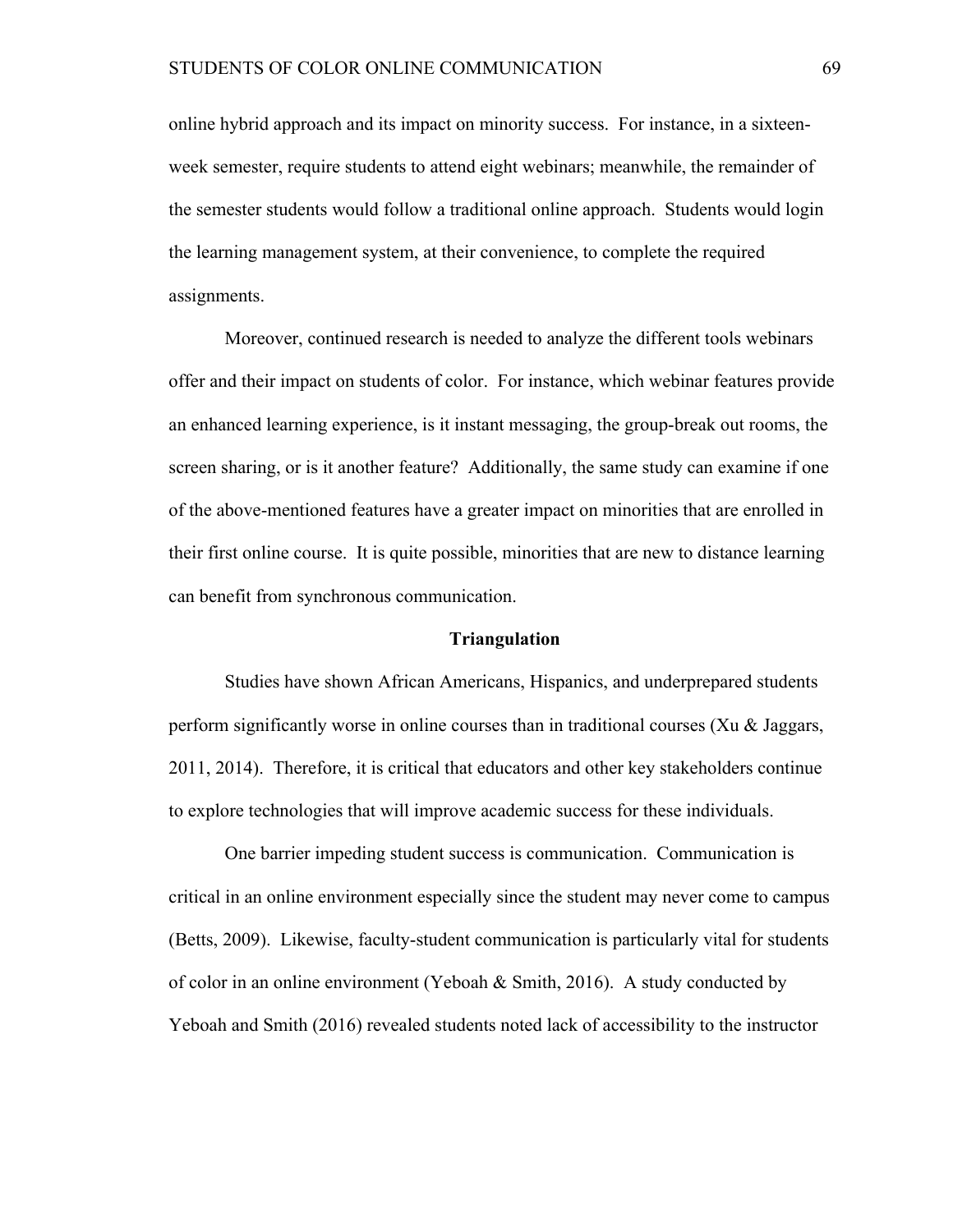impacted their academic achievement. The aforementioned information is critical as to why the results from this study are paramount.

In this research, the investigator analyzed two approaches to online communication: asynchronous and synchronous. In the courses analyzed, faculty members communicated with students via text-messaging (asynchronous) and webinar technology (synchronous). Studies have indicated the importance of varying communication methods: "It is important faculty integrate diverse communication strategies into online courses to engage and connect students as active participants" (Betts, 2009, p. 12).

As mentioned above, the quantitative results revealed there is a strong relationship between text messaging and academic success for students of color. Furthermore, students in the one on one interviews unequivocally agreed text messaging was instrumental in their success. In fact, students commented text messaging allowed for learning to happen on their own time. Flexibility was also a major factor for student enjoyment, especially since all the students either worked part-time or full-time. Additionally, some of the participants balanced parenthood and academics. The literature indicates one of the benefits of asynchronous communication is that it permits students to balance their day-to-day responsibilities (Hrastinkski, 2008).

Research shows students believe text messaging can assist tremendously with time management, such as reminding them about study tasks and deadlines. Indeed in one study, when asked about self-initiated reminders compared to reminders sent by the tutors the students felt it served as a motivator for them to study (Jones, Edwards, & Reid, 2009). The aforementioned remarks compare favorably to statements articulated in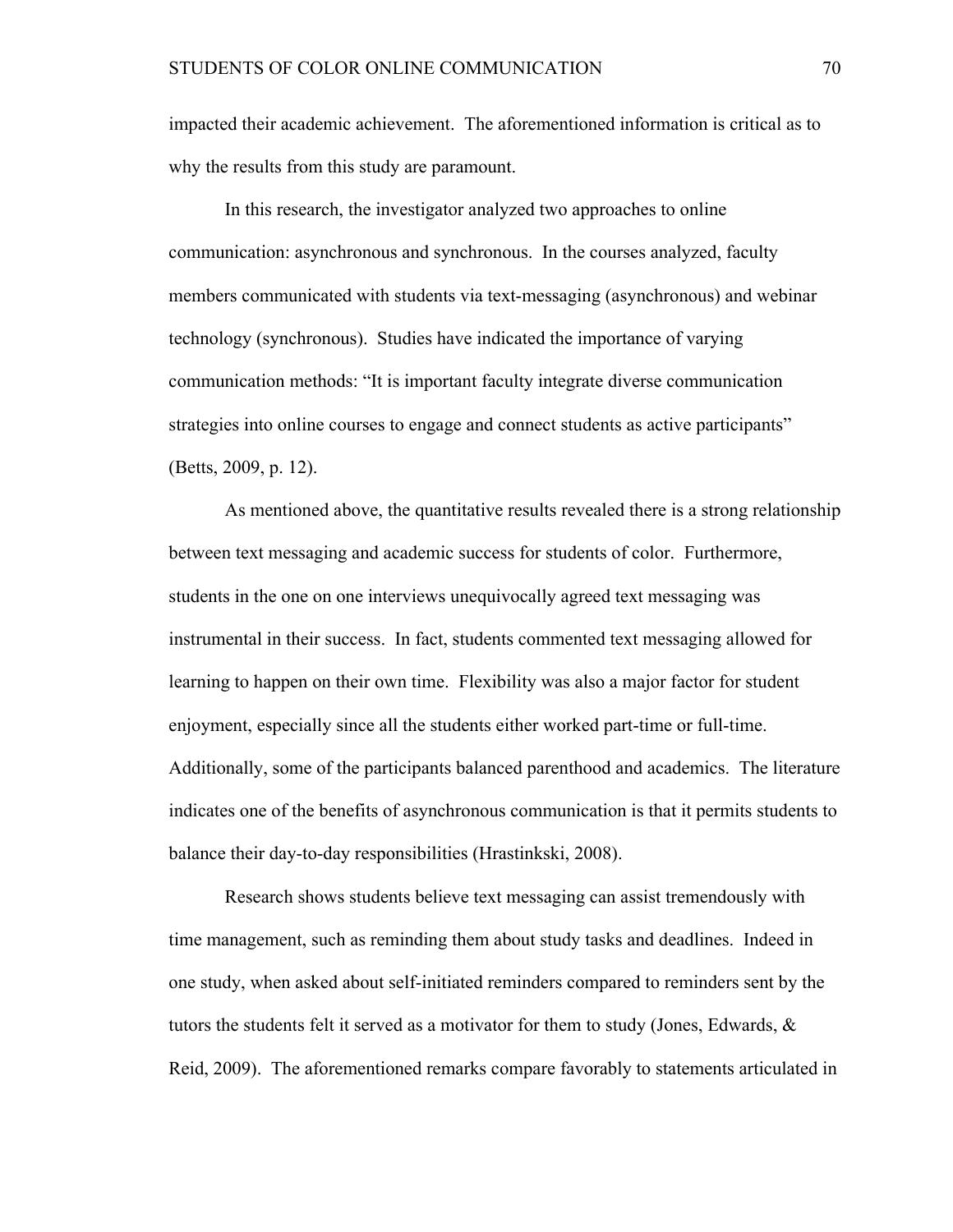this study: "Well it was really helpful because if I didn't write it down or if I didn't put it in my phone, and we received a text from the instructor, it reminded me that it had to be done" (Participant F, personal communication, April 4, 2018). The students felt the reminder text kept them abreast of what was going on in the class. One participant made the following assertion:

We got texts from the teacher letting us know when assignments were due or an announcement and things like that, which was really convenient because most of the time I had my phone in my hand or somewhere near me. (Participant B, personal communication, March 31, 2018)

Social distance and isolation are considered origins for weak performance in distance courses (Millard, 2012). In a qualitative study of online students the following was conveyed, "Many students felt lost in cyberspace without any personal connection to the instructor or other students" (El Mansour & Mupinga, 2007, p. 247). Furthermore, Jaggars (2011) argues it is imperative for instructors to engage and provide timely feedback throughout an online course. The qualitative results from this study show students felt the synchronous communication improved the interaction, "The webinars were useful because we could talk with the instructor instantly and send him messages and he would answer right back" (Participant F, personal communication, April 4, 2018). Participant B echoed that sentiment,

It definitely made it faster to ask questions and communicate with the instructor. It created a real life open line of communication between the instructor and me while she was lecturing, and it was a whole lot faster than doing an email. (Participant B, personal communication, March 31, 2018)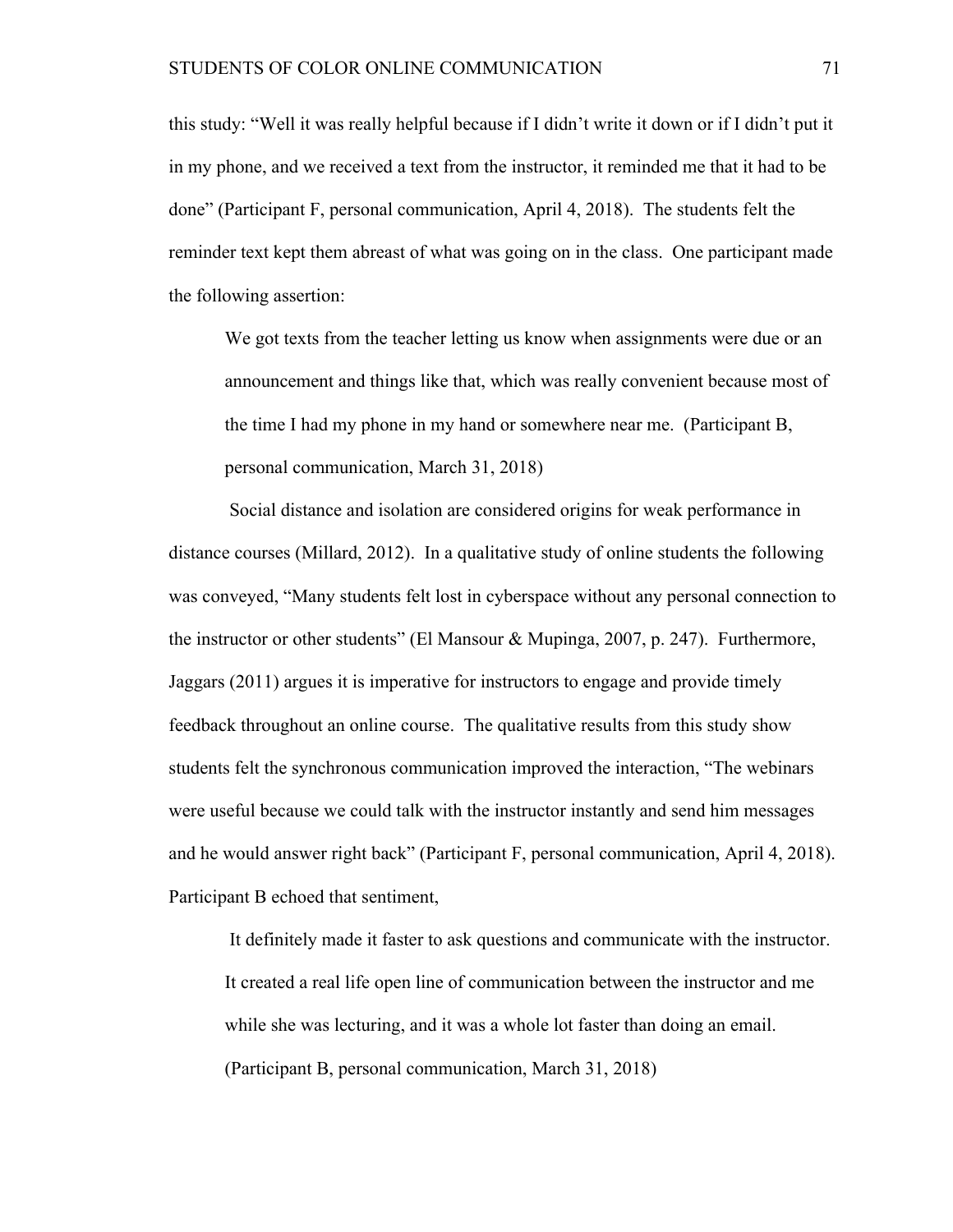The researcher contends the results from this study compare favorably with the literature.

#### **Limitations of Study**

Several limitations to this study should be noted. First, the study examined one community college, thus the sample size is narrow. Small sample sizes prevent comparisons of individual ethnicities or comparisons of gender. Furthermore, the investigation of additional two-year institutions would allow for more diverse responses. Secondly, the research only investigated a single semester (Spring 2017); exploring a longer time frame would allow the opportunity to analyze trends.

The study is also absent of faculty interviews, which would enhance the qualitative data. Faculty feedback would allow the researcher to explore the results from a different lens. Moreover, this is not an experimental study; thus, analyzing secondary data only provides correlational relationships (C. Roddenberry, personal communication, December 12, 2017). Experimental data have shown that minority performance in classes utilizing these forms of communication improves students of color success. (C. Roddenberry, personal communication, December 12, 2017).

The data from this study cannot draw a causal link between the use of individual approaches and students' success. The study can only conclude students who chose the approach did better; however, it might be likely that better students chose a particular approach because they wanted to succeed. The qualitative section only represented the voices of six students who earned a grade of "A." Additionally, non-students of color were not interviewed to gain their perspectives on the use of asynchronous and synchronous communication tools. Despite the limitations from this research, the data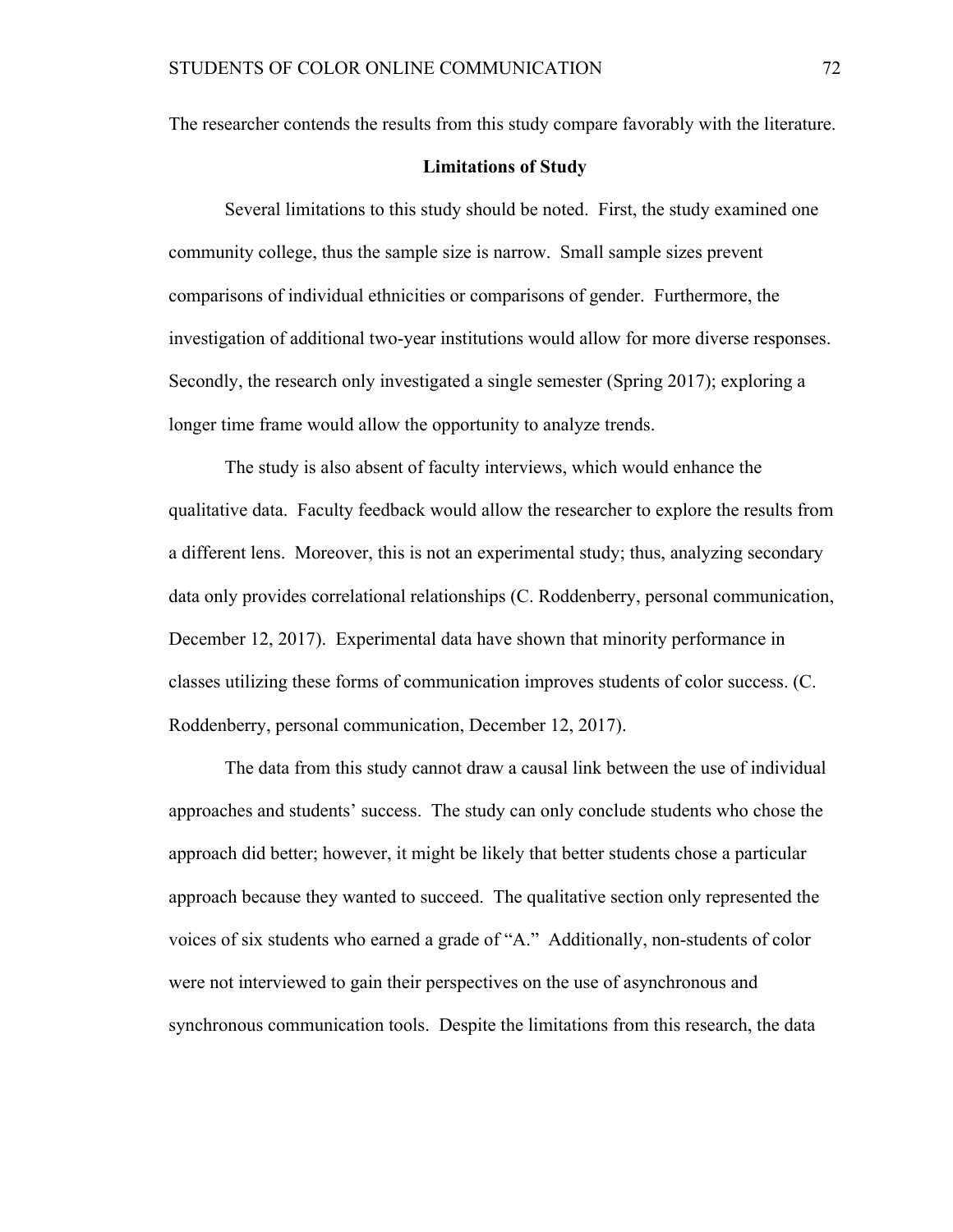from this study is useful because it gives educators insight on how to effectively communicate with students of color in an online environment.

#### **Recommendations**

The results from this study show the use of asynchronous technology was associated with minority success. As a result, it is recommended the institution continue to use text messaging in Business 110 and Psychology 150. In Chapter Two, it was discussed faculty-student communication is particularly vital for students of color in an online environment (Yeboah & Smith, 2016). In fact, a study conducted by Yeboah and Smith (2016) revealed students noted lack of accessibility to the instructor impacted their academic achievement. In this study, students unanimously agreed the text-messages contributed to their academic achievement.

The researcher believes it is imperative the college continues to develop strategies to seamlessly use text messaging in the classroom. The institution may consider offering professional development opportunities on using text messaging in an online environment. For instance, the researcher considers it is vital for instructors to understand the appropriate number of text-messages to send. The author points out for text-messaging to succeed students must not be overwhelmed with the number of text messages received in a day or a week. Furthermore, the training can assist faculty with understanding what an effective text message is. One participant commented he was relieved the instructor did not send superficial text messages (Participant E, personal communication, April 3, 2018).

The author suggests the college explore using text messaging in other gateway courses, such as Computer Information Technology (CIS). At this institution, CIS has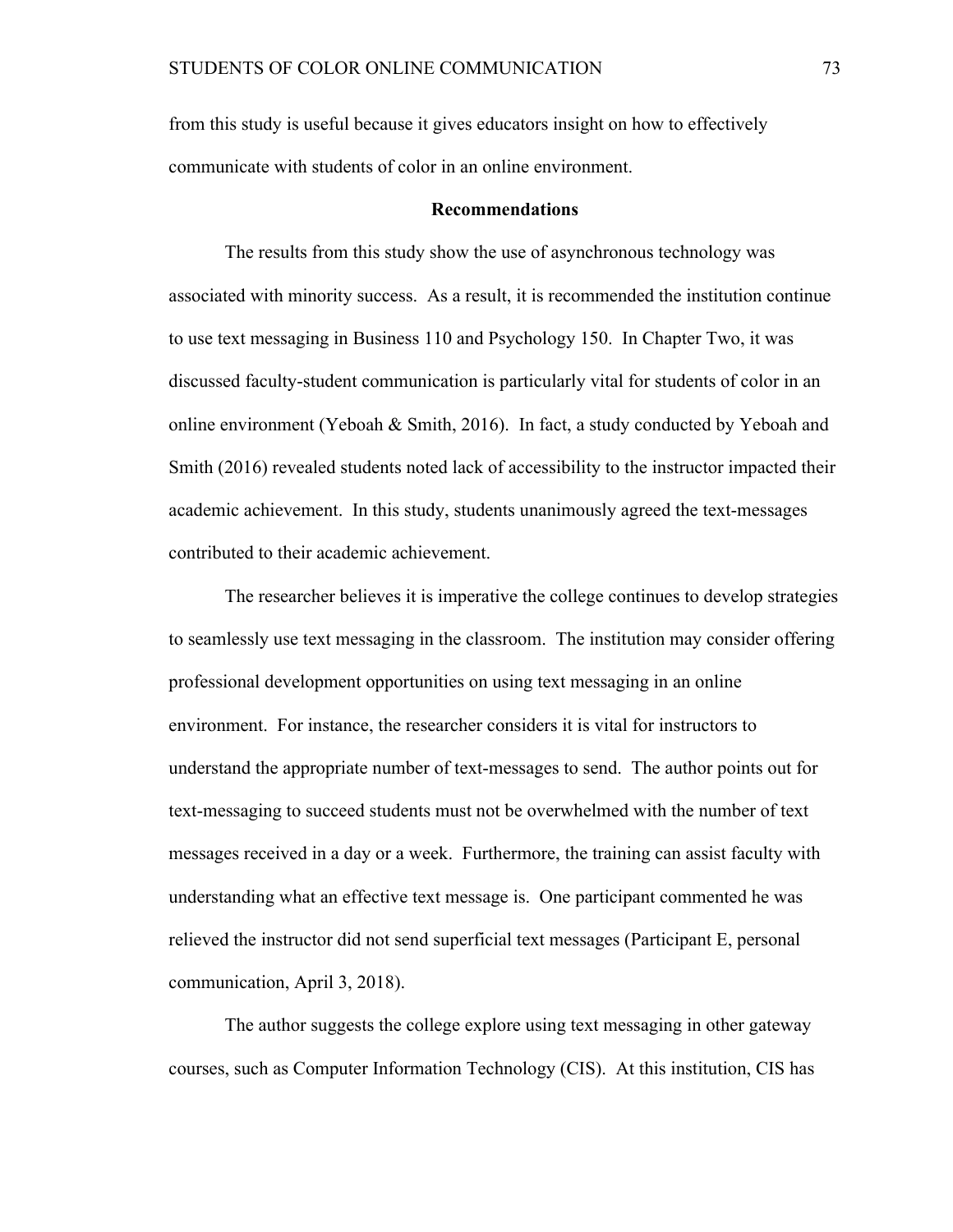been identified as a high enrolled and low success rate course. It is quite possible; textmessages could improve the outcomes of minority students taking CIS in an online environment. Moreover, administrators from the college have noted students of color are underperforming in several types of introductory courses (K. Wang, personal communication, July 25, 2017). Additionally, the college may consider using text messaging in developmental courses, since students matriculate from developmental education straight to gateway courses. Offering text messaging to students in developmental courses potentially could lead to better success rates. Much like gateway courses, the college is constantly seeking avenues for improving outcome for students enrolled in developmental programs.

In terms of webinars, it is recommended the college continue to use this form of synchronous communication. The qualitative data proved distance students enjoyed the webinars. In fact, several students commented the webinars were a quicker way to communicate with the instructor instead of waiting on emails. In addition, one student noted the webinars were helpful with homework: "I would do my homework while in the session and if I had an issue I would just ask the instructor for assistance" (Participant F, personal communication, April 4, 2018). It is statements like the one above, as to why the researcher believes the college should explore using webinars in a variety of entry level distance education courses.

The institution may consider using the webinar technology to hold office hours with students of color. Chapter Two pointed out students feeling a sense of isolation and disengagement can have tremendous influence on the learning process and may lead to students withdrawing from online courses (Kear, Chetwynd, & Jefferis, 2014). Thus, the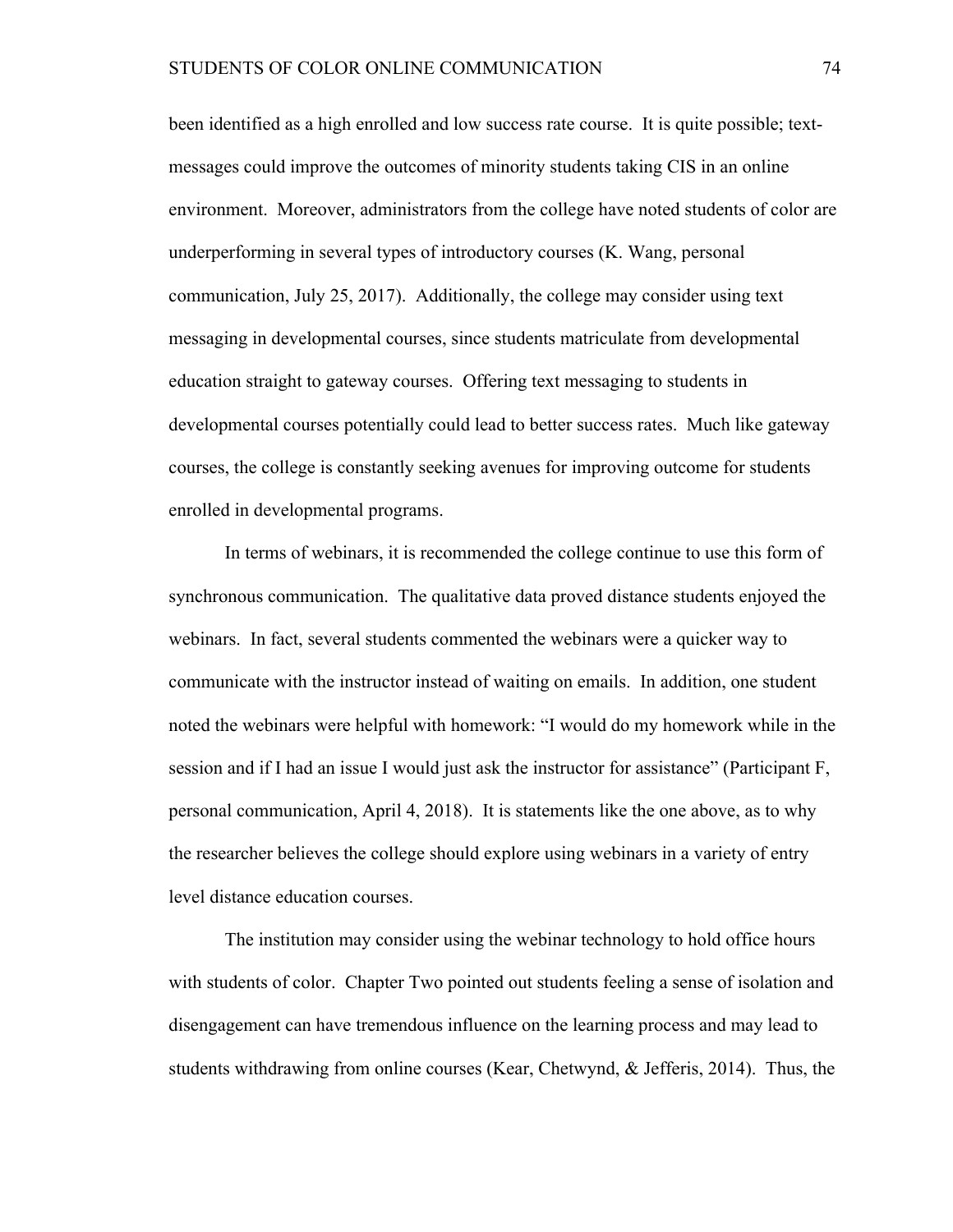one on one webinar session, potentially could prevent students of color from dropping online courses.

The college provides tutorial services for traditional seated curriculum students; it is recommended the college use the synchronous technology to provide tutorial services for students of color in these online courses. In addition, the researcher notes the college should seek avenues for allowing the students to use the webinars for student to student interaction, much like the group study rooms the college provides at the on campus libraries.

The researcher believes continual training is needed for both students and instructors. In fact, some students stated on several occasions they experienced technical difficulties; thus, being delayed logging in or totally missing a webinar session all together. The investigator believes training on how to handle technical difficulties would be beneficial to the student experience. Additionally, training instructors on how to effectively assist students with technology issues is paramount.

The investigator notes one idea is making available a document that guides students on dealing with technical difficulties. One participant in the study commented no information was made available on how to handle issues with technology (Participant B, personal communication, March 31, 2018). Meanwhile, the college may consider utilizing webinars to support at risk students. According to Thomas Rankin, Business 110 instructor, at risk is defined as students that are repeating the course (personal communication, March 8, 2018). Rankin adds, the Business Department is constantly developing strategies to reduce the number of at risk students taking online business courses (Personal Communication, March 8, 2018). Lastly, it is recommended the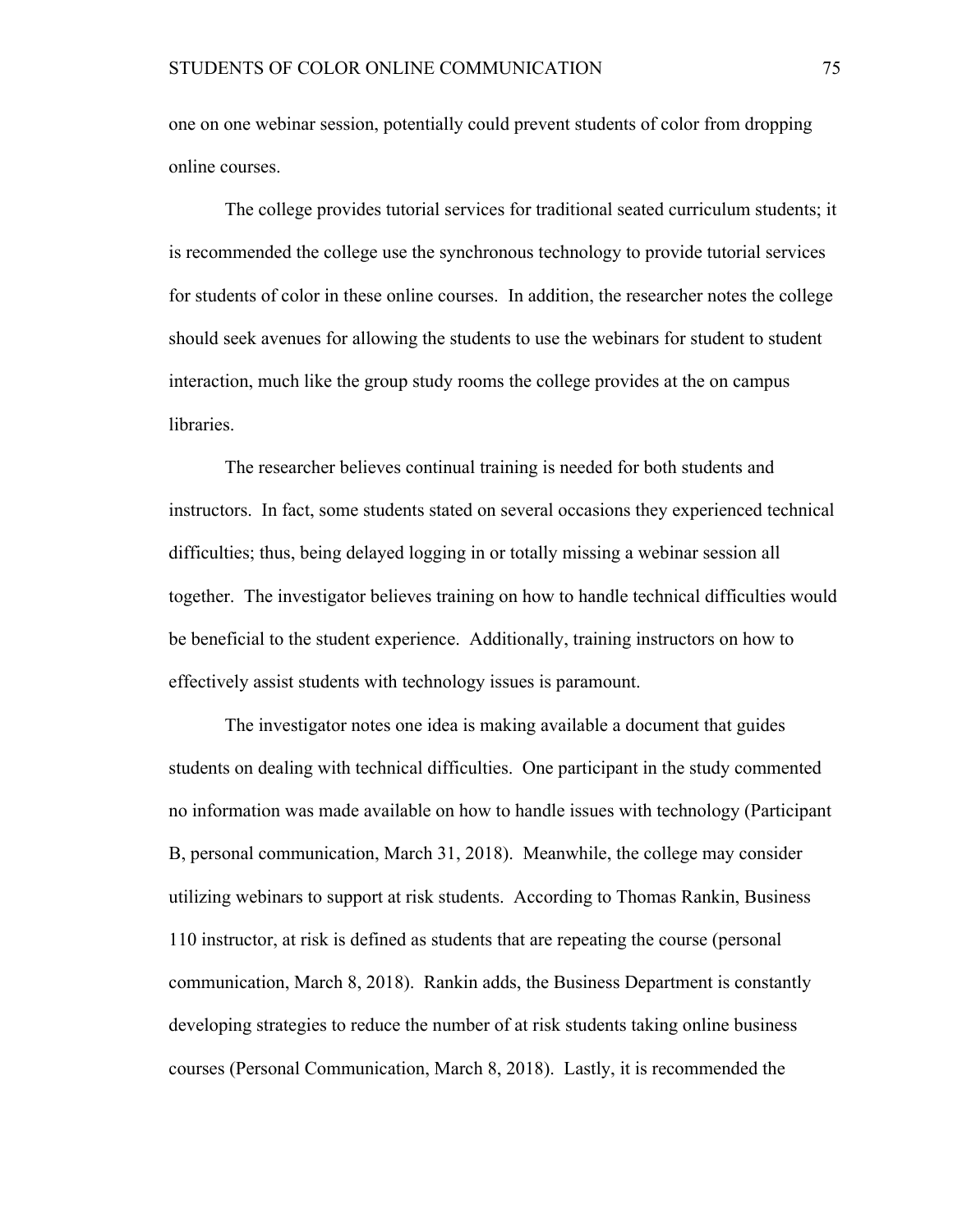college seek mobile learning initiatives. Throughout this study, students noted the significance of learning via their mobile device.

#### **The Future of Distance Education**

Granted, studies have shown students enjoy the flexibility distance learning offers. However, research needs to investigate live online learning using webinar technology. Live online learning is similar to instruction in a seated environment; however, all classes are held via a webinar. Throughout the interviews students appreciated the opportunity to interact with both the instructor and classmates. The investigator contends live online learning offers advantages to inexperienced distant learners and individuals seeking to replicate face-to-face learning. Furthermore, live online learning can be a win-win for institutions, as student success improves and colleges reduce the overhead cost for brick and mortar buildings.

#### **Summary**

The use of text messaging and webinar software has the potential to revolutionize distance learning for students of color. The results from this study have shown both tools can personalize the learning experience. Text messaging, for instance, assists students with time management, which is a critical issue for distance education. Instructors can provide relevant information to students that can be easily accessible from a student's computer or mobile device. Meanwhile, webinars provide students the opportunity to connect visually with the instructor, a benefit that is not common in distance education. In addition, webinars allow students to have face-to-face interaction with other students, which is a custom in a seated environment. Moreover, the face-to-face interaction eliminates the social isolation that is often experienced by students of color. In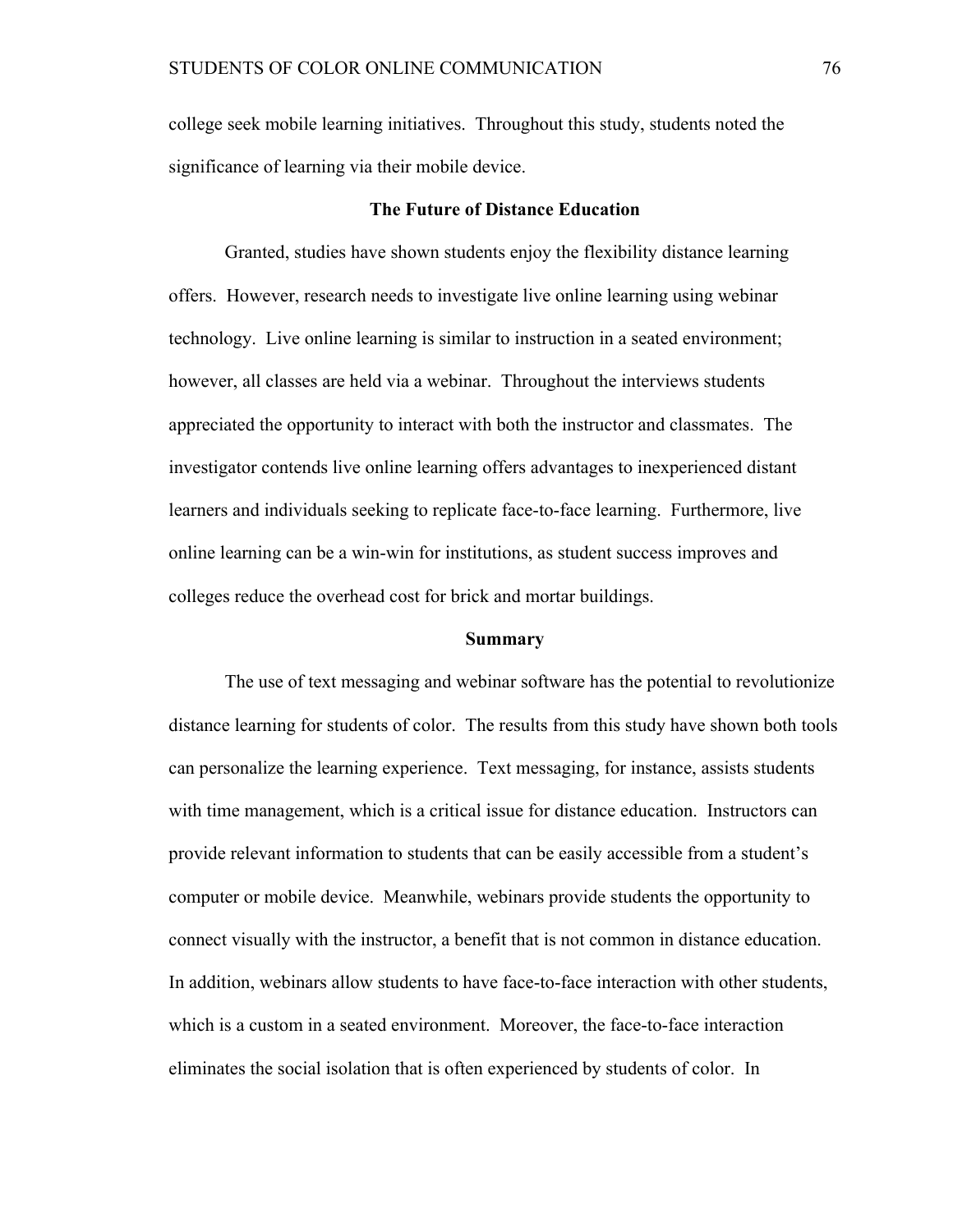conclusion, for distance learning to continue to evolve it is vital educators uncover all facets of technology and seek innovative strategies to promote student success; thus making this study valuable to online learning.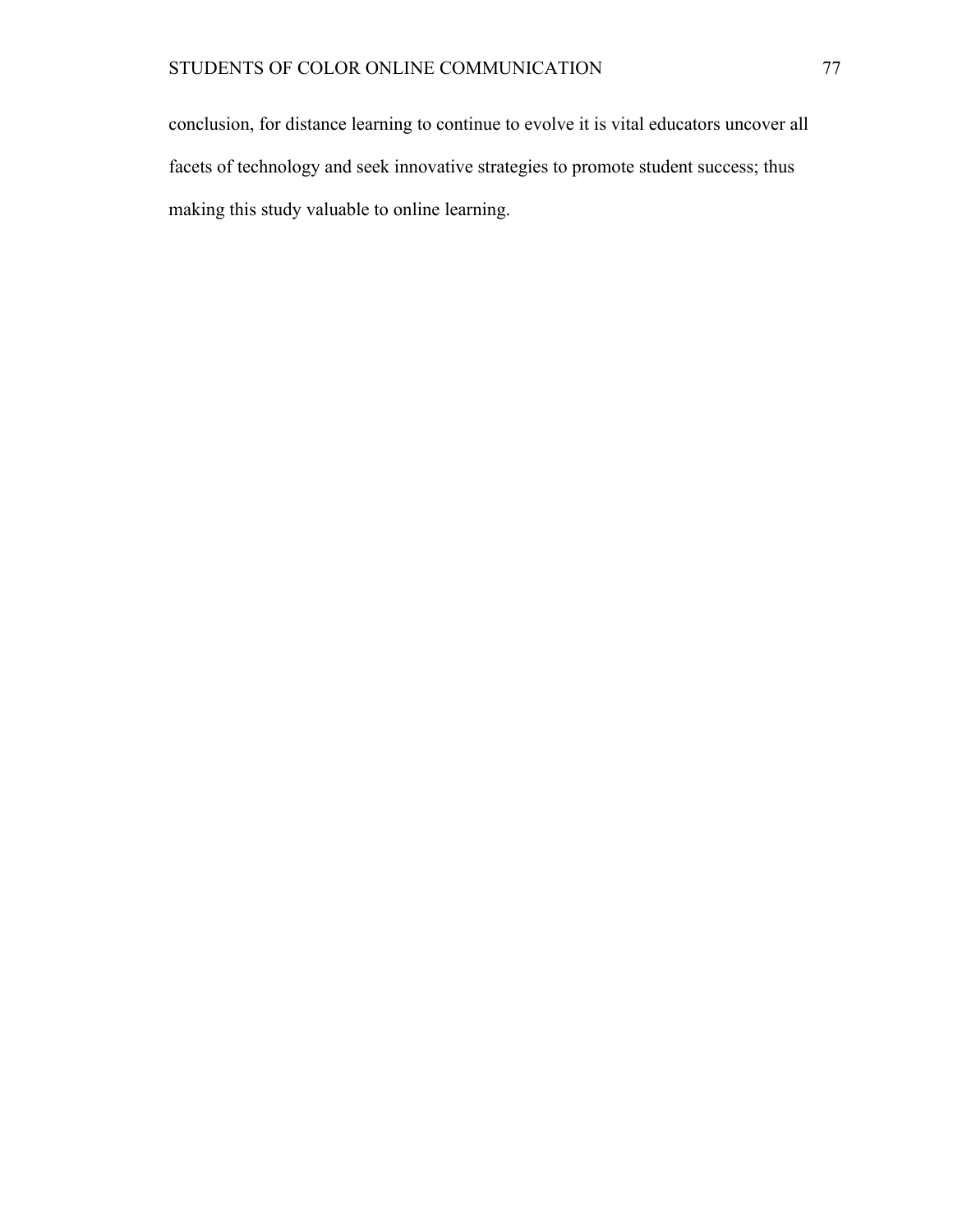#### **REFERENCES**

- Allen, I. E., & Seaman, J. (2011). *Going the distance: Online education in the United States, 2011*. Sloan Consortium. PO Box 1238, Newburyport, MA 01950.
- Arroyo, A. T. (2010). It's not a colorless classroom: Teaching religion online to black college students using transformative, postmodern pedagogy. *Teaching theology & religion*, *13*(1), 35-50. https://doi.org/10.1111/j.1467-9647.2009.00571.x
- Ashong, C. Y., & Commander, N. E. (2012). Ethnicity, gender, and perceptions of online learning in higher education. *Journal of Online Learning and Teaching, 8*(2), 98. Retrieved from

https://login.proxy189.nclive.org/login?url=https://search.proquest.com/docview/ 1499824277?accountid=15152

Betts, K. (2009). Lost in translation: Importance of effective communication in online education. *Online Journal of Distance Learning Administration*, *12*(2).

Çalik, M., & Sözbilir, M. (2014). Parameters of content analysis. *Egitim Ve Bilim, 39*(174) Retrieved from

https://search.proquest.com/docview/1554960982?accountid=15065 doi:

10.15390/EB.2014.3412)

Castillo, M. (2013). At issue: Online education and the new community college student. *The Community College Enterprise*, *19*(2), 35.

Cavanaugh, J. K., & Jacquemin, S. J. (2015). A Large Sample Comparison of Grade Based Student Learning Outcomes in Online vs. Face-to-Face Courses. *Online Learning*, *19*(2), n2.

Creswell, J. W., & Clark, V. L. P. (2011). Designing and conducting mixed research methods.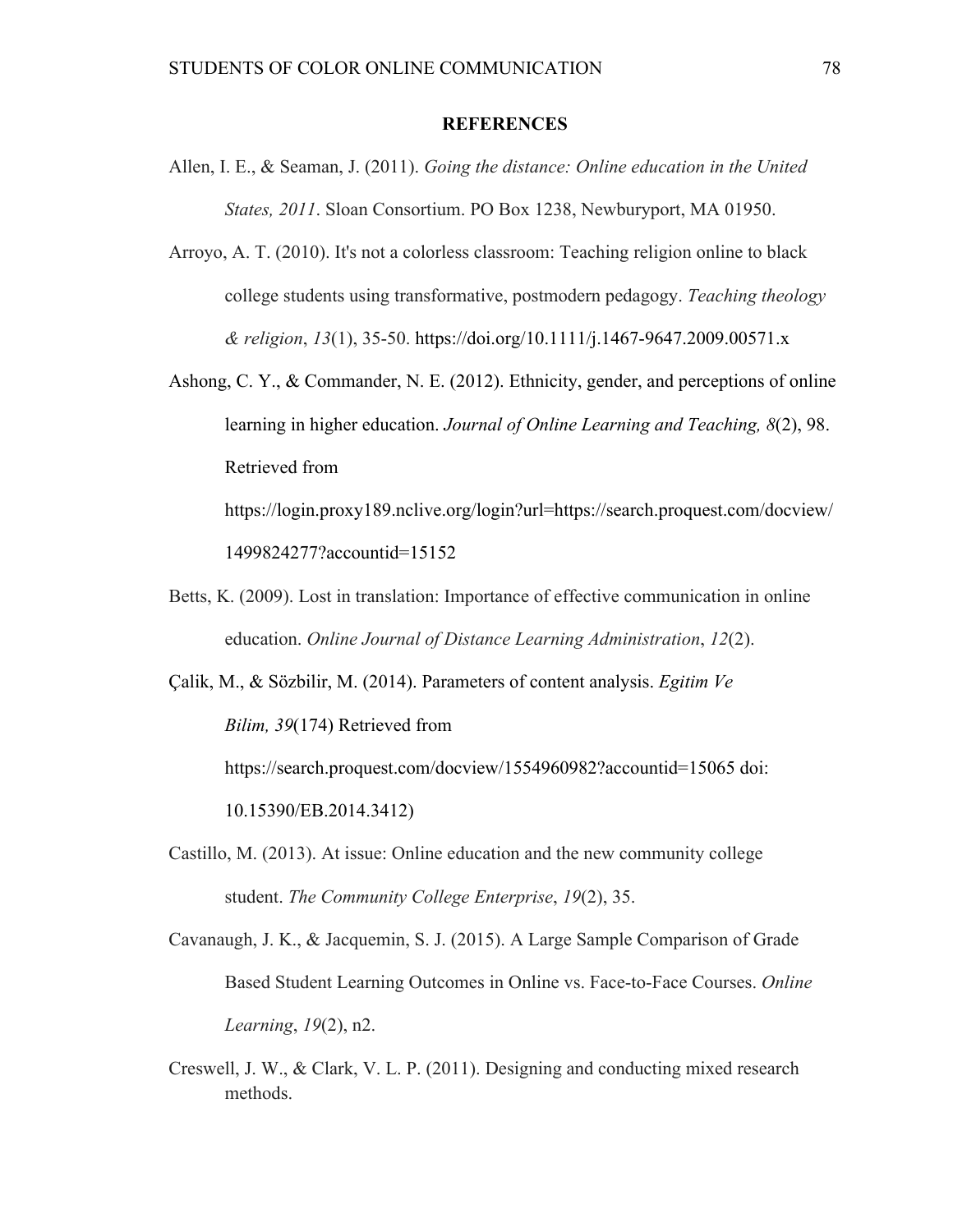- Creswell, J. W., & Creswell, J. D. (2017). *Research design: Qualitative, quantitative, and mixed methods approaches*. Sage publications.
- Cohen, A. M., Brawer, F. B., & Kisker, C. B. (2014). *The American community college*, Sixth Edition. San Francisco, CA: Jossey-Bass.
- DiCicco-Bloom, B., & Crabtree, B. F. (2006). The qualitative research interview. *Medical education*, *40*(4), 314-321.
- Dilshad, R. M., & Latif, M. I. (2013). Focus Group Interview as a Tool for Qualitative Research: An Analysis. *Pakistan Journal of Social Sciences (PJSS)*, *33*(1).
- El Mansour, B., & Mupinga, D. M. (2007). Students' Positive and Negative Experiences in Hybrid and Online Classes. College Student Journal, 41(1), 242.
- Farmer, E., Hilton, A. A., & Reneau, F. H. (2016). Variables that Contribute to Retention and Graduation of Black American Females at an Historically Black University. *Negro Educational Review*, *67*.
- Farooq, O., & Matteson, M. (2016). Opportunities and challenges for students in an online seminar-style course in LIS education: A qualitative case study. *Journal of Education for Library and Information Science, 57*(4), 271-282. doi: http://dx.doi.org/10.12783/issn.2328-2967/57/4/2
- Fisher, R. A. (2015). Black male student success in US higher education: Lessons from the Institute for Responsible Citizenship.
- Fox, H. L. (2017). What Motivates Community College Students to Enroll Online and Why It Matters. Insights on Equity and Outcomes. Issue 19. *Office of Community College Research and Leadership*.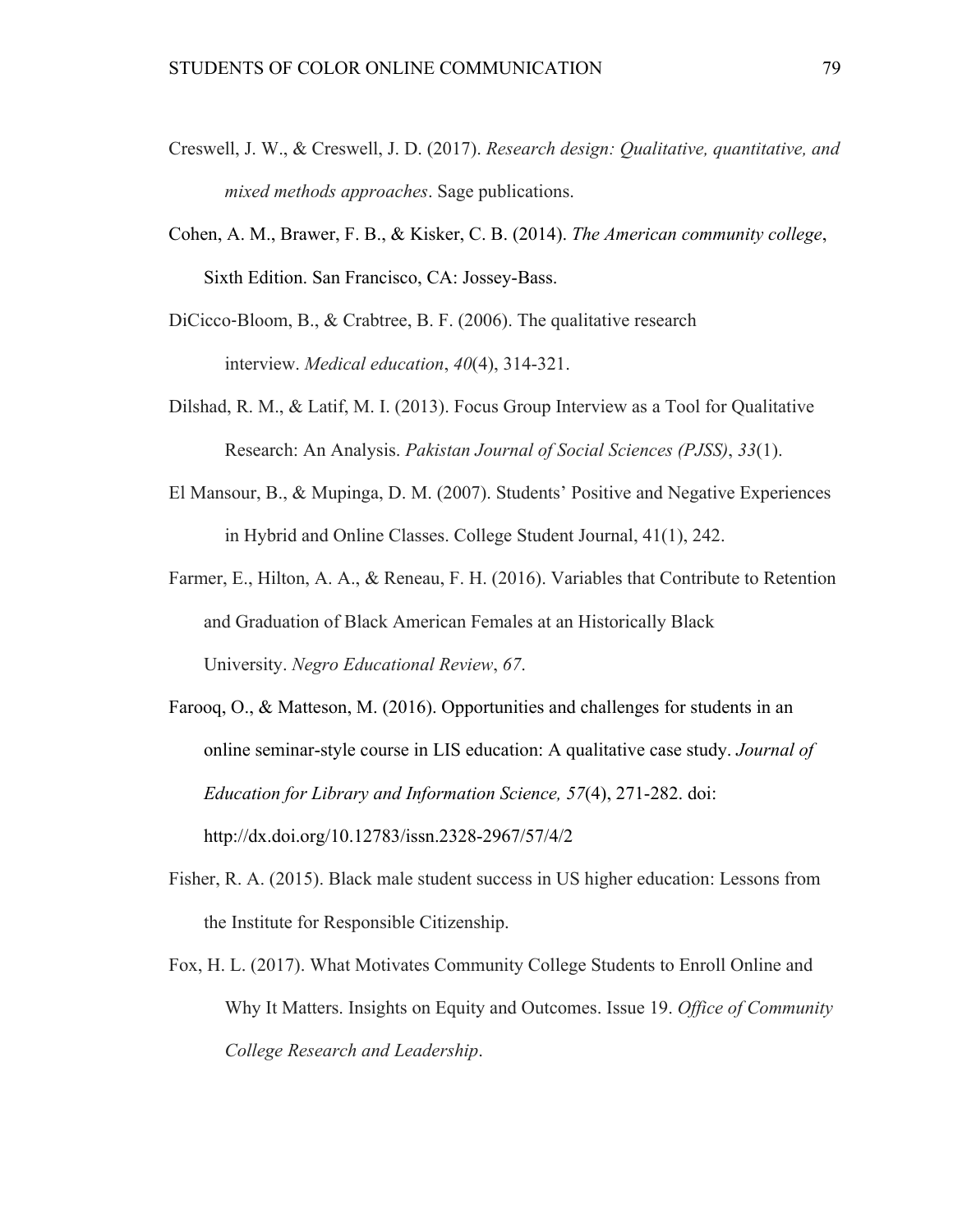- Goings, R. B. (2016). Redefining the Narrative. Adult Education Quarterly, 66(3), 237. doi:10.1177/0741713616644776
- Greene, T. G., Marti, C. N., & McClenney, K. (2008). The effort—outcome gap: Differences for African American and Hispanic community college students in student engagement and academic achievement. *The Journal of Higher Education*, *79*(5), 513-539.
- Goldrick-Rab, S. (2007). Promoting Academic Momentum at Community Colleges: Challenges and Opportunities. CCRC Working Paper No. 5. *Community College Research Center, Columbia University*.
- Harper, S. R., & Harris III, F. (2012). Men of Color: A Role for Policymakers in Improving the Status of Black Male Students in US Higher Education. *Institute for Higher Education Policy*.
- Harper, S. R. (2014). (Re)setting the agenda for college men of color: Lessons learned from a 15-year movement to improve Black male student success. In R. A. Williams (Ed.), *Men of color in higher education: New foundations for developing models for success* (pp. 116–143). Sterling, VA: Stylus
- Harper, S. R. (2015). Black Male College Achievers and Resistant Responses to Racist Stereotypes at Predominantly White Colleges and Universities. *Harvard Educational Review*, *85*(4), 646–674.
- Hrastinski, S. (2008). Asynchronous and synchronous e-learning. *Educause quarterly*, *31*(4), 51-55.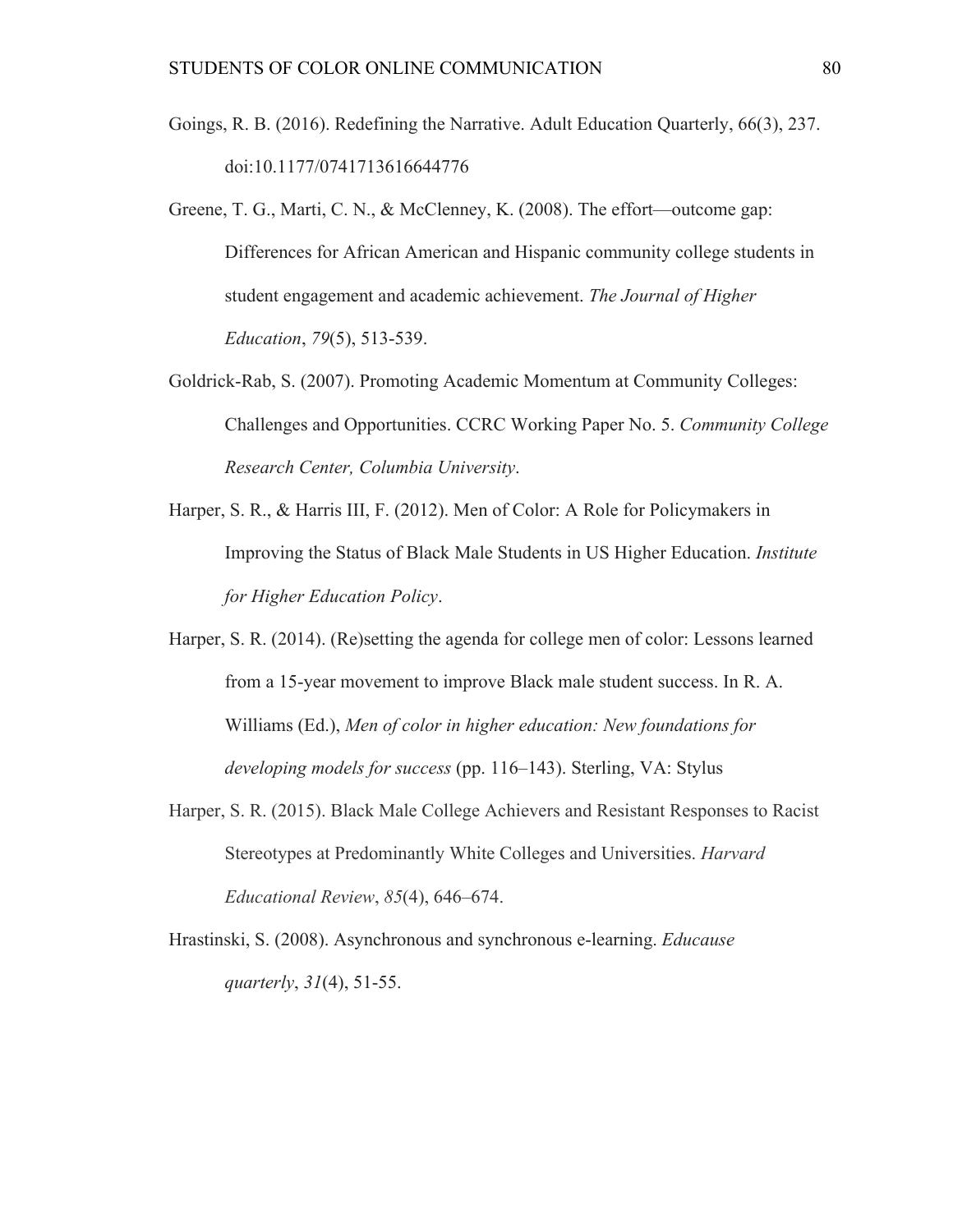- Jaggars, S. S. (2011). Online Learning: Does It Help Low-Income and Underprepared Students? CCRC Working Paper No. 26. Assessment of Evidence Series. *Community College Research Center, Columbia University*.
- Jaggars, S. S., & Xu, D. (2010). Online Learning in the Virginia Community College System. *Community College Research Center, Columbia University*.
- Jones, G., Edwards, G., & Reid, A. (2009). How can mobile SMS communication support and enhance a first year undergraduate learning environment?. *ALT-J*, *17*(3), 201-218.

Kaupp, R. (2012). Online penalty: The impact of online instruction on the latino-white achievement gap. *Journal of Applied Research in the Community College, 19*(2), 8-16. Retrieved from https://login.proxy189.nclive.org/login?url=https://search.proquest.com/docview/ 1428766752?accountid=15152

- Kear, K., Chetwynd, F., & Jefferis, H. (2014). Social presence in online learning communities: the role of personal profiles. *Research in Learning Technology*, *22*(1), 19710.
- Kuo, Yu-Chen. & Belland, Brian. (2016). An expletory study of adult learners' perceptions of online learning: Minority students in continuing education
- Iloh, C., & Toldson, I. A. (2013). Black students in 21st century higher education: A closer look at for-profit and community colleges (Editor's Commentary). *The Journal of Negro Education*, *82*(3), 205-212.
- McBrien, J. L., Cheng, R., & Jones, P. (2009). Virtual spaces: Employing a synchronous online classroom to facilitate student engagement in online learning. *The*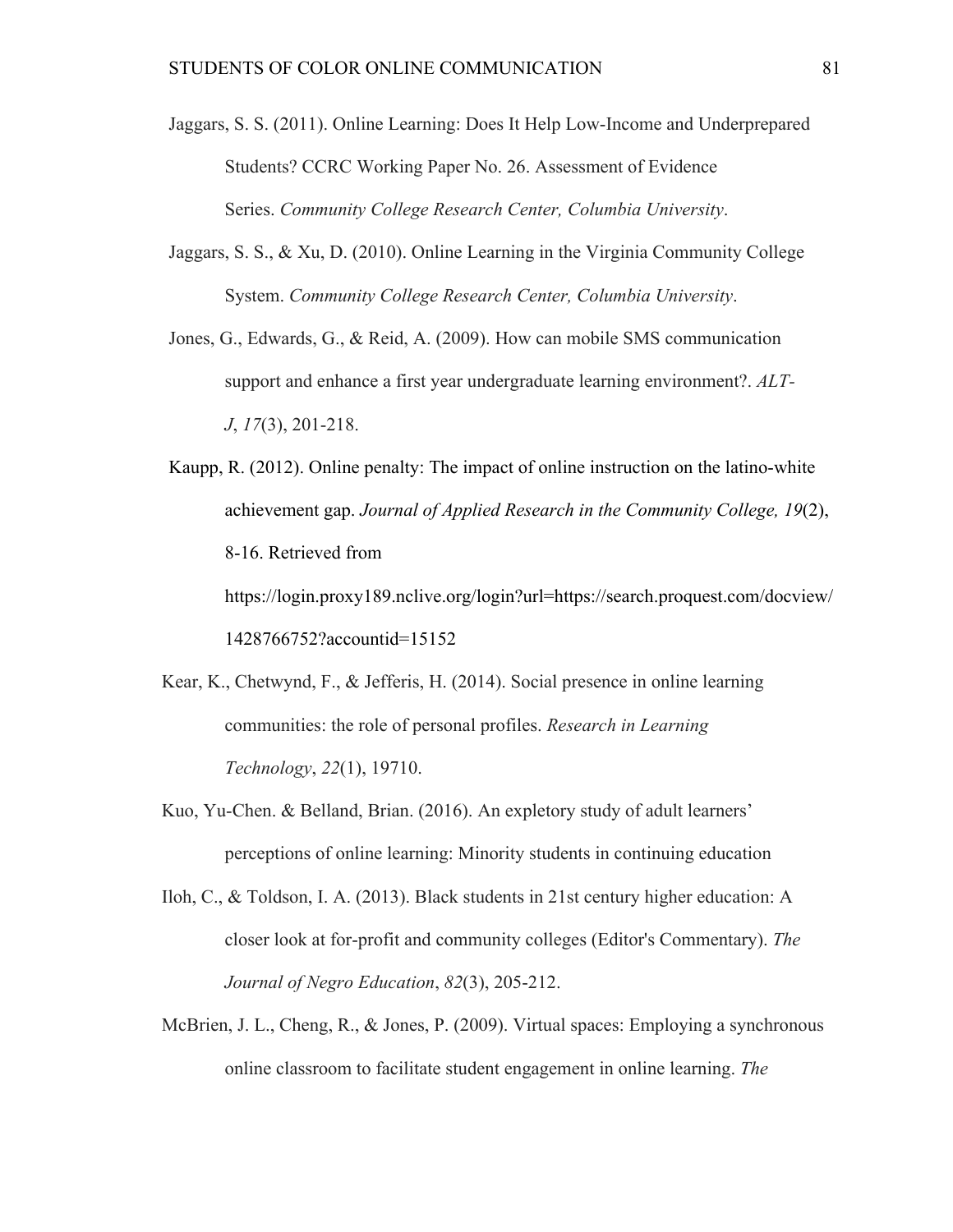*International Review of Research in Open and Distributed Learning*, *10*(3). https://doi.org/10.19173/irrodl.v10i3.605

McGylnn, A. P. (2008). Closing the Gap: 19 Systems Tapped for Pilot. *The Hispanic Outlook in Higher Education; Paramus*, *18*(11), 45–47.

Millard, E. (2012). Online and engaged. *University Business*, 23-25.

- Museus, S. D. (2014). The culturally engaging campus environments (CECE) model: A new theory of success among racially diverse college student populations. In *Higher education: Handbook of theory and research* (pp. 189-227). Springer Netherlands.
- Newman, C. B., Wood, J. L., & Harris III, F. (2015). Black Men's Perceptions of Sense of Belonging with Faculty Members in Community Colleges. *The Journal of Negro Education*, *84*(4), 564-577.
- Noble, H., & Smith, J. (2015). Issues of validity and reliability in qualitative research. *Evidence - Based Nursing, 18*(2), 34. doi:http://dx.doi.org/10.1136/eb-2015-102054
- Parenti, M. A. (2013). Student perceptions of asynchronous and synchronous web based tools and perceived attainment of academic outcomes. *I-Manager's Journal of Educational Technology, 9*(4), 8-14. Retrieved from https://login.proxy189.nclive.org/login?url=https://search.proquest.com/docview/ 1473901624?accountid=15152
- Parsad, B., Lewis, L., & Tice, P. (2008). *Distance education at degree-granting postsecondary institutions: 2006-2007* (p. 3). Washington, DC: National Center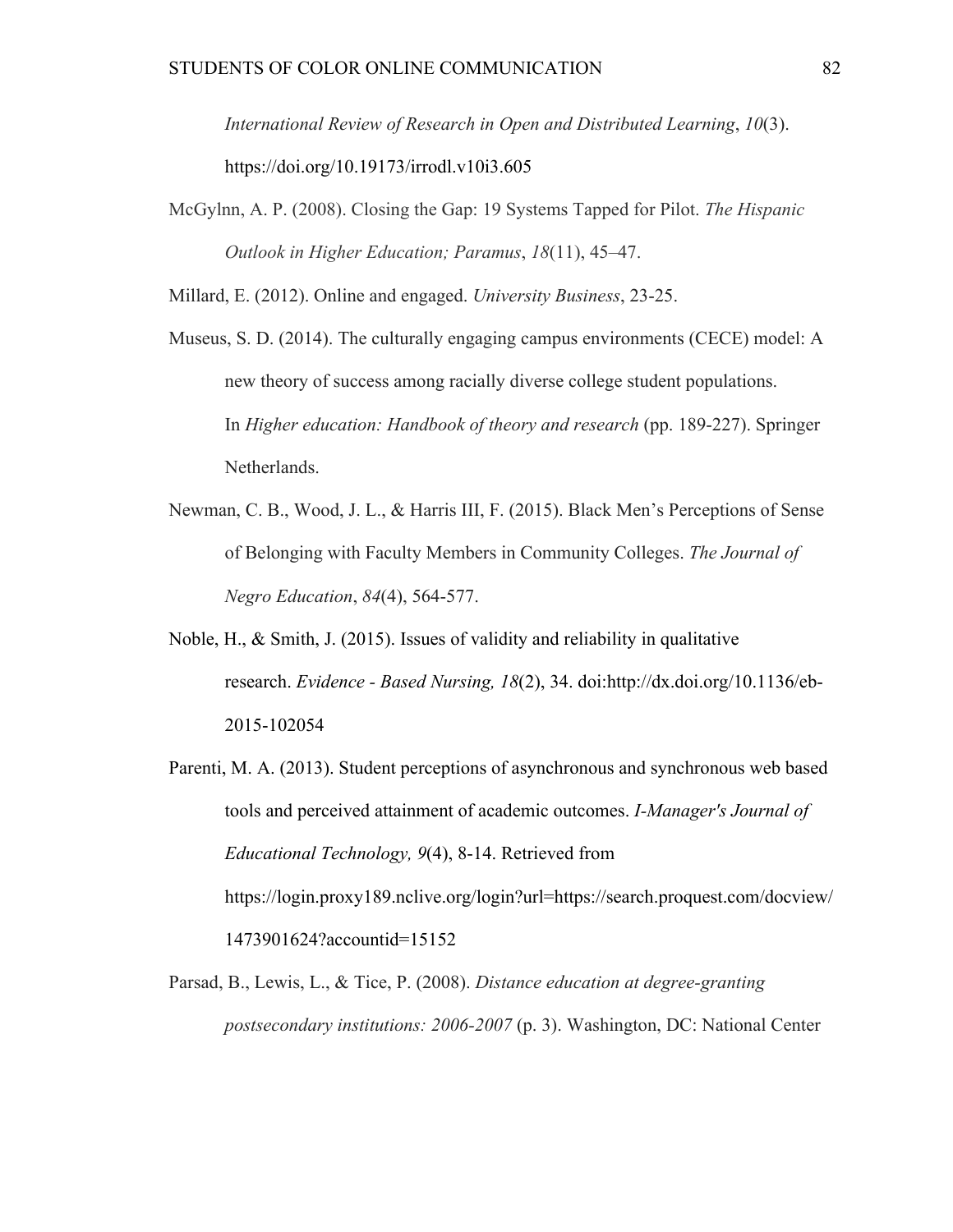for Education Statistics, Institute of Education Sciences, US Department of Education.

- Pitre, C. C. (2014). Improving African American student outcomes: Understanding educational achievement and strategies to close opportunity gaps. *Western Journal of Black Studies*, *38*(4), 209.
- Ponjuán, L., & Hernández, S. (2016). Untapped Potential: Improving Latino Males Academic Success in Community Colleges. *Journal of Applied Research in the Community College*, *23*(2), 1-20.
- Robertson, H. (2008). Eradicating the achievement gap. *Black History Bulletin*, *71*(1), 35.
- Rubin, H. J., & Rubin, I. S. (2011). *Qualitative interviewing: The art of hearing data*. Sage.
- Salvo, S., Shelton, K., & Welch, B. (2017). African American Males and Online Education: A Review of the literature. *Online Journal of Distance Learning Administration*, *XX*(4).
- Samuel, K. R., & Scott, J. A. (2014). Promoting Hispanic Student Retention in Two Texas Community Colleges. *Research in Higher Education Journal*, *25*.
- Small, F., Dowell, D., & Simmons, P. (2012). Teacher communication preferred over peer interaction: Student satisfaction with different tools in a virtual learning environment. *Journal of International Education in Business*, *5*(2), 114-128.
- Skylar, A. A. (2009). A comparison of asynchronous online text-based lectures and synchronous interactive web conferencing lectures. *Issues in Teacher education*, *18*(2), 69.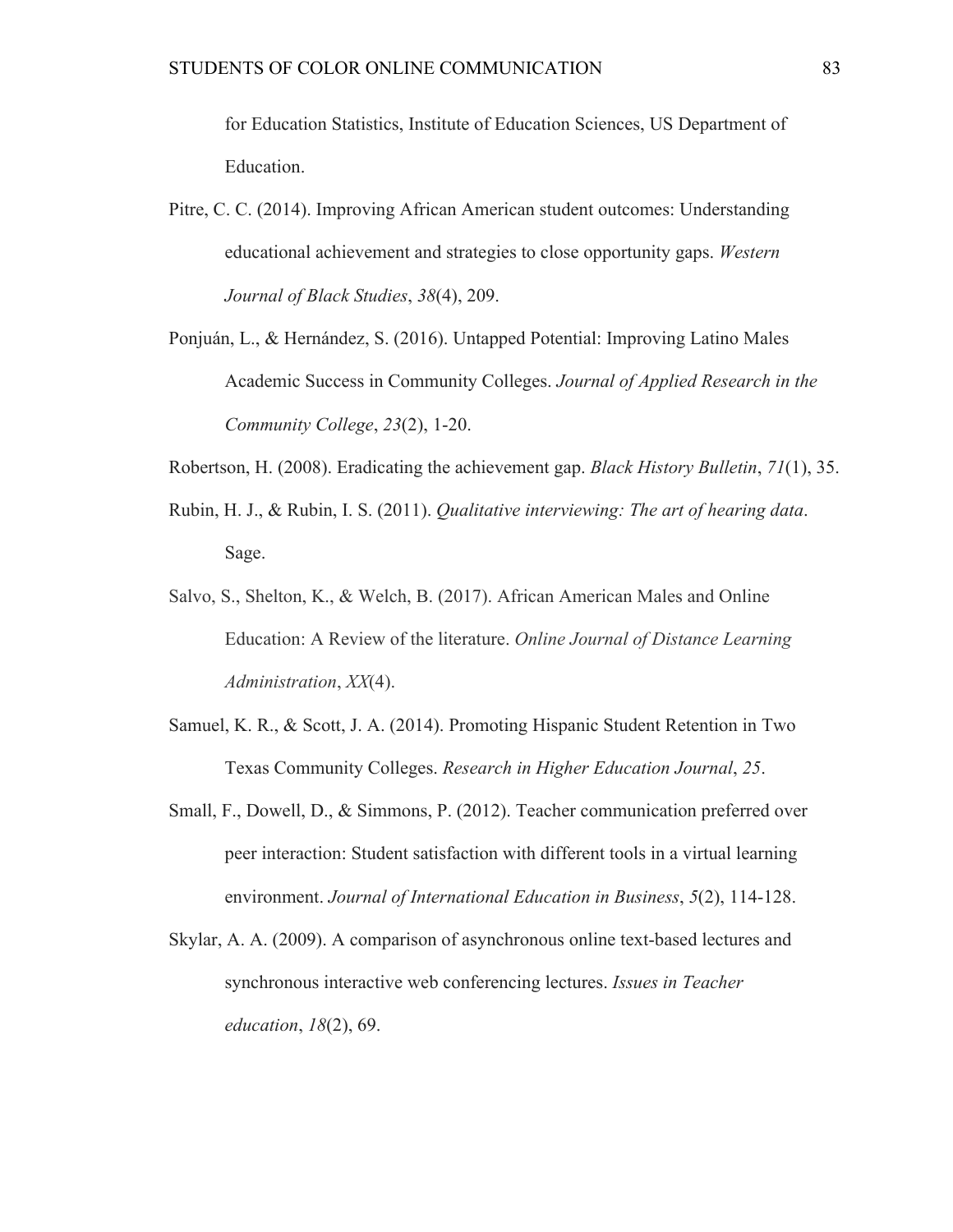- Sutton, J., & Austin, Z. (2015). Qualitative research: data collection, analysis, and management. *The Canadian journal of hospital pharmacy*, *68*(3), 226.
- Tashakkori, A., & Teddlie, C. (Eds.). (2010). *Sage handbook of mixed methods in social & behavioral research*. Sage.
- Travers, S. (2016). Supporting online student retention in community colleges: what data is most relevant?. *Quarterly Review of Distance Education*, *17*(4), 49.
- Turner III, D. W. (2010). Qualitative interview design: A practical guide for novice investigators. *The qualitative report*, *15*(3), 754.
- Xu, D., & Jaggars, S. S. (2011). Online and Hybrid Course Enrollment and Performance in Washington State Community and Technical Colleges. CCRC Working Paper No. 31. *Community College Research Center, Columbia University*.
- Xu, D., & Jaggars, S. S. (2013). Adaptability to Online Learning: Differences across Types of Students and Academic Subject Areas. CCRC Working Paper No. 54. *Community College Research Center, Columbia University*.
- Xu, D., & Jaggars, S. S. (2014). Performance gaps between online and face-to-face courses: Differences across types of students and academic subject areas. *The Journal of Higher Education*, *85*(5), 633-659.
- Yeboah, A. K., & Smith, P. (2016). Relationships between minority students online learning experiences and academic performance. *Online Learning*, *20*(4).
- Zeidenberg, M., Jenkins, D., & Scott, M. A. (2012). *Not just math and English: Courses that pose obstacles to community college completion* (No. 52). CCRC working paper.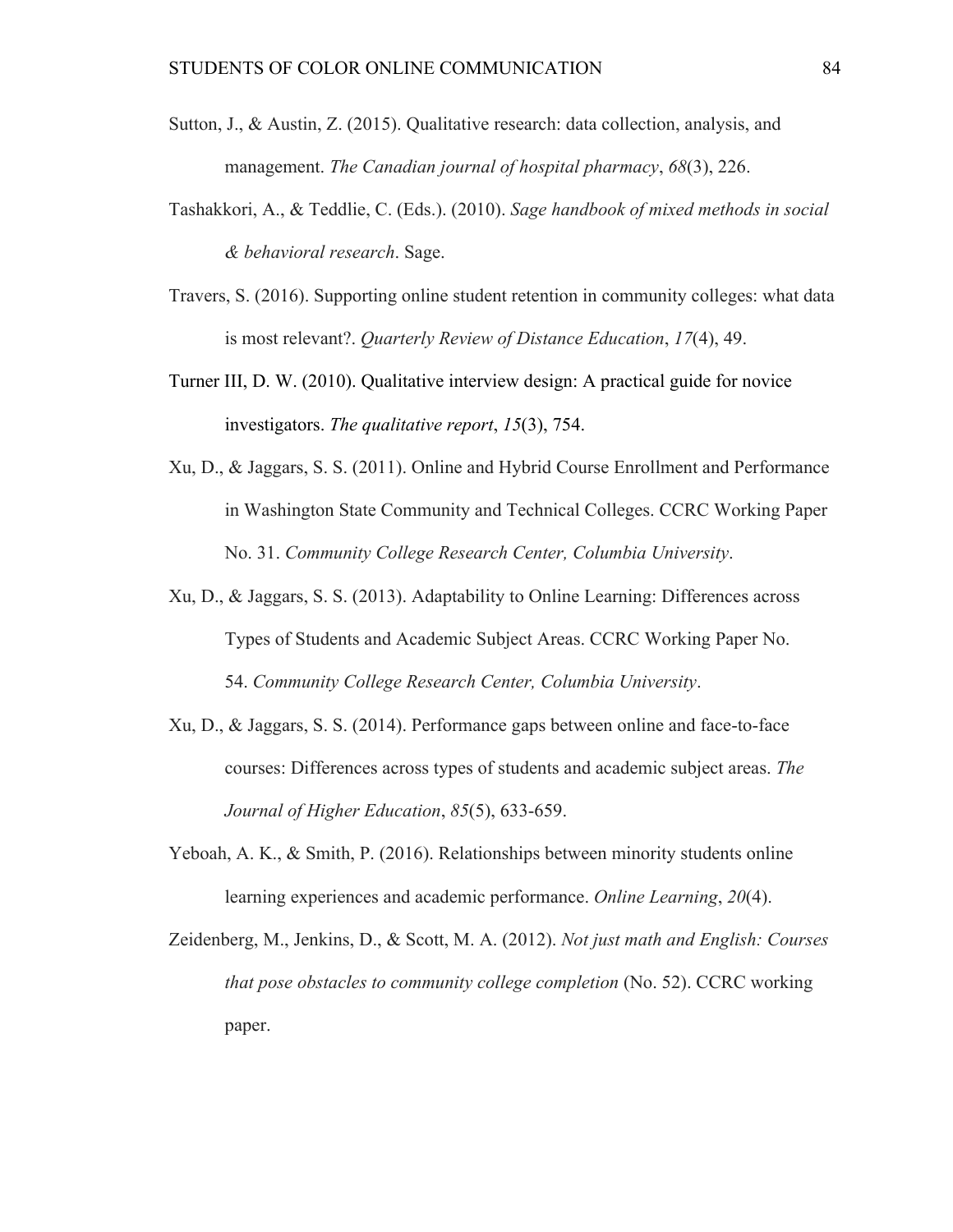- Watts, L. (2016). Synchronous and asynchronous communication in distance learning: a review of the literature. *Quarterly Review of Distance Education*, *17*(1), 23.
- Ward, L., Siegel, M. J., & Davenport, Z. (2012). *First-generation college students: Understanding and improving the experience from recruitment to commencement*. John Wiley & Sons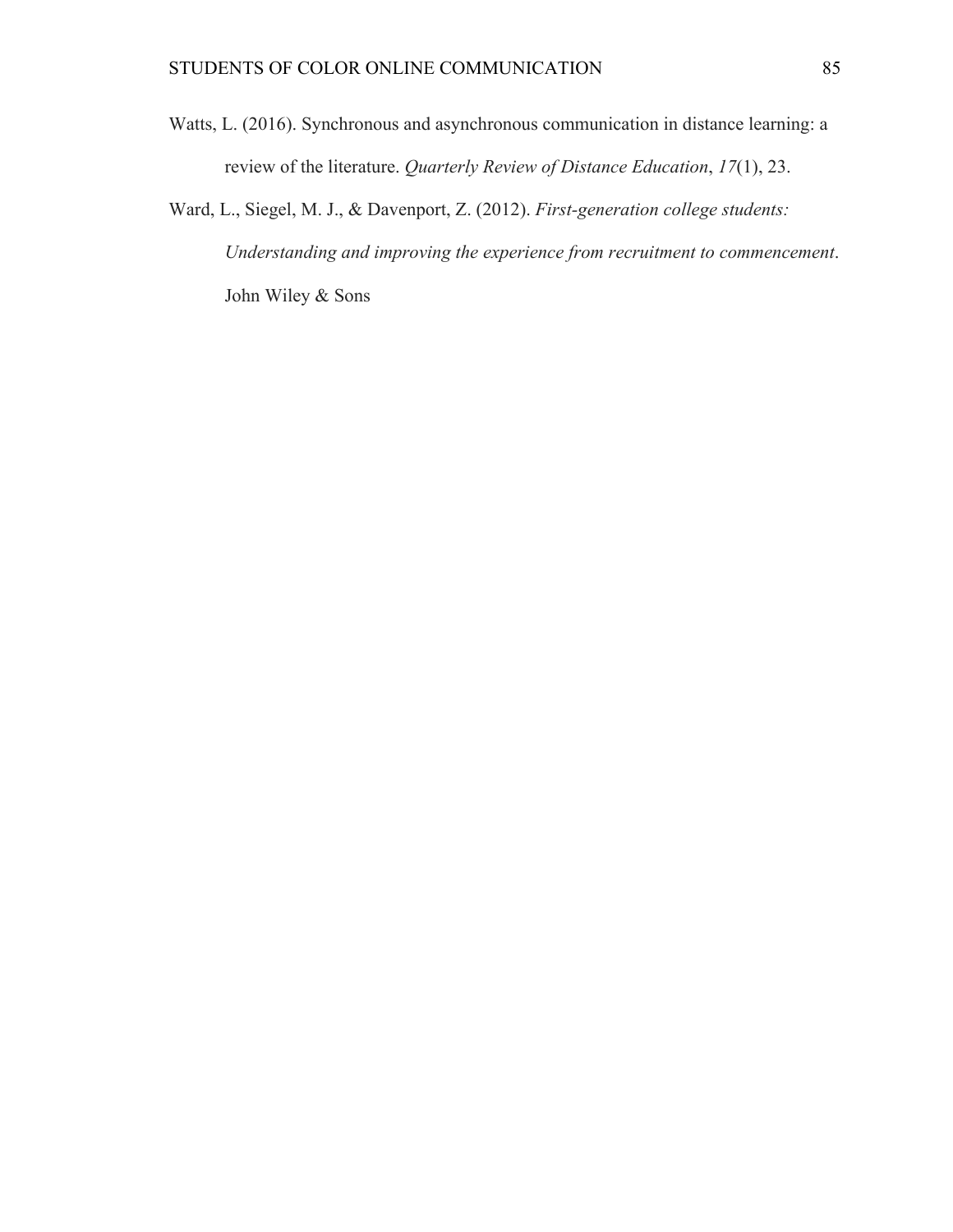**APPENDICES**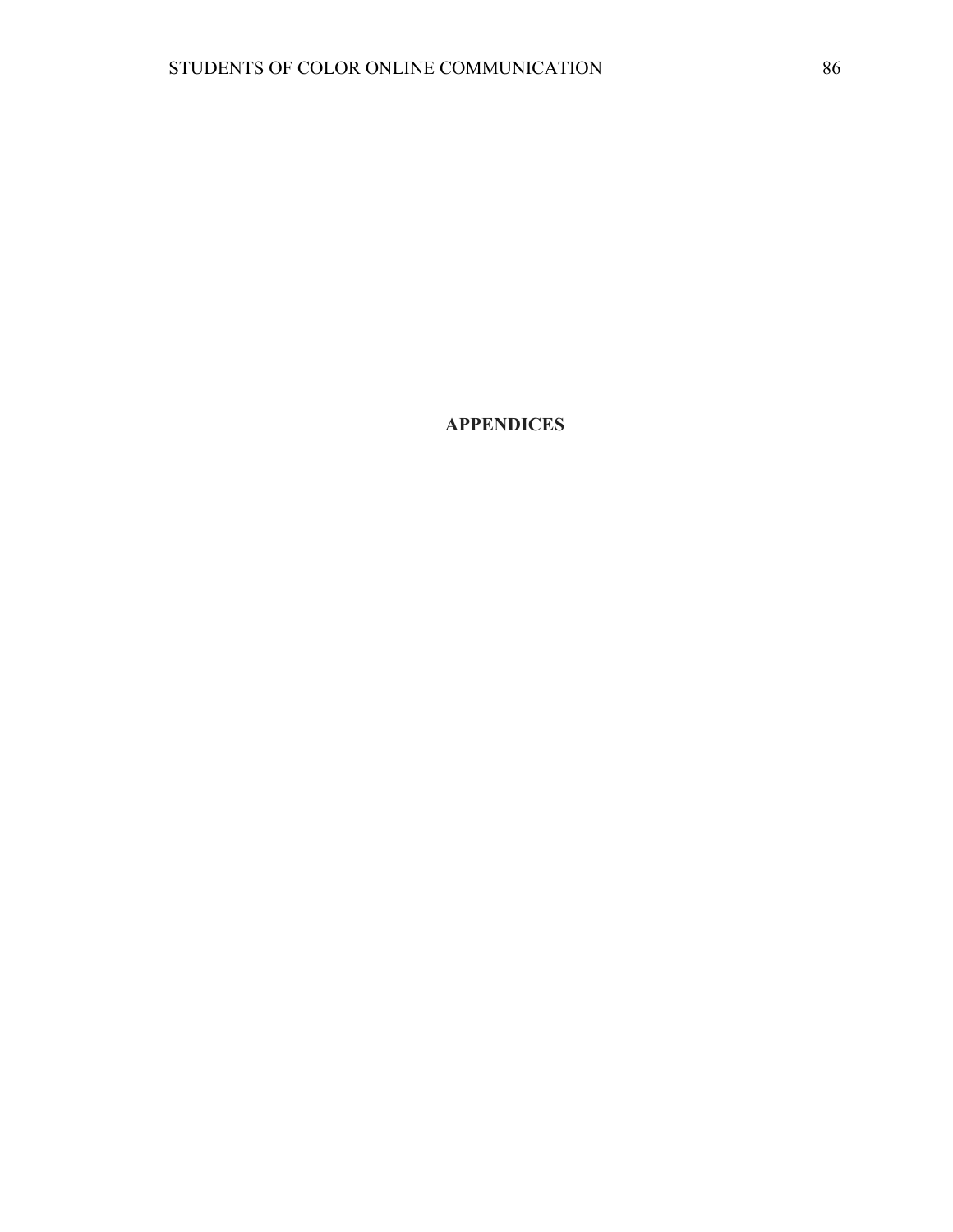#### **APPENDIX A**

## **Wingate University RESEARCH REVIEW BOARD APPLICATION**

THIS COVER SHEET MUST BE ACCOMPANIED BY THE WINGATE GEMERAL RRB PROPOSAL.<br>Sand The Completed Application And All Supporting Documents To: <u>RRBBWingate.edu</u><br>Wingate RRB Documents can be accessed on MyGate under the 'Academi

| <b>Today's Date: 12/15/17</b>                                                                                                                                                                                                                                                                                                                                                                                                                                                                                                                                                                                                                                                             |                      |                                                   | Anticipated Project Completion Date:7/2018 |                                                     |                                                     |  |
|-------------------------------------------------------------------------------------------------------------------------------------------------------------------------------------------------------------------------------------------------------------------------------------------------------------------------------------------------------------------------------------------------------------------------------------------------------------------------------------------------------------------------------------------------------------------------------------------------------------------------------------------------------------------------------------------|----------------------|---------------------------------------------------|--------------------------------------------|-----------------------------------------------------|-----------------------------------------------------|--|
| Investigator (Applicant) Name:<br><b>Carlos McCormick</b>                                                                                                                                                                                                                                                                                                                                                                                                                                                                                                                                                                                                                                 |                      | <b>Acolicant Phone:</b><br>919-623-3327           |                                            | <b>Applicant Email:</b><br>ca.mccormick@wingate.edu |                                                     |  |
| Names Of Other Investigators AND Faculty Advisor/Project Chair: There are no other investigators/ Faculty advisor- Dr. Chris Roddenberry/Project Chair-<br>Dr. John McKay                                                                                                                                                                                                                                                                                                                                                                                                                                                                                                                 |                      |                                                   |                                            |                                                     |                                                     |  |
| Project Title: Online learning: Investigating the impact of asynchronous and synchronous communication, on students of<br>color, in gateway courses at a community college.                                                                                                                                                                                                                                                                                                                                                                                                                                                                                                               |                      |                                                   |                                            |                                                     |                                                     |  |
| General Purpose of the Research: The purpose of this capstone project is to understand the factors that improve the success rate of students of color in<br>online gateway courses. Furthermore, the main focus of this research is to understand how the use of communication technology impacts students of<br>color performance in online gateway courses.                                                                                                                                                                                                                                                                                                                             |                      |                                                   |                                            |                                                     |                                                     |  |
| Describe How You Will Obtain Data AND Attach Copies of Surveys, Questions, Drawings, Photographs, Namatives, or Other Items Used In Data<br>Collection: The study will employ a mixed-methods approach examining both qualitative and quantitative data. Quantitative analysis will be conducted<br>on archival data collected from ten online classes enhanced with synchronous and asynchronous communication tools. A qualitative analysis will be<br>conducted on interviews from selected high achieving students of color.                                                                                                                                                          |                      |                                                   |                                            |                                                     |                                                     |  |
| Describe How Subjects Will Be Recruited AND Attach Consent Form(s): Quantitative analyses will be conducted on archival data gathered during the fall<br>2017 semester from introductory business and psychology classes using the enhanced communication tools. For the interviews participants will be<br>recruited via email and telephone calls.                                                                                                                                                                                                                                                                                                                                      |                      |                                                   |                                            |                                                     |                                                     |  |
| Will Any Subjects Be Less Than 18 Years Old? Q yes x no If Yes, also complete and attach the Investigator Checklist for Research Involving Children                                                                                                                                                                                                                                                                                                                                                                                                                                                                                                                                       |                      |                                                   |                                            |                                                     |                                                     |  |
| Are The Subjects Students At<br>Wingste University? [3] yes x no                                                                                                                                                                                                                                                                                                                                                                                                                                                                                                                                                                                                                          |                      | Are Any Subjects Incercerated, Institutionalized, |                                            |                                                     | Will The Proposed Research Involve Deception Of The |  |
| Pregnant, Or Wards Of The State?  La yes x no<br>Subjects? El yes x no (If Yes, Describe in Proposal)<br>Describe Any Participation Incentives Offered (class credit, gift card, food, etc.): Students participating in the study will not receive compensation or any<br>type of incentive.                                                                                                                                                                                                                                                                                                                                                                                              |                      |                                                   |                                            |                                                     |                                                     |  |
| Describe How Data Will Secured During and After The Project And Measures Undertaken To Ensure Confidentiality Of Data: The data will be stored on<br>the college's secured server. Once the data is downloaded, it will be deleted. Individual student identities will never be associated with the data that is<br>collected.                                                                                                                                                                                                                                                                                                                                                            |                      |                                                   |                                            |                                                     |                                                     |  |
| <b>CERTIFICATION:</b><br>In making this application, I certify that I have read and understand the Wingate University Policy for Research Projects Involving<br>Human and Animal Subjects and I intend to comply with the letter and spirit of the university policy. I agree that changes in the<br>protocol will be submitted to the RRB for approval prior to changes being put into practice, that adverse outcomes, unexpected events,<br>or research subject complaints will be reported within 48 hours to the RRB, and that research records for non-exempt projects will be<br>secured and kept for at least 3 years after completion, closure, or cancellation of the research. |                      |                                                   |                                            |                                                     |                                                     |  |
| Applicant's Signature OR Typed Name And University ID Number: Carlos McCormick ID-107123203                                                                                                                                                                                                                                                                                                                                                                                                                                                                                                                                                                                               |                      |                                                   |                                            |                                                     |                                                     |  |
| <b>Wingste University</b><br>Research Review Board:                                                                                                                                                                                                                                                                                                                                                                                                                                                                                                                                                                                                                                       | <b>D Full Review</b> | <b>Q</b> Exempt                                   |                                            | X Expedited                                         | <b>D</b> Renewal                                    |  |
| This Project Has Been:                                                                                                                                                                                                                                                                                                                                                                                                                                                                                                                                                                                                                                                                    | <b>X Approved</b>    | <b>Q</b> Deferred                                 |                                            | <b>Q Disapproved</b>                                |                                                     |  |
| <b>RRB Comments:</b>                                                                                                                                                                                                                                                                                                                                                                                                                                                                                                                                                                                                                                                                      |                      |                                                   |                                            |                                                     |                                                     |  |
| Signature Of RRB Chair:<br><b>APPROVED 18 December 2017</b>                                                                                                                                                                                                                                                                                                                                                                                                                                                                                                                                                                                                                               |                      |                                                   |                                            |                                                     |                                                     |  |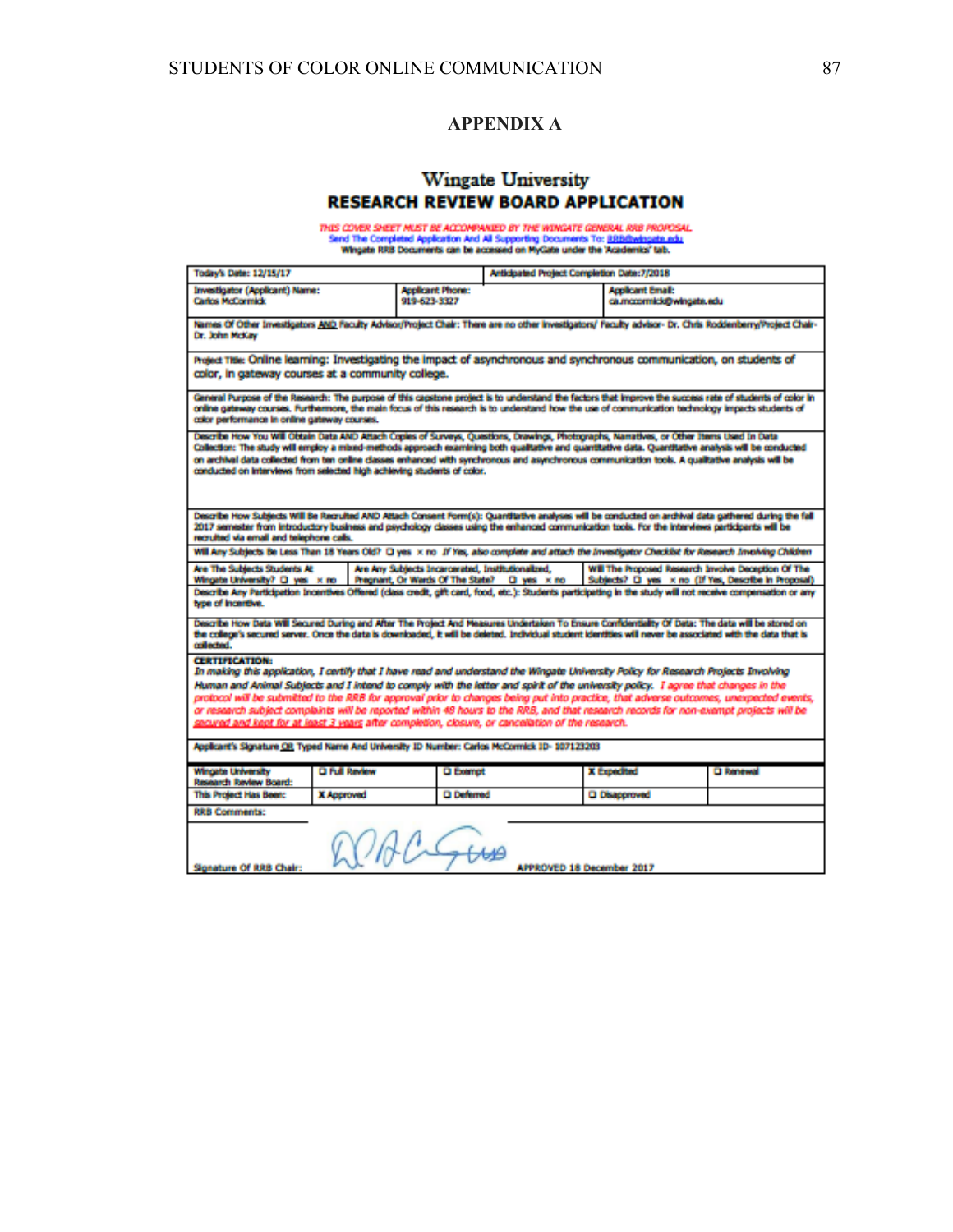#### **APPENDIX B**



December 14, 2017

Mr. Carlos McCormick Media Production and Learning Support Services crmccormick@waketech.edu

Project Title: Online Learning: Investigation the Impact of Asynchronous and Synchronous Communication on Students of Color in Gateway Courses at a Community College Proposal #: 20171203

Dear Mr. McCormick:

As Chair of Wake Technical Community College's institutional Review Board (IRB), I have reviewed the "Exempt Protocol Summary Form" for the research project indicated above.

Finding: I find that the research described in the attached documents falls under federally approved Category of Exemption #4 and, therefore, does NOT require formal review by Wake Tech's Institutional Review Board (IRB).

\*Research involving the collection or study of existing data, documents, records, pathological specimens, or diagnostic specimens, if these sources are publicly available or if the information is recorded by the investigator in such a manner that subjects cannot be identified directly or through identifiers linked to the subjects."

This project does not require further review provided the research is conducted as described AND the principal investigator adheres to the following responsibilities: (1) submits any additions or changes in procedure to Wake Tech's IRB for approval; (2) communicates to the IRB chair any problems connected with the use of human subjects; (3) retains informed consent documents for three (3) years.

Research proposals are only granted approval for a one-year period, according to OHRP Federal guidelines. If research extends beyond a period of one year, and the research procedures have not changed, then the researcher shall request an extension by emailing the IRB Chair. If research extends beyond a period of one year, and the research procedures have changed, then the researcher must submit a new proposal. Please keep Chris Roddenberry informed about your research progress.

Sincerely,

Bryan K. Ryan Senigr Vice President, Effectiveness & Innovation Services & Chair, Wake Tech Institutional Review Board

cc: Chris Roddenberry, Associate Professor, Psychology, Wake Tech

WWWWWETECHEDU

9101 PAWL TTEVILLE ROAD, RALEIGH, NC 27603-5898.

979-945 5000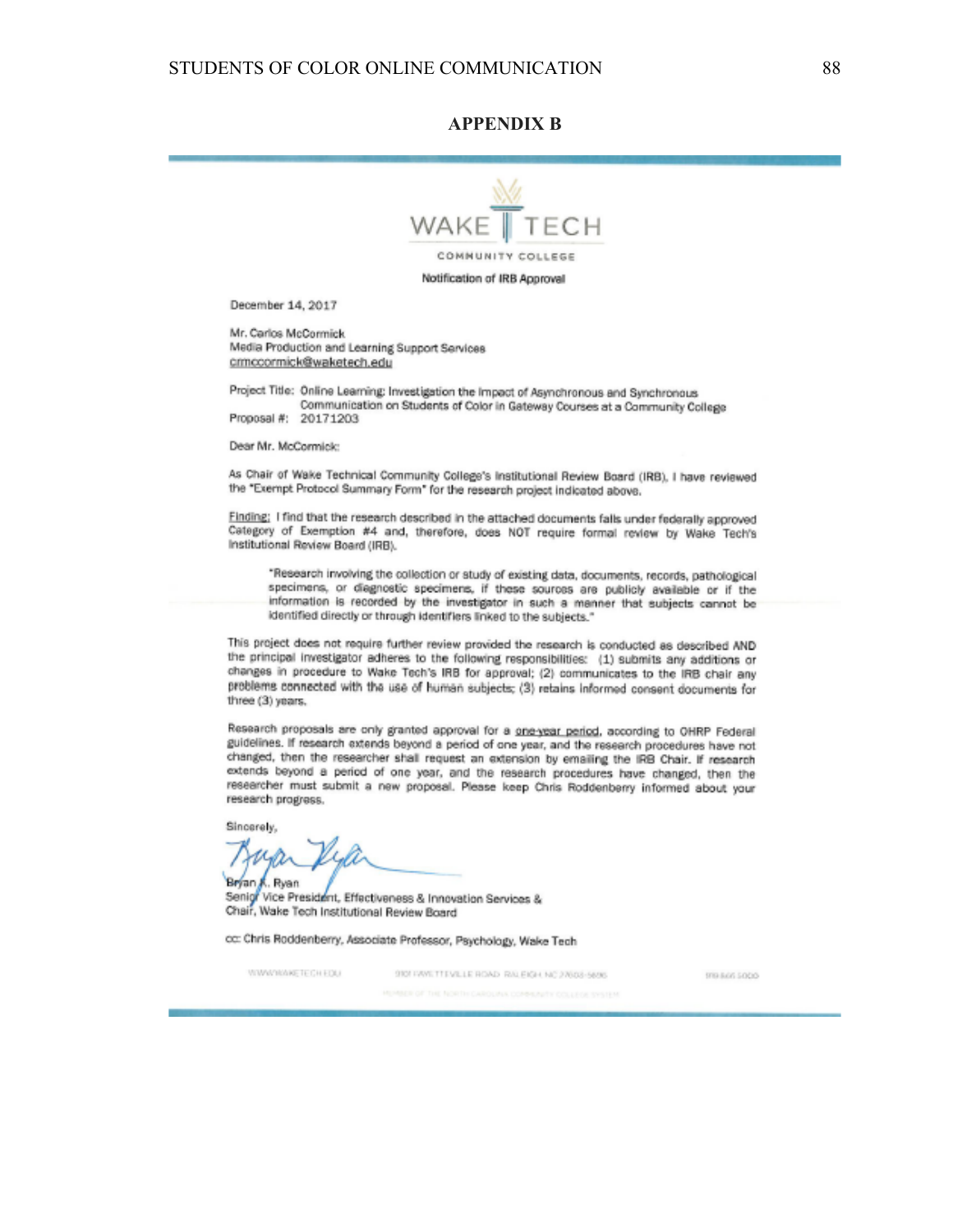#### **APPENDIX C**

#### **Research Participation Consent**

I am conducting a study regarding how successful students of color communicate in online introductory courses. You were selected as a possible participant because you obtained a final grade of "A or B" in either Introduction to Business or Introduction to Psychology. Please read this form and ask any questions you may have before agreeing to be in the study.

This study is being conducted by: Mr. Carlos McCormick a doctoral candidate at Wingate University. Mr. McCormick's advisor is Dr. Chris Roddenberry, Associate Professor Psychology, from Wake Technical Community College.

**Background Information:** The purpose of this study is to understand how the use of communication technology impacts students of color performance in online gateway courses.

**Procedures:** If you agree to be in this study, I will ask you to participate in an interview session. The interview will be held over the phone between Mr. McCormick and the participant. The interview will last less than one hour. In addition, the researcher may contact you, on a subsequent day, via a phone call for clarity on your responses. The interviews will be digitally recorded by Mr. McCormick.

**Risks and Benefits of Being in the Study:** There are no risks from participating in this study. The direct benefits for participating are that you will help shape the course of online instruction here at Wake Technical Community College. Also, the data obtained will be used to improve the success rate of students of color in online introductory courses. 

**Confidentiality:** Your responses during this interview will be kept in a locked file cabinet in Mr. McCormick's office, and your name will never be associated with your responses. The data will be destroyed once the project is complete. The data will be used for educational purposes.

Voluntary Nature of the Study: Your participation in this study is entirely voluntary. Your decision whether or not to participate will not affect your current or future relations with any cooperating institutions or Wingate University. If you decide to participate, you are free to withdraw at any time without penalty.

**Contacts and Questions:** My name is Carlos McCormick. You may ask any questions you have now. If you have questions later, you may contact me at 919-623-3327 or Dr. Chris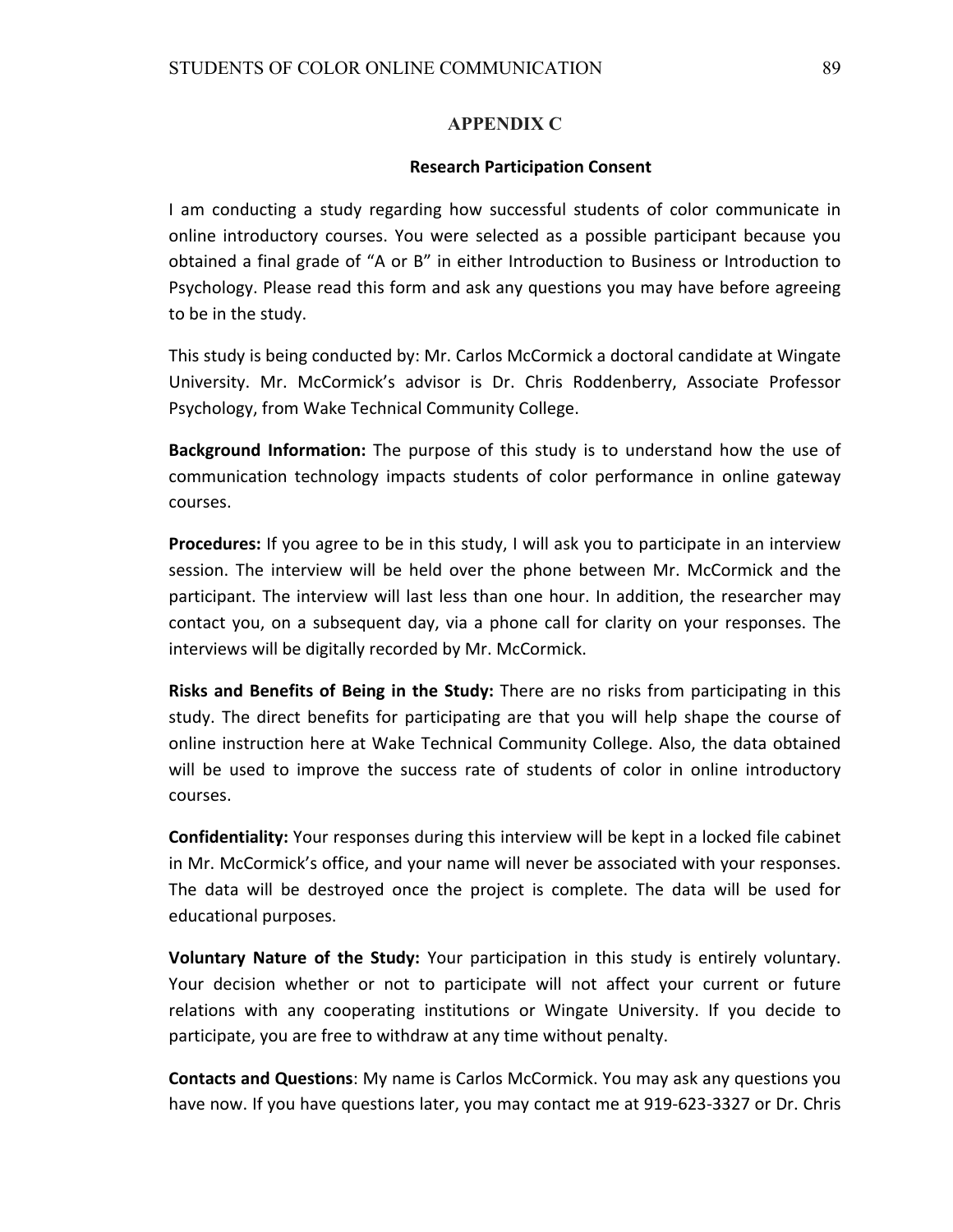Roddenberry at 919-866-5184.You may also contact the chairperson of the Wingate University Research Review Board at rrb@wingate.edu or at 704-233-8187 with any questions or concerns.

If you would like a copy of this form for your records, please let me know. Statement of Consent: I have read the above information. My questions have been answered to my satisfaction. I consent to participate in the study.

\_\_\_\_\_\_\_\_\_\_\_\_\_\_\_\_\_\_\_\_\_\_ \_\_\_\_\_\_\_\_\_\_\_\_\_\_\_\_\_ \_\_\_\_\_\_\_\_\_\_\_\_\_\_\_

**Signature of Study Participant** Participant's Phone number Date

Signature/Researcher/Date

\_\_\_\_\_\_\_\_\_\_\_\_\_\_\_\_\_\_\_\_\_\_\_\_\_\_\_\_\_\_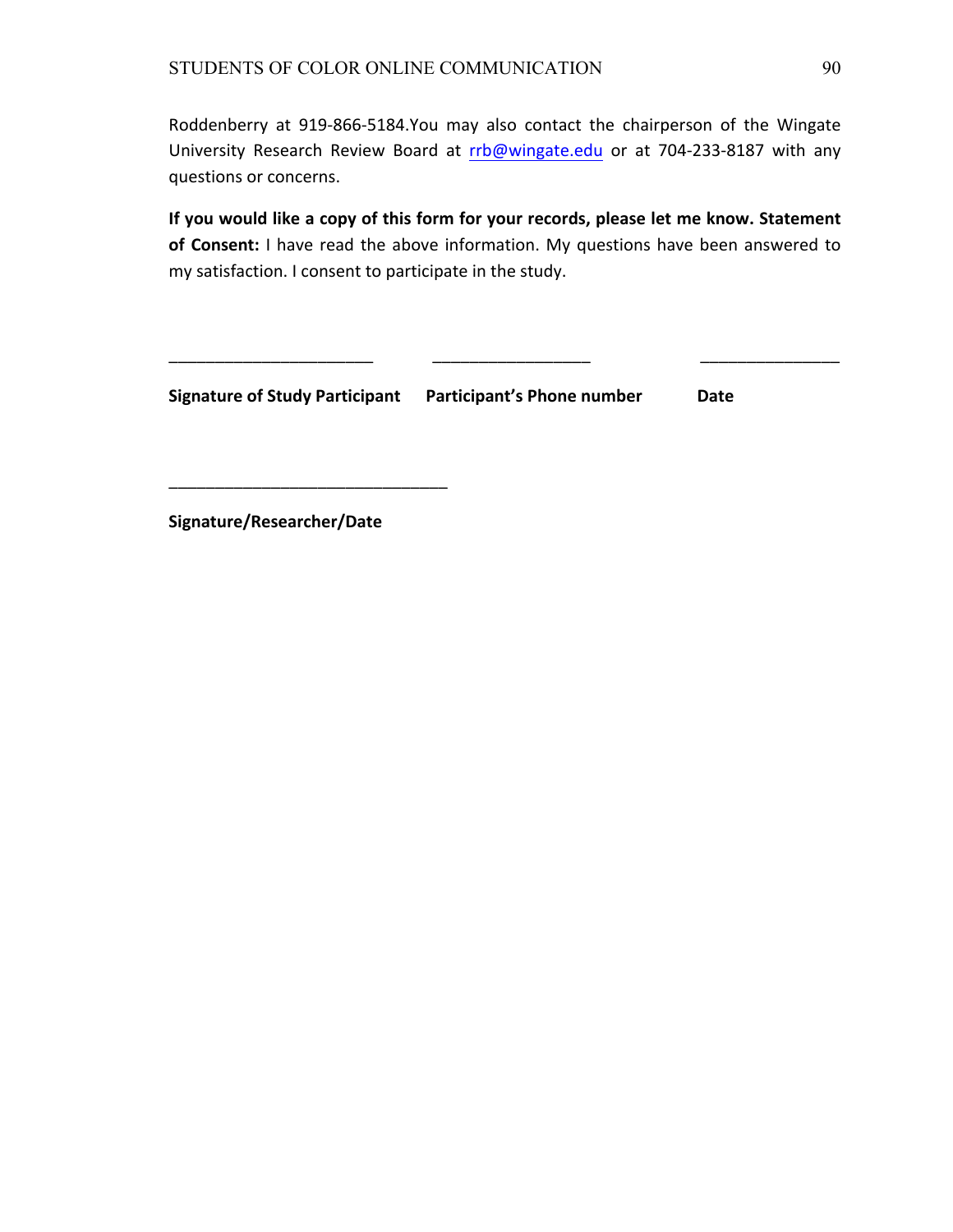#### **APPENDIX D**

#### **Interview Protocol**

Project: Exploring Students of Color thoughts of using text messaging and Adobe

Time of Interview:

Date:

Start Time:

End Time:

Location:

Facilitator: Carlos McCormick

Participants:

**Introduction:** Greetings, my name is Carlos McCormick and I will be the facilitator for this session. Also, joining me is Ms. Rasheeda McAllister; she will assist me with taking notes and operating the audio devices.

**Description of Study:** The purpose of this interview is to understand how the use of textmessaging and Adobe Connect impacts students of color performance in online gateway courses.

For this study, I am collecting both quantitative (Statistical Numbers) and qualitative data (Student Conversations). The information collected from this research study will be used to complete my final school project. Most importantly, the results from this study will go toward improving the success rate of students of color in distance education.

Before we begin our session, you will be given a consent form to read. The consent form outlines the study in detail. Also, it assures your identity is kept private. Once the document is read, individuals that agree to participate will sign the form and return to Mr. McCormick. Individuals that decide not to participate will not have to sign the document.

During the hour long session, a total of 10 to 15 questions pertaining to the study will be asked. To ensure the accuracy of our conversation, the entire session will be recorded. An audio recorder will be used as the primary audio device. Additionally, two iPads will be used as recorders to serve as backups devices.

Following the completion of the session each participant will be mailed a \$10.00 Gift Card, in appreciation for your participation.

Before we begin the session, I want to answer any questions that you may have.

If there are no questions, we will begin our conversation.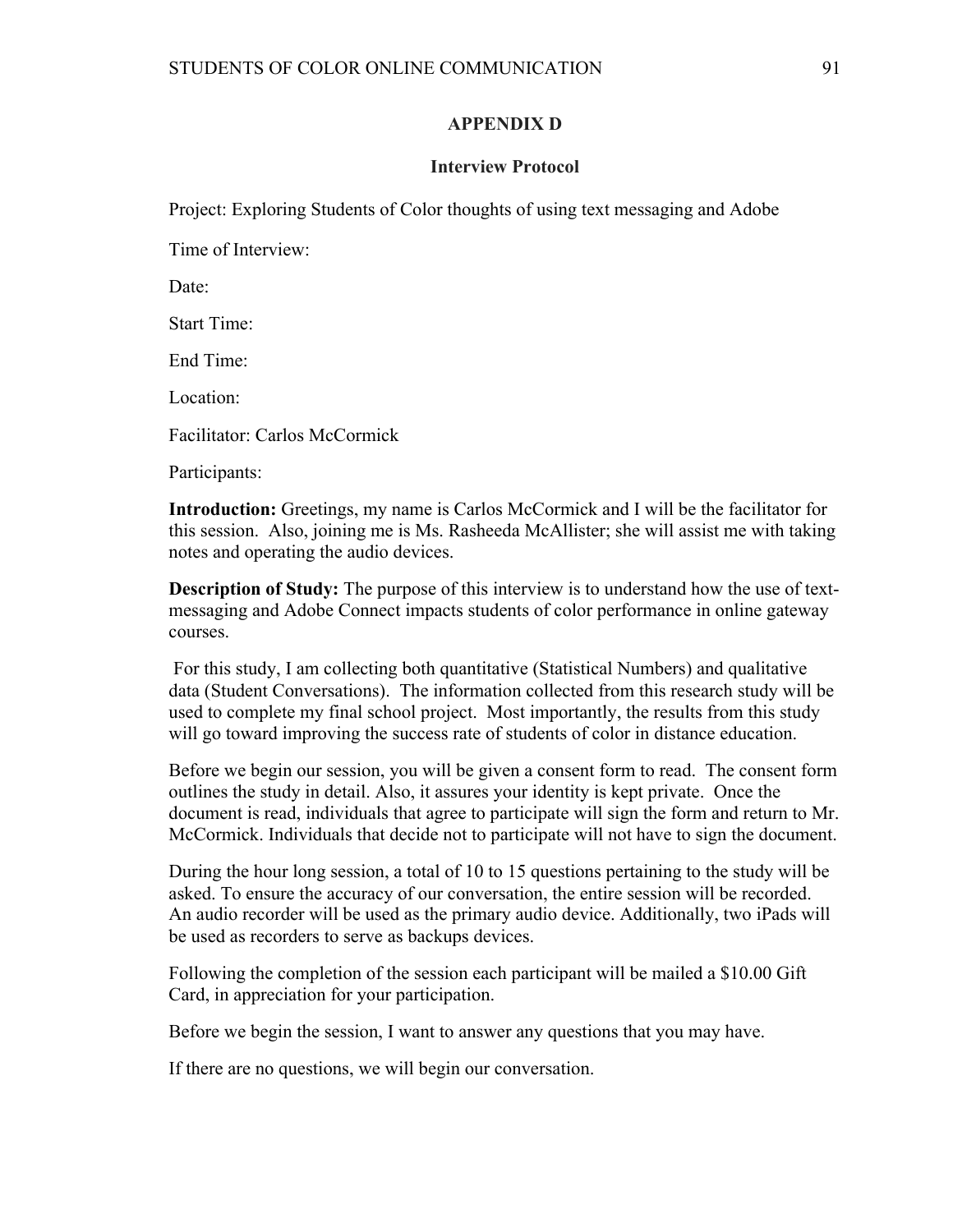### **Questions**

The first several questions will pertain to only text-messaging.

- 1. How did you use text messaging in your class?
- 2. How helpful was the use of text messaging in your course?
- 3. Discuss aspects of text messaging that you did not like?
- 4. How did the use of text messaging impact the communication between you and the instructor?
- 5. In what ways, did the use of text-messaging improve or deter your interactions with your classmates?
- 6. Do you believe text-messaging should be used in all online classes? If so, why?

# **Adobe Connect Questions**

- 7. Describe how Adobe Connect was used in your class?
- 8. How helpful was the use of Adobe Connect?
- 9. What were some of the challenges with using Adobe Connect?
- 10. How did the use of text messaging impact the communication between you and the instructor?
- 11. In what ways, did the use of Adobe Connect improve or deter your interactions with your classmates?
- 12. Do you believe Adobe Connect should be used in all online classes? If so, why?

Which technology was more helpful Adobe Connect or Text Messaging and why

This concludes the questions that we have. Do any of you have anything that you would like to add to the discussion?

I want to thank you for your participation. The information provided will go a long way in improving how distance education is taught.